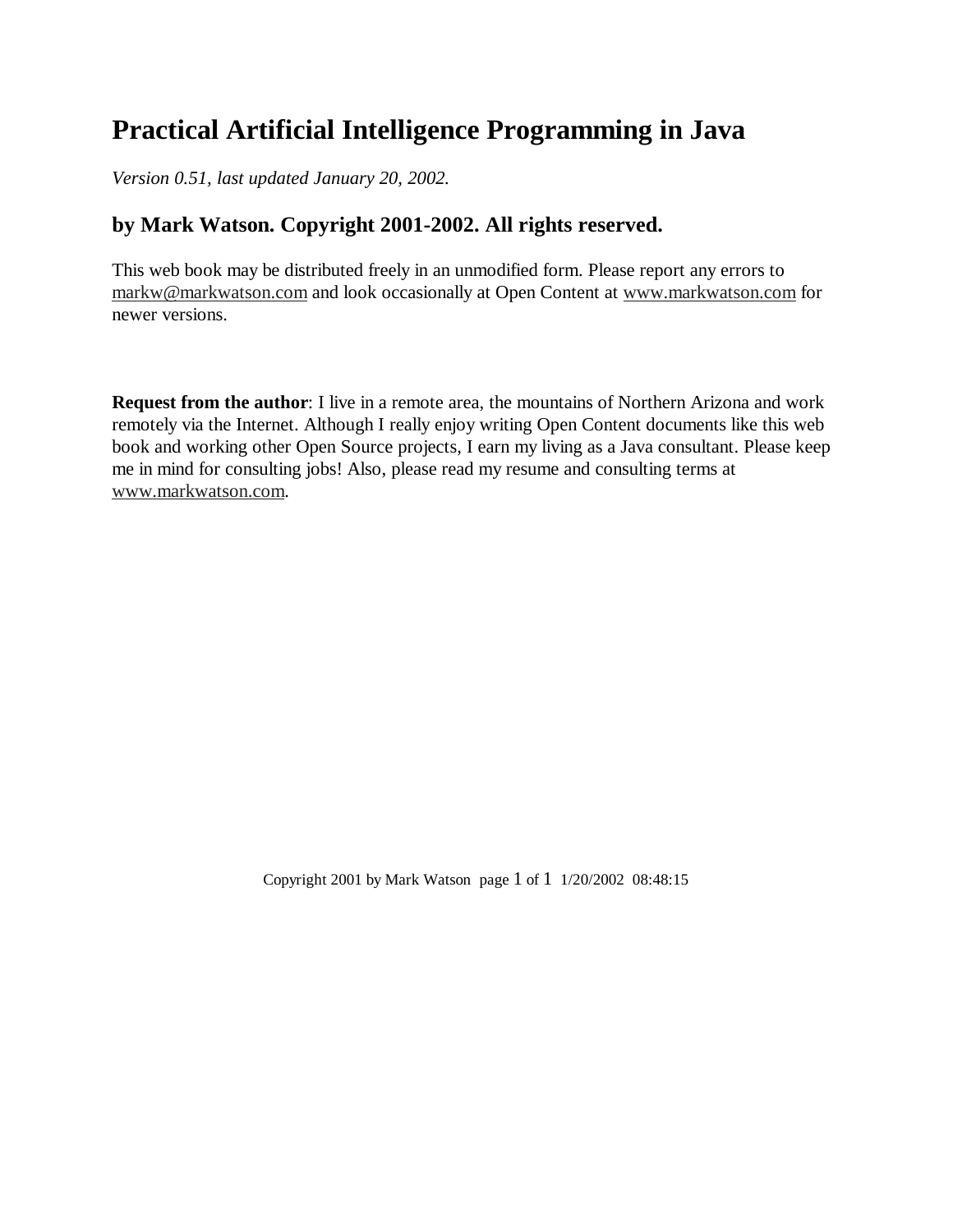### Table of Contents

| 1.1 Representation of State Space, Nodes in Search Trees and Search Operators 12 |  |
|----------------------------------------------------------------------------------|--|
|                                                                                  |  |
|                                                                                  |  |
|                                                                                  |  |
|                                                                                  |  |
|                                                                                  |  |
|                                                                                  |  |
|                                                                                  |  |
|                                                                                  |  |
|                                                                                  |  |
|                                                                                  |  |
|                                                                                  |  |
|                                                                                  |  |
|                                                                                  |  |
|                                                                                  |  |
|                                                                                  |  |
|                                                                                  |  |
|                                                                                  |  |
|                                                                                  |  |
|                                                                                  |  |
|                                                                                  |  |
|                                                                                  |  |

Copyright 2001 by Mark Watson page 2 of 2 1/20/2002 08:48:15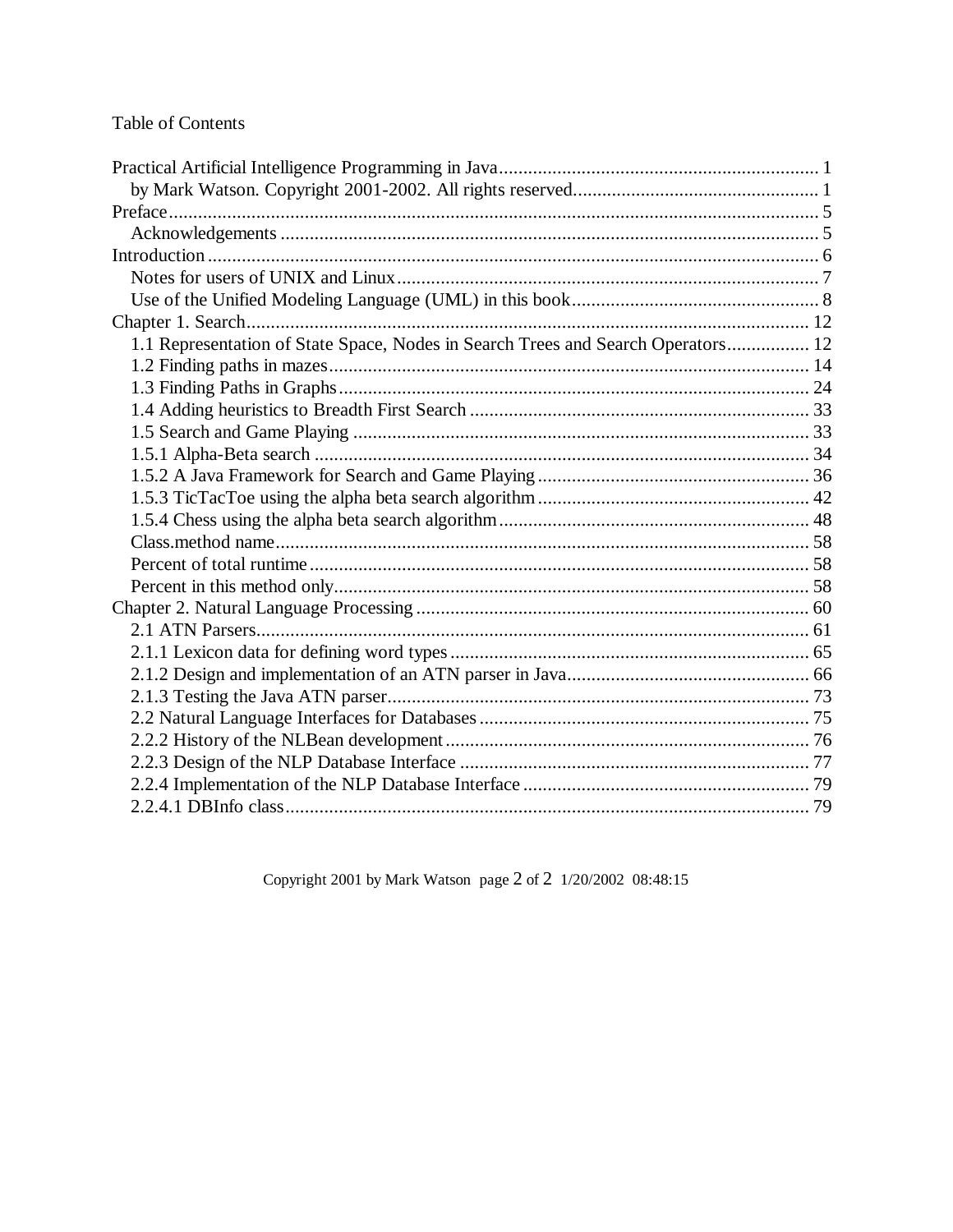| 5.6 A Java class library and examples for using back propagation neural networks 137 |  |
|--------------------------------------------------------------------------------------|--|
|                                                                                      |  |
|                                                                                      |  |
|                                                                                      |  |
|                                                                                      |  |
|                                                                                      |  |
|                                                                                      |  |
|                                                                                      |  |

Copyright 2001 by Mark Watson page 3 of 3 1/20/2002 08:48:15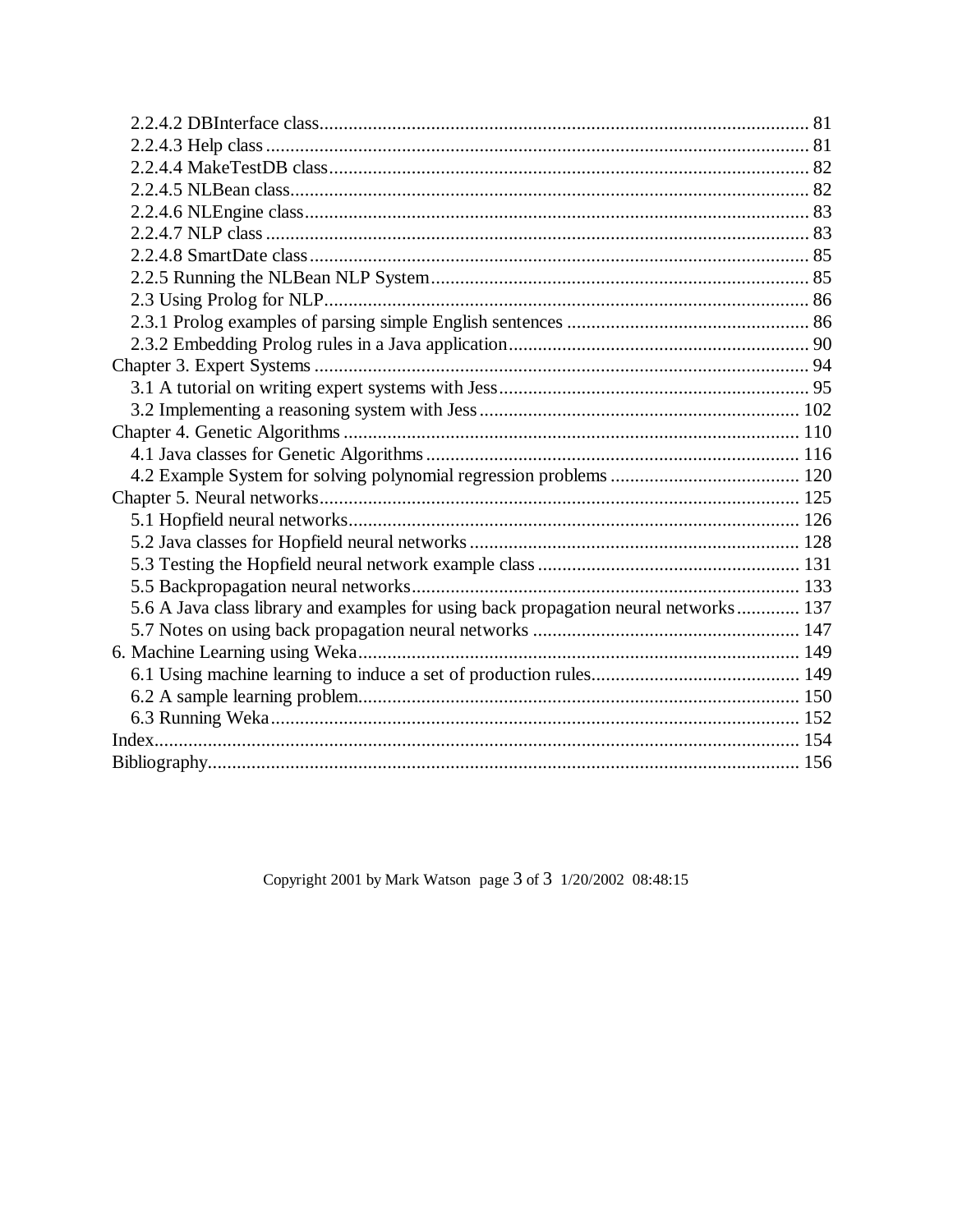For my grand son Calvin and grand daughter Emily

Copyright 2001 by Mark Watson page 4 of 4 1/20/2002 08:48:15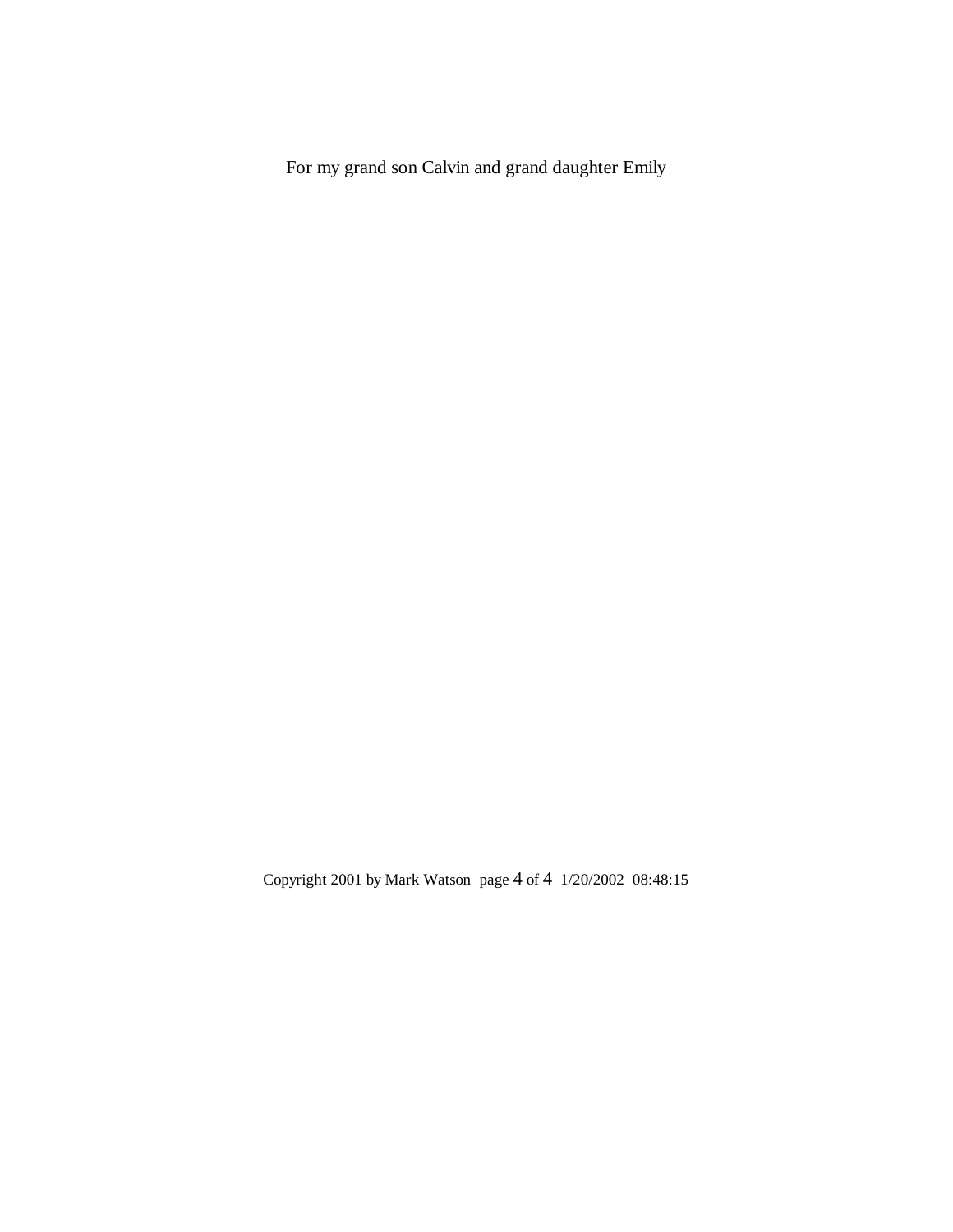# **Preface**

This book was written for both professional programmers and home hobbyists who already know how to program in Java and who want to learn practical AI programming techniques. I have tried to make this a fun book to work through. In the style of a "cook book", the chapters in this book can be studied in any order. Each chapter follows the same pattern: a motivation for learning a technique, some theory for the technique, and a Java example program that you can experiment with.

## **Acknowledgements**

I would like to thank Kevin Knight for writing a flexible framework for game search algorithms in Common LISP (Rich, Knight 1991); the game search Java classes in Chapter 1 were loosely patterned after this Common LISP framework and allows new games to be written by sub classing three abstract Java classes. I would like to thank Sieuwert van Otterloo for writing the Prolog in Java program and for giving me permission to use it in this free web book. I would like to thank Ernest J. Friedman at Sandia National Laboratory for writing the Jess expert system toolkit. I would like to thank my wife Carol for her support in both writing this book, and all of my other projects. I would also like to acknowledge the use of the following fine software tools: NetBeans Java IDE (www.netbeans.org) and the TogetherJ UML modeling tool (www.togetherj.com).

Copyright 2001 by Mark Watson page 5 of 5 1/20/2002 08:48:15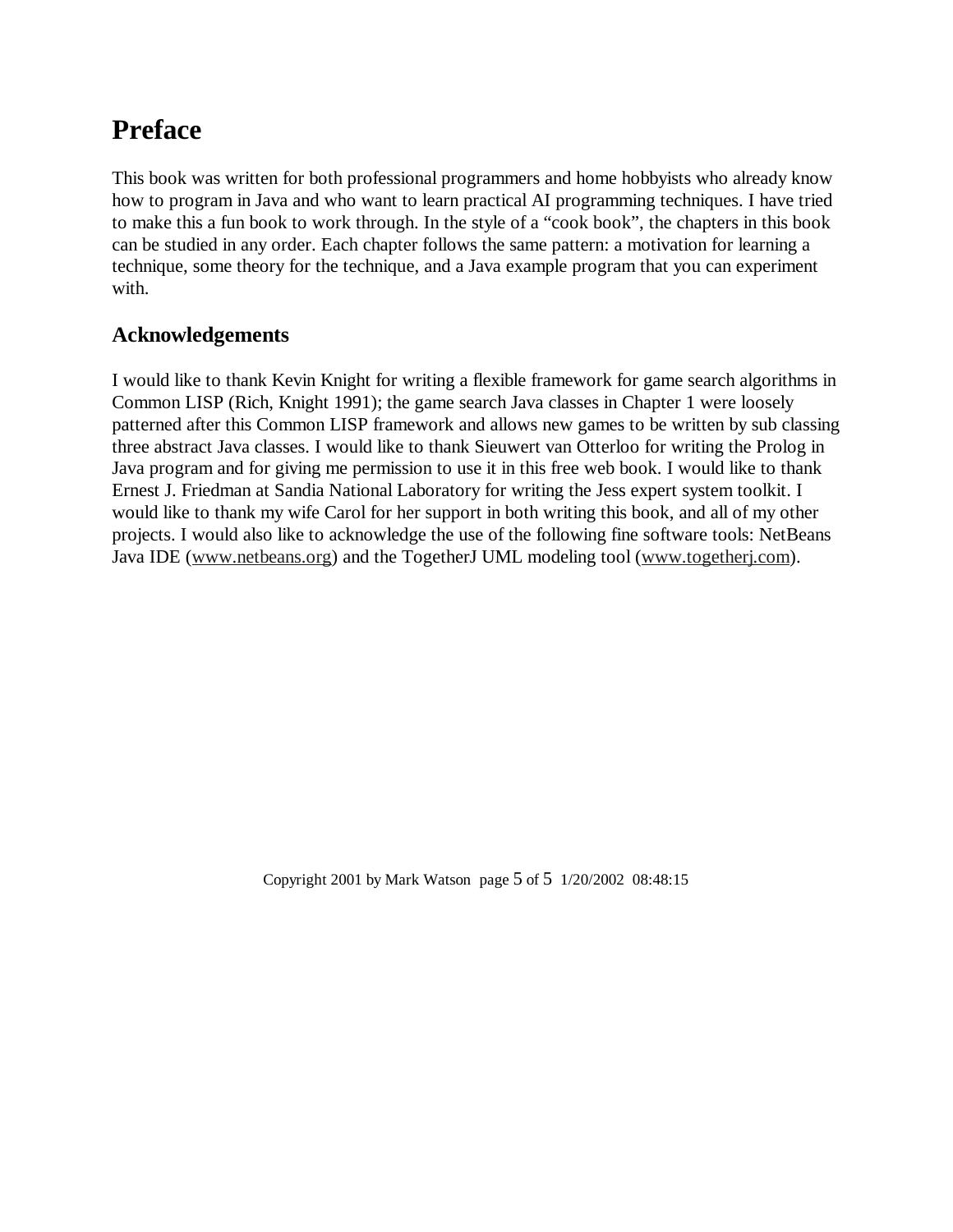# **Introduction**

This book provides the theory of many useful techniques for AI programming. There are relatively few source code listings in this book, but complete example programs that are discussed in the text should have been included in the same ZIP file that contained this web book. If someone gave you this web book without the examples, you can download an up to date version of the book and examples on the Open Content page of www.markwatson.com.

All the example code is covered by the Gnu Public License (GPL). If the GPL prevents you from using any of the examples in this book, please contact me for other licensing terms.

The code examples all consist of either reusable (non GUI) libraries and throw away test programs to solve a specific application problem; in some cases, the application specific test code will contain a GUI written in JFC (Swing). The examples in this book should be included in the same ZIP file that contains the PDF file for this free web book. The examples are found in the subdirectory **src** that contains:

- src
- src/expertsystem Jess rule files
- src/expertsystem/weka Weka machine learning files
- $src/ga genetic algorithm code$
- src/neural Hopfield and Back Propagation neural network code
- $\bullet$  src/nlp
- src/nlp/ATN ATN parser that uses data from Wordnet
- src/nlpNLBean my Open Source natural language database interface
- src/nlp/prolog NLP using embedded Prolog
- src/prolog source code for Prolog engine written by Sieuwert van Otterloo
- src/search
- src/search/game contains alpha-beta search framework and tic-tac-toe and chess

Copyright 2001 by Mark Watson page 6 of 6 1/20/2002 08:48:15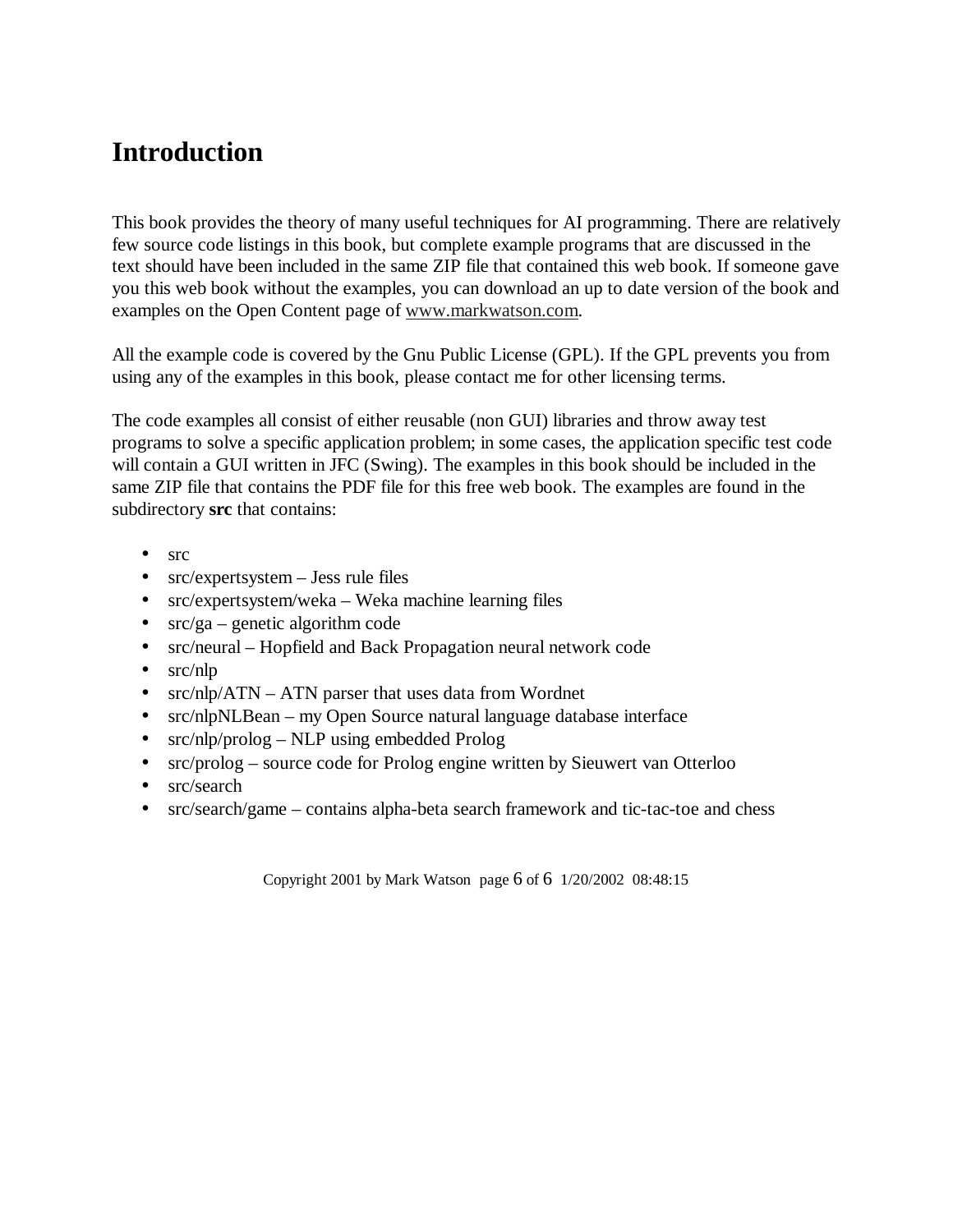examples

- src/search/statespace
- src/search/statespace/graphexample graph search code
- src/search/statespace/mazeexample maze search code

To run any example program mentioned in the text, simply change directory to the **src** directory that was created from the example program ZIP file from my web site. Individual example programs are in separate subdirectories contained in the **src** directory. Typing "javac \*.java" will compile the example program contained in any subdirectory, and typing "java **Prog**" where **Prog** is the file name of the example program file with the file extension ".java" removed. None of the example programs (except for the NLBean natural language database interface) is placed in a separate package so compiling the examples will create compiled Java class files in the current directory.

I have been interested in AI since reading Bertram Raphael's excellent book "Thinking Computer: Mind Inside Matter" in the early 1980s. I have also had the good fortune to work on many interesting AI projects including the development of commercial expert system tools for the Xerox LISP machines and the Apple Macintosh, development of commercial neural network tools, application of natural language and expert systems technology, application of AI technologies to Nintendo and PC video games, and the application of AI technologies to the financial markets. I enjoy AI programming, and hopefully this enthusiasm will also infect the reader.

### **Notes for users of UNIX and Linux**

I use both Linux and Windows 2000 for my Java development. To avoid wasting space in this book, I show examples for running Java programs and sample batch files for Windows only. If I show in the text an example of running a Java program that uses JAR files like this:

```
java –classpath nlbean.jar;idb.jar NLBean
```
Copyright 2001 by Mark Watson page 7 of 7 1/20/2002 08:48:15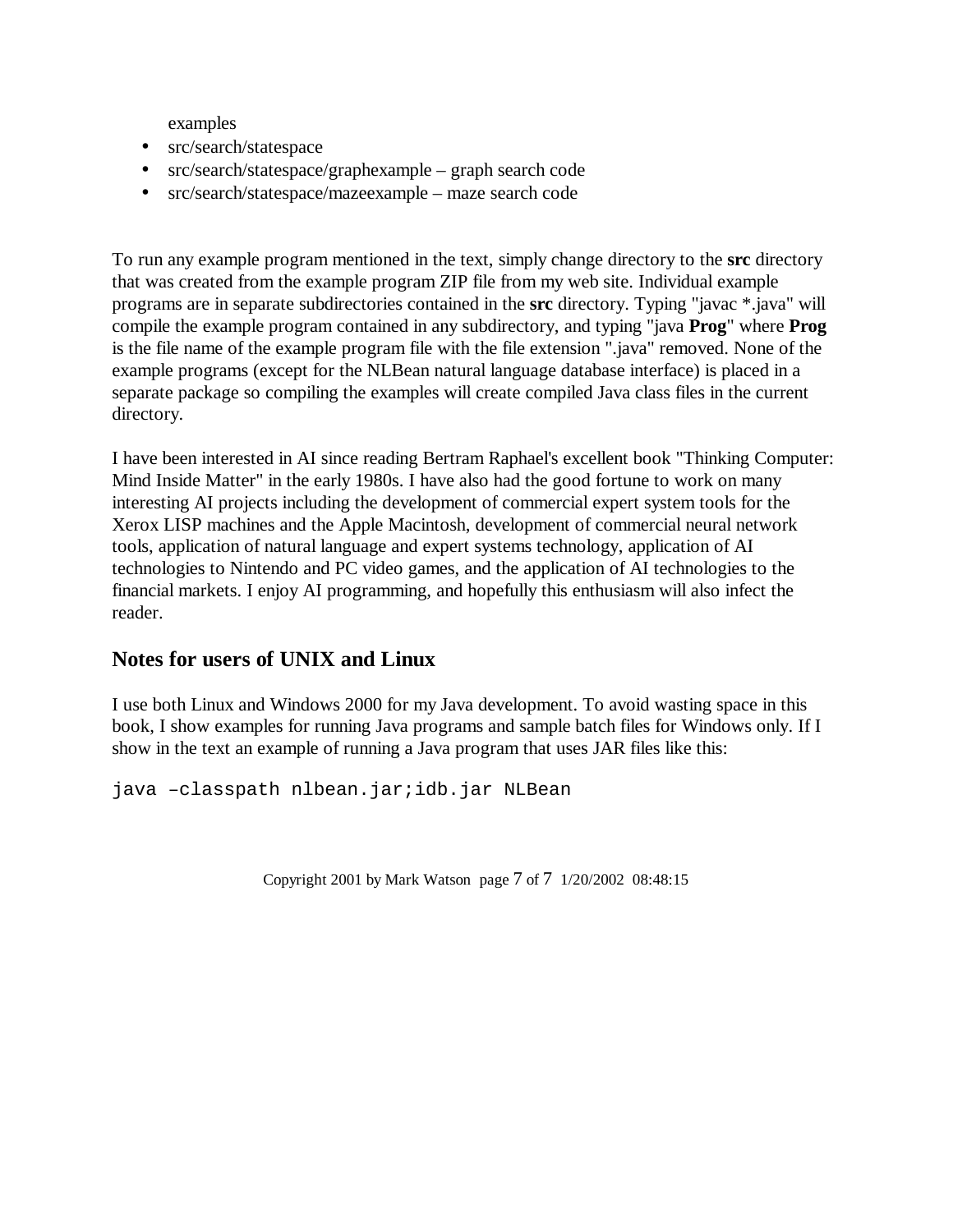the conversion to UNIX or Linux is trivial; replace ";" with ":" like this:

java –classpath nlbean.jar:idb.jar NLBean

If I show a command file like this **c.bat** file:

javac -classpath idb.jar;. -d . nlbean/\*.java

jar cvf nlbean.jar nlbean/\*.class del nlbean\\*.class

Then a UNIX/Linux equivalent using bash might look like this:

#!/bin/bash javac -classpath idb.jar:. -d . nlbean/\*.java jar cvf nlbean.jar nlbean/\*.class rm -f nlbean/\*.class

#### **Use of the Unified Modeling Language (UML) in this book**

In order to discuss some of the example code in this book, I use Unified Modeling Language (UML) class diagrams. These diagrams were created using the TogetherJ modeling tool; a free version is available at www.togetherj.com. Figure 1 shows a simple UML class diagram that introduces the UML elements used in other diagrams in this book. Figure 1 contains one Java interface **Iprinter** and three Java classes **TestClass1**, **TestSubClass1**, and **TestContainer1**. The following listing shows these classes and interface that do nothing except provide an example for introducing UML:

Listing 1 – Iprinter.java

Copyright 2001 by Mark Watson page 8 of 8 1/20/2002 08:48:15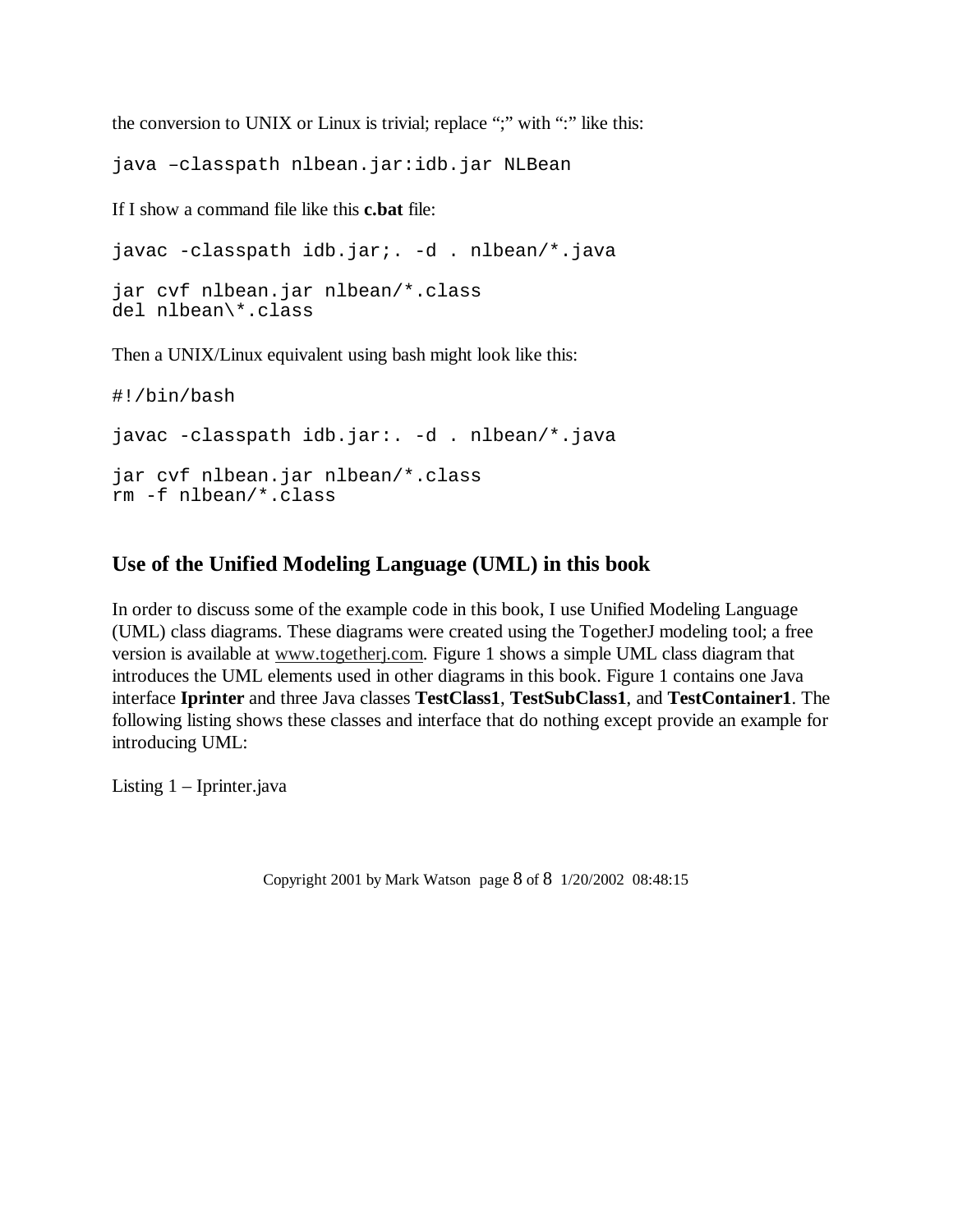```
public interface IPrinter {
 public void print();
}
Listing 2 – TestClass1.java
public class TestClass1 implements IPrinter {
    protected int count;
    public TestClass1(int count) { this.count = count; }
    public TestClass1() \{ this(0): \}public void print() { System.out.println("count="+count); }
}
```
Listing 3 – TestSubClass1.java

```
public class TestSubClass1 extends TestClass1 {
    public TestSubClass1(int count) { super(count); }
    public TestSubClass1() { super(); }
    public void zeroCount() { count = 0; }
}
```
Listing 4 TestContainer1.java

```
public class TestContainer1 {
    public TestContainer1() { }
    TestClass1 instance1;
    TestSubClass1 [] instances;
}
```
Again, the code in Listings 1 through 4 is just an example to introduce UML. In Figure 1, note that both the interface and classes are represented by a shaded box; the interface I labeled. The shaded boxes have three sections:

Copyright 2001 by Mark Watson page 9 of 9 1/20/2002 08:48:15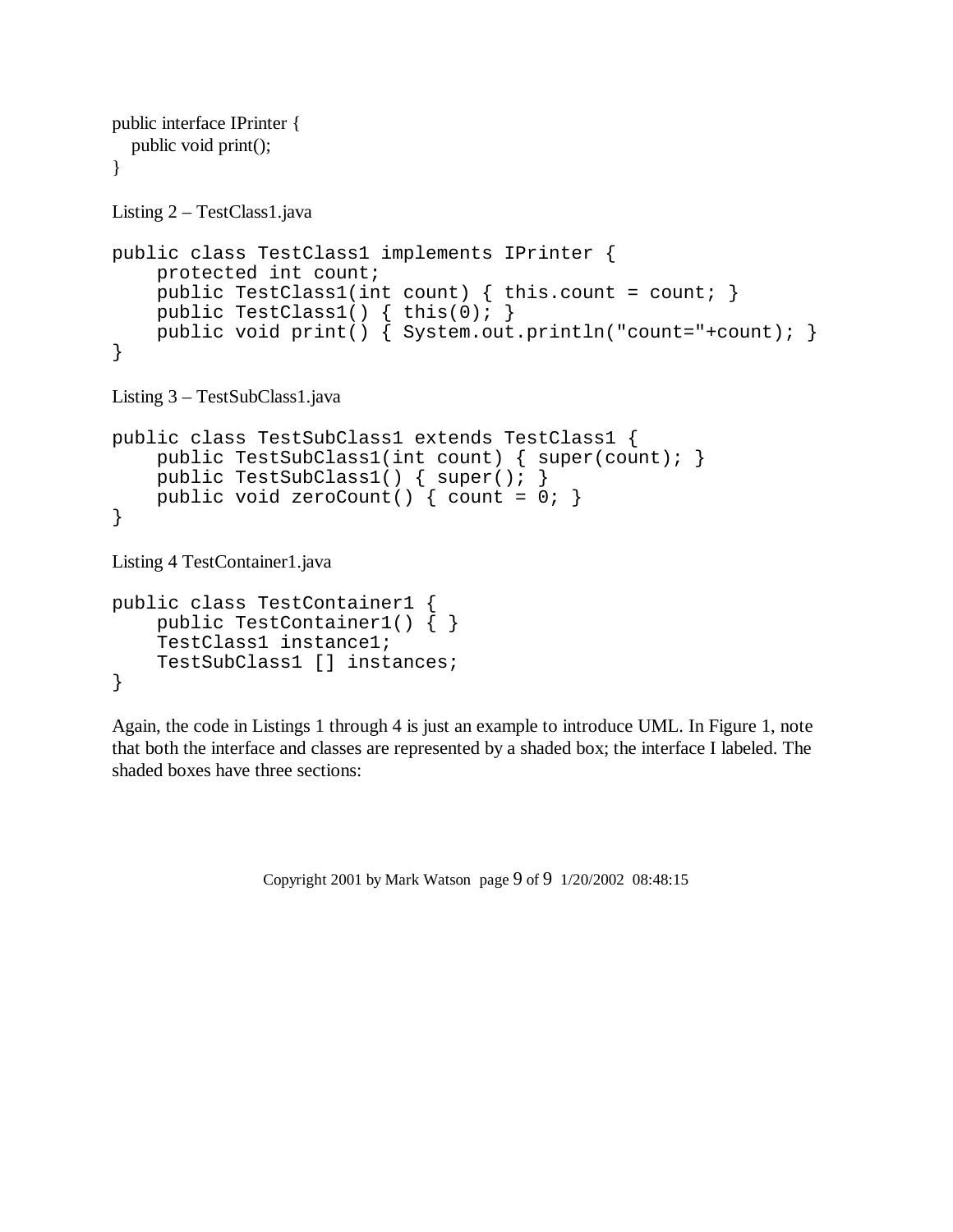- 1. Top section name of the interface or class
- 2. Middle section instance variables
- 3. Bottom section class methods



**Figure 1. Sample UML class diagram showing one Java interface and three Java classes**

In Figure 1, notice that we have three types of arrows:

Copyright 2001 by Mark Watson page 10 of 10 1/20/2002 08:48:15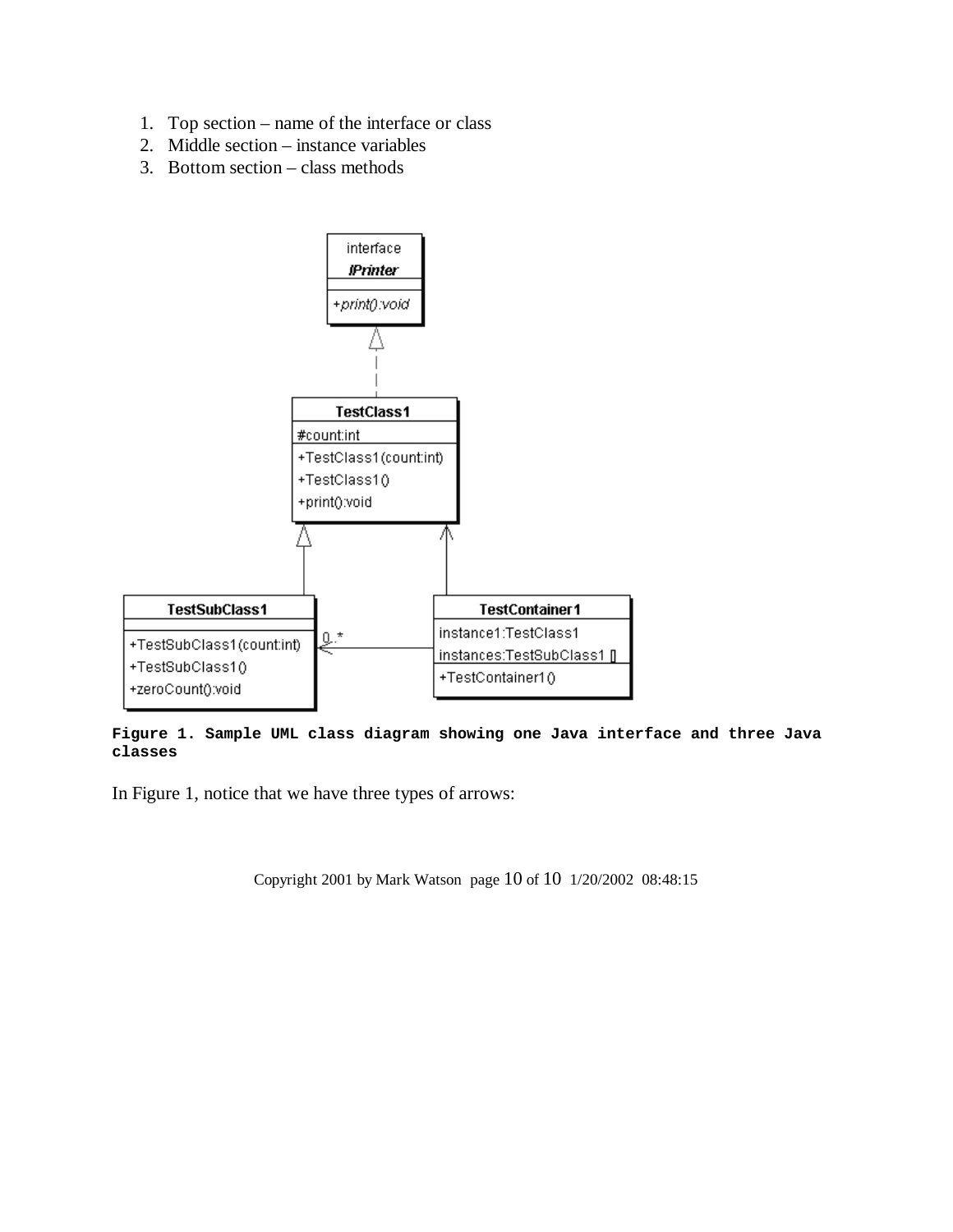- 1. Dotted line with a solid arrowhead indicates that TestClass1 implements the interface Iprinter
- 2. Solid line with a solid arrowhead indicates that TestSubClass1 is derived from the base class TestClass1
- 3. Solid line with lined arrowhead used to indicate containment. The unadorned arrow from class TestContainer1 to TestClass1 indicates that the class TestContainer1 contains exactly one instance of the class TestClass1. The arrow from class TestContainer1 to TestSubClass1 is adorned: the 0..\* indicates that the class TestContainer1 can contain zero or more instances of class TestSubClass1

This simple UML example should be sufficient to introduce the concepts that you will need to understand the UML class diagrams in this book.

Copyright 2001 by Mark Watson page 11 of 11 1/20/2002 08:48:15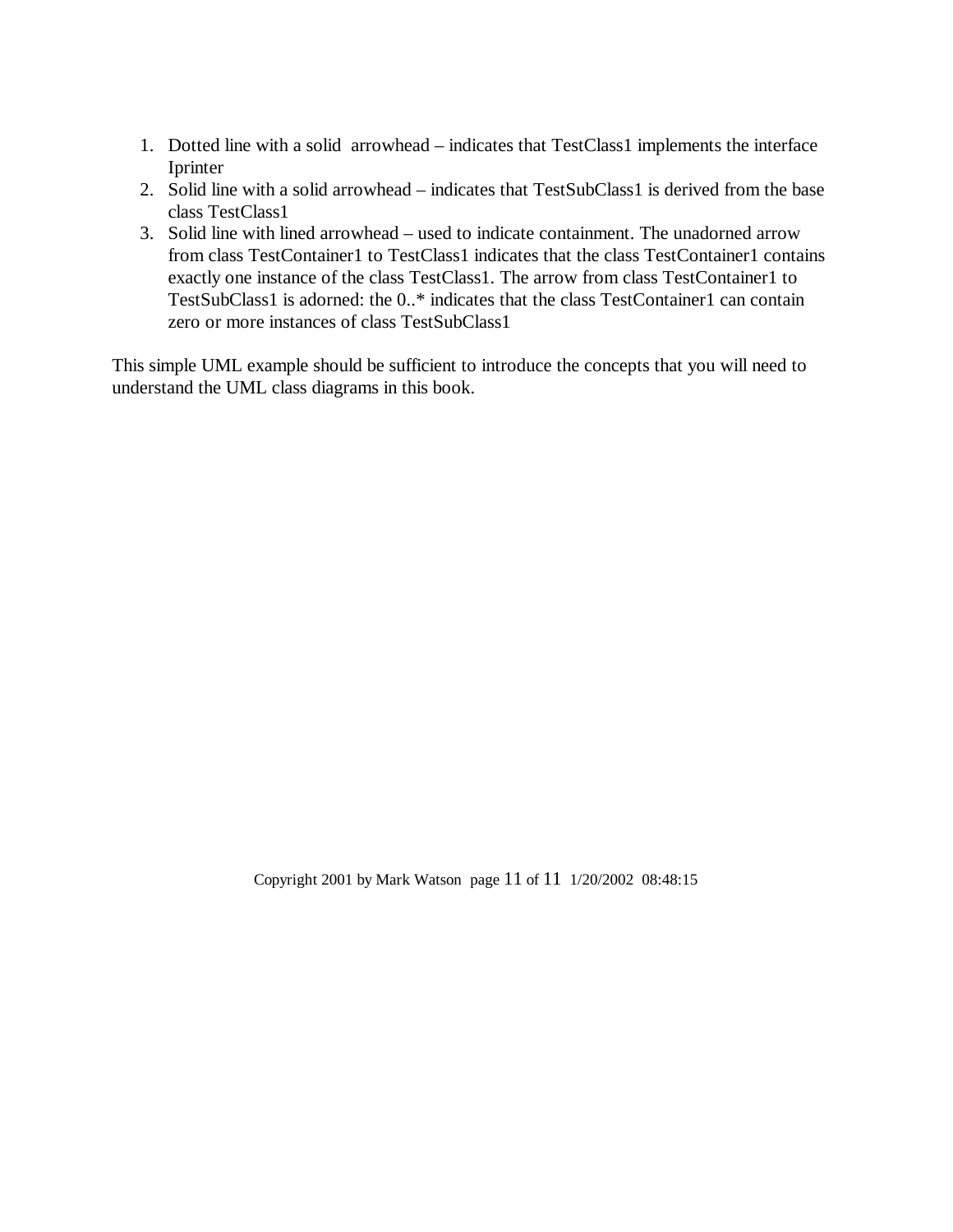# **Chapter 1. Search**

Early AI research emphasized the optimization of search algorithms. This approach made a lot of sense because many AI tasks can be solved by effectively by defining state spaces and using search algorithms to define and explore search trees in this state space. Search programs were frequently made tractable by using heuristics to limit areas of search in these search trees. This use of heuristics converts intractable problems to solvable problems by compromising the quality of solutions; this tradeoff of less computational complexity for less than optimal solutions has become a standard design pattern for AI programming. We will see in this chapter that we trade off memory for faster computation time and better results; often, by storing extra data we can make search time faster, and make future searches in the same search space even more efficient.

In this chapter, we will use three search problem domains for studying search algorithms: path finding in a maze, path finding in a static graph, and alpha-beta search in the games: tic-tac-toe and chess. The examples in this book should be included in the same ZIP file that contains the PDF file for this free web book. The examples for this chapter are found in the subdirectory **src** that contains:

- src
- src/search
- src/search/game contains alpha-beta search framework and tic-tac-toe and chess examples
- src/search/statespace
- src/search/statespace/graphexample graph search code
- src/search/statespace/mazeexample maze search code

# **1.1 Representation of State Space, Nodes in Search Trees and Search Operators**

Copyright 2001 by Mark Watson page 12 of 12 1/20/2002 08:48:15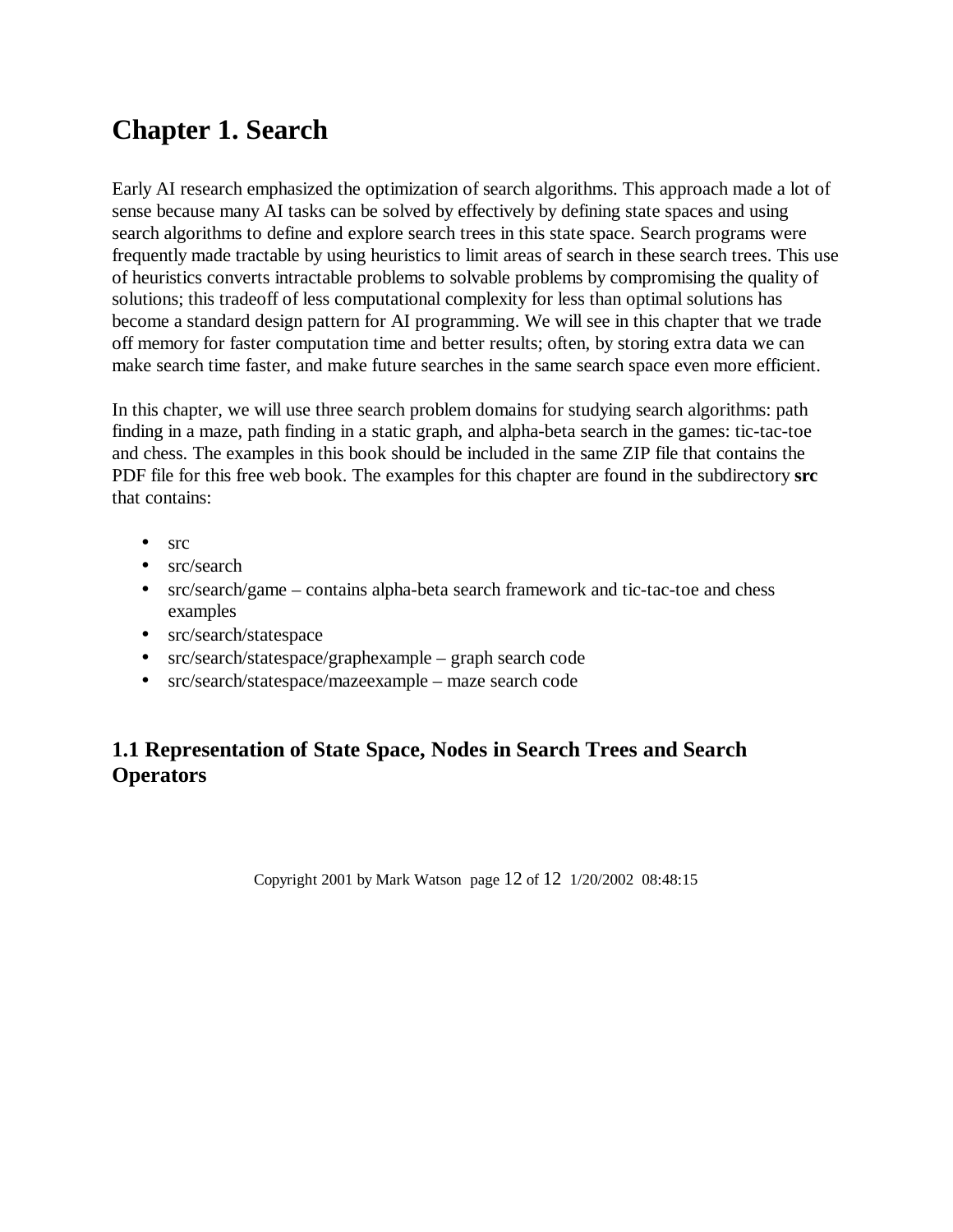We will use a single search tree representation in graph search and maze search examples in this chapter. **Search trees** consist of nodes that define locations in **state space** and links to other nodes. For some problems, the search tree can be easily specified statically; for example, when performing search in game mazes, we can pre-compute a search tree for the state space of the maze. For many problems, it is impossible to completely enumerate a search tree for a state space so we must define **successor node search operators** that for a given node produce all nodes that can reached from the current node in one step; for example, in the game of chess we can not possibly enumerate the search tree for all possible games of chess, so we define a successor node search operator that given a board position (represented by a node in the search tree) calculates all possible moves for either the white or black pieces. The possible chess moves are calculated by a successor node search operator and are represented by newly calculated nodes that are linked to the previous node. Note that even when it is simple to fully enumerate a search tree, as in the game maze example, we still might want to generate the search tree dynamically as we will do in this chapter).

For calculating a search tree we use a graph. We will represent graphs as node with links between some of the nodes. For solving puzzles and for game related search, we will represent positions in the search space with Java objects called nodes. Nodes contain arrays of references to both child and parent nodes. A search space using this node representation can be viewed as a **directed graph** or a **tree**. The node that has no parent nodes is the **root node** and all nodes that have no child nodes a called **leaf nodes**.

Search operators are used to move from one point in the search space to another. We deal with quantized search spaces in this chapter, but search spaces can also be continuous in some applications. Often search spaces are either very large or are infinite. In these cases, we implicitly define a search space using some algorithm for extending the space from our reference position in the space. Figure 1.1 shows representations of search space as both connected nodes in a graph and as a two-dimensional grid with arrows indicating possible movement from a reference point denoted by **R**.

Copyright 2001 by Mark Watson page 13 of 13 1/20/2002 08:48:15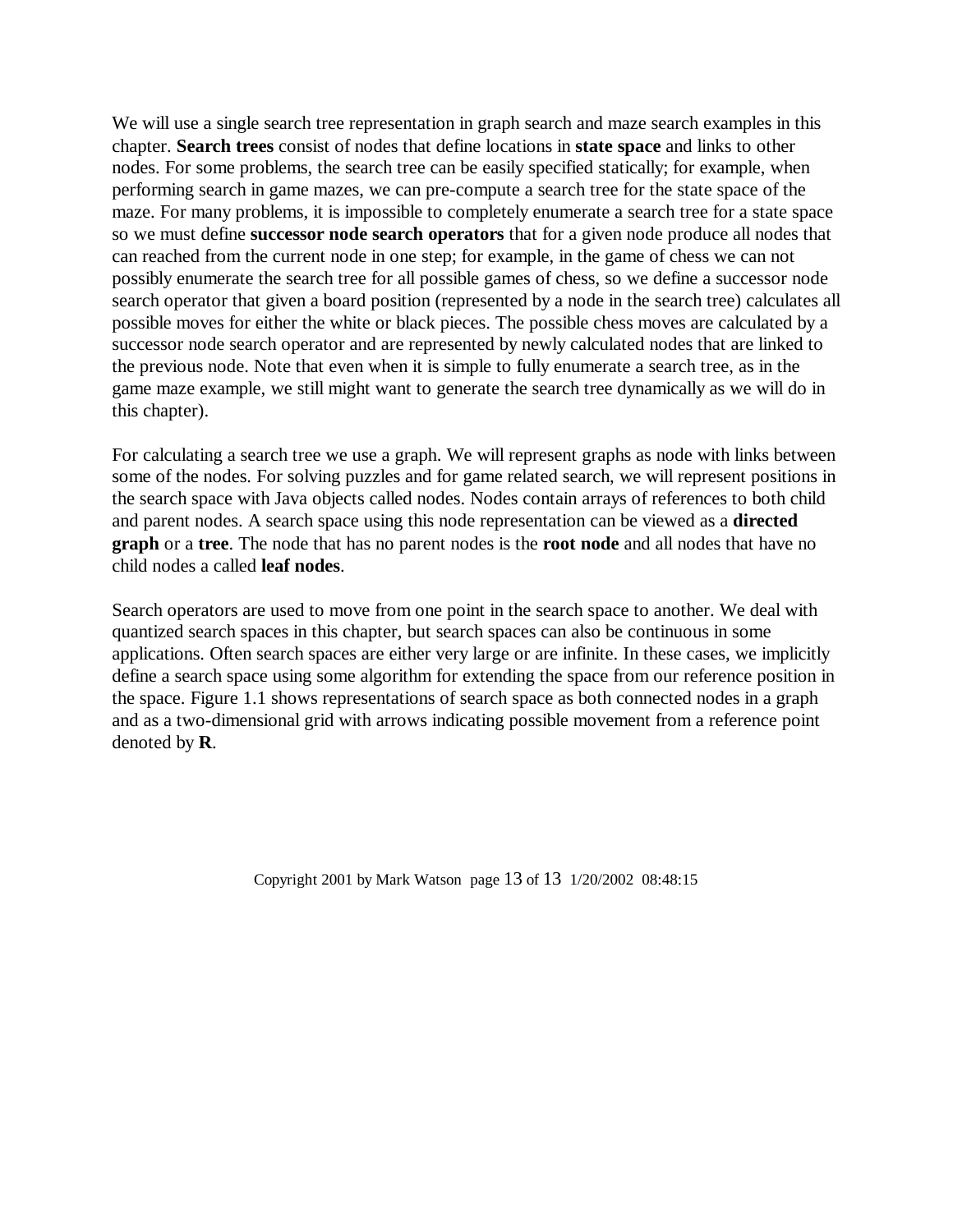

**Figure 1.1 a directed graph (or tree) representation is shown on the left and a two-dimensional grid (or maze) representation is shown on the right. In both representations, the letter** R **is used to represent the current position (or reference point) and the arrowheads indicate legal moves generated by a search operator. In the maze representation, the two grid cells are marked with an** X **indicate that a search operator cannot generate this grid location.**

When we specify a search space as a two-dimensional array, search operators will move the point of reference in the search space from a specific grid location to an adjoining grid location. For some applications, search operators are limited to moving up/down/left/right and in other applications; operators can additionally move the reference location diagonally.

When we specify a search space using node representation, search operators can move the reference point down to any child node or up to the parent node. For search spaces that are represented implicitly, search operators are also responsible for determining legal child nodes, if any, from the reference point.

Note: I use slightly different libraries for the maze and graph search examples. I plan to clean up this code in the future and have a single abstract library to support both maze and graph search examples.

### **1.2 Finding paths in mazes**

The example program used in this section is **MazeSearch.java** in the directory **src/search/maze** and I assume that the reader has downloaded the entire example ZIP file for this book and placed the source files for the examples in a convenient place. Figure 1.2 shows the UML class diagram for the maze search classes: depth first and breadth first search. The abstract base class

Copyright 2001 by Mark Watson page 14 of 14 1/20/2002 08:48:15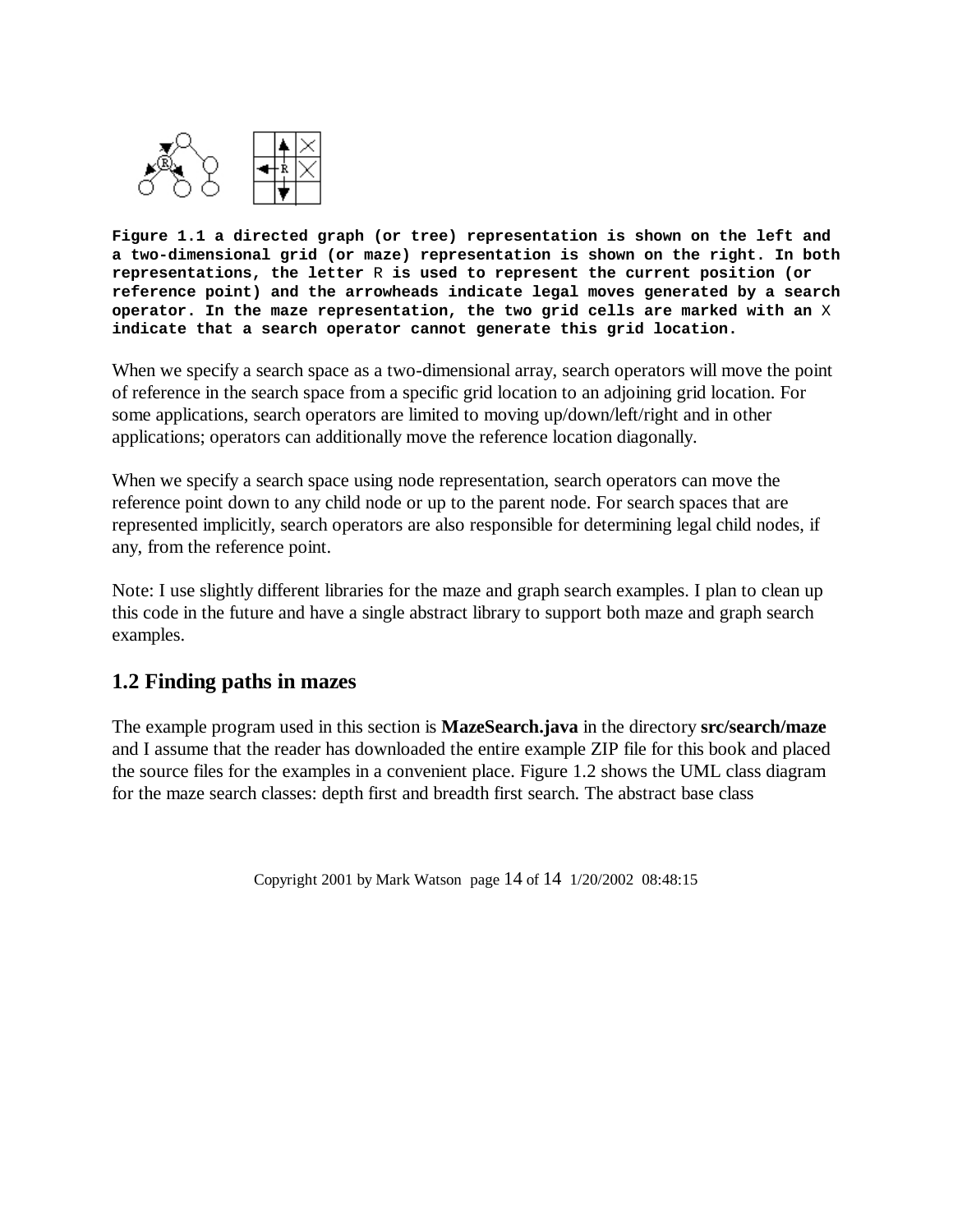**AbstractSearchEngine** contains common code and data that is required by both the classes **DepthFirstSearch** and **BreadthFirstSearch**. The class **Maze** is used to record the data for a two-dimensional maze, including which grid locations contain walls or obstacles. The class **Maze** defines three static short integer values used to indicate obstacles, the starting location, and the ending location.

Copyright 2001 by Mark Watson page 15 of 15 1/20/2002 08:48:15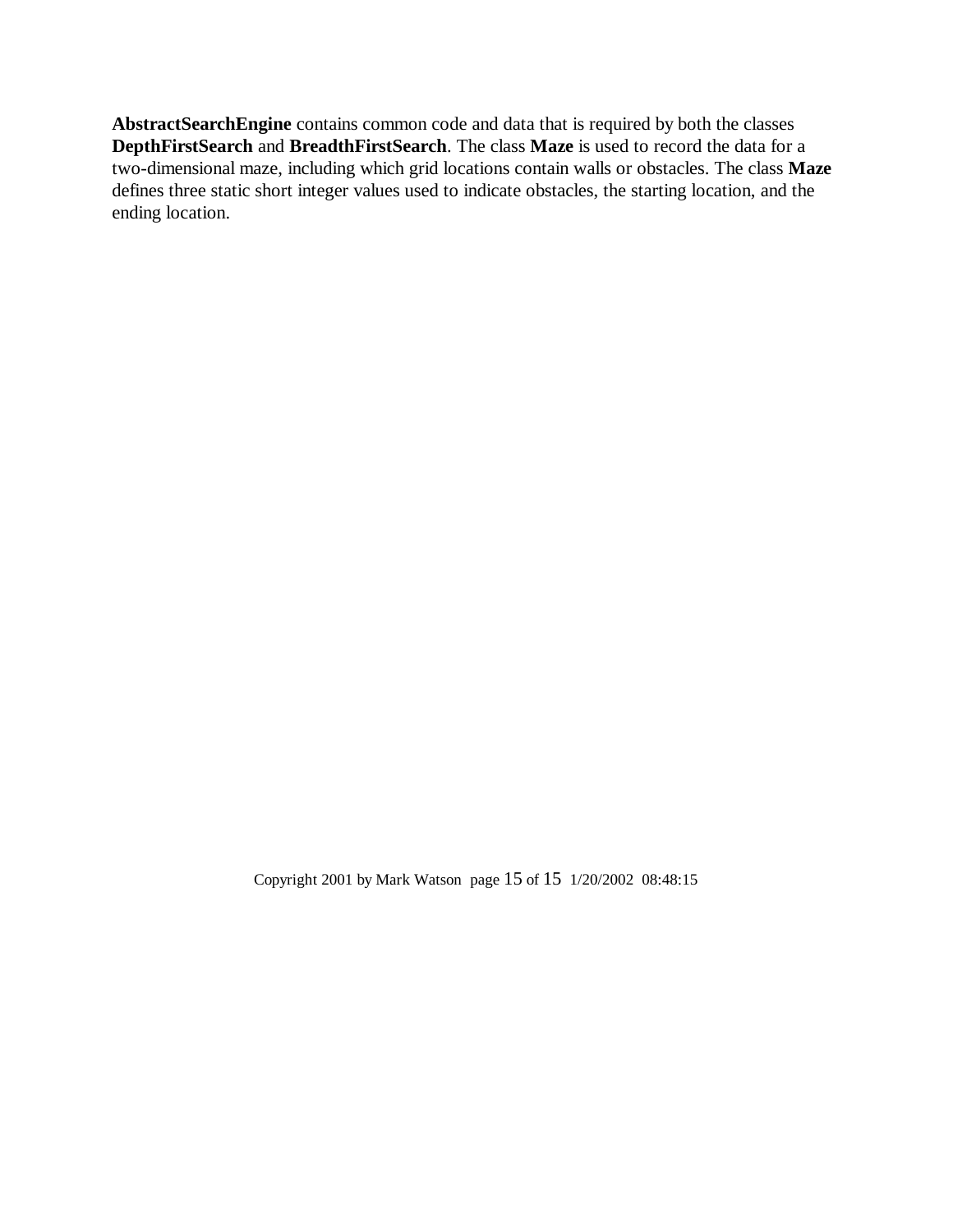

**Figure 1.2 UML class diagram for the maze search Java classes**

Copyright 2001 by Mark Watson page 16 of 16 1/20/2002 08:48:15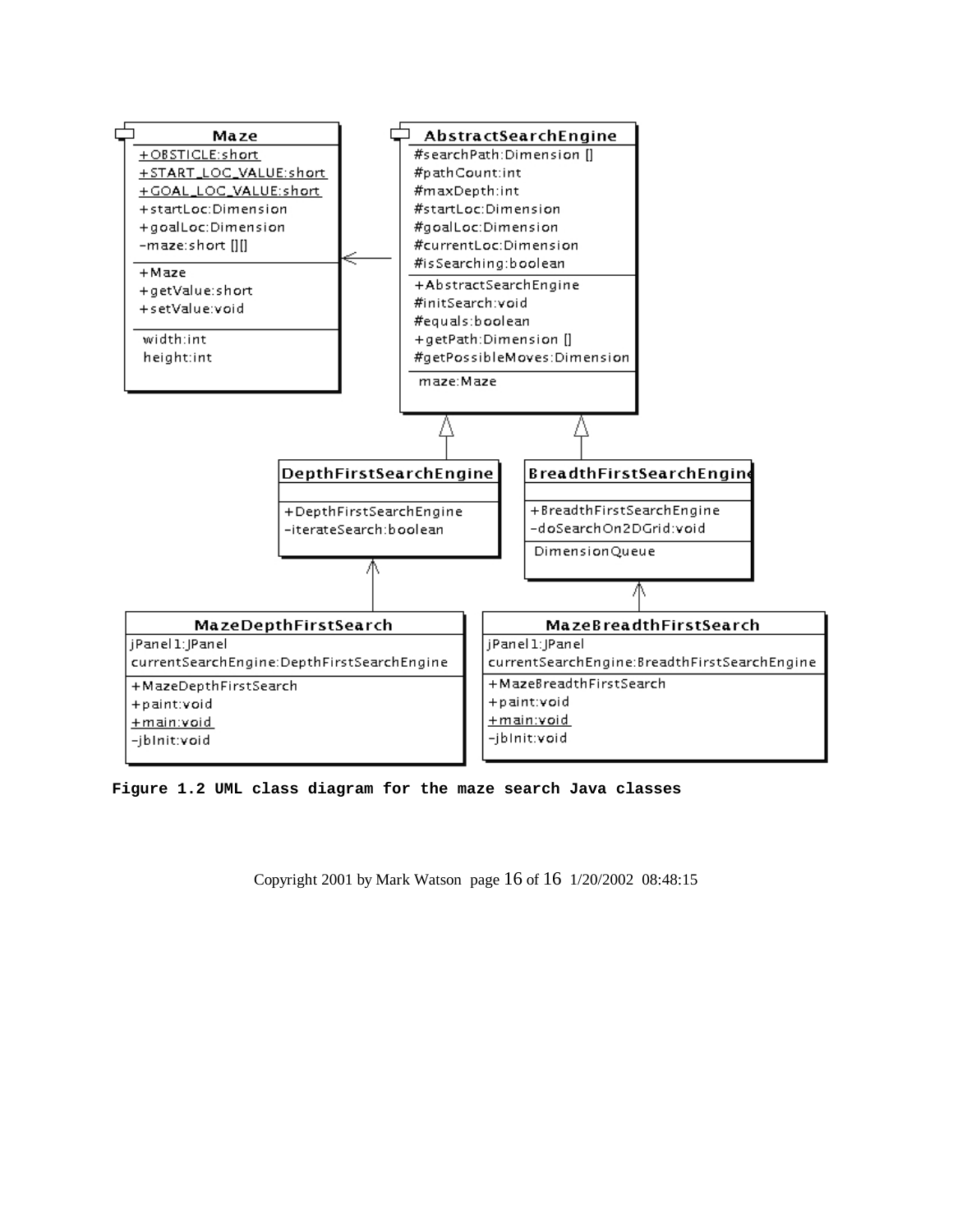The Java class Maze defines the search space. This class allocates a two-dimensional array of short integers to represent the state of any grid location in the maze. Whenever we need to store a pair of integers, we will use an instance of the standard Java class **java.awt.Dimension**, which has two integer data components: **width** and **height**. Whenever we need to store an x-y grid location, we create a new **Dimension** object (if required), and store the **x** coordinate in **Dimension.width** and the **y** coordinate in **Dimension.height**. As in the right hand side of Figure 1.1, the operator for moving through the search space from given x-y coordinates allows a transition to any adjacent grid location that is empty. The **Maze** class also contains the x-y location for the starting location (**startLoc**) and goal location (**goalLoc**). Note that for these examples, the class Maze sets the starting location to grid coordinates 0-0 (upper left corner of the maze in the figures to follow) and the goal node in (width  $- 1$ )-(height  $- 1$ ) (lower right corner in the following figures).

The abstract class **AbstractSearchEngine** is the base class for both **DepthFirstSearchEngine** and **BreadthFirstSearchEngine**. We will start by looking at the common data and behavior defined in **AbstractSearchEngine**. The class constructor has two required arguments: the width and height of the maze, measured in grid cells. The constructor defines an instance of the Maze class of the desired size and then calls the utility method **initSearch** to allocate an array **searchPath** of **Dimension** objects, which will be used to record the path traversed through the maze. The abstract base class also defines other utility methods:

- equals(Dimension d1, Dimension d2) checks to see if two **Dimension** arguments are the same
- getPossibleMoves(Dimension location) returns an array of Dimension objects that can be moved to from the specified location. This implements the movement operator.

Now, we will look at the depth first search procedure. The constructor for the derived class **DepthFirstSearchEngine** calls the base class constructor and then solves the search problem by calling the method iterateSearch. We will look at this method in some detail.

The arguments to iterate search specify the current location and the current search depth:

Copyright 2001 by Mark Watson page 17 of 17 1/20/2002 08:48:15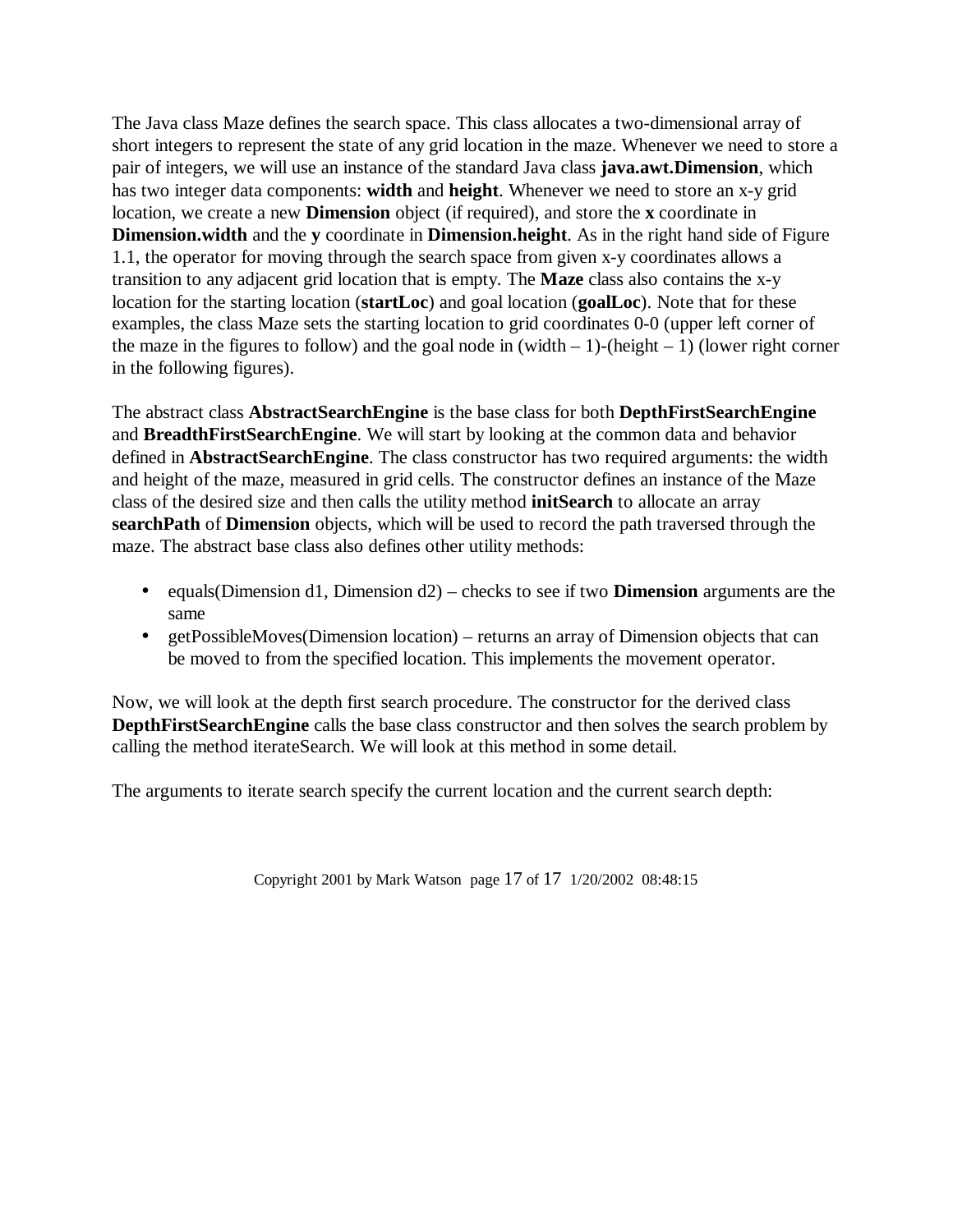private void iterateSearch(Dimension loc, int depth) {

The class variable **isSearching** is used to halt search, avoiding more solutions, once one path to the goal is found.

```
if (isSearching == false) return;
```
We set the maze value to the depth for display purposes only:

```
maze.setValue(loc.width, loc.height, (short)depth);
```
Here, we use the super class **getPossibleMoves** method to get an array of possible neighboring squares that we could move to; we then loop over the four possible moves (a null value in the array indicates an illegal move):

```
Dimension [] moves = getPossibleMoves(loc);
        for (int i=0; i<4; i++) {
            if (moves[i] == null) break; // out of possible moves
from this location
```
Record the next move in the search path array and check to see if we are done:

```
searchPath[depth] = moves[i];
if (equals(moves[i], goalLoc)) {
    System.out.println("Found the goal at " +
                       moves[i].width +
                       ", " + moves[i].height);
    isSearching = false;
   maxDepth = depth;
   return;
} else {
```
If the next possible move is not the goal move, we recursively call the iterateSearch method again,

Copyright 2001 by Mark Watson page 18 of 18 1/20/2002 08:48:15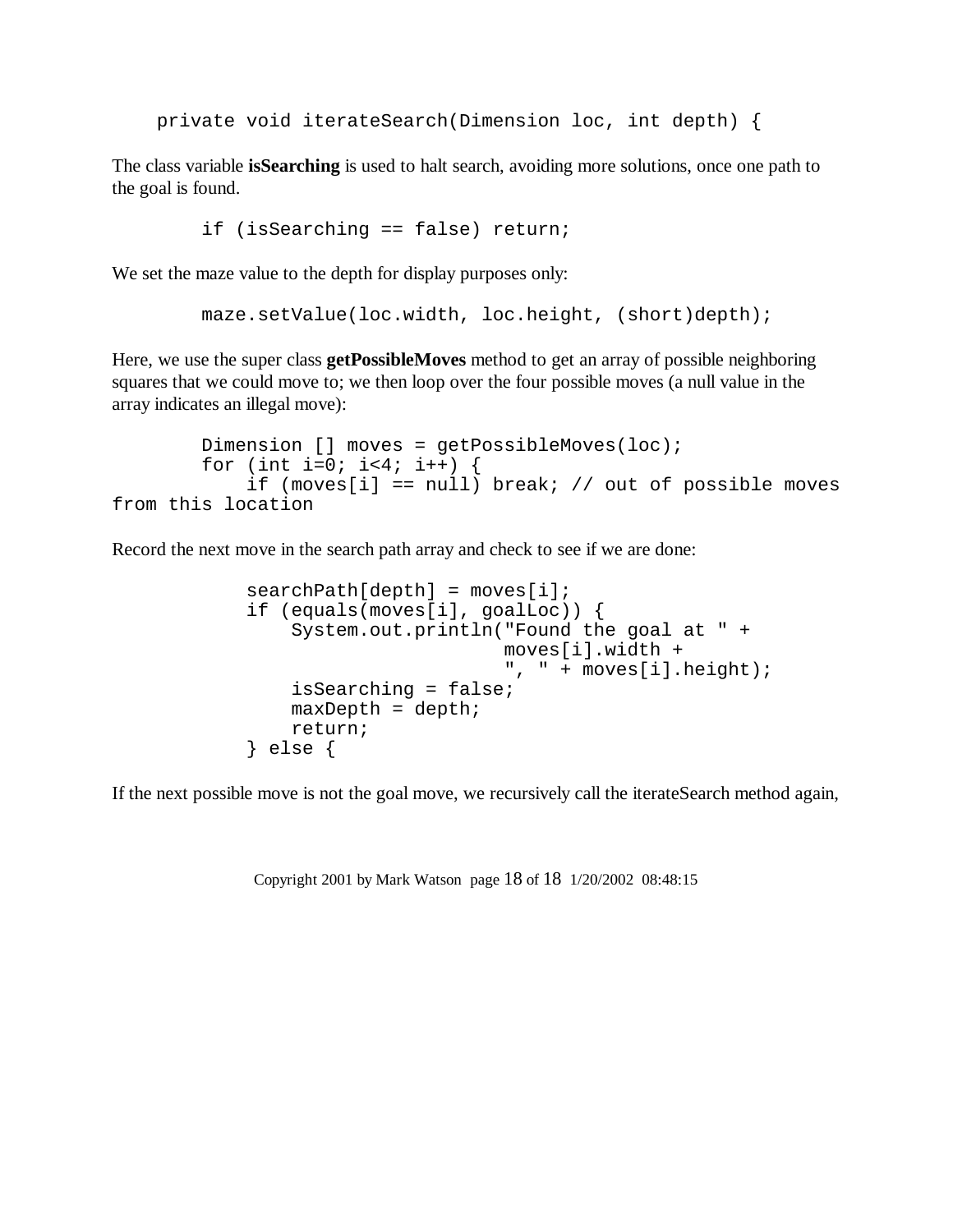but starting from this new location and increasing the depth counter by one:

}

```
iterateSearch(moves[i], depth + 1);
        if (isSearching == false) return;
    }
}
return;
```
Figure 1.3 shows how poor of a path a depth first search can find between the start and goal locations in the maze. The maze is a 10 by 10 grid. The letter S marks the starting location in the upper left corner and the goal position is marked with a **G** in the lower right hand corner of the grid. Blocked grid cells are painted light gray. The basic problem with the depth first search is that the search engine will often start searching in a bad direction, but still find a path eventually, even given a poor start. The advantage of a depth first search over a breadth first search is that the depth first search requires much less memory. We will see that possible moves for depth first search are stored on a stack (last in, last out data structure) and possible moves for a breadth first search are stored in a queue first in, first out data structure).

Copyright 2001 by Mark Watson page 19 of 19 1/20/2002 08:48:15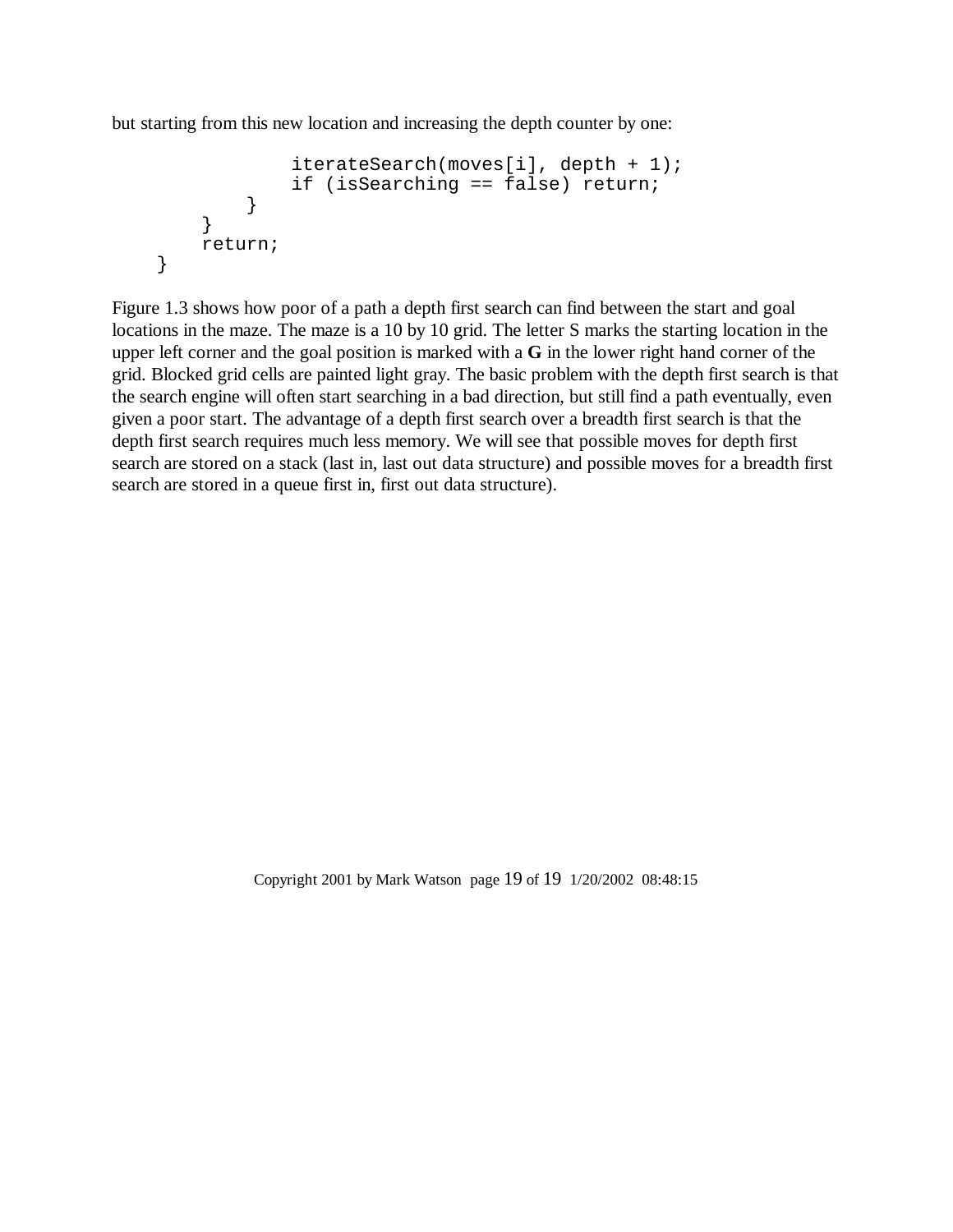

**Figure 1.3 Using depth first search to find a path in a maze finds a nonoptimal solution**

The derived class **BreadthFirstSearch** is similar to the **DepthFirstSearch** procedure with one major difference: from a specified search location, we calculate all possible moves, and make one possible trial move at a time. We use a queue data structure for storing possible moves, placing possible moves on the back of the queue as they are calculated, and pulling test moves from the front of the queue. The effect of a breadth first search is that it "fans out" uniformly from the starting node until the goal node is found.

The class constructor for **BreadthFirstSearch** calls the super class constructor to initialize the maze, and then uses the auxiliary method **doSearchOn2Dgrid** for performing a breadth first search for the goal. We will look at the method BreadthFirstSearch in some detail. The class **DimensionQueue** implements a standard queue data structure that handles instances of the class **Dimension**.

Copyright 2001 by Mark Watson page 20 of 20 1/20/2002 08:48:15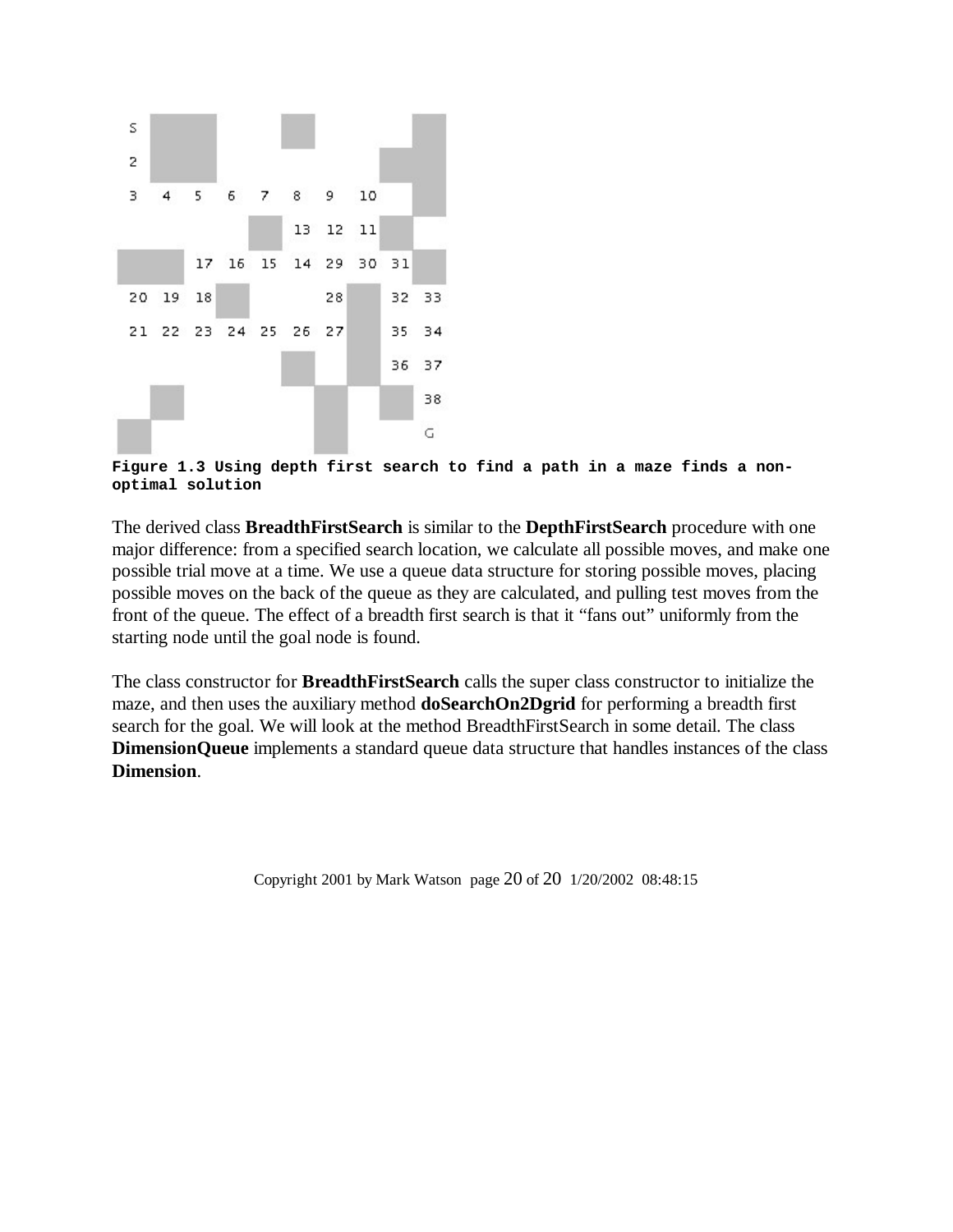The method **doSearchOn2Dgrid** is not recursive, it uses a loop to add new search positions to the end of an instance of class **DimensionQueue** and to remove and test new locations from the front of the queue. The two-dimensional array allReadyVisited keeps us from searching the same location twice. To calculate the shortest path after the goal is found, we use the predecessor array:

```
private void doSearchOn2DGrid() {
    int width = \text{maxe.getWidth}();
    int height = maxe.getHeight();
    boolean alReadyVisitedFlag[][] =
            new boolean[width][height];
    Dimension predecessor[][] = new Dimension[width][height];
    DimensionQueue queue = new DimensionQueue();
    for (int i=0; i<width; i++) {
        for (int j=0; j<height; j++) {
            alReadyVisitedFlag[i][j] = false;
            predecessor[i][j] = null;}
    }
```
We start the search by setting the already visited flag for the starting location to true value and adding the starting location to the back of the queue:

```
alReadyVisitedFlag[startLoc.width][startLoc.height]
   = true;
queue.addToBackOfQueue(startLoc);
boolean success = false;
```
This outer loop runs until either the queue is empty of the goal is found:

```
outer:
    while (queue.isEmpty() == false) {
```
We peek at the Dimension object at the front of the queue (but do not remove it) and get the

Copyright 2001 by Mark Watson page 21 of 21 1/20/2002 08:48:15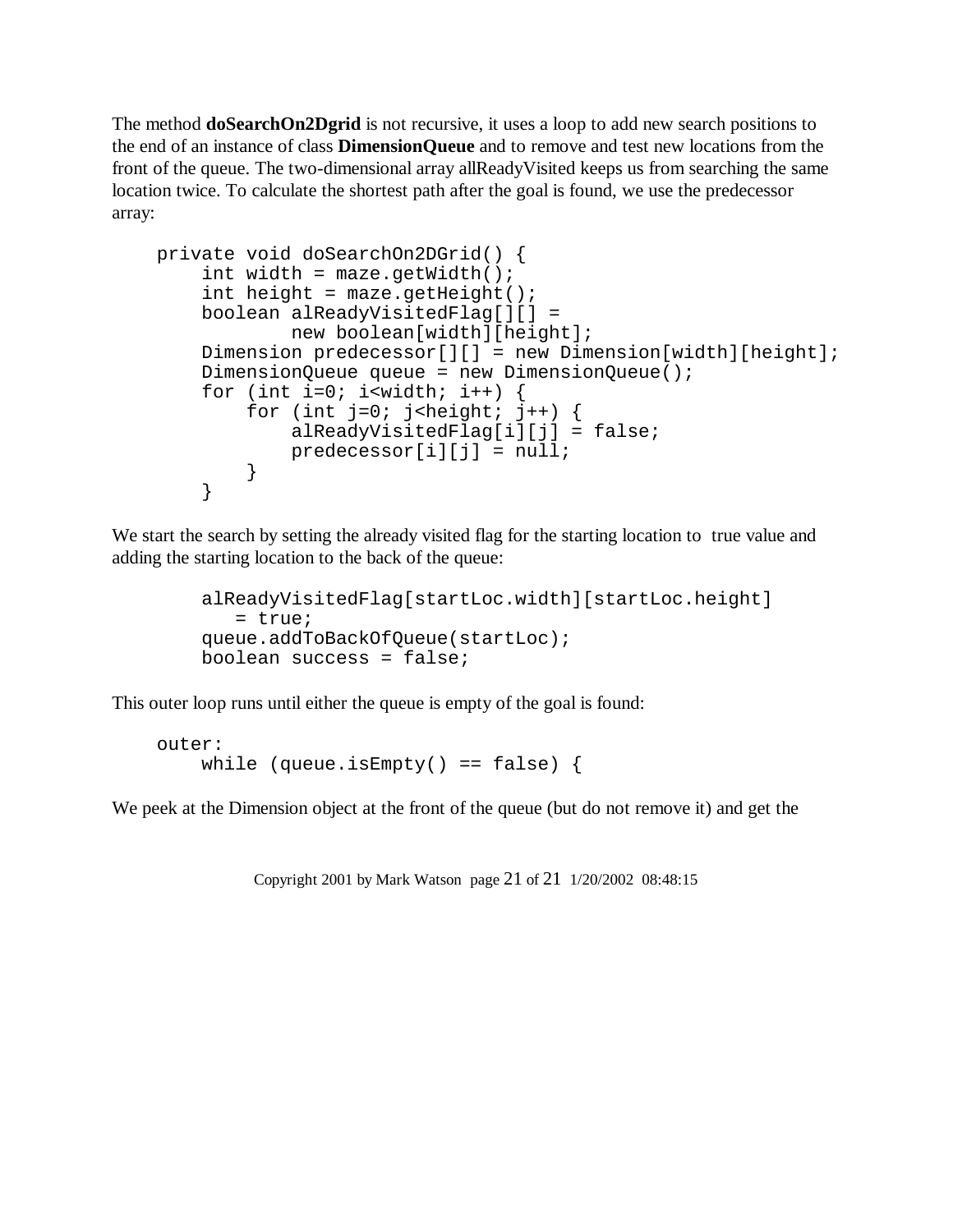adjacent locations to the current position in the maze:

```
Dimension head = queue.peekAtFrontOfOueue();
Dimension [] connected = getPossibleMoves(head);
```
We loop over each possible move; if the possible move is valid (i.e., not null) and if we have not already visited the possible move location, then we add the possible move to the back of the queue and set the predecessor array for the new location to the last square visited (head is the value from the front of the queue). If we find the goal, break out of the loop:

```
for (int i=0; i<4; i++) {
    if (connected[i] == null) break;
    int w = connected[i].width;
    int h = connected[i].height;
    if (alReadyVisitedFlag[w][h] == false) {
        alReadyVisitedFlag[w][h] = true;
        predecessor[w][h] = head;queue.addToBackOfQueue(connected[i]);
        if (equals(connected[i], goalLoc)) {
            success = true;
            break outer; // we are done
        }
    }
}
```
We have processed the location at the front of the queue (in the variable **head**), so remove it:

```
queue.removeFromFrontOfQueue();
}
```
Now that we are out of the main loop, we need to use the predecessor array to get the shortest path. Note that we fill in the **searchPath** array in reverse order, starting with the goal location:

 $maxDepth = 0;$ 

Copyright 2001 by Mark Watson page 22 of 22 1/20/2002 08:48:15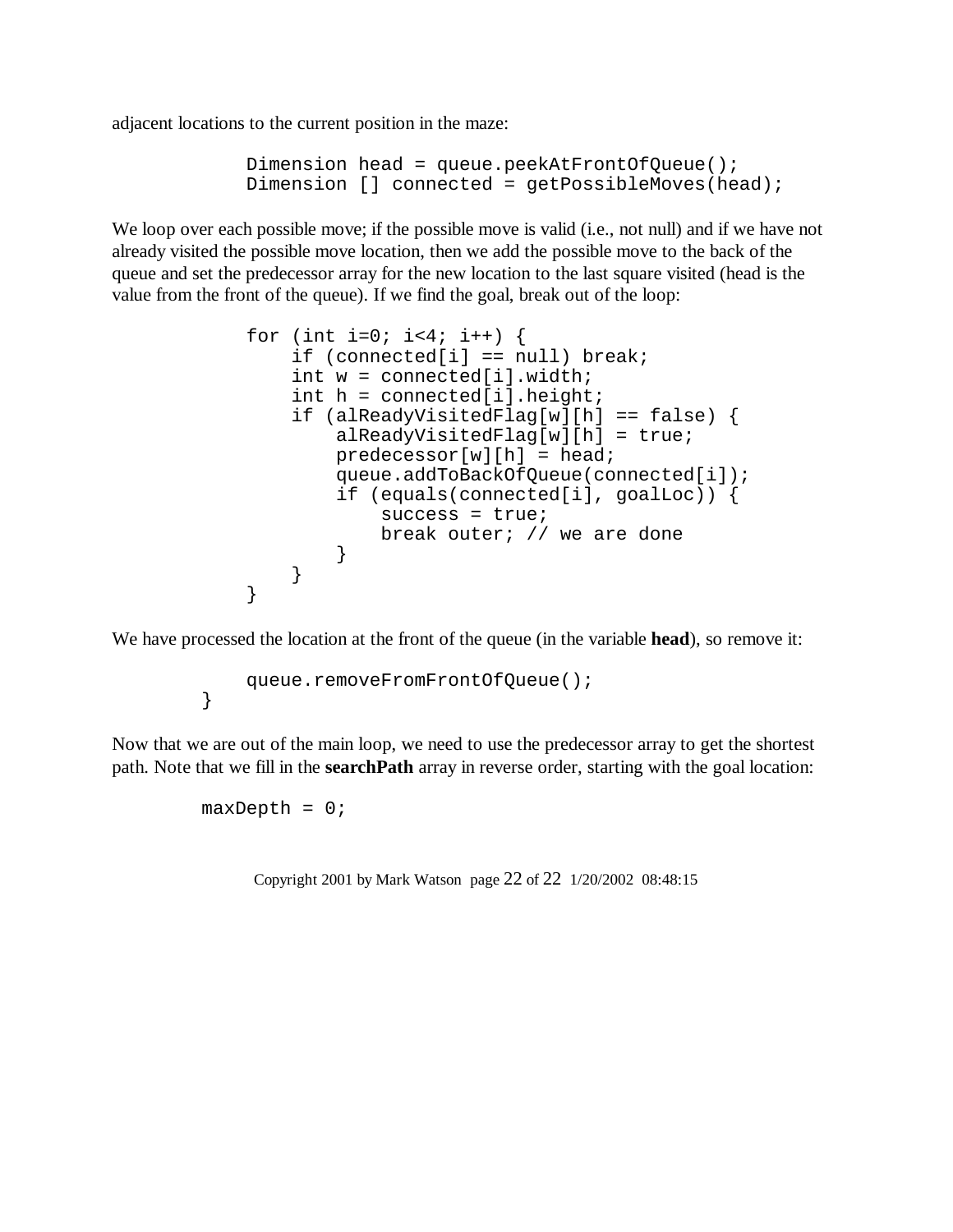```
if (success) {
        searchPath[maxDepth++] = goalLoc;for (int i=0; i<100; i++) {
            searchPath[maxDepth] =
               predecessor[searchPath[maxDepth - 1]
                 .width][searchPath[maxDepth - 1].height];
            maxDepth++;
            if (equals(searchPath[maxDepth - 1], startLoc))
                break; // back to starting node
        }
    }
}
```
Figure 1.4 shows a good path solution between starting and goal nodes. Starting from the initial position, the breadth first search engine adds all possible moves to the back of a queue data structure. For each possible move added to this queue in one search cycle, all possible moves are added to the queue for each new move recorded. Visually, think of possible moves added to the queue, as "fanning out" like a wave from the starting location. The breadth first search engine stops when this "wave" reaches the goal location. In general, I prefer breadth first search techniques to breadth first search techniques when memory storage for the queue used in the search process is not an issue.

Copyright 2001 by Mark Watson page 23 of 23 1/20/2002 08:48:15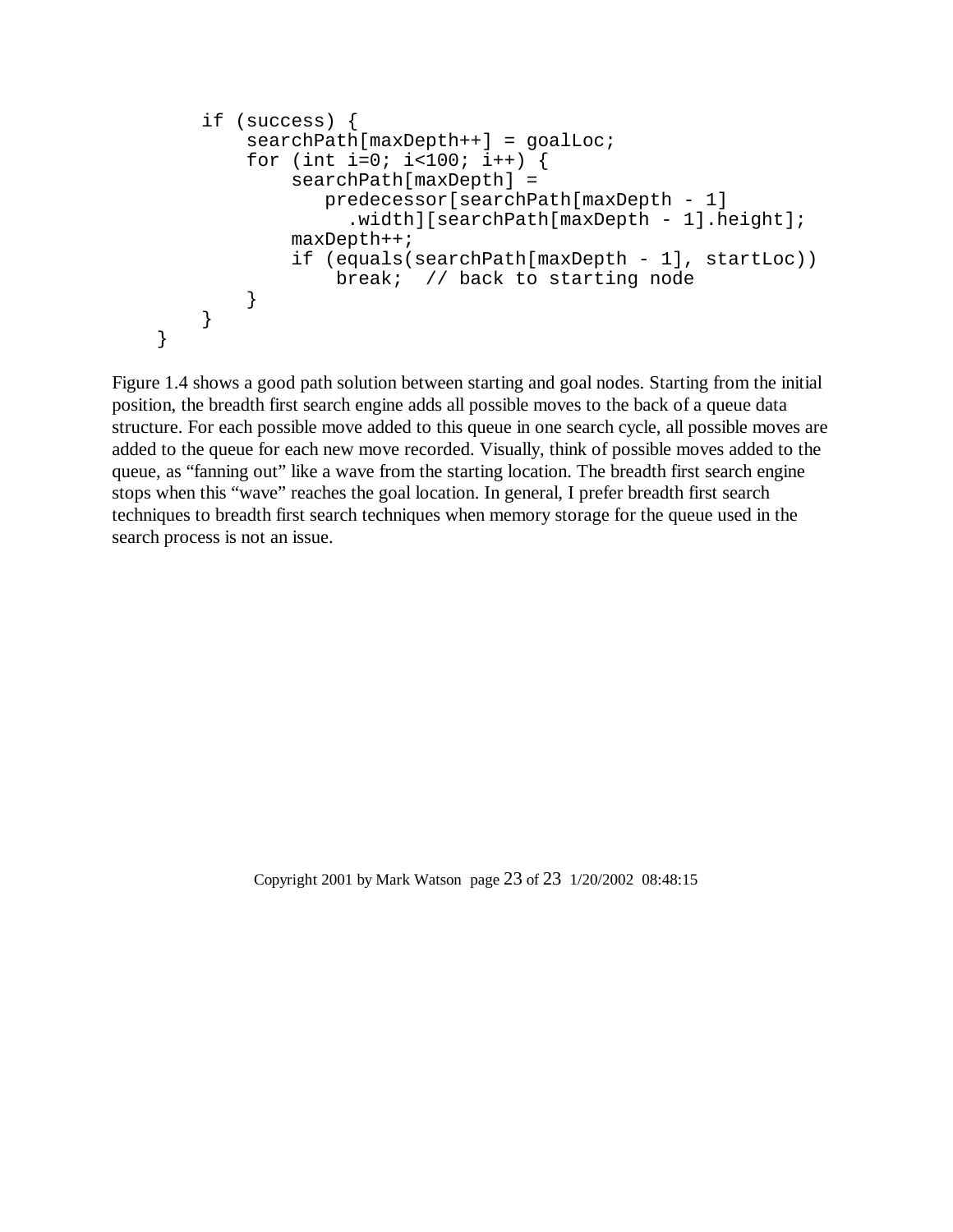

**Figure 1.4 Using breadth first search in a maze to find an optimal solution**

To run the two example programs from this section, change directory to **src/search/maze** and type:

javac \*.java java MazeDepthFirstSearch java MazeBreadthFirstSearch

Note that the classes **MazeDepthFirstSearch** and **MazeBreadthFirstSearch** are simple Java JFC applications that produced Figures 1.3 and 1.4. The interested reader can read through the source code for the GUI test programs, but we will only cover the core AI code in this book. If you are interested in the GUI test programs and you are not familiar with the Java JFC (or Swing) classes, there are several good tutorials on JFC programming at java.sun.com.

### **1.3 Finding Paths in Graphs**

Copyright 2001 by Mark Watson page 24 of 24 1/20/2002 08:48:15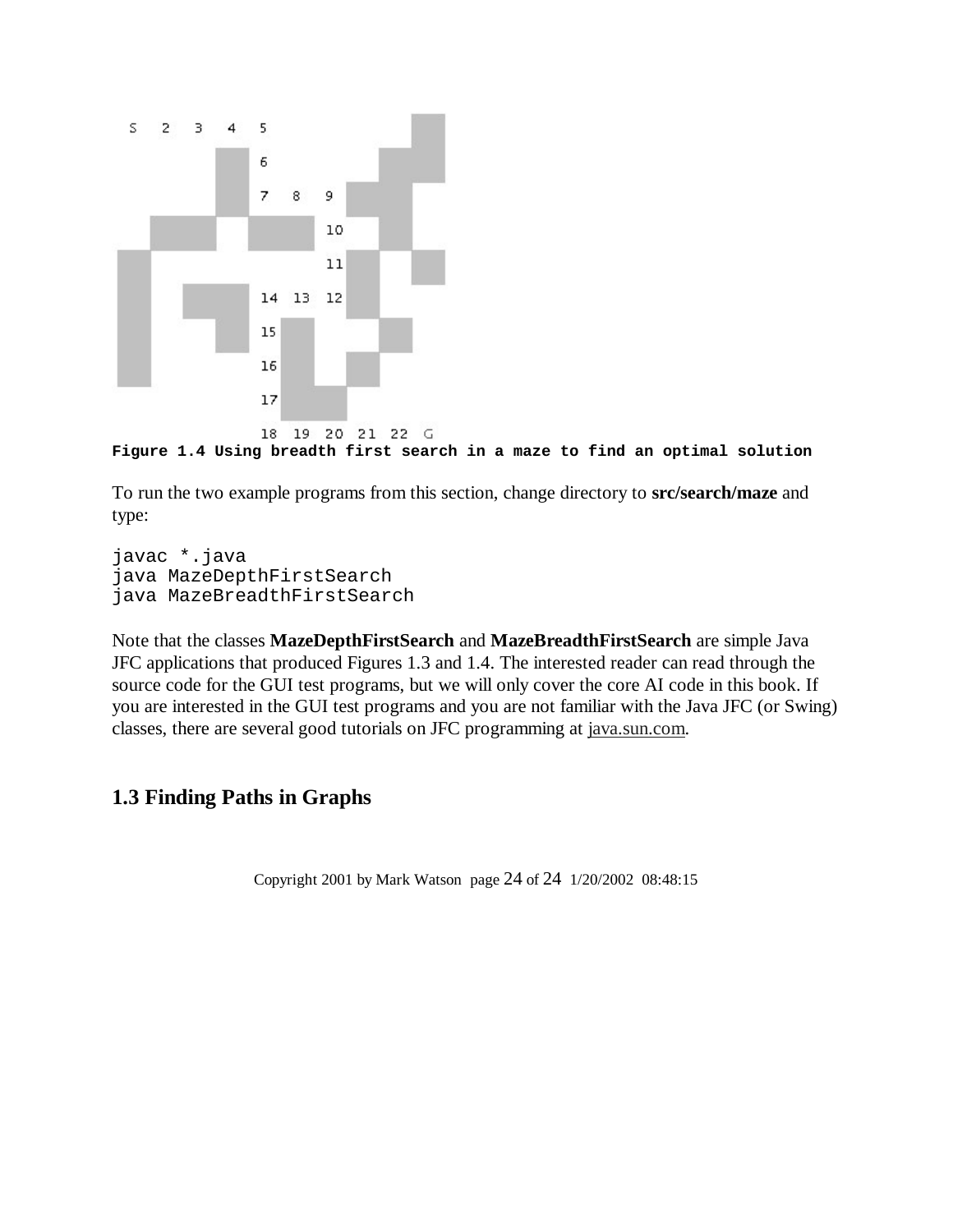In the last section, we used both depth first and breadth first search techniques to find a path between a starting location and a goal location in a maze. Another common type of search space is represented by a **graph**. A graph is a set of nodes and links. We characterize nodes as containing the following data:

- A name and/or other data
- Zero or more links to other nodes
- A position in space (this is optional, usually for display or visualization purposes)

Links between nodes are often called **edges**. The algorithms used for finding paths in graph are very similar to finding paths in a two-dimensional maze. The primary difference is the operators that allow us to move from one node to another. In the last section, we saw that in a maze, an agent can move from one grid space to another if the target space is empty. For graph search, a movement operator allows movement to another node if there is a link to the target node.

Figure 1.5 shows the UML class diagram for the graph search Java classes that we will use in this section. The abstract class AbstractGraphSearch class is the base class for both DepthFirstSearch and BreadthFirstSearch. The classes GraphDepthFirstSearch and GraphBreadthFirstSearch and test programs that also provide a Java Foundation Class (JFC) or Swing based user interface. These two test programs produced figures 1.6 and 1.7.

Copyright 2001 by Mark Watson page 25 of 25 1/20/2002 08:48:15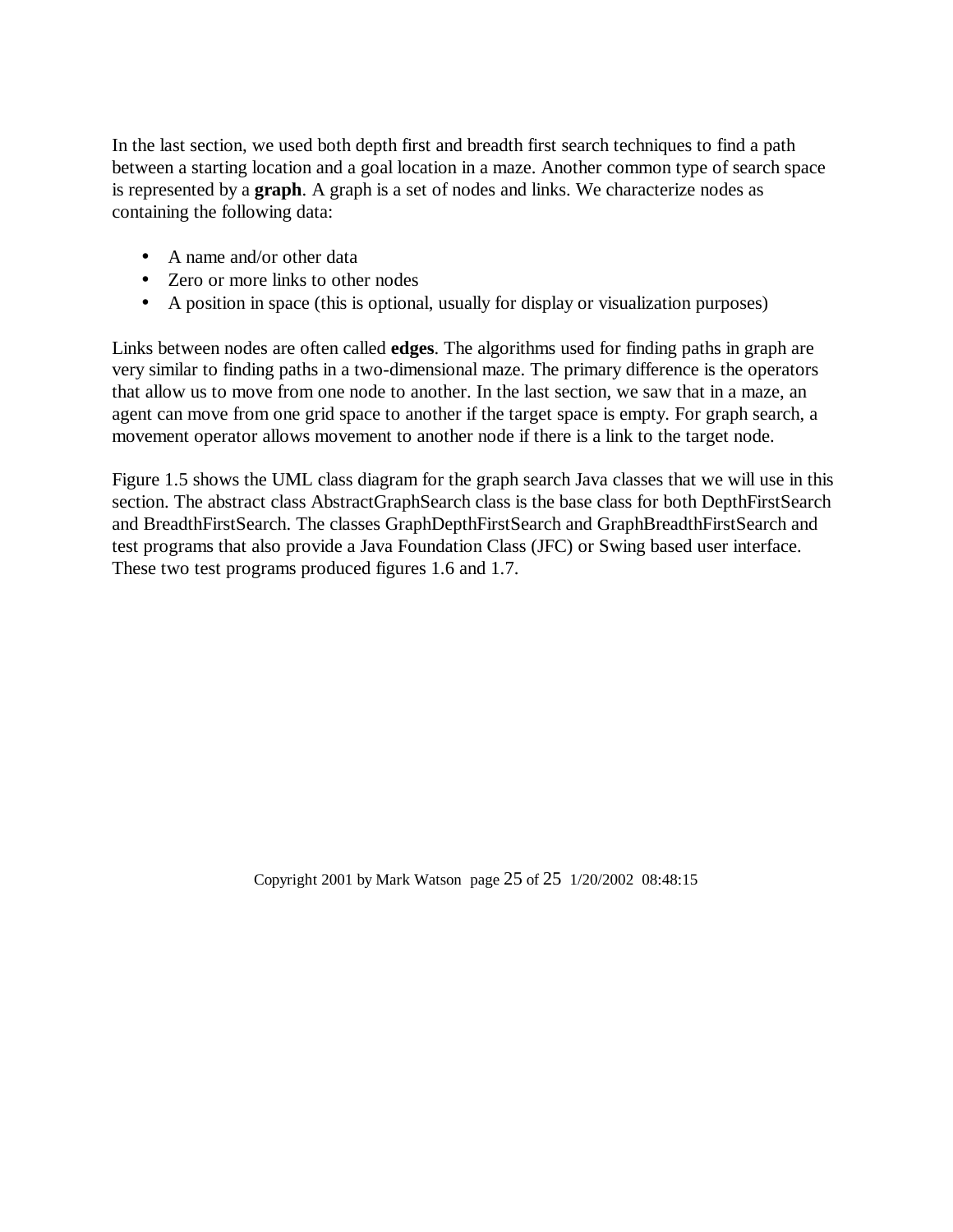

**Figure 1.5 UML class diagram for the graph search classes**

As seen in Figure 1.5, most of the data for the search operations (i.e., nodes, links, etc.) is defined in the abstract class **AbstractGraphSearch**. This abstract class is customized through inheritance to use a **stack** for storing possible moves (i.e., the array **path**) for depth first search and a **queue** for breadth first search.

Copyright 2001 by Mark Watson page 26 of 26 1/20/2002 08:48:15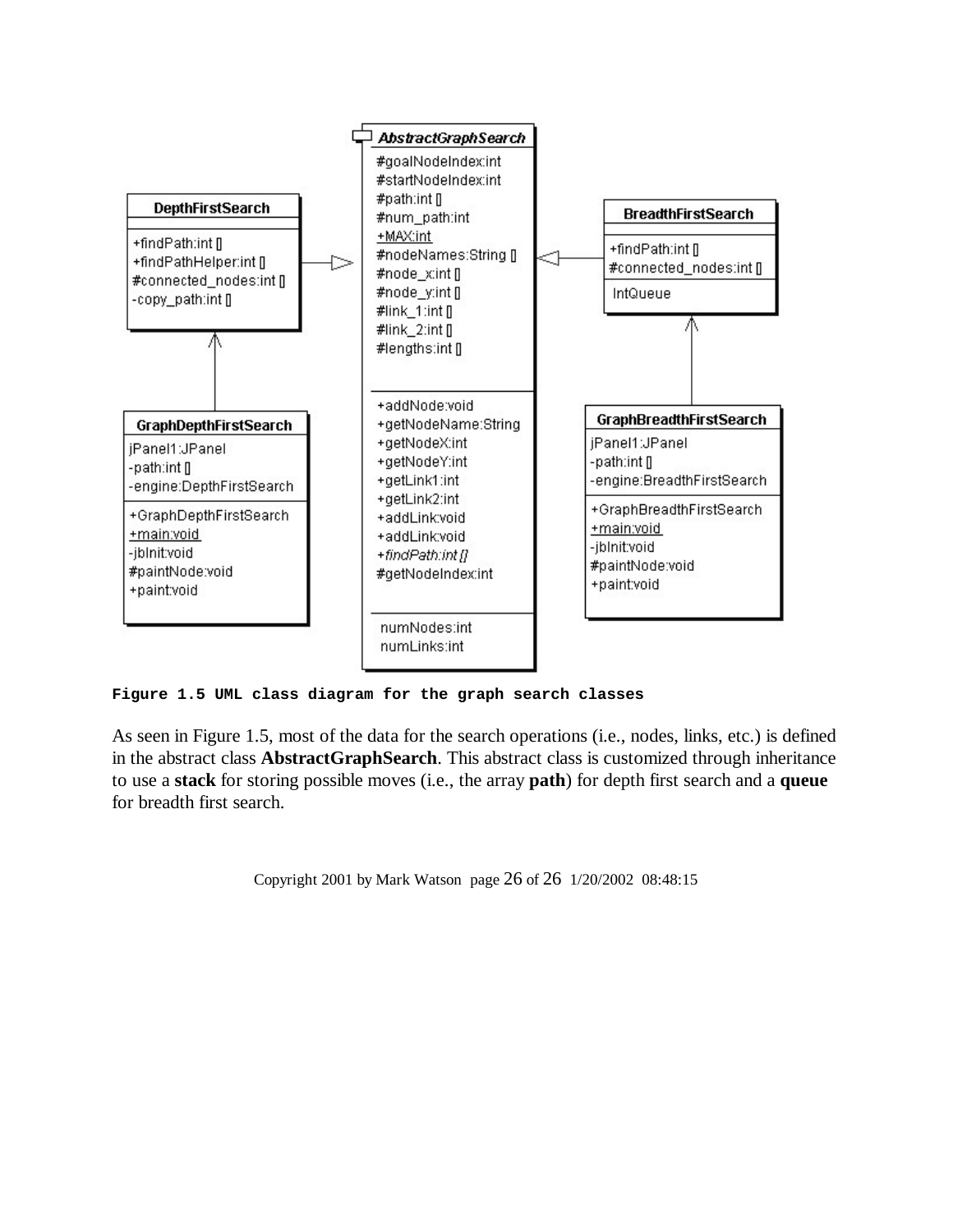The abstract class **AbstractGraphSearch** allocates data required by both derived classes:

```
final public static int MAX = 50;
protected int [] path = new int[AbstractGraphSearch.MAX];
protected int num path = 0;
// for nodes:
protected String [] nodeNames = new String[MAX];
protected int [] node x = new int[MAX];
protected int [] node_y = new int[MAX];
// for links between nodes:
protected int [] link 1 = new int[MAX];
protected int [] link 2 = new int[MAX];
protected int [] lengths = new int[MAX];
protected int numNodes = 0;
protected int numLinks = 0;
protected int goalNodeIndex = -1, startNodeIndex = -1;
```
The abstract base class also provides several common utility methods:

- addNode(String name, int x, int y) adds a new node
- addLink(int n1, int n2) adds a bidirectional link between nodes indexed by n1 and n2. Node indexes start at zero and are in the order of calling addNode.
- addLink(String n1, String n2) adds a bidirectional link between nodes specified by their names
- getNumNodes() returns the number of nodes
- getNumLinks $()$  returns the number of links
- getNodeName(int index) returns a node's name
- getNodeX(), getNodeY() return the coordinates of a node
- getNodeIndex(String name) gets the index of a node, given its name

The abstract base class defines an abstract method that must be overridden:

Copyright 2001 by Mark Watson page 27 of 27 1/20/2002 08:48:15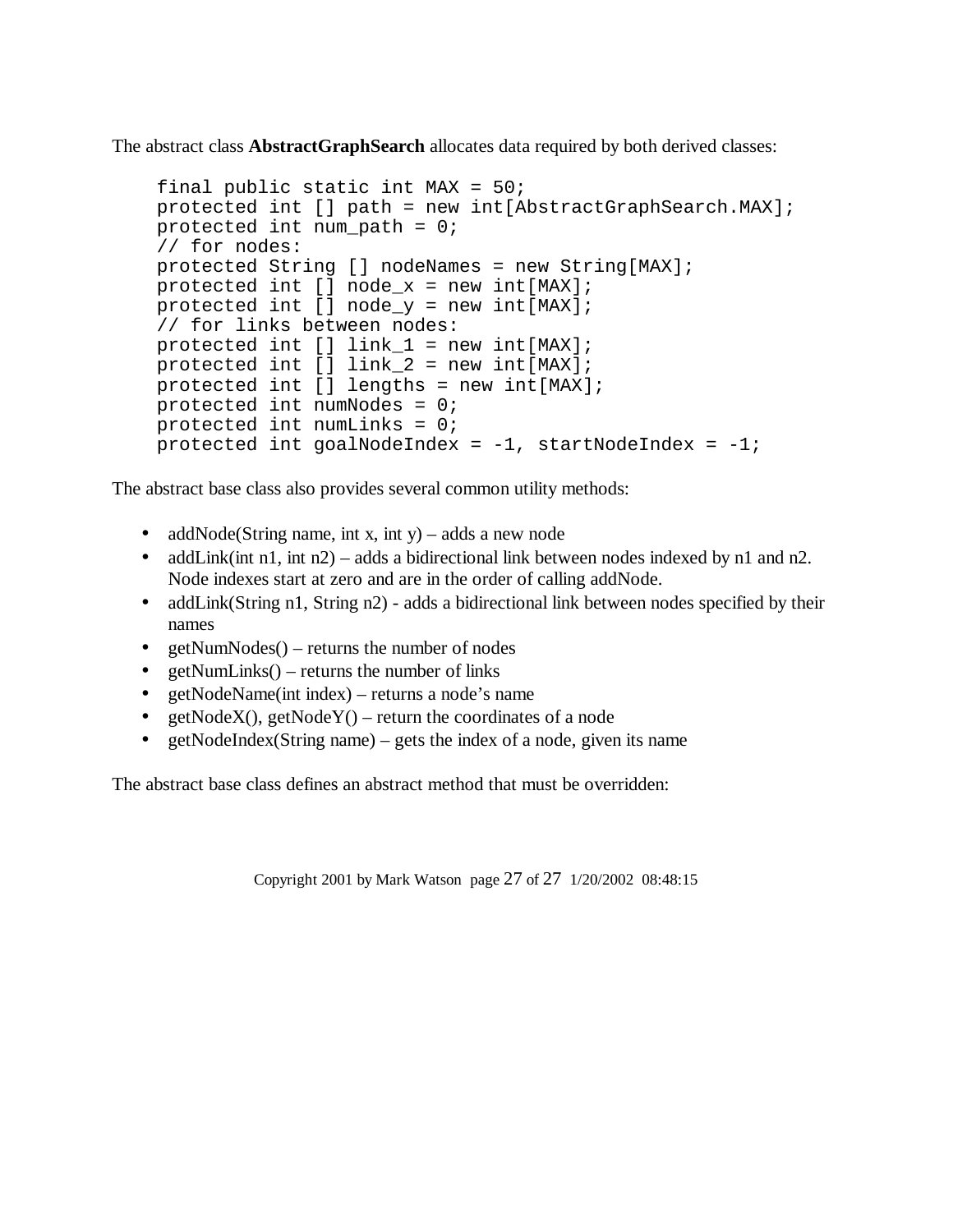public int [] findPath(int start\_node, int goal\_node)

We will start with the derived class **DepthFirstSearch**, looking at its implementation of **findPath**:

The **findPath** method returns an array of node indices indicating the calculated path:

public int [] findPath(int start\_node, int goal\_node) {

The class variable **path** is an array that is used for temporary storage; we set the first element to the starting node index, and call the utility method **findPathHelper**:

```
path[0] = start\_node; // the starting nodereturn findPathHelper(path, 1, goal_node);
}
```
The method **findPathHelper** is the interesting method in this class that actually performs the depth first search; we will look at it in some detail:

The **path** array is used as a stack to keep track of which nodes are being visited during the search. The argument **num\_path** is the number of locations in the path, which is also the search depth:

```
public int [] findPathHelper(int [] path, int num_path,
                             int goal_node) {
```
First, re check to see if we have reached the goal node; if we have, make a new array of the current size and copy the path into it. This new array is returned as the value of the method:

```
if (goal_model = path[num_path - 1]) {
   int [] ret = new int[num_path];
   for (int i=0; i<num_path; i++) ret[i] = path[i];
   return ret; // we are done!
}
```
Copyright 2001 by Mark Watson page 28 of 28 1/20/2002 08:48:15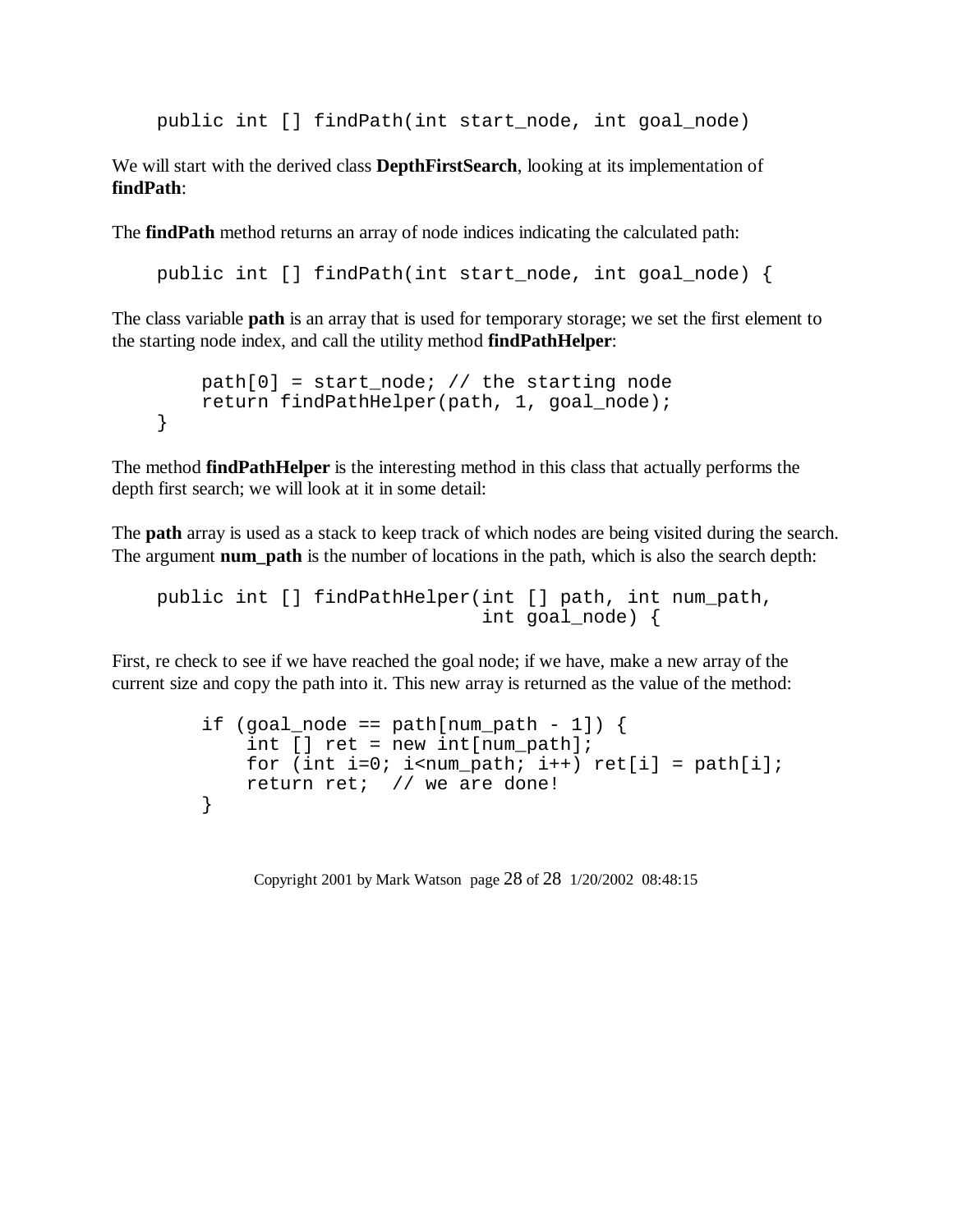We have not found the goal node, so call the method connected\_nodes to find all nodes connected to the current node that are not already on the search path (see the source code for the implementation of connected\_nodes):

```
int [] new_nodes = connected_nodes(path, num_path);
```
If there are still connected nodes to search, add the next possible node to visit to the top of the stack (variable **path**) and recursively call **findPathHelper** again:

```
if (new nodes != null) {
    for (int j=0; j<new_nodes.length; j++) {
        path[num\_path] = new\_nodes[j];int [] test = findPathHelper(new_path,
                                      num_path + 1,
                                      goal_node);
        if (test != null) {
            if (test[test.length - 1] == goal\_node) {
                return test;
            }
        }
    }
}
```
If we have not found the goal node, return null, instead of an array of node indices:

```
return null;
}
```
The derived class **BreadthFirstSearch** also must define the abstract method **findPath**. This method is very similar to the breadth first search method used for finding a path in a maze: a queue is used to store possible moves. For a maze, we used a queue class that stored instances of the class **Dimension**; so for this problem, the queue only needs to store integer node indices. The

Copyright 2001 by Mark Watson page 29 of 29 1/20/2002 08:48:15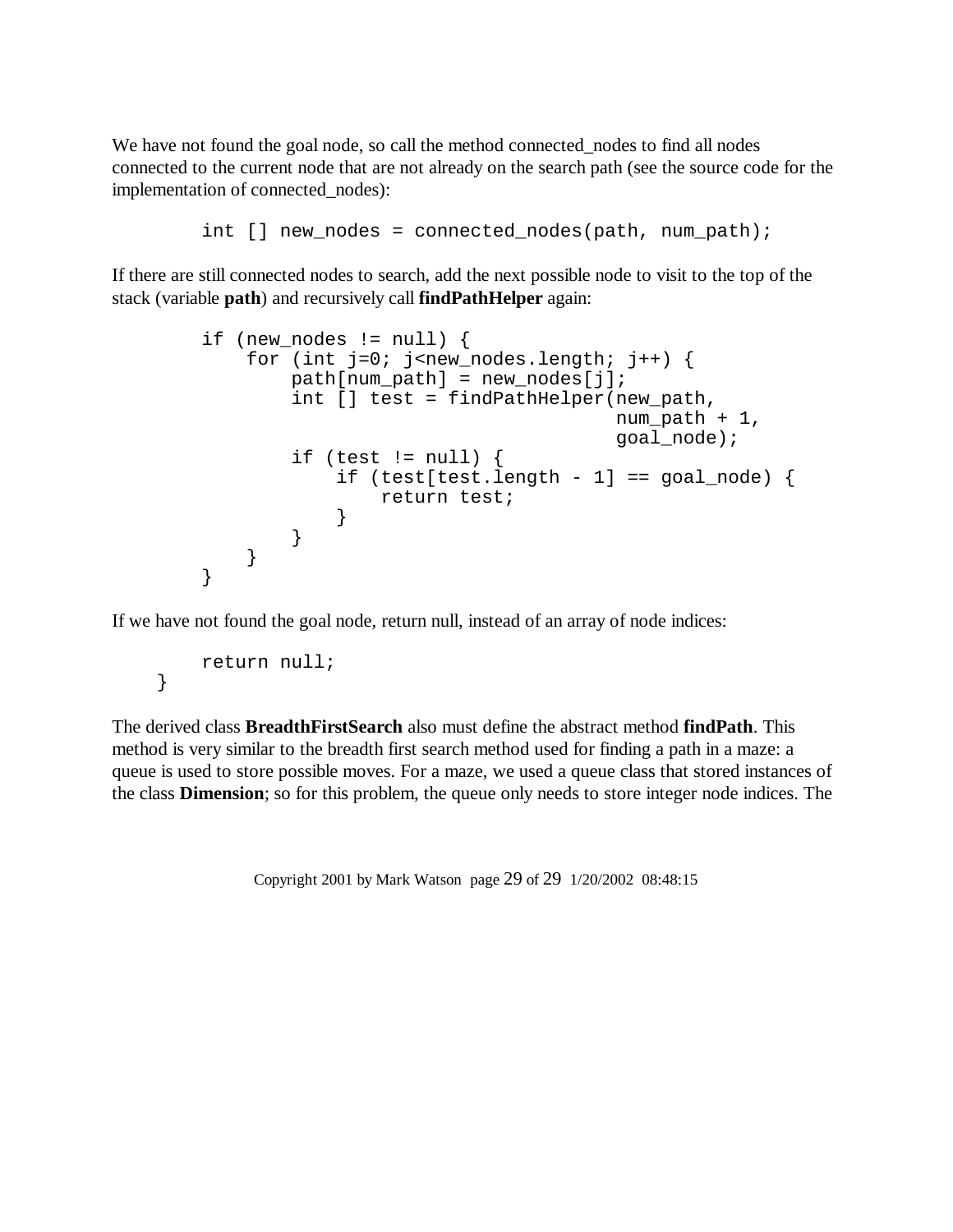return value of **findPath** is an array of node indices that make up the path from the starting node to the goal.

```
public int [] findPath(int start_node, int goal_node) {
```
We start by setting up a flag array **alreadyVisited** to prevent visiting the same node twice, and allocating a predecessors array that we will use to find the shortest path once the goal is reached:

```
// data structures for depth first search:
boolean [] alreadyVisitedFlag = new boolean[numNodes];
int [] predecessor = new int[numNodes];
```
The class IntQueue is a private class defined in the file **BreadthFirstSearch.java**; it implements a standard queue:

```
IntQueue queue = new IntQueue(numNodes + 2);
```
Before the main loop, we need to initialize the already visited and predecessor arrays, set the visited flag for the starting node to true, and add the starting node index to the back of the queue:

```
for (int i=0; i<numNodes; i++) {
    alreadyVisitedFlag[i] = false;
    predecessor[i] = -1;}
alreadyVisitedFlag[start_node] = true;
queue.addToBackOfQueue(start_node);
```
The main loop runs until either we find the goal node or the search queue is empty:

outer: while (queue.isEmpty() == false) {

We will read (without removing) the node index at the front of the queue and calculate the nodes that are connected to the current node (but not already on the visited list) using the

Copyright 2001 by Mark Watson page 30 of 30 1/20/2002 08:48:15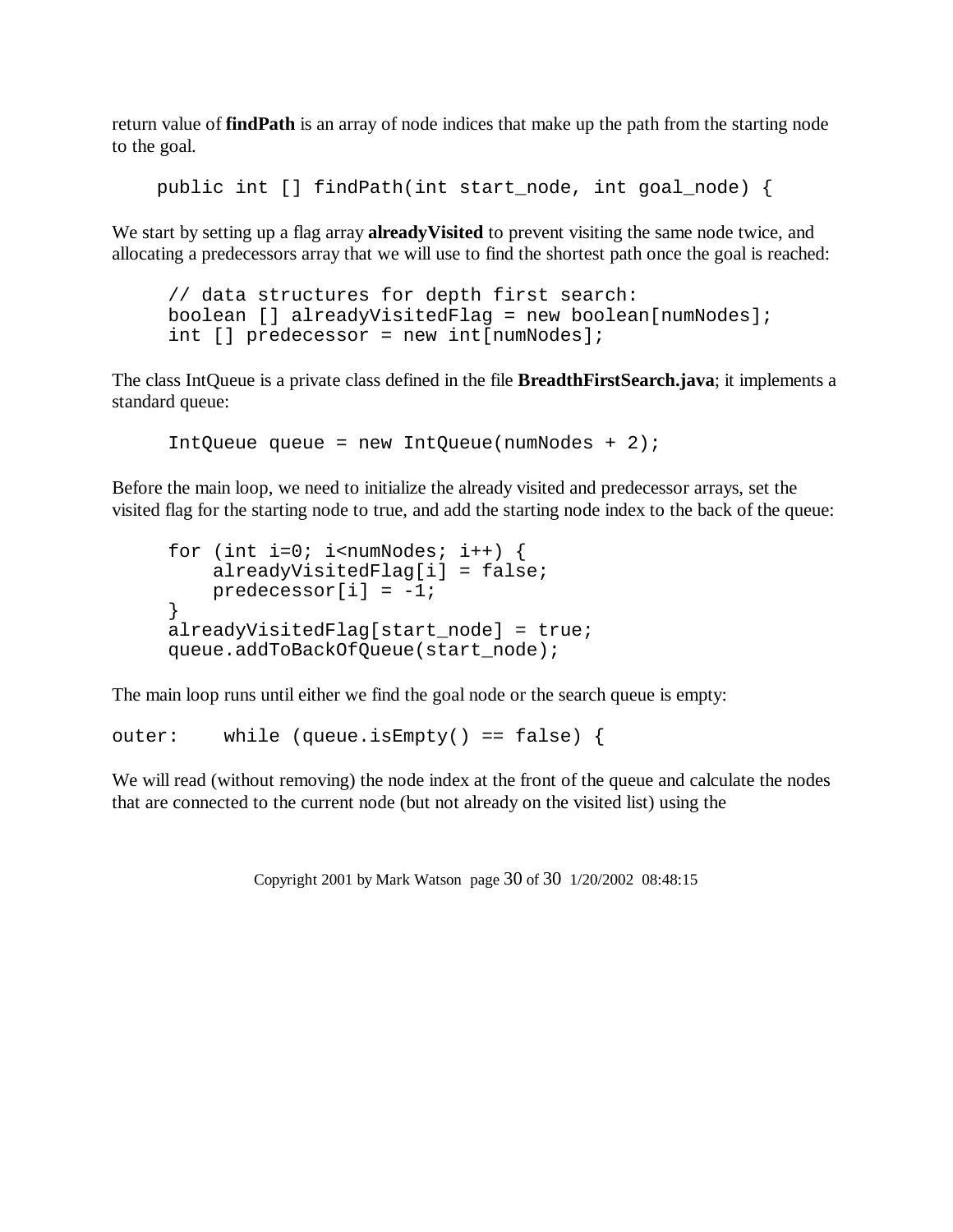connected\_nodes method (the interested reader can see the implementation in the source code for this class):

```
int head = queue.peekAtFrontOfQueue();
int [] connected = connected nodes(head);
if (connected != null) {
```
For each node connected by a link to the current node, if it has not already been visited set the predecessor array and add the new node index to the back of the search queue; we stop if the goal is found:

```
for (int i=0; i<connected.length; i++) {
    if (alreadyVisitedFlag[connected[i]] == false) {
     predecessor[connected[i]] = head;
     queue.addToBackOfQueue(connected[i]);
     if (connected[i] == goal_model) break outer;
    }
}
alreadyVisitedFlag[head] = true;
queue.removeFromQueue(); // ignore return value
}
```
Now that the goal node has been found, we can build a new array of returned node indices for the calculated path using the predecessor array:

```
int [] ret = new int[numNodes + 1];
int count = 0;
ret[count++] = goalnode;for (int i=0; i<numNodes; i++) {
   ret[count] = predecessor[ret[count - 1]];
   count++;
    if ret[count - 1] == start node break;
}
```
}

Copyright 2001 by Mark Watson page 31 of 31 1/20/2002 08:48:15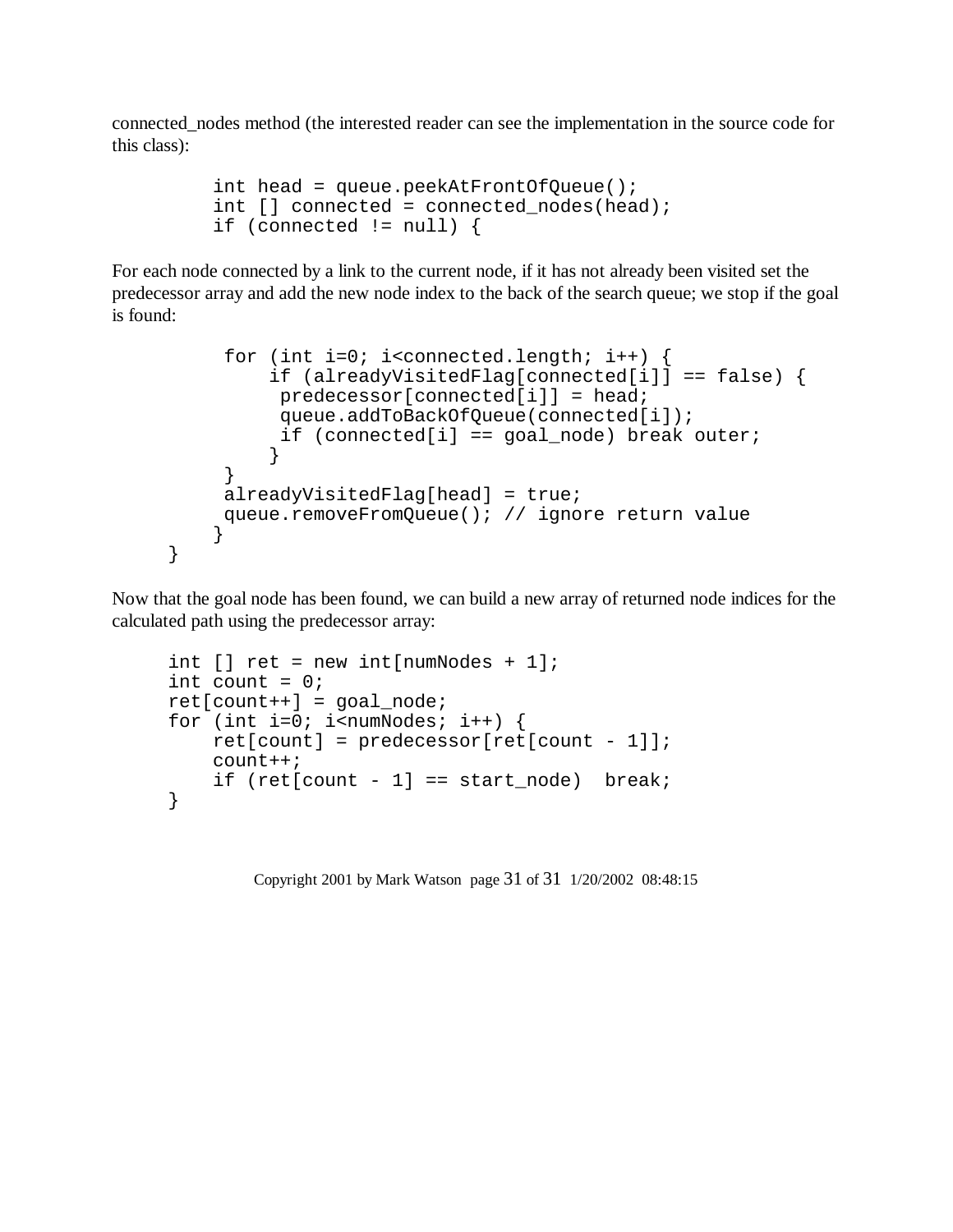```
int [] ret2 = new int[count];
for (int i=0; i<count; i++) {
    ret2[i] = ret[count - 1 - i];}
return ret2;
}
```
In order to run both the depth first and breadth first graph search examples, change directory to **JavaAI2/src/search/graph** and type the following commands:

javac \*.java java GraphDepthFirstSearch java GraphBeadthFirstSearch

Figure 1.6 shows the results of finding a route from node 1 to node 9 in the small test graph. Like the depth first results seen in the maze search, this path is not optimal.



**Figure 1.6 Using depth first search in a sample graph**

Figure 1.7 shows an optimal path found using a breadth first search. As we saw in the maze search example, we find optimal solutions using breadth first search at the cost of extra memory required for the breadth first search.

Copyright 2001 by Mark Watson page 32 of 32 1/20/2002 08:48:15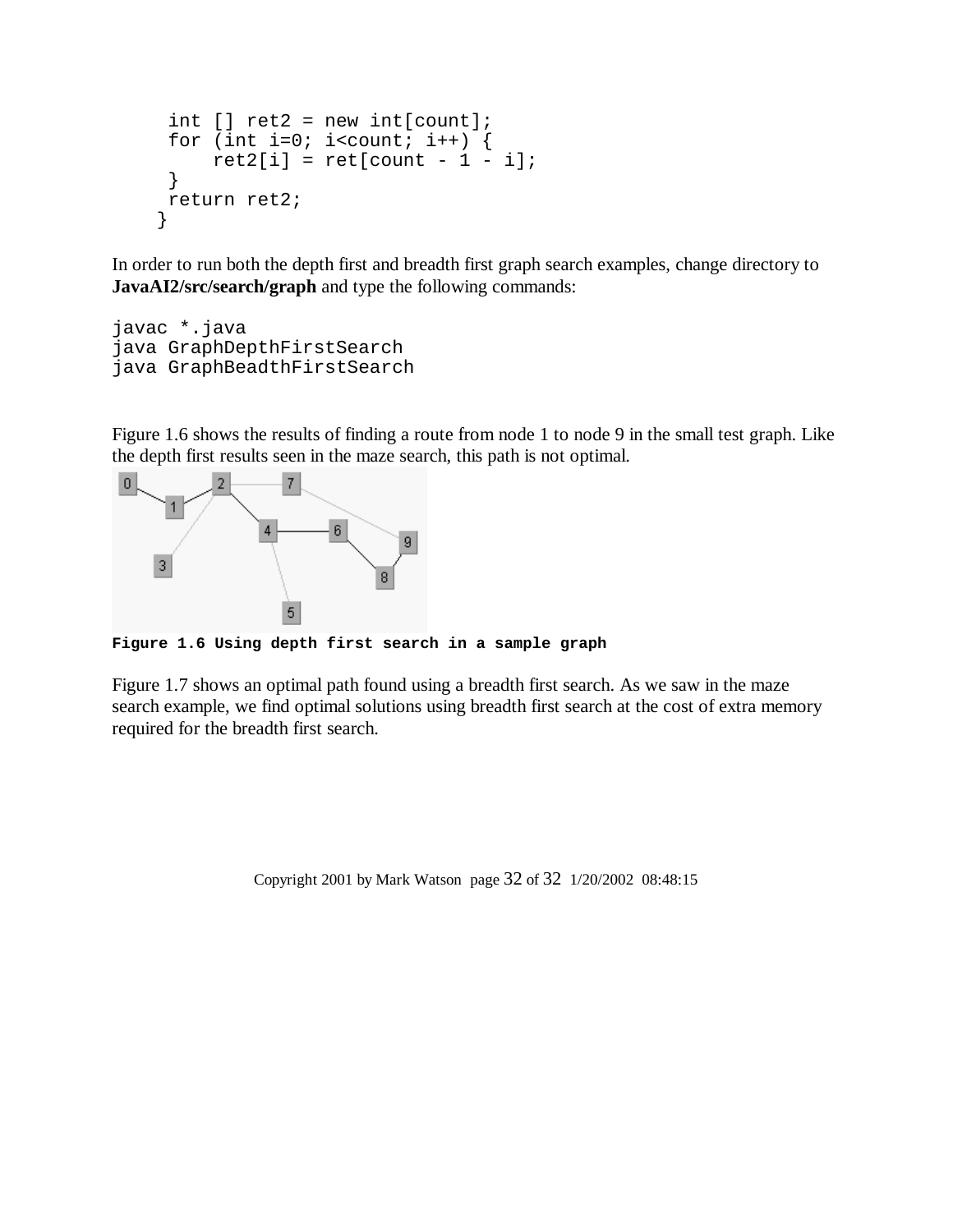

**Figure 1.7 Using breadth first search in a sample graph**

### **1.4 Adding heuristics to Breadth First Search**

We can usually make breadth first search more efficient by ordering the search order for all branches from a given position in the search space. For example, when adding new nodes, from a specified reference point in the search space, we might want to add nodes to the search queue first that are "in the direction" of the goal location: in a two-dimensional search like our maze search, we might want to search connected grid cells first that were closest to the goal grid space. In this case, pre-sorting nodes (in order of closest distance to the goal) added to the breadth first search queue could have a dramatic effect on search efficiency. In the next chapter, we will build a simple real-time planning system around our breadth first maze search program; this new program will use heuristics. The alpha beta additions to breadth first search are seen in Section 1.5.

## **1.5 Search and Game Playing**

Now that a computer program has won a match against the human world champion, perhaps people's expectations of AI systems will be prematurely optimistic. Game search techniques are not real AI, but rather, standard programming techniques. A better platform for doing AI research is the game of Go. There are so many possible moves in the game of Go, that brute force look ahead (as is used in Chess playing programs) simply does not work.

Copyright 2001 by Mark Watson page 33 of 33 1/20/2002 08:48:15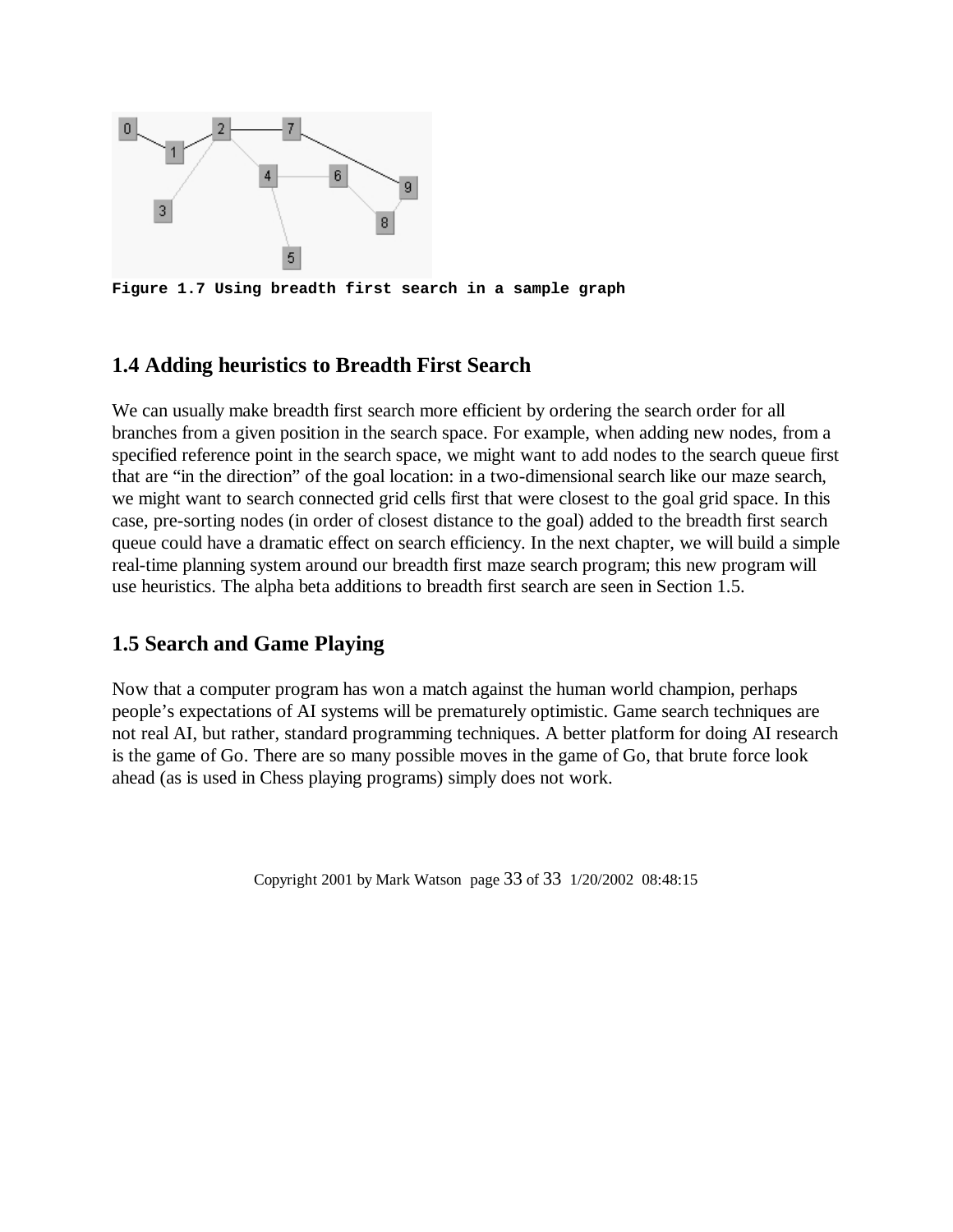That said, min-max type search algorithms with alpha-beta cutoff optimizations are an important programming technique and will be covered in some detail in the remainder of this chapter. We will design an abstract Java class library for implementing alpha-beta enhanced min-max search, and then use this framework to write programs to play tic-tac-toe and chess.

#### **1.5.1 Alpha-Beta search**

The first game that we will implement will be tic-tac-toe, so we will use this simple game to explain how the min-max search (with alpha-beta cutoffs) works.

Figure 1.8 shows the possible moves generated from a tic-tac-toe position where X has made three moves and O has made 2 moves; it is O's turn to move. This is "level 0" in Figure 1.8. At level 0, O has four possible moves. How do we assign a fitness values to each of O's possible moves at level 0? The basic min-max search algorithm provides a simple solution to this problem: for each possible move by O in level 1, make the move and store the resulting 4 board positions. Now, at level 1, it is  $X$ 's turn to move. How do we assign values to each of  $X$ 's possible three moves in Figure 1.8? Simple, we continue to search by making each of X's possible moves and storing each possible board position for level 2. We keep recursively applying this algorithm until we either reach a maximum search depth, or there is a win, loss, or draw detected in a generated move. We assume that there is a fitness function available that rates a given board position relative to either side. Note that the value of any board position for X if the negative of the value for O.

Copyright 2001 by Mark Watson page 34 of 34 1/20/2002 08:48:15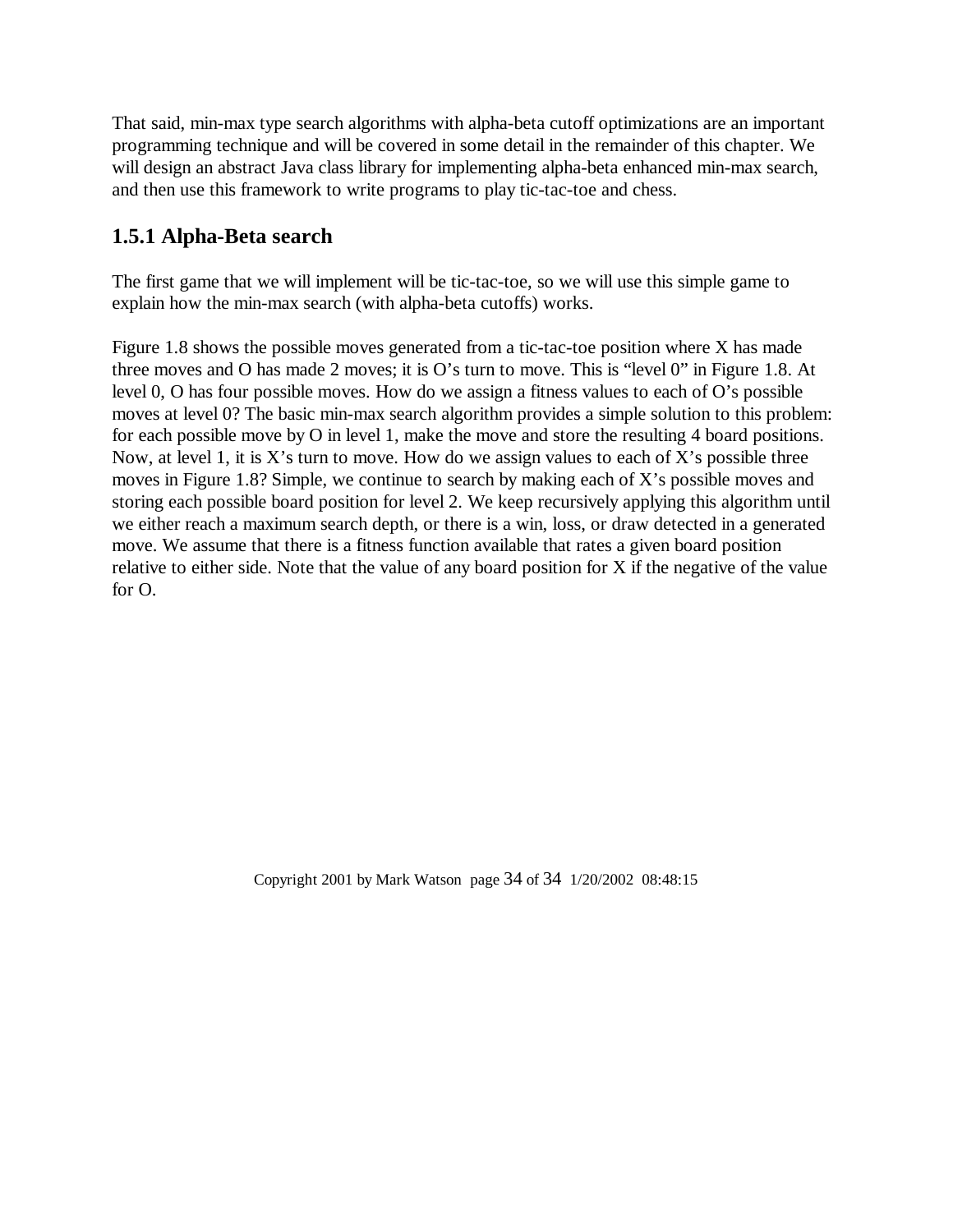

**Figure 1.8 Alpha-beta algorithm applied to part of a game of tic-tac-toe.**

To make the search more efficient, we maintain values for alpha and beta for each search level. Alpha and beta determine the best possible/worst possible move available at a given level. If we reach a situation, like the second position in level 2, where X has won, then we can immediately determine that O's last move in level 1 that produced this position (of allowing X an instant win) is a low valued move for  $O$  (but a high valued move for X). This allows us to immediately "prune" the search tree by ignoring all other possible positions arising from the first O move in level 1. This alpha-beta cutoff (or tree pruning) procedure can save a large percentage of search time, especially if we can set the search order at each level with "probably best" moves considered first.

While tree diagrams as seen in Figure 1.8 quickly get complicated, it is easy for a computer program to generate possible moves, calculate new possible board positions and temporarily store them, and recursively apply the same procedure to the next search level (but switching min-max "sides" in the board evaluation). We will see in the next section that it only requires about 100

Copyright 2001 by Mark Watson page 35 of 35 1/20/2002 08:48:15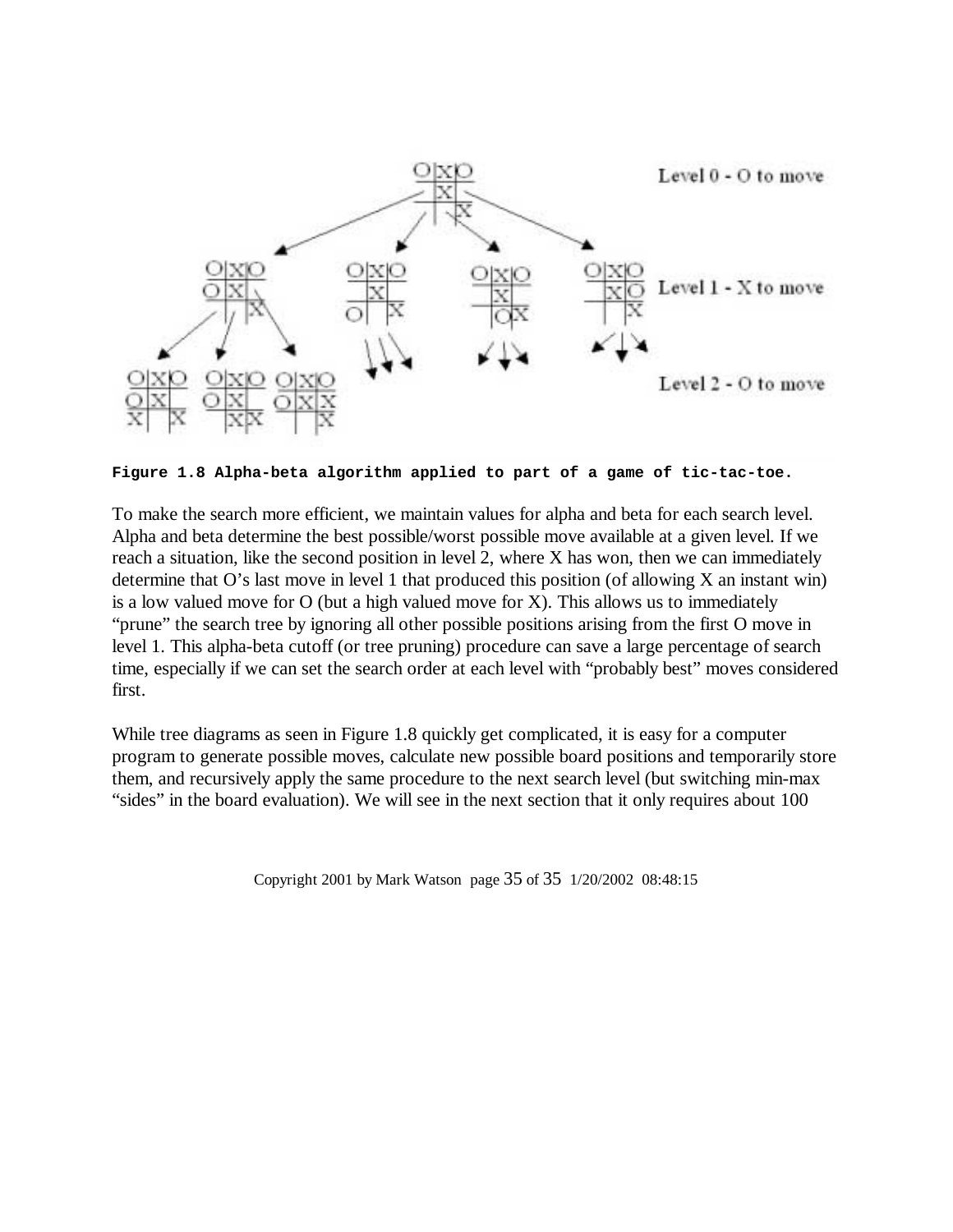lines of Java code to implement an abstract class framework for handling the details of performing an alpha-beta enhanced search. The additional game specific classes for tic-tac-toe require about an additional 150 lines of code to implement; chess requires an additional 450 lines of code.

### **1.5.2 A Java Framework for Search and Game Playing**

The general interface for the Java classes that we will develop in this section was inspired by the Common LISP game-playing framework written by Kevin Knight and described in (Rich, Knight 1991). The abstract class **GameSearch** contains the code for running a two-player game and performing an alpha-beta search. This class needs to be sub classed to provide the eight methods:

```
public abstract boolean drawnPosition(Position p)
public abstract boolean wonPosition(Position p,
                                    boolean player)
public abstract float positionEvaluation(Position p,
                                         boolean player)
public abstract void printPosition(Position p)
public abstract Position [] possibleMoves(Position p,
                                          boolean player)
public abstract Position makeMove(Position p, boolean player,
                                  Move move)
public abstract boolean reachedMaxDepth(Position p,
                                        int depth)
public abstract Move getMove()
```
The method **drawnPosition** should return a Boolean true value if the given position evaluates to a draw situation. The method **wonPosition** should return a true value if the input position is won for the indicated player. By convention, I use a Boolean true value to represent the computer and a Boolean false value to represent the human opponent. The method **positionEvaluation** returns a position evaluation for a specified board position and player. Note that if we call **positionEvaluation** switching the player for the same board position, then the value returned is the negative of the value calculated for the opposing player. The method possibleMoves returns

Copyright 2001 by Mark Watson page 36 of 36 1/20/2002 08:48:15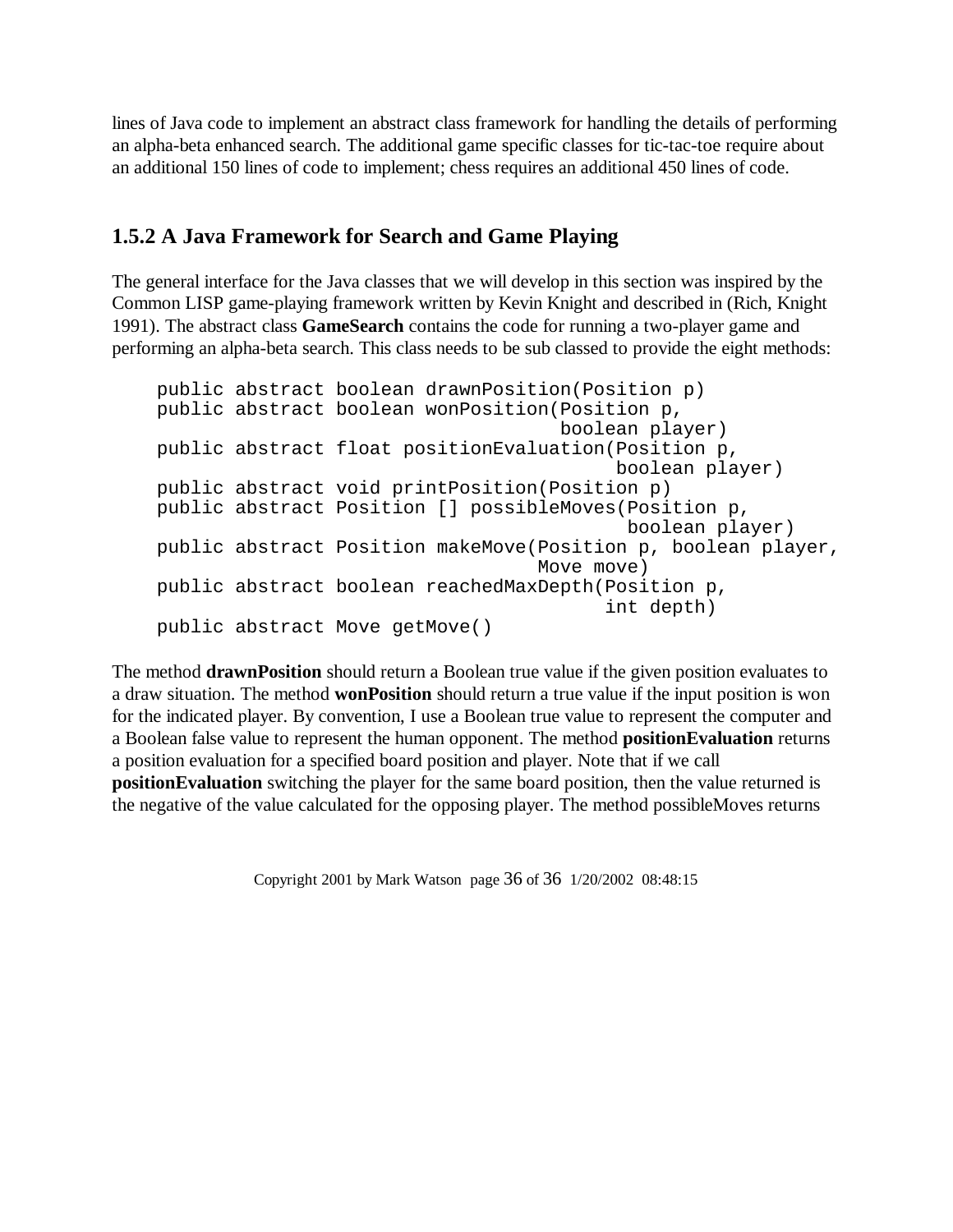an array of objects belonging to the class **Position**. In an actual game, like chess, the position objects will actually belong to a chess-specific refinement of the **Position** class (e.g., for the chess program developed later in this chapter, the method possibleMoves will return an array of **ChessPosition** objects). The method **makeMove** will return a new position object for a specified board position, side to move, and move. The method **reachedMaxDepth** returns a Boolean true value if the search process has reached a satisfactory depth. For the tic-tac-toe program, the method **reachedMaxDepth** does not return true unless either side has won the game or the board is full; for the chess program, the method **reachedMaxDepth** returns true is the search has reached a depth of 4 have moves deep (this is not the best strategy, but it has the advantage of making the example program short and easy to understand). The method **getMove** returns an object of a class derived from the class **Move** (e.g., **TicTacToeMove** or **ChessMove**).

The **GameSearch** class implements the following methods to perform game search:

```
protected Vector alphaBeta(int depth, Position p, boolean player)
protected Vector alphaBetaHelper(int depth, Position p,
                                 boolean player,
                                 float alpha, float beta)
public void playGame(Position startingPosition,
                     boolean humanPlayFirst)
```
The method **alphaBeta** is simple; it calls the helper method **alphaBetaHelper** with initial search conditions; the method **alphaBetaHelper** then calls itself recursively. The code for **alphaBeta** is:

```
protected Vector alphaBeta(int depth, Position p,
                         boolean player)
{
 Vector v = alphaBetaHelper(depth, p, player,
                           1000000.0f, -1000000.0f);
 return v;
 }
```
It is important to understand what is in the vector returned by the methods **alphaBeta** and

Copyright 2001 by Mark Watson page 37 of 37 1/20/2002 08:48:15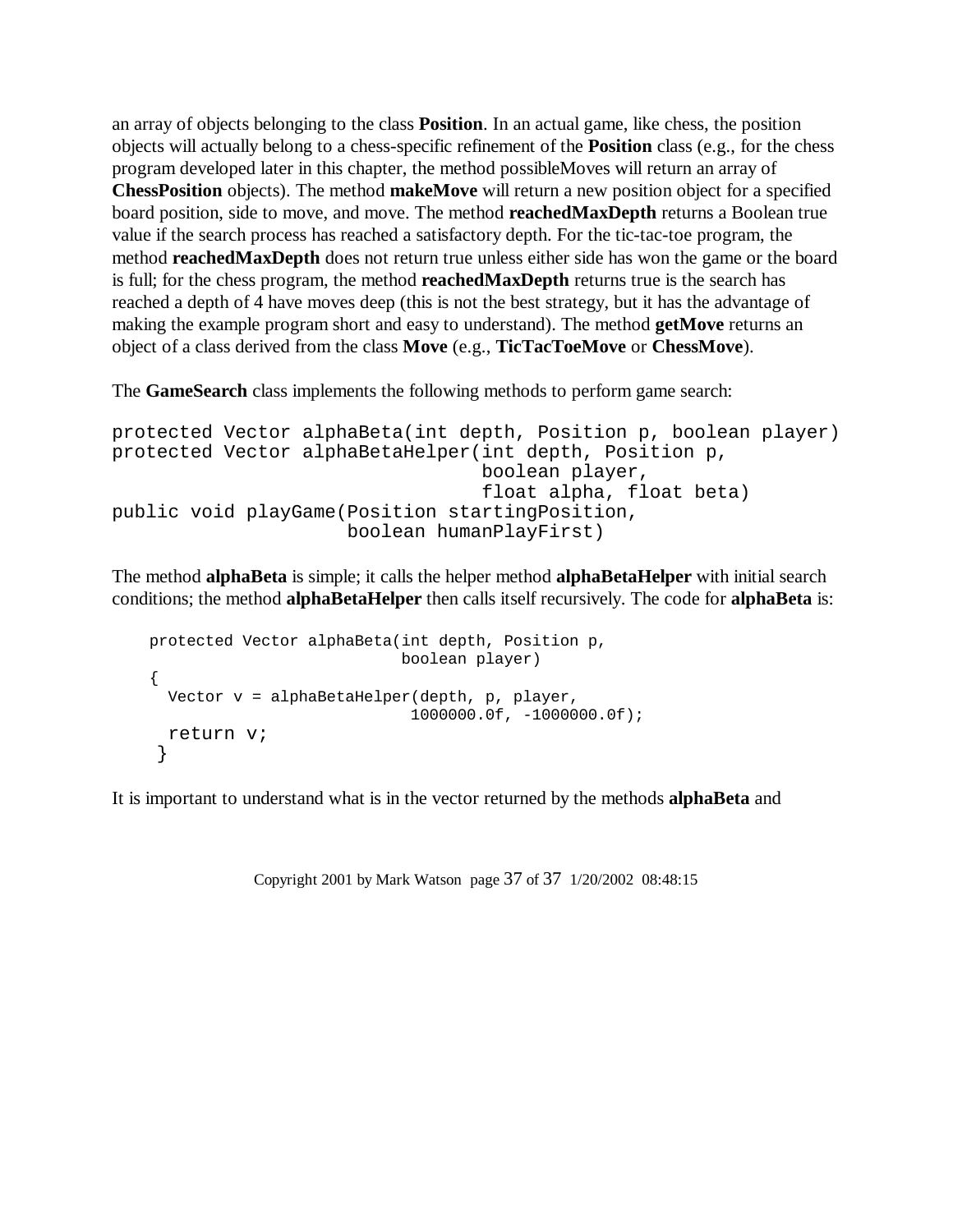**alphaBetaHelper**. The first element is a floating point position evaluation for the point of view of the player whose turn it is to move; the remaining values are the "best move" for each side to the last search depth. As an example, if I let the tic-tac-toe program play first, it placed a marker at square index 0, then I placed my marker in the center of the board an index 4. At this point, to calculate the next computer move, **alphaBeta** is called and returns the following elements in a vector:

```
next element: 0.0
next element: [-1,0,0,0,1,0,0,0,0,]
next element: [-1,1,0,0,1,0,0,0,0,]
next element: [-1,1,0,0,1,0,0,-1,0,]
next element: [-1,1,0,1,1,0,0,-1,0,]
next element: [-1,1,0,1,1,-1,0,-1,0,]
next element: [-1,1,1,1,1,-1,0,-1,0,]
next element: [-1,1,1,1,1,-1,-1,-1,0,]
next element: [-1,1,1,1,1,-1,-1,-1,1,]
```
Here, the alpha-beta enhanced min-max search looked all the way to the end of the game and these board positions represent what the search procedure calculated as the best moves for each side. Note that the class **TicTacToePosition** (derived from the abstract class **Position**) has a **toString** method to print the board values to a string.

The same printout of the returned vector from alphaBeta for the chess program is:

```
next element: 5.4
next element:
[4,2,3,5,9,3,2,4,7,7,1,1,1,0,1,1,1,1,7,7,0,0,0,0,0,0,0,0,7,7,0,0,
0,1,0,0,0,0,7,7,0,0,0,0,0,0,0,0,7,7,0,0,0,0,0,0,0,7,7,7,-1,-1,-1,-
1,-1,0,-1,-1,-1,7,7,-4,-2,-3,-5,-9,-3,-2,-4,]
next element:
[4,2,3,0,9,3,2,4,7,7,1,1,1,5,1,1,1,1,7,7,0,0,0,0,0,0,0,0,7,7,0,0,
0,1,0,0,0,0,7,7,0,0,0,0,0,0,0,0,7,7,0,0,0,0,-1,0,0,0,7,7,-1,-1,-
1,-1,0,-1,-1,-1,7,7,-4,-2,-3,-5,-9,-3,-2,-4,]
next element:
```
Copyright 2001 by Mark Watson page 38 of 38 1/20/2002 08:48:15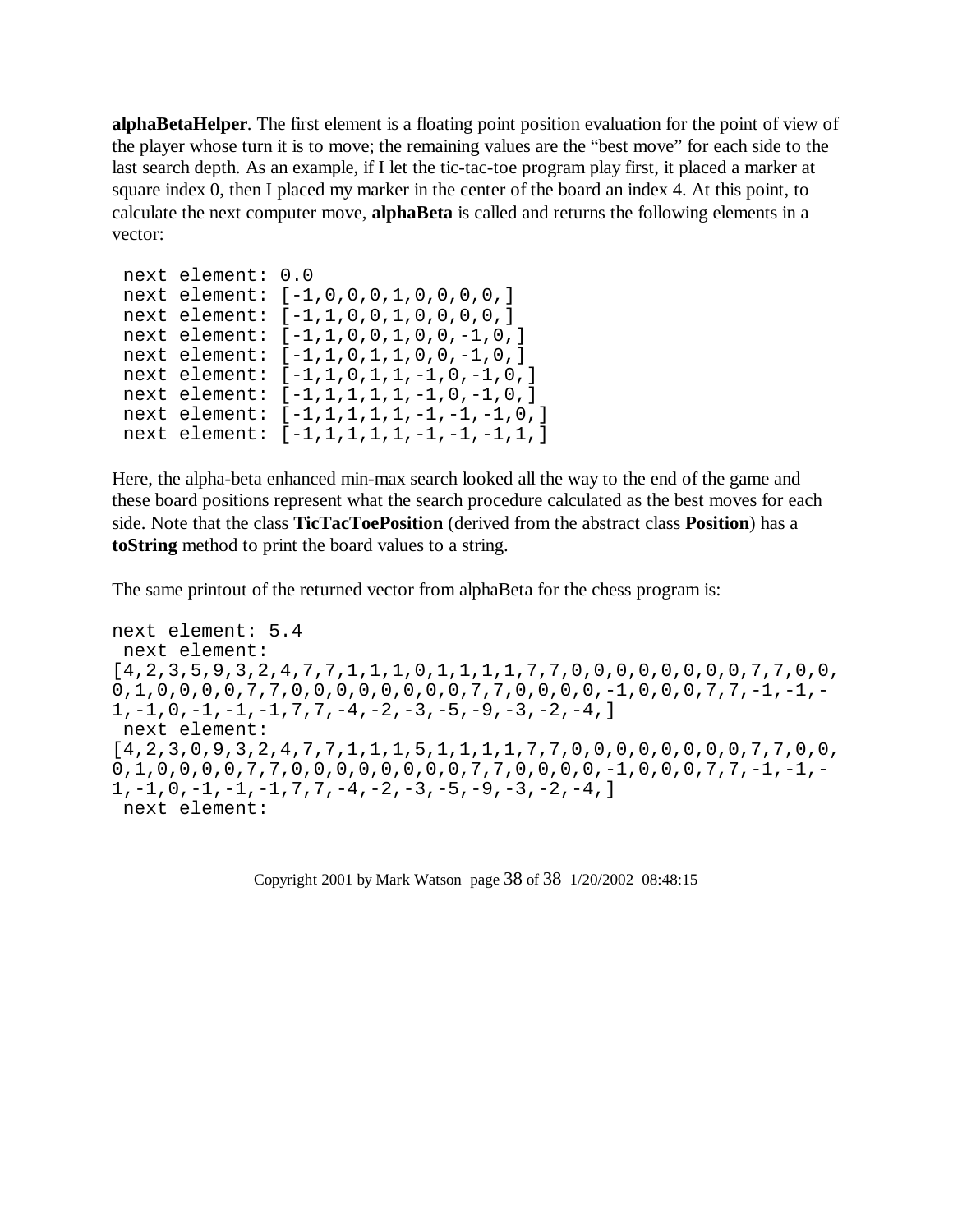[4,2,3,0,9,3,2,4,7,7,1,1,1,5,1,1,1,1,7,7,0,0,0,0,0,0,0,0,7,7,0,0, 0,1,0,0,0,0,7,7,0,0,0,0,0,0,0,0,7,7,0,0,0,0,-1,-5,0,0,7,7,-1,-1,-1,-1,0,-1,-1,-1,7,7,-4,-2,-3,0,-9,-3,-2,-4,] next element: [4,2,3,0,9,3,0,4,7,7,1,1,1,5,1,1,1,1,7,7,0,0,0,0,0,2,0,0,7,7,0,0, 0,1,0,0,0,0,7,7,0,0,0,0,0,0,0,0,7,7,0,0,0,0,-1,-5,0,0,7,7,-1,-1,- $1, -1, 0, -1, -1, -1, 7, 7, -4, -2, -3, 0, -9, -3, -2, -4,$ next element: [4,2,3,0,9,3,0,4,7,7,1,1,1,5,1,1,1,1,7,7,0,0,0,0,0,2,0,0,7,7,0,0, 0,1,0,0,0,0,7,7,-1,0,0,0,0,0,0,0,7,7,0,0,0,0,-1,-5,0,0,7,7,0,-1,- 1,-1,0,-1,-1,-1,7,7,-4,-2,-3,0,-9,-3,-2,-4,]

Here, the search procedure assigned the side to move (the computer) a position evaluation score of 5.4; this is an artifact of searching to a fixed depth. Notice that the board representation is different for chess, but because the **GameSearch** class manipulates objects derived from the classes **Position** and **Move**, the **GameSearch** class does not need to have any knowledge of the rules for a specific game. We will discuss the format of the chess position class **ChessPosition** in more detail when we develop the chess program.

The classes **Move** and **Position** contain no data and methods at all. The classes **Move** and **Position** are used as placeholders for derived classes for specific games. The search methods in the abstract **GameSearch** class manipulate objects derived from the classes **Move** and **Position**.

Now that we understand the contents of the vector returned from the methods **alphaBeta** and **alphaBetaHelper**, it will be easier to understand how the method **alphaBetaHelper** works. The following text shows code fragments from the **alphaBetaHelper** method interspersed with book text:

```
protected Vector alphaBetaHelper(int depth, Position p,
                            boolean player,
                                 float alpha, float beta) {
```
Here, we notice that the method signature is the same as for **alphaBeta**, except that we pass

Copyright 2001 by Mark Watson page 39 of 39 1/20/2002 08:48:15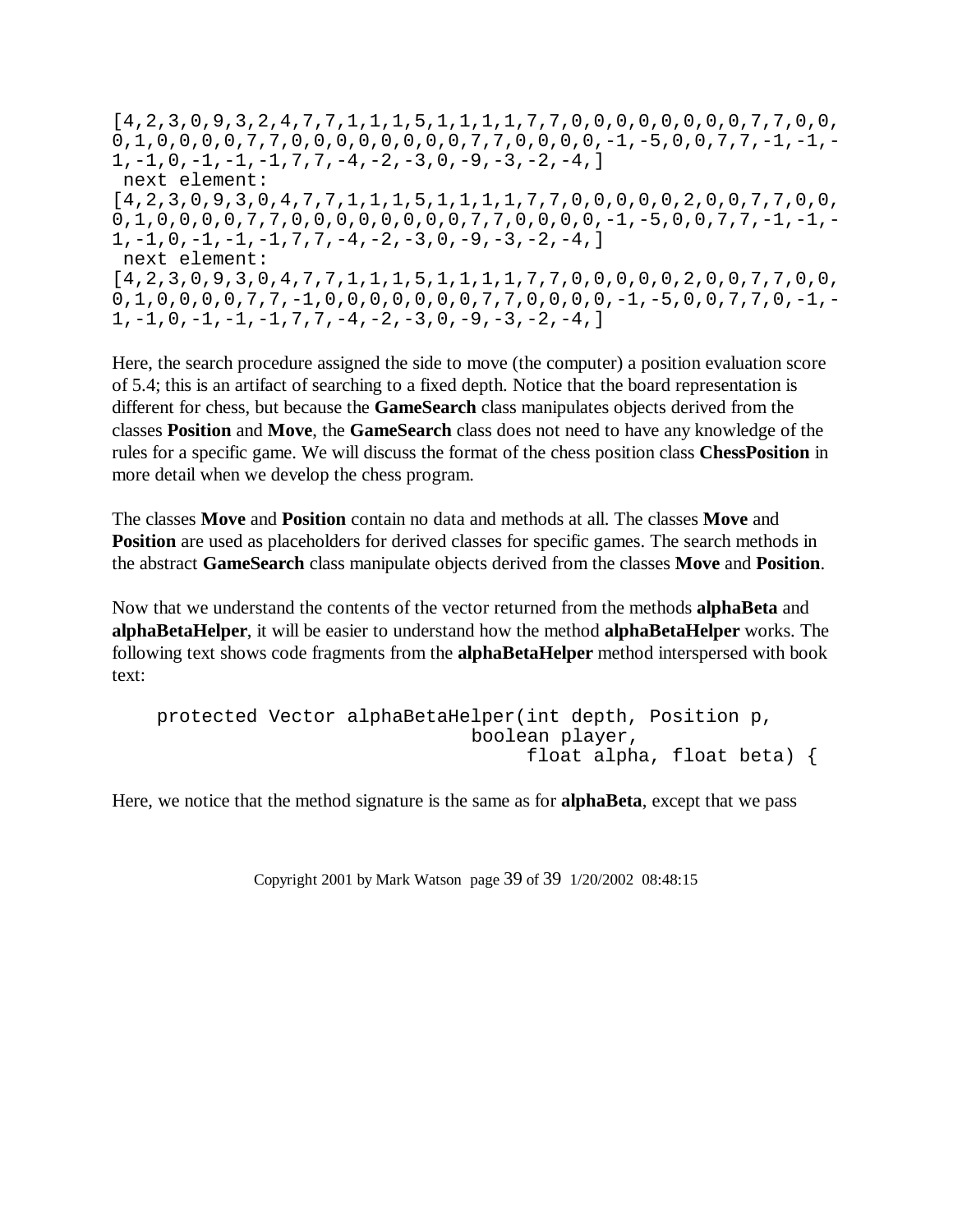floating point alpha and beta values. The important point in understanding min-max search is that most of the evaluation work is done while "backing up" the search tree; that is, the search proceeds to a leaf node (a node is a leaf if the method **reachedMaxDepth** return a Boolean true value), an then a return vector for the leaf node is created by making a new vector and setting its first element to the position evaluation of the position at the leaf node and setting the second element of the return vector to the board position at the leaf node:

```
if (reachedMaxDepth(p, depth)) {
   Vector v = new Vector(2);
   float value = positionEvaluation(p, player);
   v.addElement(new Float(value));
   v.addElement(p);
   return v;
}
```
If we have not reached the maximum search depth (i.e., we are not yet at a leaf node in the search tree), then we enumerate all possible moves from the current position using the method **possibleMoves** and recursively call **alphaBetaHelper** for each new generated board position. In terms of Figure 1.8, at this point we are moving down to another search level (e.g., from level 1 to level 2; the level in Figure 1.8 corresponds to depth argument in **alphaBetaHelper**):

```
Vector best = new Vector();
Position [] moves = possibleMoves(p, player);
for (int i=0; i<moves.length; i++) {
    Vector v2 = alphaBetaHelper(depth + 1, moves[i], !player,
                                -beta, -alpha);
    float value = -((Float<math>)v2.elementAt(0)).floatValue(i);
    if (value > beta) {
        if(GameSearch.DEBUG)
            System.out.println("!!! value="+value+
                                ",beta="+beta);
        beta = value;
        best = new Vector();
        best.addElement(moves[i]);
```
Copyright 2001 by Mark Watson page 40 of 40 1/20/2002 08:48:15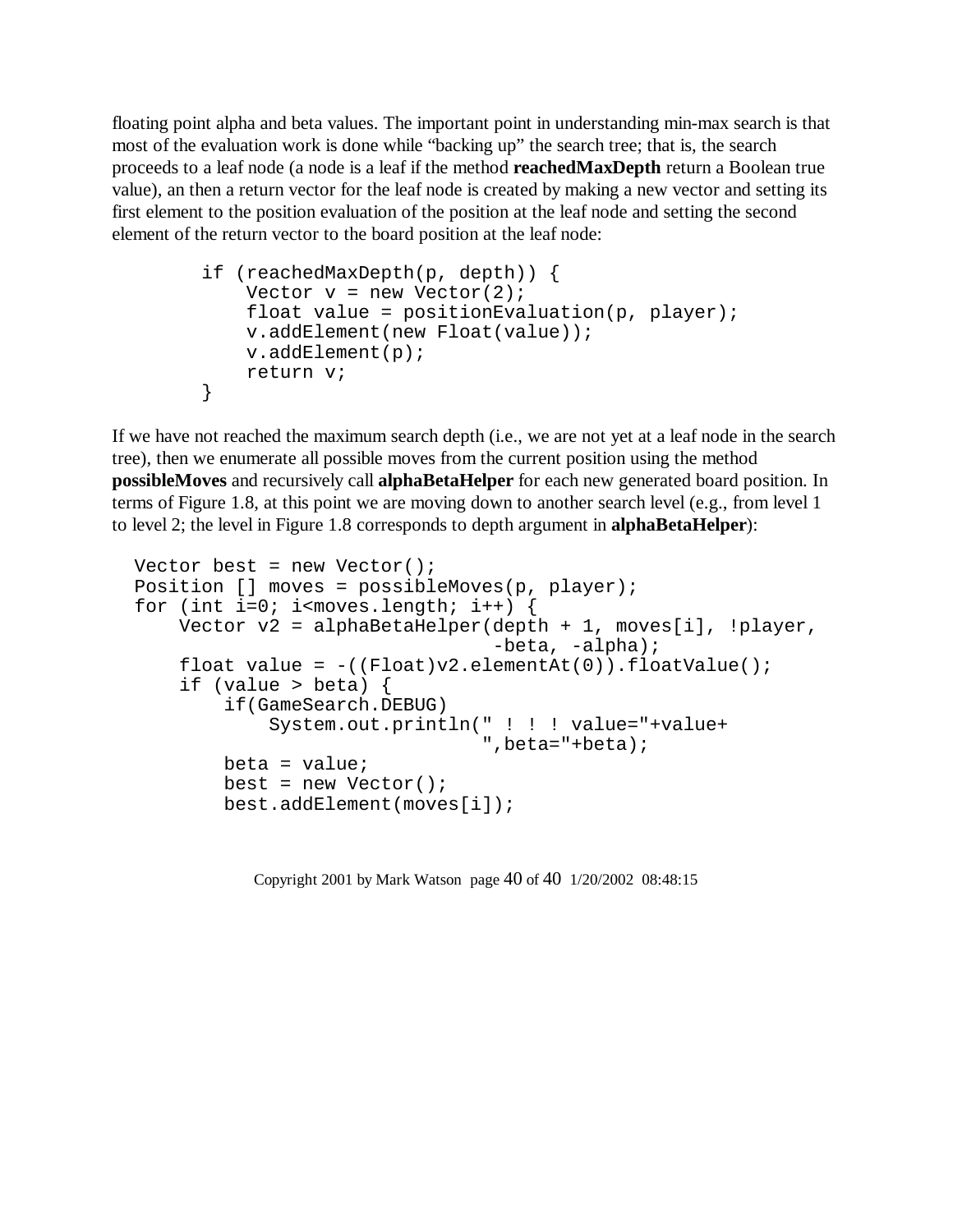```
Enumeration enum = v2. elements();
        enum.nextElement(); // skip previous value
        while (enum.hasMoreElements()) {
            Object o = enum.nextElement();
            if (o != null) best.addElement(o);
        }
    }
    /**
     * Use the alpha-beta cutoff test to abort search if we
     * found a move that proves that the previous move in the
     * move chain was dubious
     */
    if (beta >= alpha) {
       break;
    }
}
```
Notice that when we recursively call **alphaBetaHelper**, that we are "flipping" the player argument to the opposite Boolean value. After calculating the best move at this depth (or level), we add it to the end of the return vector:

```
Vector v3 = new Vector();
v3.addElement(new Float(beta));
Enumeration enum = best.elements();
while (enum.hasMoreElements()) {
    v3.addElement(enum.nextElement());
}
return v3;
```
When the recursive calls back up and the first call to **alphaBetaHelper** returns a vector to the method **alphaBeta**, all of the "best" moves for each side are stored in the return vector, along with the evaluation of the board position for the side to move.

The **GameSearch** method **playGame** is fairly simple; the following code fragment is a partial

Copyright 2001 by Mark Watson page 41 of 41 1/20/2002 08:48:15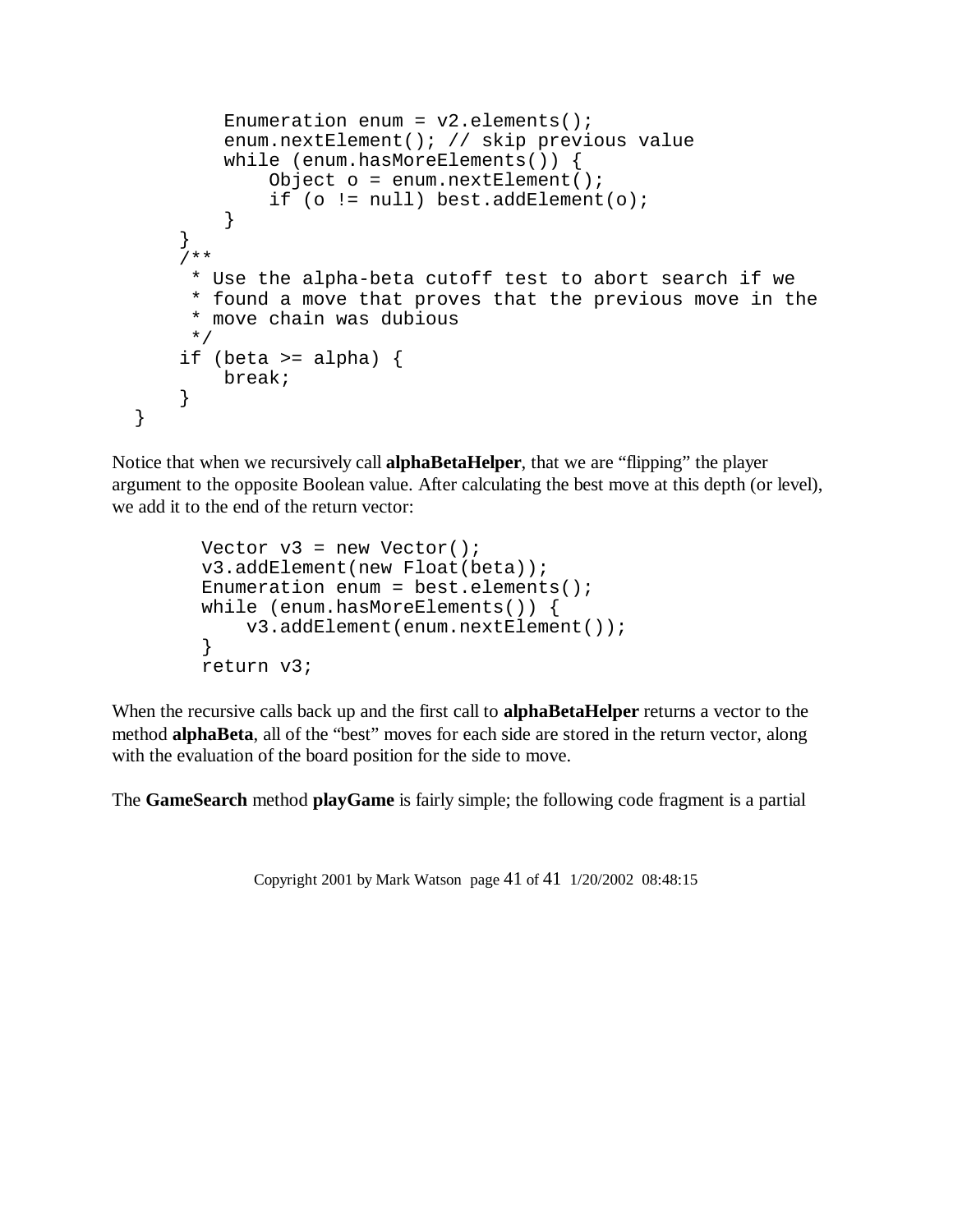listing of **playGame** showing how to call **alphaBeta**, **getMove**, and **makeMove**:

```
public void playGame(Position startingPosition,
                     boolean humanPlayFirst) {
        System.out.println("Your move:");
        Move move = getMove();
        startingPosition = makeMove(startingPosition,
                                    HUMAN, move);
        printPosition(startingPosition);
        Vector v = alphaBeta(0, startingPosition, PROGRAM);
        startingPosition = (Position)v.elementAt(1);}
}
```
The debug printout of the vector returned from the method **alphaBeta** seen earlier in this section was printed using the following code immediately after the call to the method **alphaBeta**:

```
Enumeration enum = v.elements();
while (enum.hasMoreElements()) {
    System.out.println(" next element: " +
                       enum.nextElement());
}
```
In the next few sections, we will implement a tic-tac-toe program and a chess-playing program using this Java class framework.

### **1.5.3 TicTacToe using the alpha beta search algorithm**

Using the Java class framework of **GameSearch**, **Position**, and **Move**, it is simple to write a simple tic-tac-toe program by writing three new derived classes (see Figure 1.9) **TicTacToe** (derived from **GameSearch**), **TicTacToeMove** (derived from **Move**), and **TicTacToePosition** (derived from **Position**).

Copyright 2001 by Mark Watson page 42 of 42 1/20/2002 08:48:15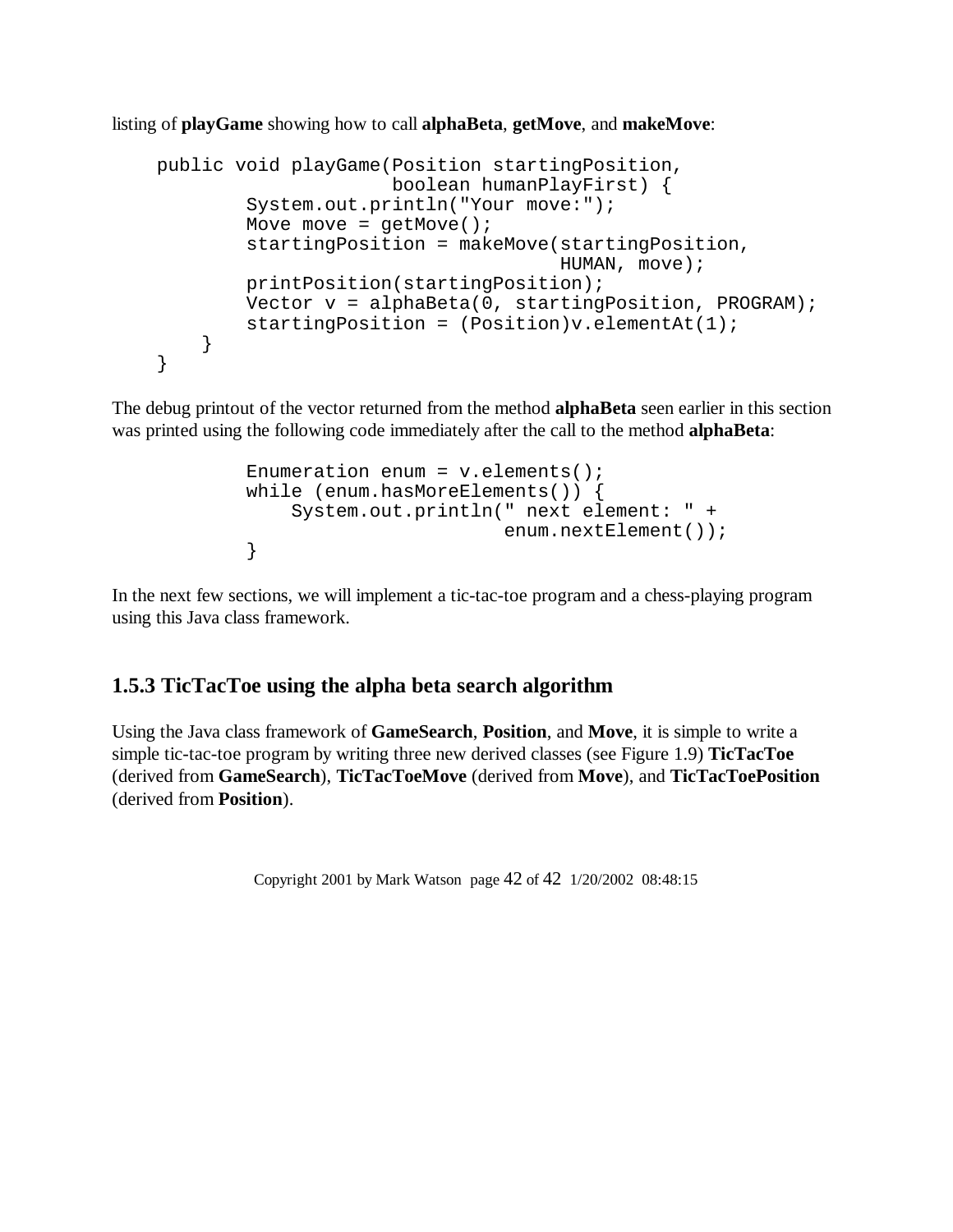

**Figure 1.9 UML class diagrams for game search engine and tic-tac-toe**

I assume that the reader has the code from my web site installed and available for viewing. In this

Copyright 2001 by Mark Watson page 43 of 43 1/20/2002 08:48:15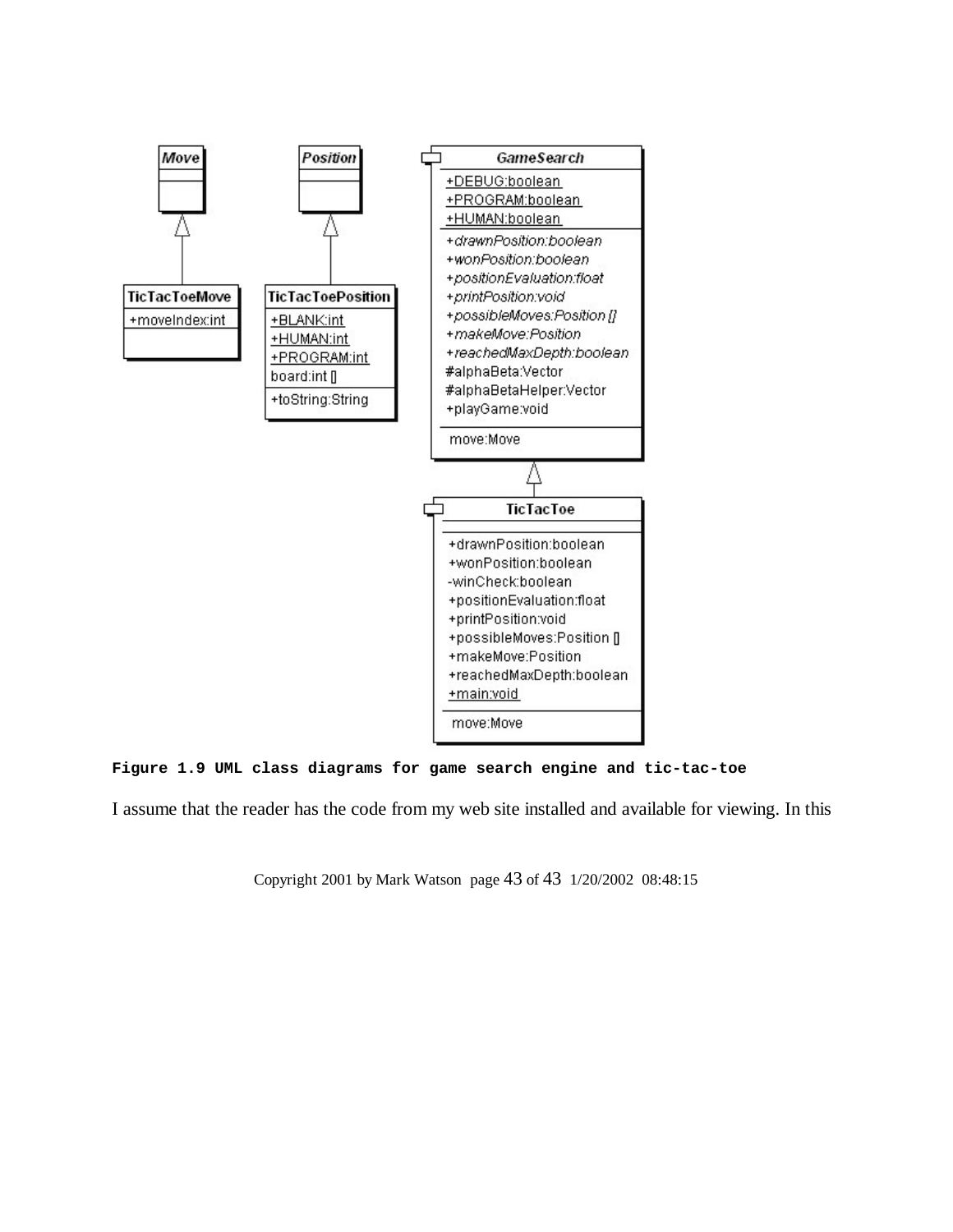section, I will only discuss the most interesting details of the tic-tac-toe class refinements; I assume that the reader can look at the source code. We will start by looking at the refinements for the position and move classes. The **TicTacToeMove** class is trivial, adding a single integer value to record the square index for the new move:

```
public class TicTacToeMove extends Move {
  public int moveIndex;
}
```
The board position indices are in the range of [0..8] and can be considered to be in the following order:

012 345 678

The class **TicTacToePosition** is also simple:

```
public class TicTacToePosition extends Position {
    final static public int BLANK = 0;
    final static public int HUMAN = 1;
    final static public int PROGRAM = -1;
    int [] board = new int[9];
    public String toString() {
        StringBuffer sb = new StringBuffer("[");
        for (int i=0; i<9; i++) sb.append(""+board[i]+",");
        sb.append("]");
        return sb.toString();
 }
}
```
This class allocates an array of nine integers to represent the board, defines constant values for blank, human, and computer squares, and defines a **toString** method to print out the board

Copyright 2001 by Mark Watson page 44 of 44 1/20/2002 08:48:15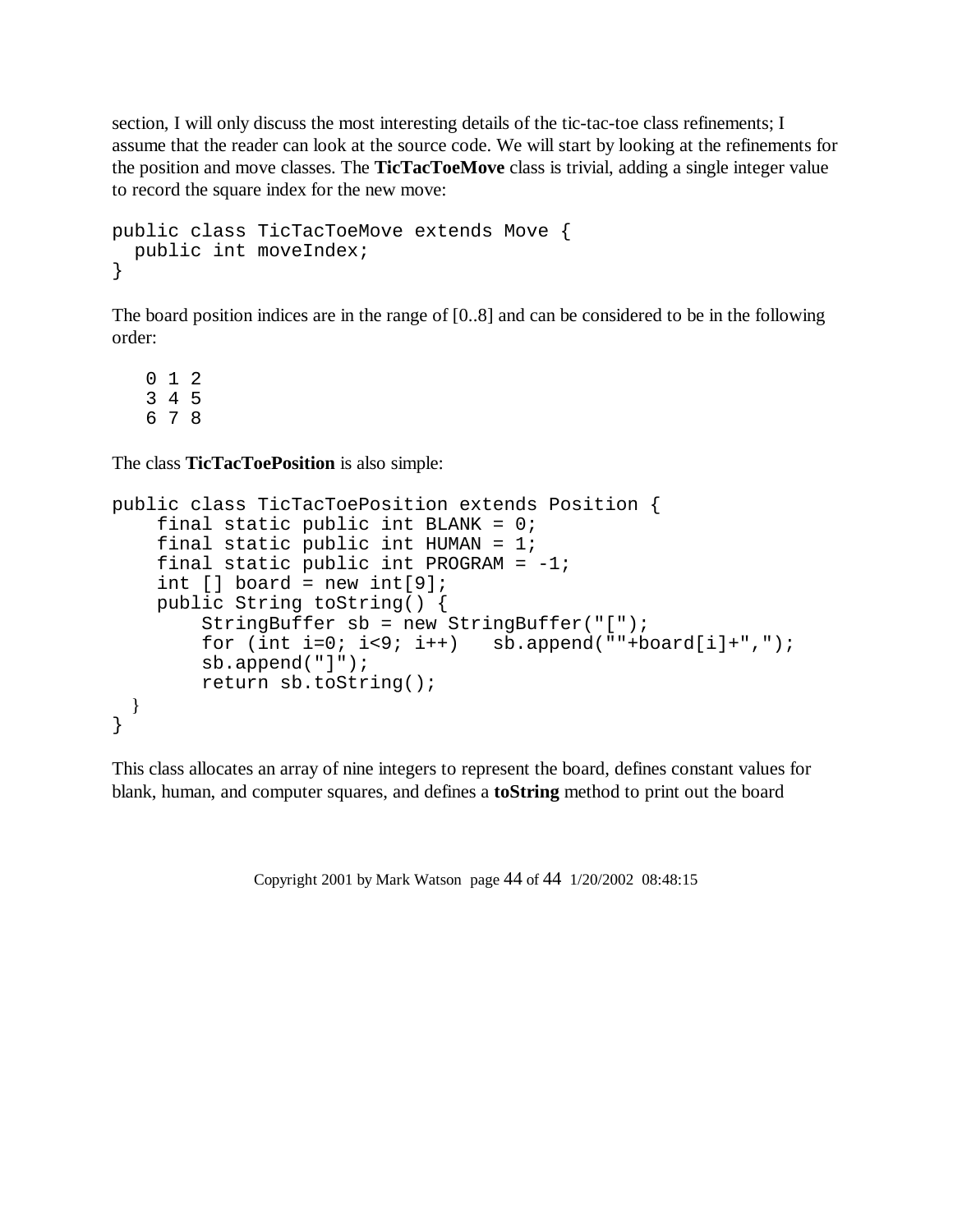representation to a string.

The **TicTacToe** class must define the following abstract methods from the base class **GameSearch**:

```
public abstract boolean drawnPosition(Position p)
public abstract boolean wonPosition(Position p, boolean player)
public abstract float positionEvaluation(Position p,
                                         boolean player)
public abstract void printPosition(Position p)
public abstract Position [] possibleMoves(Position p,
                                          boolean player)
public abstract Position makeMove(Position p, boolean player,
                                  Move move)
public abstract boolean reachedMaxDepth(Position p, int depth)
public abstract Move getMove()
```
The implementation of these methods uses the refined classes **TcTacToeMove** and **TicTacToePosition**. For example, consider the class **drawnPosition** that is responsible for selecting a drawn (or tied) position:

```
public boolean drawnPosition(Position p) {
    boolean ret = true;
    TicTacToePosition pos = (TicTacToePosition)p;
    for (int i=0; i<9; i++) {
        if (pos.board[i] == TicTacToePosition.BLANK){
            ret = false;
            break;
        }
    }
    return ret;
}
```
The methods that are overridden from the **GameSearch** base class must always cast arguments of

Copyright 2001 by Mark Watson page 45 of 45 1/20/2002 08:48:15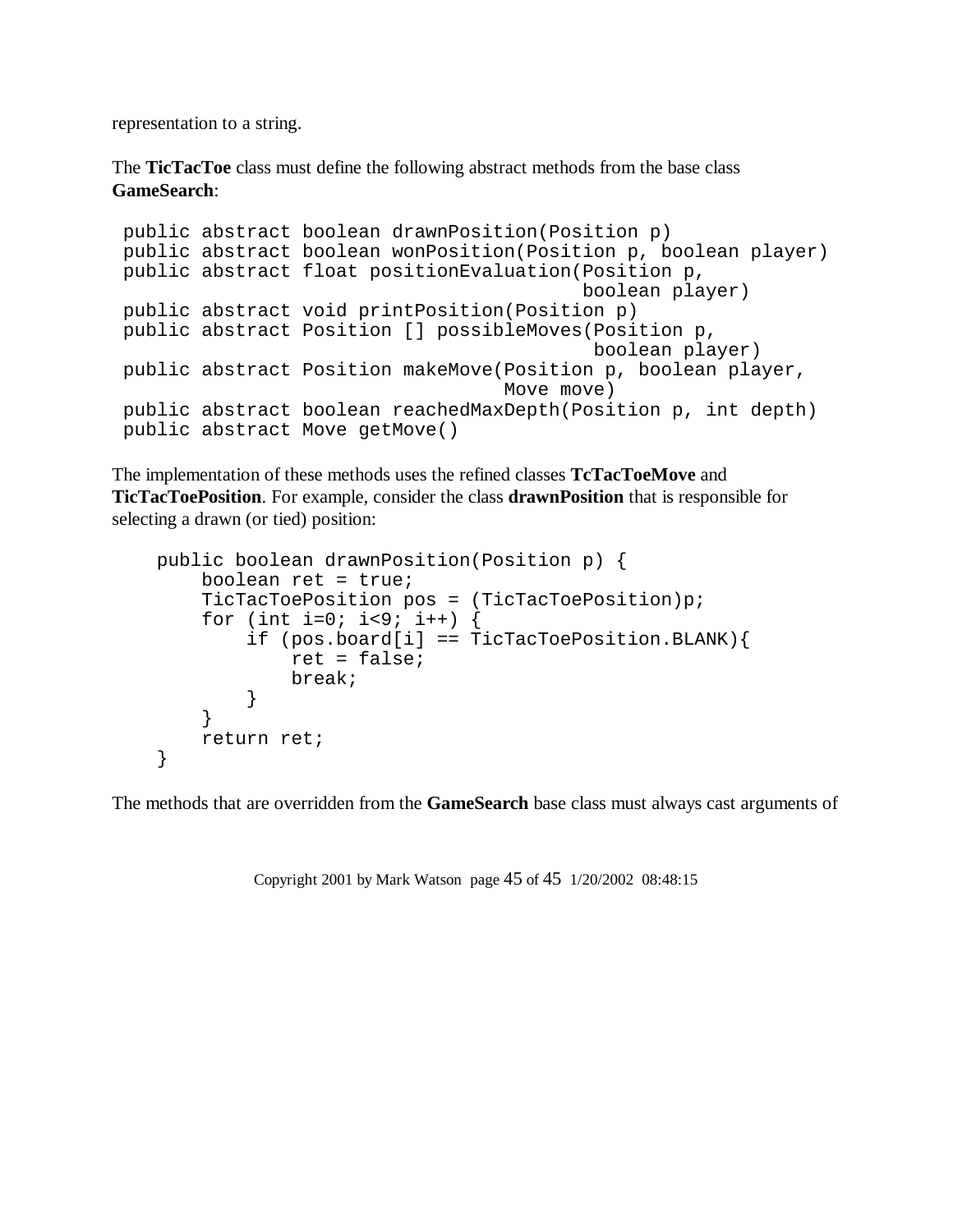type **Position** and **Move** to **TicTacToePosition** and **TicTacToeMove**. Note that in the method **drawnPosition**, the argument of class **Position** is cast to the class **TicTacToePosition**. A position is considered to be a draw if all of the squares are full. We will see that checks for a won position are always made before checks for a drawn position, to that the method **drawnPosition** does not need to make a redundant check for a won position. The method **wonPosition** is also simple; it uses a private helper method **winCheck** to test for all possible winning patterns in tictac-toe. The method **positionEvaluation** uses the following board features to assign a fitness value from the point of view of either player:

- The number of blank squares on the board
- If the position is won by either side
- If the center square is taken

The method **positionEvaluation** is simple, and is a good place for the interested reader to start modifying both the tic-tac-toe and chess programs:

```
public float positionEvaluation(Position p, boolean player) {
    int count = 0;
    TicTacToePosition pos = (TicTacToePosition)p;
    for (int i=0; i<9; i++) {
        if (pos.bcard[i] == 0) count++;}
    count = 10 - count;// prefer the center square:
    float base = 1.0f;
    if (pos.board[4] == TicTacToePosition.HUMAN &&
        player) {
        base += 0.4f;
    }
    if (pos.board[4] == TicTacToePosition.PROGRAM &&
        !player) {
        base -= 0.4f;
    }
```
Copyright 2001 by Mark Watson page 46 of 46 1/20/2002 08:48:15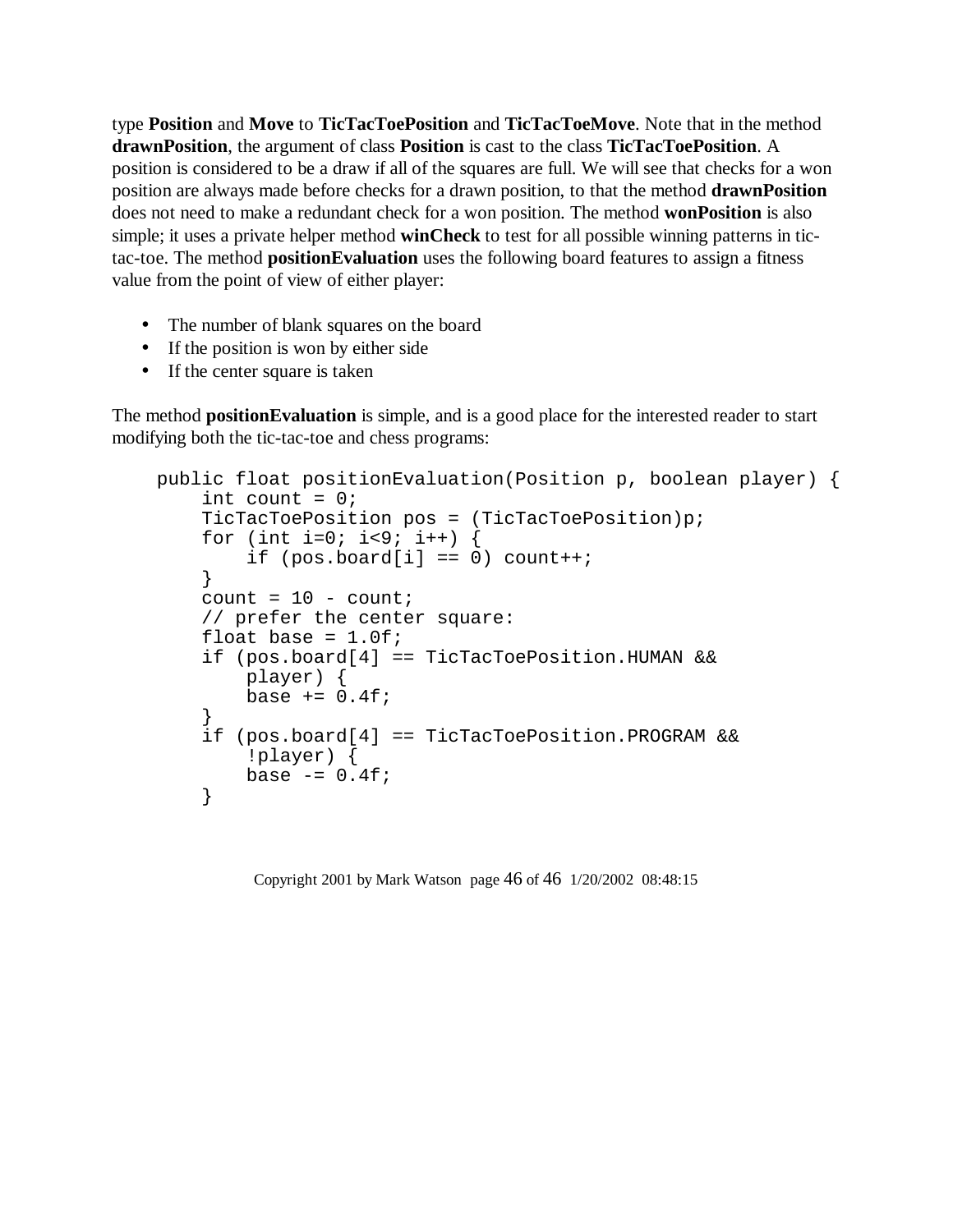```
float ret = (base - 1.0f);
    if (wonPosition(p, player)) {
        return base + (1.0f / count);
    }
    if (wonPosition(p, !player)) {
       return -(base + (1.0f / count));
    }
   return ret;
}
```
The only other method that we will look at here is **possibleMoves**; the interested reader can look at the implementation of the other (very simple) methods in the source code. The method **possibleMoves** is called with a current position, and the side to move (i.e., program or human):

```
public Position [] possibleMoves(Position p, boolean player)
\{TicTacToePosition pos = (TicTacToePosition)p;
    int count = 0;
    for (int i=0; i<9; i++) if (pos.board[i] == 0) count++;
    if (count == 0) return null;
    Position [] ret = new Position[count];
    count = 0;
    for (int i=0; i<9; i++) {
        if (pos.board[i] == 0) {
            TicTacToePosition pos2 =
                       new TicTacToePosition();
            for (int j=0; j<9; j++)pos2.bcard[j] = pos.bcard[j];if (player) pos2.board[i] = 1;
            else pos2.bcard[i] = -1;ret[count++] = pos2;}
    }
    return ret;
}
```
Copyright 2001 by Mark Watson page 47 of 47 1/20/2002 08:48:15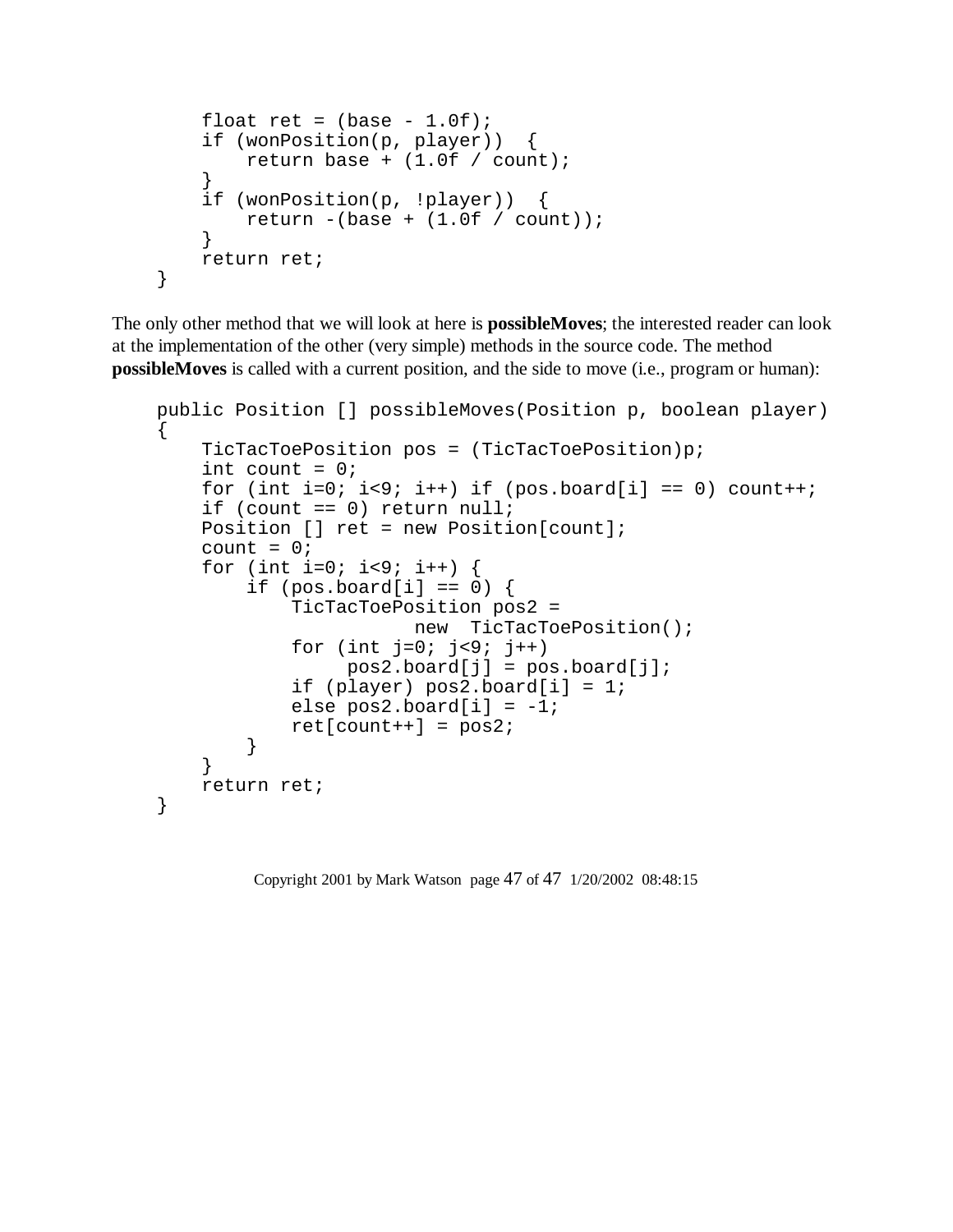It is very simple to generate possible moves: every blank square is a legal move. (This method will not be as simple in the example chess program!)

It is simple to compile and run the example tic-tac-toe program: change directory to src/search/game and type:

javac \*.java java TicTacToe

When asked to enter moves, enter an integer between 0 and 8 for a square that is currently blank (i.e., has a zero value). The following shows this labeling of squares on the tic-tac-toe board:

012 345 678

## **1.5.4 Chess using the alpha beta search algorithm**

Using the Java class framework of **GameSearch**, **Position**, and **Move**, it is reasonably simple to write a simple chess program by writing three new derived classes (see Figure 1.10) **Chess** (derived from **GameSearch**), **ChessMove** (derived from **Move**), and **ChessPosition** (derived from **Position**). The chess program developed in this section is intended to be an easy to understand example of using alpha-beta min-max search; as such, it ignores several details that a fully implemented chess program would implement:

- Allow the computer to play either side (computer always plays black in this example)
- Allow en-passant pawn captures.
- Allow the player to take back a move after making a mistake

The reader is assumed to have read the last section on implementing the tic-tac-toe game; details of refining the **GameSearch**, **Move**, and **Position** classes are not repeated in this section.

Copyright 2001 by Mark Watson page 48 of 48 1/20/2002 08:48:15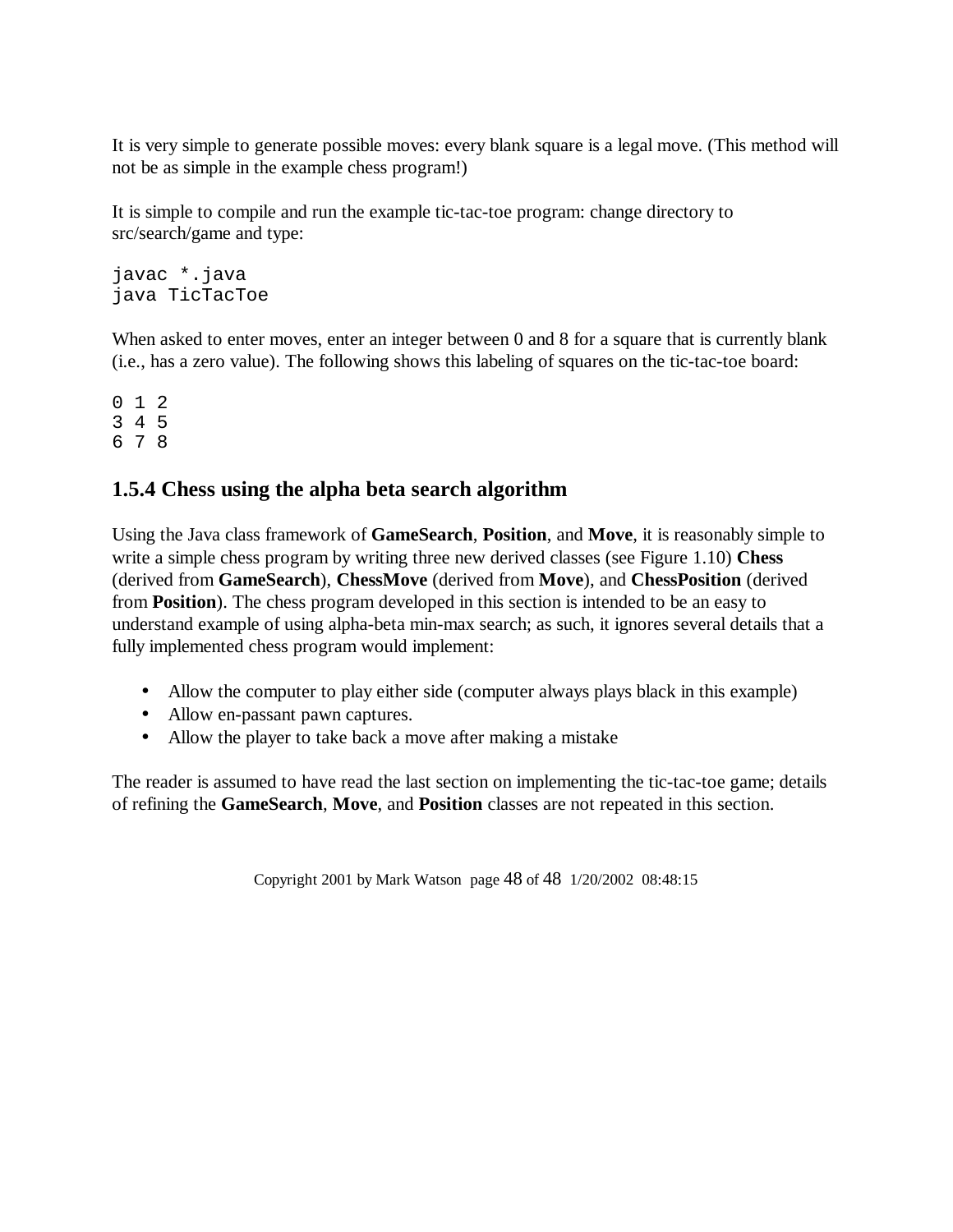Figure 1.10 shows the UML class diagram for both the general purpose **GameSearch** framework and the classes derived to implement chess specific data and behavior.

Copyright 2001 by Mark Watson page 49 of 49 1/20/2002 08:48:15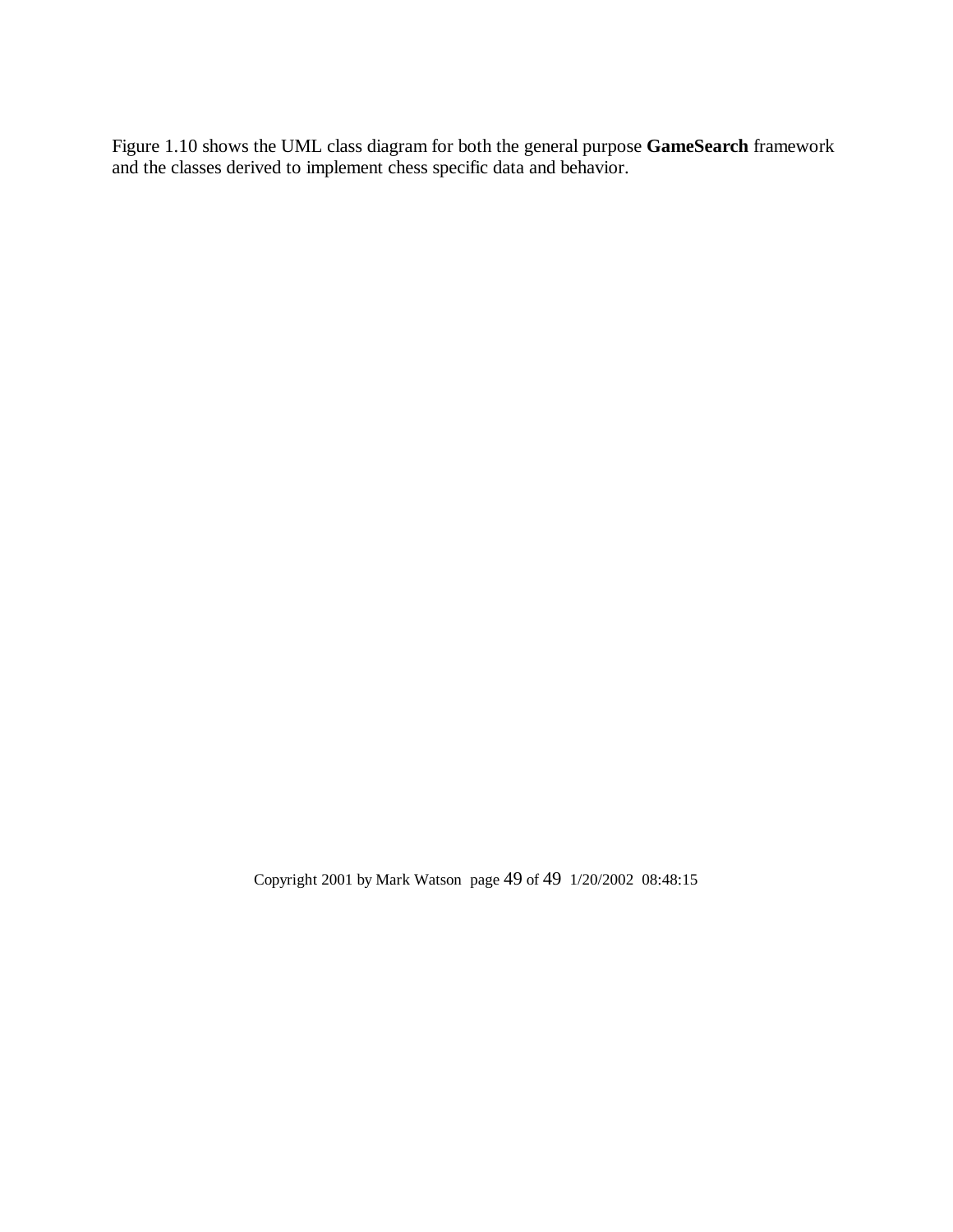

Copyright 2001 by Mark Watson page 50 of 50 1/20/2002 08:48:15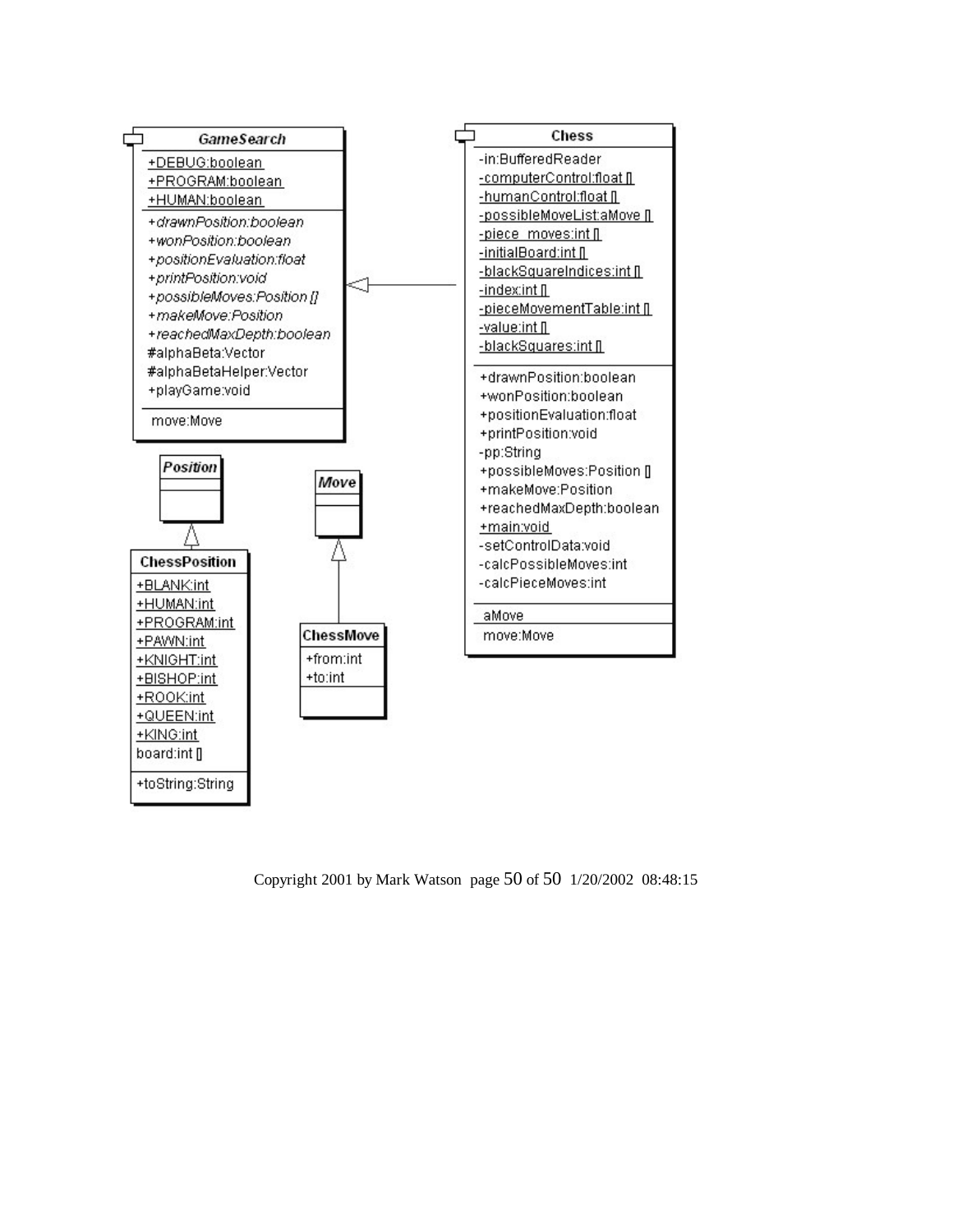#### **Figure 1.10 UML class diagrams for game search engine and chess**

The class **ChessMove** contains data for recording from and to square indices:

```
public class ChessMove extends Move {
    public int from;
    public int to;
}
```
The board is represented as an integer array with 120 elements. A chessboard only has 64 squares; the remaining board values are set to a special value of 7, which indicates an "off board" square. The initial board setup is defined statically in the Chess class:

```
private static int [] initialBoard = {
  7, 7, 7, 7, 7, 7, 7, 7, 7, 7, 7,
  7, 7, 7, 7, 7, 7, 7, 7, 7, 7, 7,
  4, 2, 3, 5, 9, 3, 2, 4, 7, 7, // white pieces<br>1, 1, 1, 1, 1, 1, 1, 1, 7, 7, // white pawns
  1, 1, 1, 1, 1, 1, 1, 1, 7, 7,
  0, 0, 0, 0, 0, 0, 0, 0, 7, 7, // 8 blank squares, 2 off board
  0, 0, 0, 0, 0, 0, 0, 0, 7, 7, // 8 blank squares, 2 off board
  0, 0, 0, 0, 0, 0, 0, 0, 7, 7, // 8 blank squares, 2 off board
  0, 0, 0, 0, 0, 0, 0, 0, 7, 7, // 8 blank squares, 2 off board
  -1,-1,-1,-1,-1,-1,-1,-1, 7, 7, // black pawns
  -4,-2,-3,-5,-9,-3,-2,-4, 7, 7, // black pieces
  7, 7, 7, 7, 7, 7, 7, 7, 7, 7, 7,
  7, 7, 7, 7, 7, 7, 7, 7, 7, 7, 7
};
```
The class **ChessPosition** contains data for this representation and defines constant values for playing sides and piece types:

```
public class ChessPosition extends Position {
    final static public int BLANK = 0;
    final static public int HUMAN = 1;
```
Copyright 2001 by Mark Watson page 51 of 51 1/20/2002 08:48:15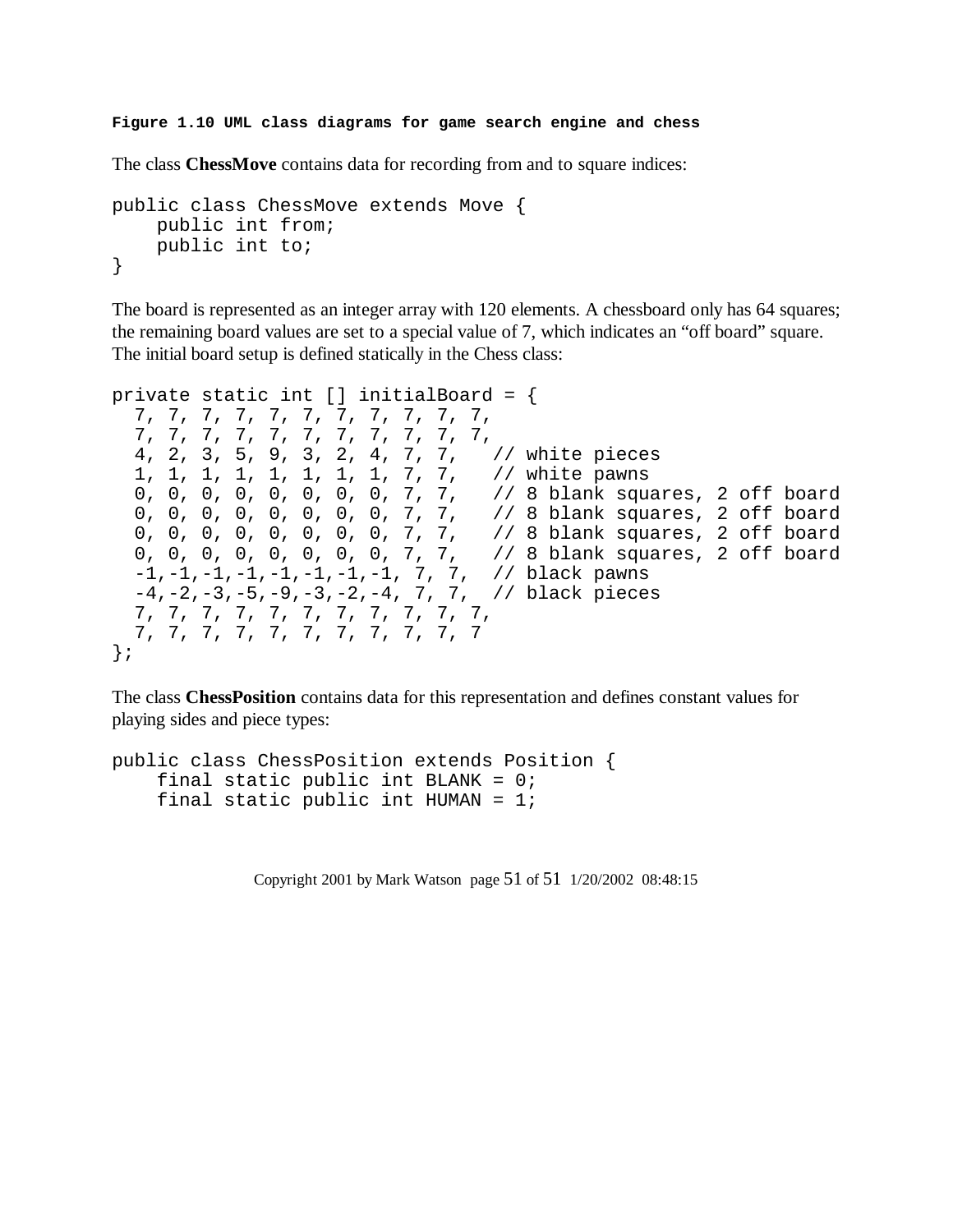```
final static public int PROGRAM = -1;
final static public int PAWN = 1;
final static public int KNIGHT = 2;
final static public int BISHOP = 3;
final static public int ROOK = 4;
final static public int QUEEN = 5;
final static public int KING = 6iint [] board = new int[120];
public String toString() {
    StringBuffer sb = new StringBuffer("[");
    for (int i=22; i<100; i++) {
        sb.append(""+board[i]+",");
    }
    sb.append("]");
    return sb.toString();
}
```
The class **Chess** also defines other static data. The following array is used to encode the values assigned to each piece type (e.g., pawns are worth one point, knights and bishops are worth 3 points, etc.):

```
private static int [] value = {
    0, 1, 3, 3, 5, 9, 0, 0, 0, 12
};
```
}

The following array is used to codify the possible incremental moves for pieces:

private static int [] pieceMovementTable = {  $0, -1, 1, 10, -10, 0, -1, 1, 10, -10, -9, -11, 9,$ 11, 0, 8, -8, 12, -12, 19, -19, 21, -21, 0, 10, 20, 0, 0, 0, 0, 0, 0, 0, 0 };

Copyright 2001 by Mark Watson page 52 of 52 1/20/2002 08:48:15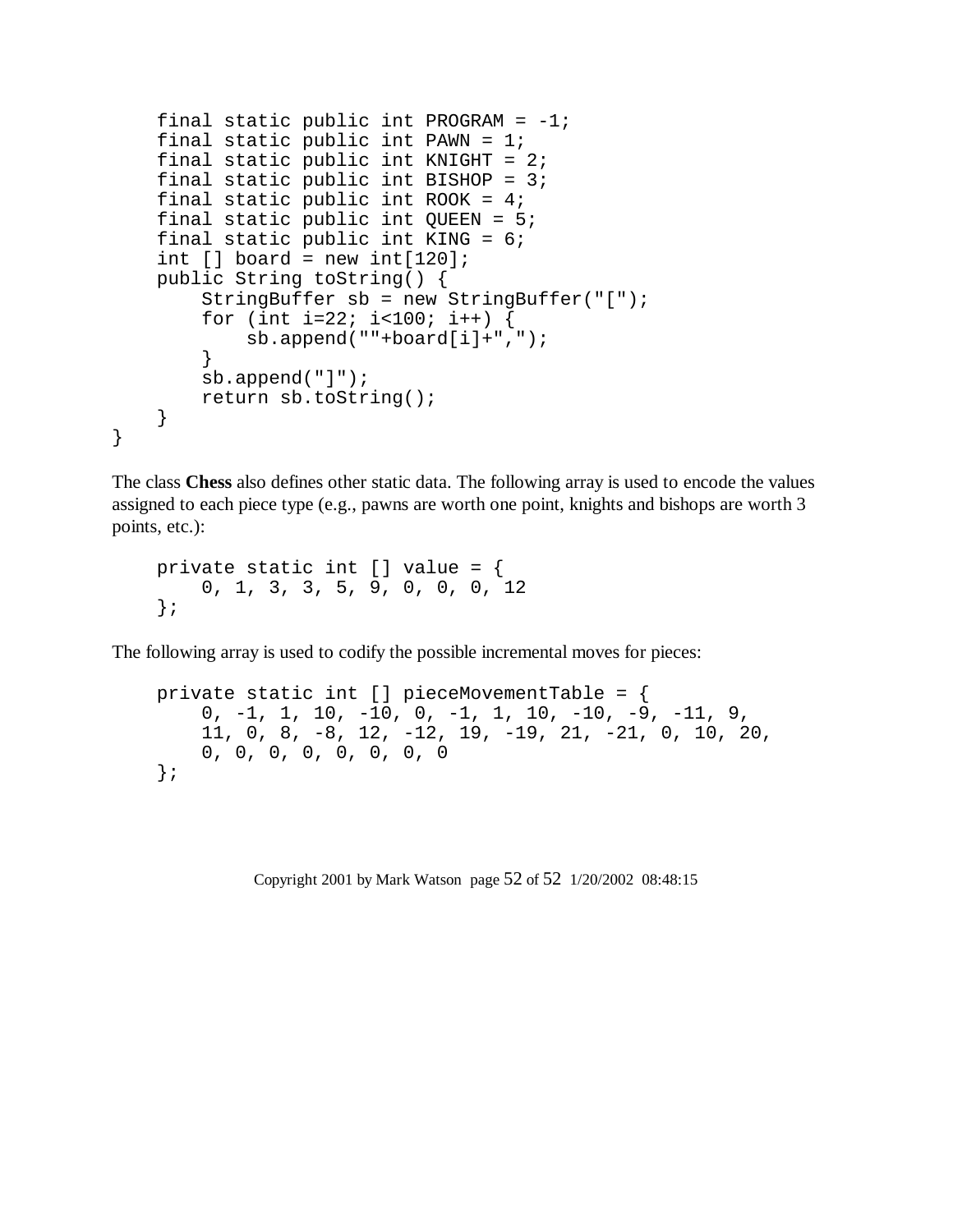The starting index into the **pieceMovementTable** array is calculated by indexing the following array with the piece type index (e.g., pawns are piece type 1, knights are piece type 2, bishops are piece type 3, rooks are piece type 4, etc.:

```
private static int [] index = {
      0, 12, 15, 10, 1, 6, 0, 0, 0, 6
};
```
When we implement the method **possibleMoves** for the class **Chess**, we will see that, except for pawn moves, that all other possible piece type moves are very simple to calculate using this static data. The method **possibleMoves** is simple because it uses a private helper method **calcPieceMoves** to do the real work. The method **possibleMoves** calculates all possible moves for a given board position and side to move by calling **calcPieceMove** for each square index that references a piece for the side to move.

We need to perform similar actions for calculating possible moves and squares that are controlled by each side. In the first version of the class **Chess** that I wrote, I used a single method for calculating both possible move squares and controlled squares. However, the code was difficult to read, so I split this initial move generating method out into three methods:

- **possibleMoves** required because this was an abstract method in **GameSearch**. This method calls **calcPieceMoves** for all squares containing pieces for the side to move, and collects all possible moves.
- **calcPieceMoves** responsible to calculating pawn moves and other piece type moves for a specified square index.
- **setControlData** sets the global array **computerControl** and **humanControl**. This method is similar to a combination of **possibleMoves** and **calcPieceMoves**, but takes into effect "moves" onto squares that belong to the same side for calculating the effect of one piece guarding another. This control data is used in the board position evaluation method **positionEvaluation**.

We will discuss **calcPieceMoves** here, and leave it as an exercise to carefully read the similar

Copyright 2001 by Mark Watson page 53 of 53 1/20/2002 08:48:15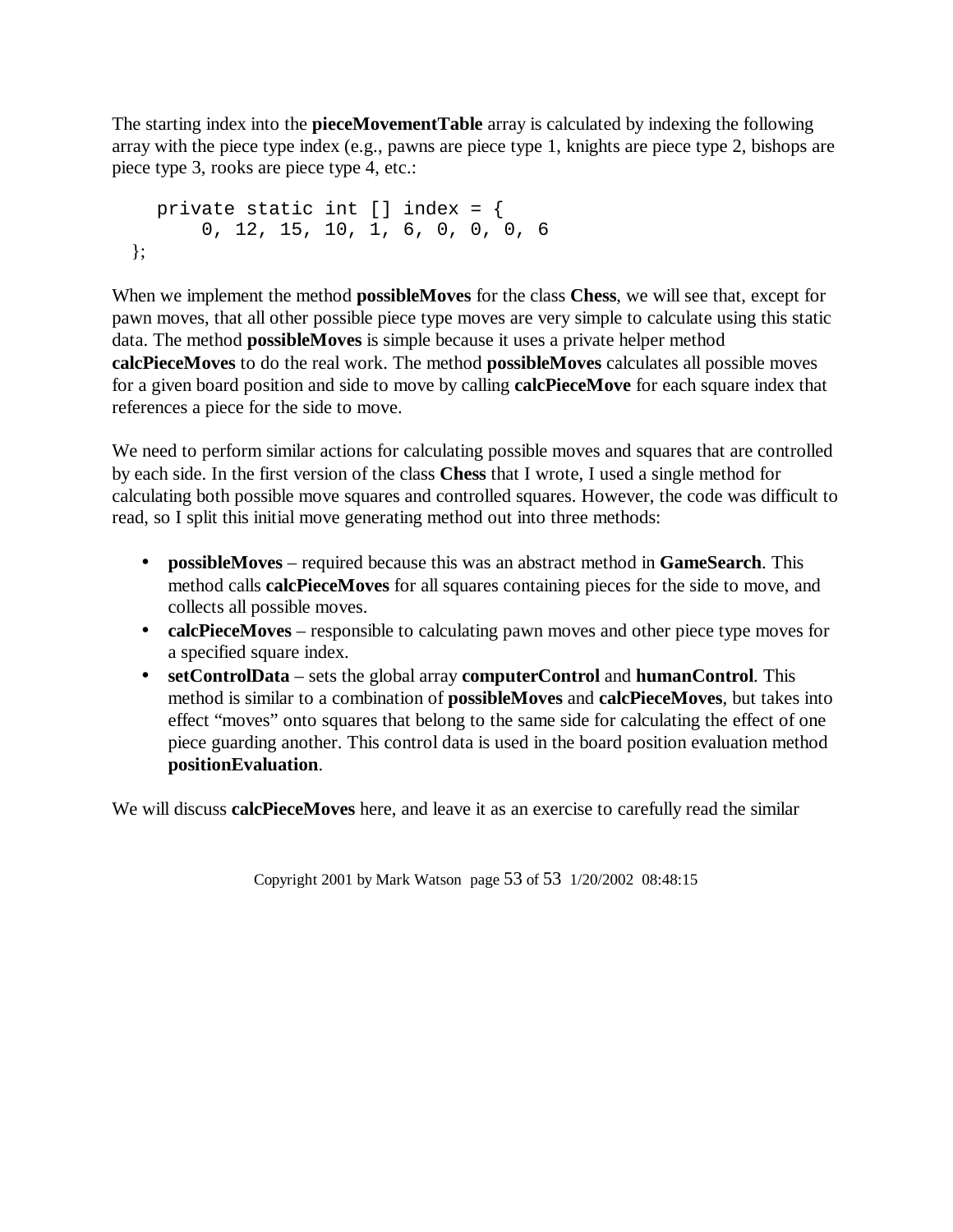method **setControlData** in the source code. This method places the calculated piece movement data in static storage (the array **piece\_moves**) to avoid creating a new Java object whenever this method is called; method **calcPieceMoves** returns an integer count of the number of items placed in the static array **piece moves**. The method **calcPieceMoves** is called with a position and a square index; first, the piece type and side are determined for the square index:

```
private int calcPieceMoves(ChessPosition pos,
                          int square_index) {
    int [] b = pos.board;
    int piece = b[square_index];
    int piece_type = piece;
    if (piece_type < 0) piece_type = -piece_type;
    int piece_index = index[piece_type];
    int move_index = pieceMovementTable[piece_index];
    if (piece < 0) side index = -1;
    else side index = 1;
```
Then, a switch statement controls move generation for each type of chess piece (movement generation code is not shown):

```
switch (piece_type) {
case ChessPosition.PAWN:
    break;
case ChessPosition.KNIGHT:
case ChessPosition.BISHOP:
case ChessPosition.ROOK:
case ChessPosition.KING:
case ChessPosition.QUEEN:
    break;
}
```
The logic for pawn moves is a little complex but the implementation is simple. We start by checking for pawn captures of pieces of the opposite color. Then check for initial pawn moves of two squares forward, and finally, normal pawn moves of one square forward. Generated possible

Copyright 2001 by Mark Watson page 54 of 54 1/20/2002 08:48:15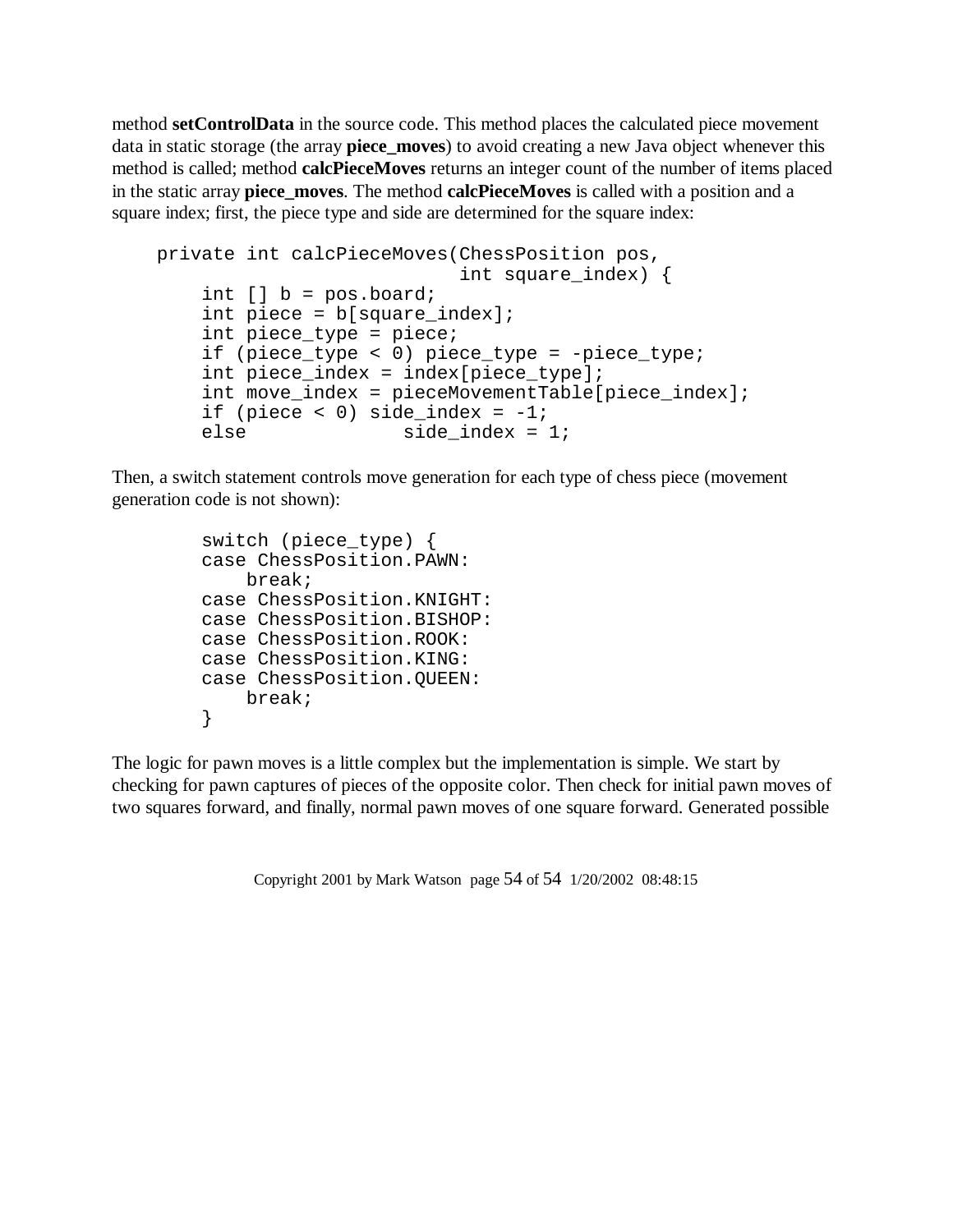moves are placed in the static array **piece\_moves** and a possible move count is incremented. The move logic for knights, bishops, rooks, queens, and kings is very simple since it is all table driven. First, we use the piece type as an index into the static array **index**; this value is then used as an index into the static array **pieceMovementTable**. There are two loops: an outer loop fetches the next piece movement delta from the **pieceMovementTable** array and the inner loop applies the piece movement delta set in the outer loop until the new square index is off the board or "runs into" a piece on the same side. Note that for kings and knights, the inner loop is only executed one time per iteration through the outer loop:

```
move index = piece;
  if (move_index < 0) move_index = -move_index;
  move\_index = index[move\_index];//System.out.println("move_index="+move_index);
 next_square = square_index + pieceMovementTable[move_index];
outer:
  while (true) {
inner:
      while (true) {
            if (next_square > 99) break inner;
            if (next_square < 22) break inner;
            if (b[next_square] == 7) break inner;
            // check for piece on the same side:
            if (side_index < 0 && b[next_square] < 0)
               break inner;
            if (side_index >0 && b[next_square] > 0)
               break inner;
            piece_moves[count++] = next_square;
            if (b[next_square] != 0) break inner;
            if (piece_type == ChessPosition.KNIGHT)
               break inner;
            if (piece_type == ChessPosition.KING) break inner;
            next_square += pieceMovementTable[move_index];
```
Copyright 2001 by Mark Watson page 55 of 55 1/20/2002 08:48:15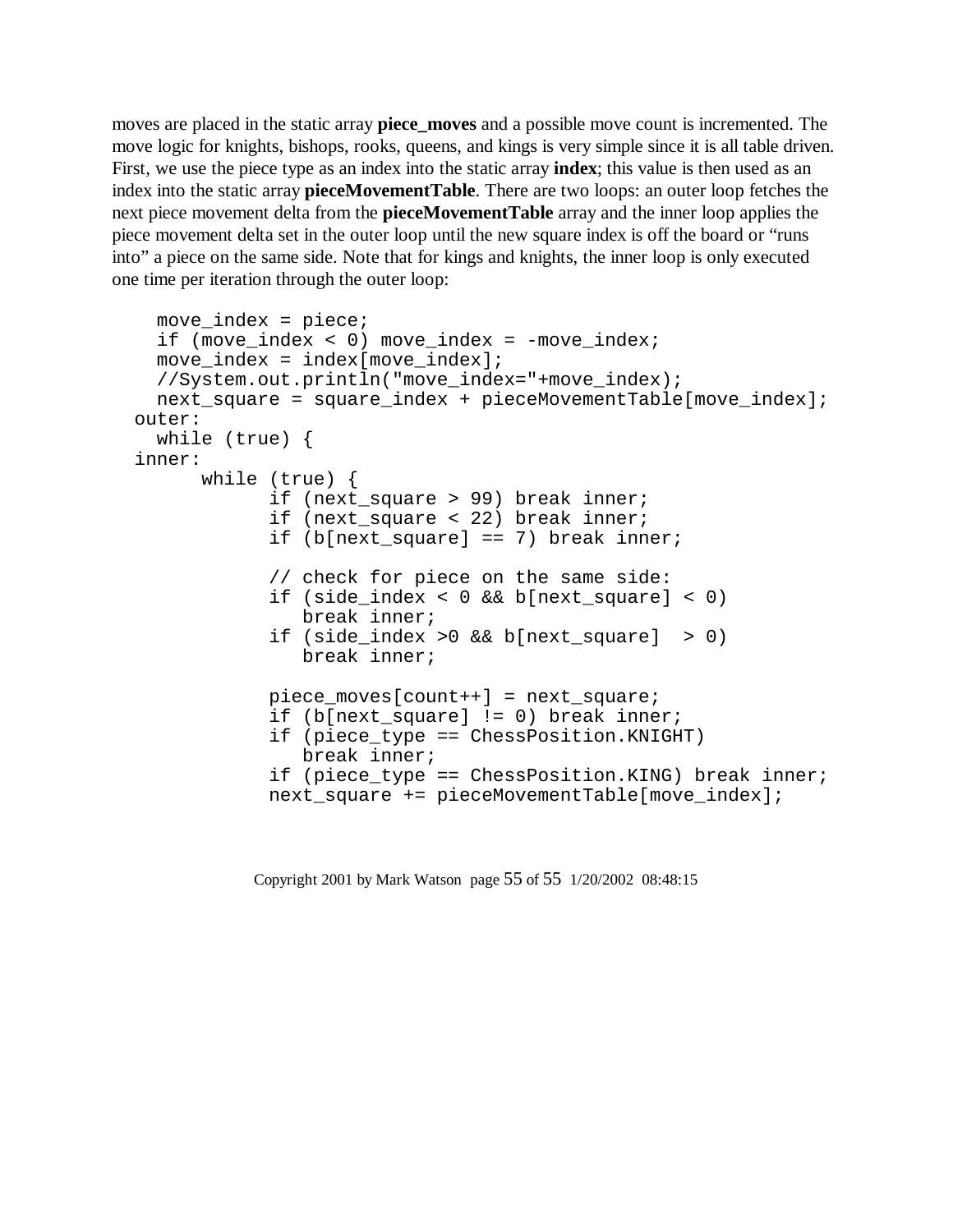```
}
    move_index += 1;if (pieceMovementTable[move_index] == 0) break outer;
    next_square = square_index +
                     pieceMovementTable[move_index];
}
```
The method **setControlData** is very similar to this method; leave it as an exercise to the reader to read through the source code. Method **setControlData** differs in also considering moves that protect pieces of the same color; calculated square control data is stored in the static arrays **computerControl** and **humanControl**. This square control data is used in the method **positionEvaluation** that assigns a numerical rating to a specified chessboard position or either the computer or human side. The following aspects of a chessboard position are used for the evaluation:

- material count (pawns count 1 point, knights and bishops 3 points, etc.)
- count of which squares are controlled by each side
- extra credit for control of the center of the board
- credit for attacked enemy pieces

Notice that the evaluation is calculated initially assuming the computer's side to move; if the position if evaluated from the human player's perspective, the evaluation value is multiplied by minus one. The implementation of **positionEvaluation** is:

```
public float positionEvaluation(Position p, boolean player) {
    ChessPosition pos = (ChessPosition)p;
    int [] b = pos.board;
    float ret = 0.0f;
    // adjust for material:
    for (int i=22; i<100; i++) {
        if (b[i] := 0 \& b[i] := 7) ret += b[i];}
```
Copyright 2001 by Mark Watson page 56 of 56 1/20/2002 08:48:15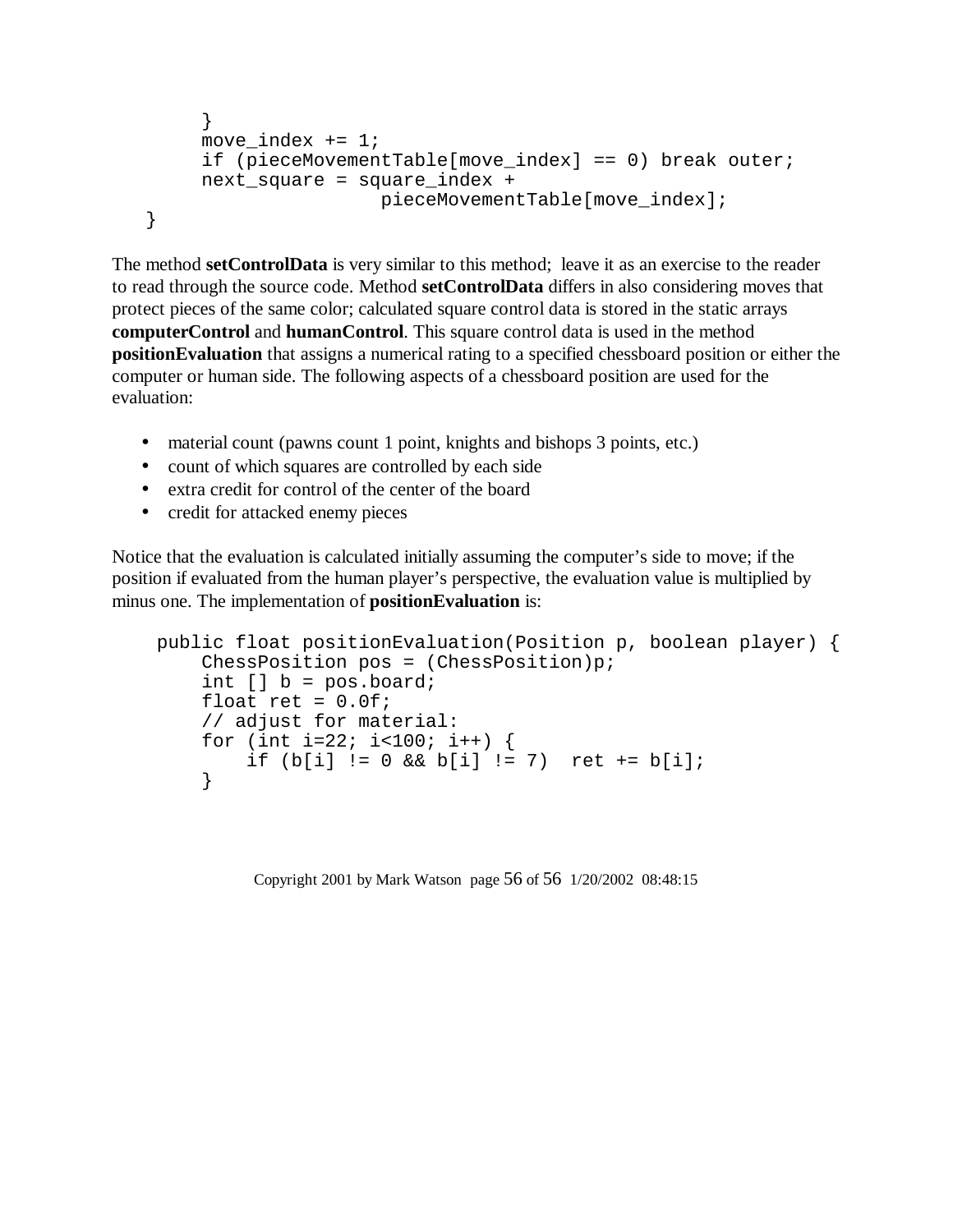```
// adjust for positional advantages:
setControlData(pos);
int control = 0;for (int i=22; i<100; i++) {
    control += humanControl[i];
    control -= computerControl[i];
}
// Count center squares extra:
control += humanControl[55] - computerControl[55];
control += humanControl[56] - computerControl[56];
control += humanControl[65] - computerControl[65];
control += humanControl[66] - computerControl[66];
control /= 10.0f;
ret += control;
// credit for attacked pieces:
for (int i=22; i<100; i++) {
    if (b[i] == 0 || b[i] == 7) continue;
    if (b[i] < 0) {
        if (humanControl[i] > computerControl[i]) {
            ret += 0.9f * value[-b[i]];}
    }
    if (b[i] > 0) {
        if (humanControl[i] < computerControl[i]) {
            ret - 0.9f * value[b[i]];
        }
    }
}
// adjust if computer side to move:
if (!player) ret = -ret;
return ret;
```
Copyright 2001 by Mark Watson page 57 of 57 1/20/2002 08:48:15

}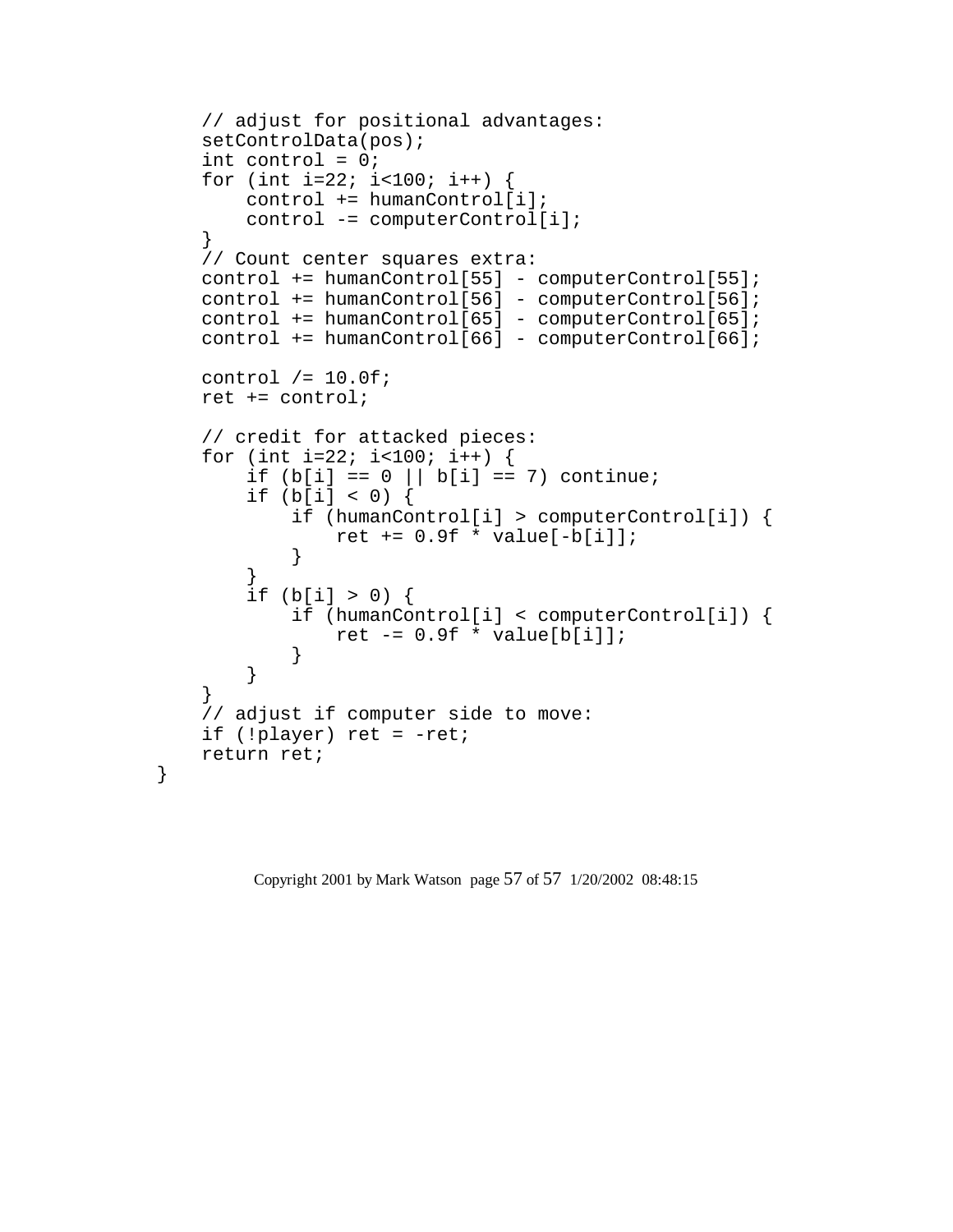It is simple to compile and run the example chess program: change directory to **src/search/game** and type:

javac \*.java java Chess

When asked to enter moves, enter string like "d2d4" to enter a move in chess algebraic notation. Here is sample output from the program:

Board position:

BR BN BB . BK BB BN BR BP BP BP BP . BP BP BP . . BP BQ . .... . WP . . . WN . WP WP WP . WP WP WP WP WR WN WB WQ WK WB . WR Your move: c2c4

The example chess program plays, in general good moves, but its play could be greatly enhanced with an "opening book" of common chess opening move sequences. If you run the example chess program, depending on the speed of your computer and your Java runtime system, the program takes a while to move (about 15 seconds per move on my PC). Where is the time spent in the chess program? Table 1.1 shows the total runtime (i.e., time for a method and recursively all called methods) and method-only time for the most time consuming methods. Methods that show zero percent method only time used less that 0.1 percent of the time so they print as zero values.

#### **Table 1.1**

| <b>Class, method name</b> | <b>Percent of total runtime</b> | <b>Percent in this method</b> |
|---------------------------|---------------------------------|-------------------------------|
|                           |                                 |                               |

Copyright 2001 by Mark Watson page 58 of 58 1/20/2002 08:48:15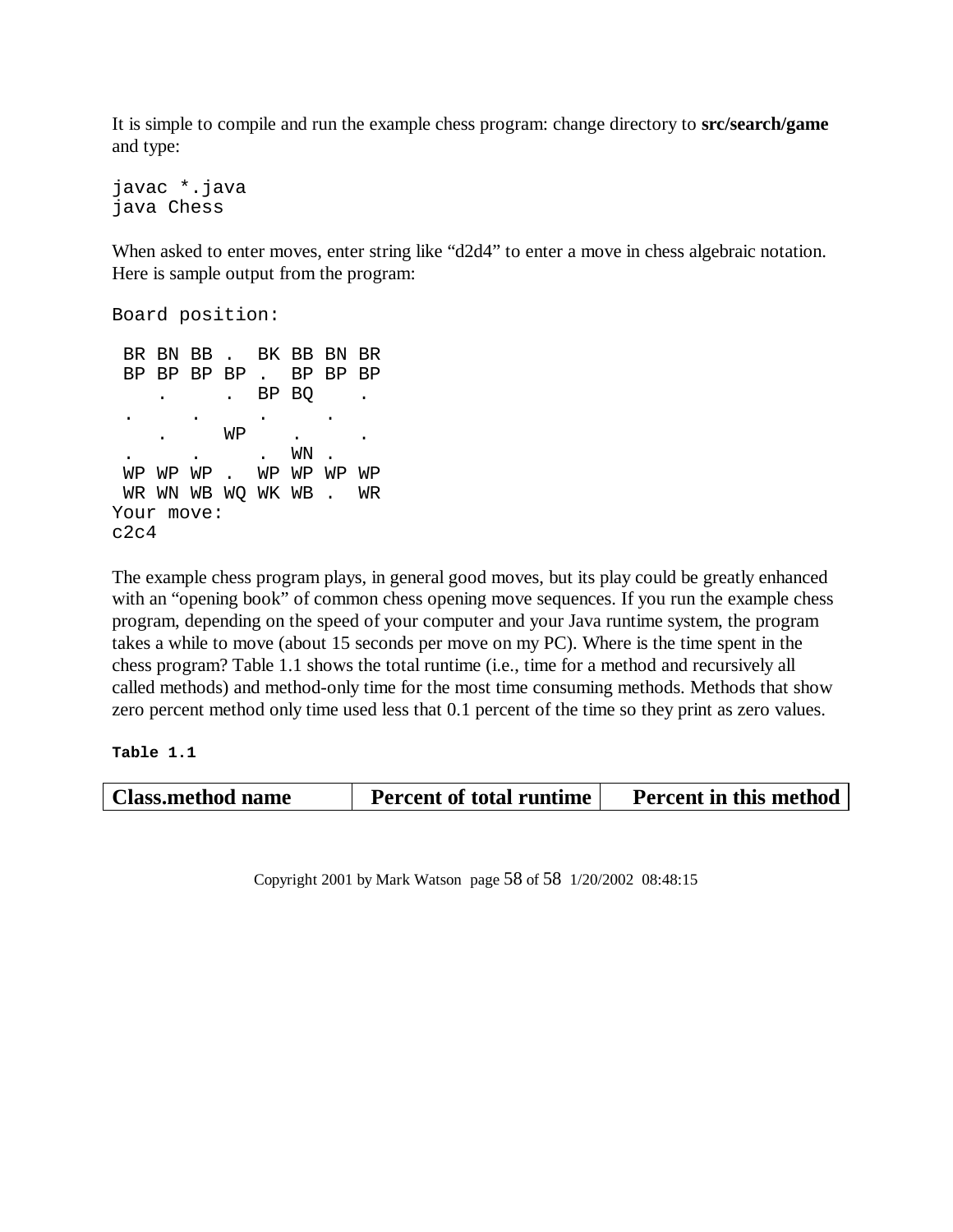|                            |      | only |
|----------------------------|------|------|
| Chess.main                 | 97.7 | 0.0  |
| GameSearch.playGame        | 96.5 | 0.0  |
| GameSearch.alphaBeta       | 82.6 | 0.0  |
| GameSearch.alphaBetaHelper | 82.6 | 0.0  |
| Chess.positionEvaluate     | 42.9 | 13.9 |
| Chess.setControlData       | 29.1 | 29.1 |
| Chess.possibleMoves        | 23.2 | 11.3 |
| Chess.calcPossibleMoves    | 1.7  | 0.8  |
| Chess.calcPieceMoves       | 1.7  | 0.8  |

The interested reader is encouraged to choose a simple two-player game, and using the game search class framework, implement your own game-playing program.

Copyright 2001 by Mark Watson page 59 of 59 1/20/2002 08:48:15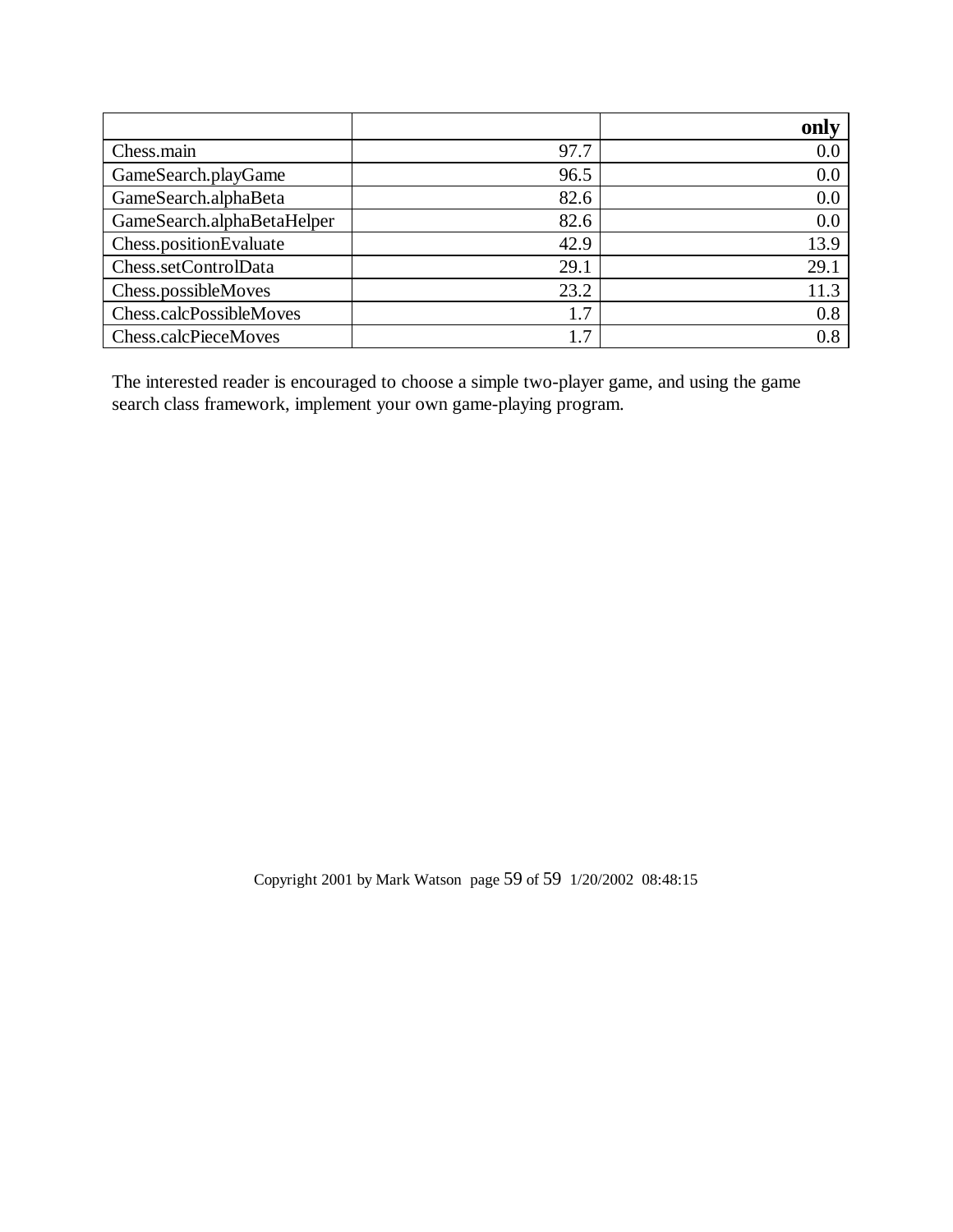# **Chapter 2. Natural Language Processing**

Human understanding of language requires background or common sense knowledge of the world. Human consciousness is tightly coupled with both language and our internal models of the outer world. Indeed, many (e.g., [Capra 1966]) argue that it is our consciousness that creates our own world (i.e., we create the worlds that we live in). I think that it is likely that the most accurate model of consciousness (human or otherwise) requires that the effect of consciousness on the external world is important; it makes little sense to assume that the real world is static and is not affected by conscious entities living in that world.

So, in trying to understand life and consciousness, it is important to understand the context of experiences in the world. Children playing often make up new words spontaneously that for the children involved has real meaning in the context of their lives. Where does this leave us if we want to write software for Natural Language Processing (NLP)? There are two basic approaches depending on whether we want to write an effective "natural language front end" to a software system (e.g., a query system for a database, which we will do in this chapter) or if we are motivated to do fundamental research on minds and consciousness by building a system that acquires structure and intelligence through its interaction with its environment (e.g., the Magnus system [Aleksander, 1996]).

The examples for this chapter are found in the subdirectory **src** in:

- src
- $\bullet$  src/nlp
- src/nlp/ATN ATN parser that uses data from Wordnet
- src/nlpNLBean my Open Source natural language database interface
- src/nlp/prolog NLP using embedded Prolog
- src/prolog source code for Prolog engine written by Sieuwert van Otterloo

There are several common techniques for practical NLP systems:

Copyright 2001 by Mark Watson page 60 of 60 1/20/2002 08:48:15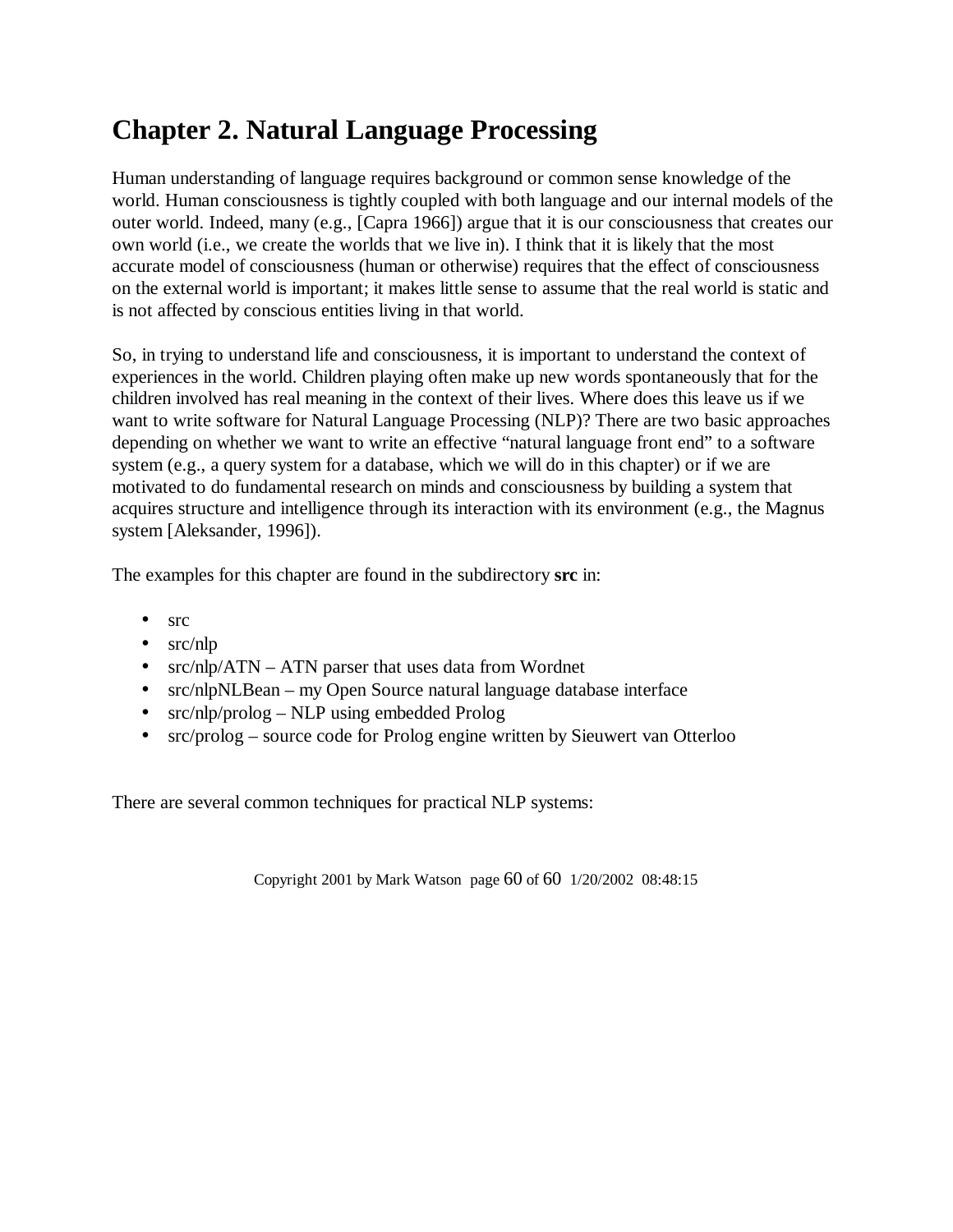- Finite state machines that recognize word sequences as syntactically valid sentence (often called augmented transition networks, or ATNs). These state machines are often written in Prolog, LISP, or C.
- Conceptual dependency parsers that stress semantics rather than syntax. These are usually written in LISP.

This chapter uses three example systems:

- An ATN based parser using parts of the Wordnet 1.6 lexicon
- An existing Open Source system written by the author for accessing relational databases with simple natural language queries. This example uses information from the databases (e.g., table and column names) in parsing natural language and producing valid SQL database queries.
- A parser written in Prolog, with an example of using this parser in a Java application

### **2.1 ATN Parsers**

ATN parsers are finite state machines that recognize word sequences as specific words, noun phrases, verb phrases, etc. The original work done on ATNs was done by W. A. Woods in the late 1960s to address a shortcoming of context free grammars for NLP, which include:

- Difficulty in dealing with different sentence structures that has the same meanings. Typically, the grammar has to be expanded to handle many special cases.
- Handling number agreement between subjects and verbs.
- Determining the "deep structure" of input texts.

The term morphological tags (or features) refers to the labeling of words with part of speech tags; for example:

Copyright 2001 by Mark Watson page 61 of 61 1/20/2002 08:48:15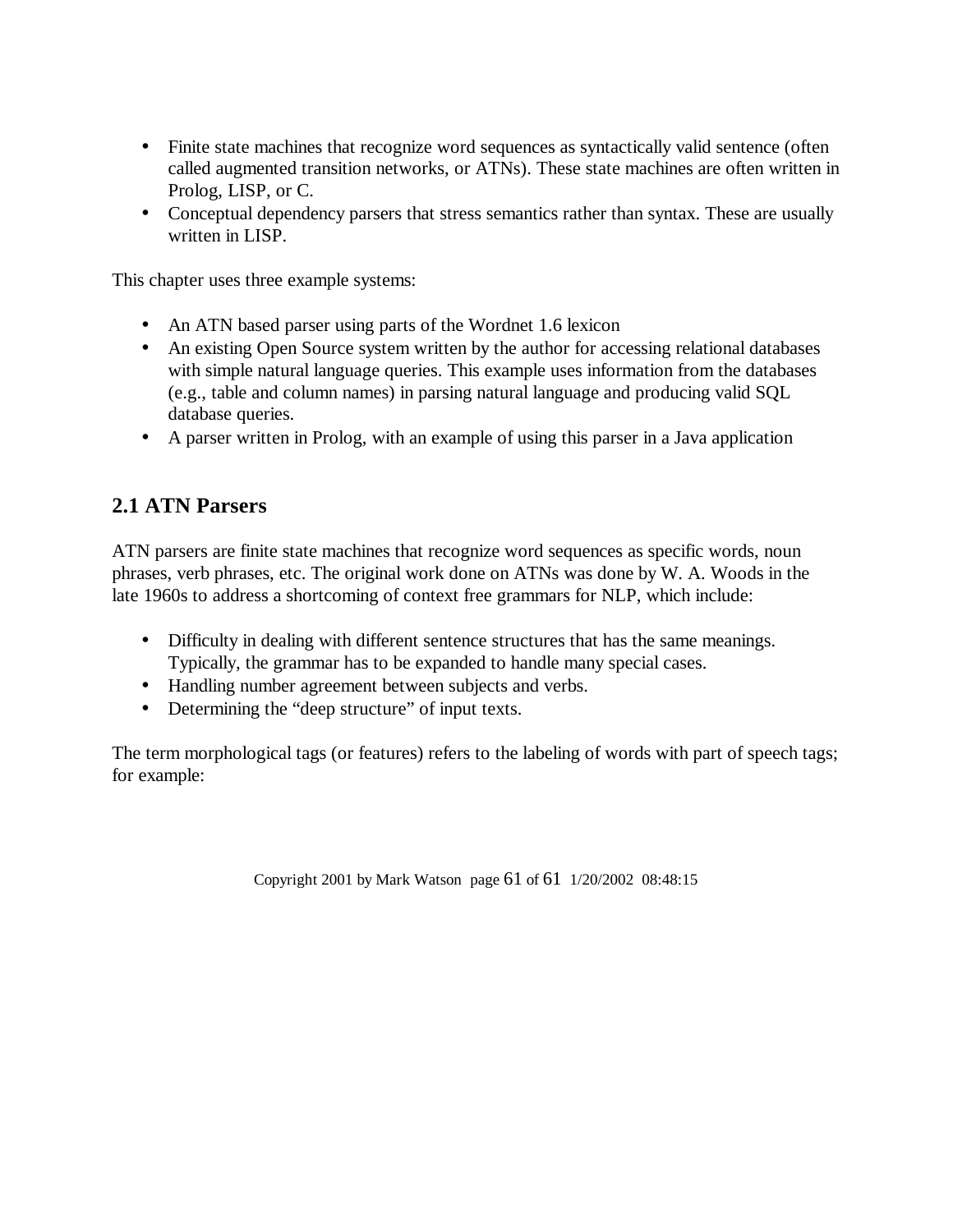- Noun cat, dog, boy, etc.
- Pronouns he, she, it
	- o Relative pronouns which, who, that
- Verb run, throw, see, etc.
- Determiners
	- o Articles a, an, the
	- o Possessives my, your, theirs, etc.
	- o Demonstratives this, that, these, those
	- o Numbers
- Adjectives big, small, purple, etc.
- Adverbs
	- o Describe how something is done fast, well, etc.
	- o Time after, soon, etc.
	- o Questioning how, why, when, where
	- o Place down, up, here, etc.

In general, accurately assigning correct morphological tags (i.e., parts of speech) to input text is a difficult problem, as we will see when we build an ATN parser. There are other good techniques for assigning word types, like Hidden Markov Model and Bayesian techniques (web search "part of speech tagging Bayesian"). One problem with assigning parts of speech is that a given word can be used in many ways; for example, bank (noun, verb, adjective). English grammar is complex! The important steps in building NLP technology into your own programs are:

- Reduce the domain of discourse (i.e., what the system can "understand") to a minimum
- Create a set of "use cases" to focus your effort in designing and writing ATNs, and to use for testing your NLP system during development
- When possible, capture text input from real users of your system, and incrementally build up a set of "use cases" that your system can handle correctly
- Map identified words/parts of speech to actions that your system should perform (e.g., see the data base query system developed at the end of this chapter)

Copyright 2001 by Mark Watson page 62 of 62 1/20/2002 08:48:15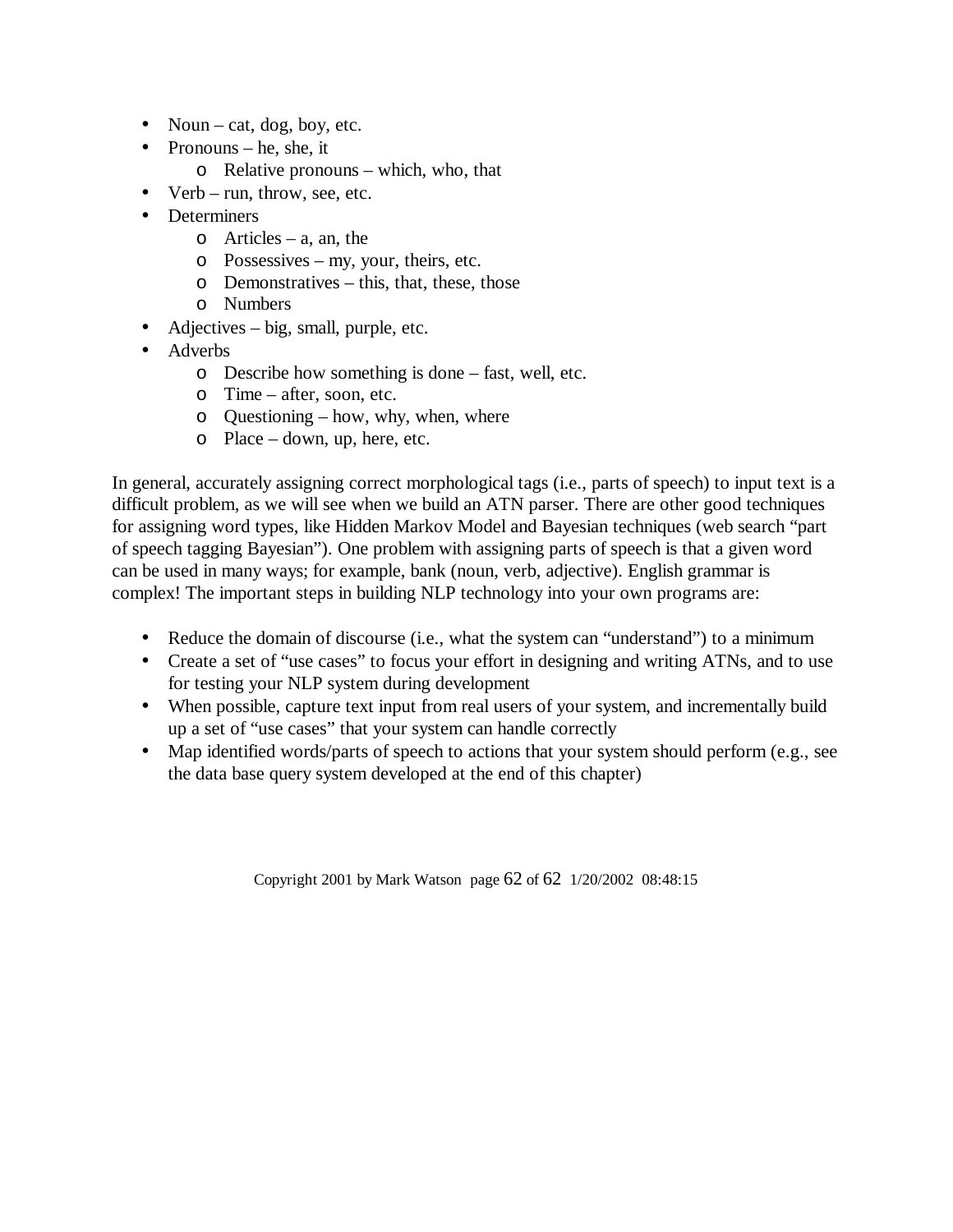ATN parsers can be represented graphically, with different graph structures for handling complete sentences, noun phrases, verb phrases, etc. We will look at a very simple example in Figure 2.1.



**Figure 2.1 A simplified ATNs for handling a few cases of noun and verb phrases**

We will parse a simple example using the ATNs in Figure 2.1 so you get a feeling for how ATNbased parsers work. ATNs in Figure 2.1 are always evaluated from top to bottom; it is common to evaluate more complex ATNs of the same type before simpler ones. For example, we always test the more complex **NP** ATN in Figure 2.1 before trying the simpler one. As a first example, consider the sentence "a dog ran". We street any input text as being an ordered sequence of

Copyright 2001 by Mark Watson page 63 of 63 1/20/2002 08:48:15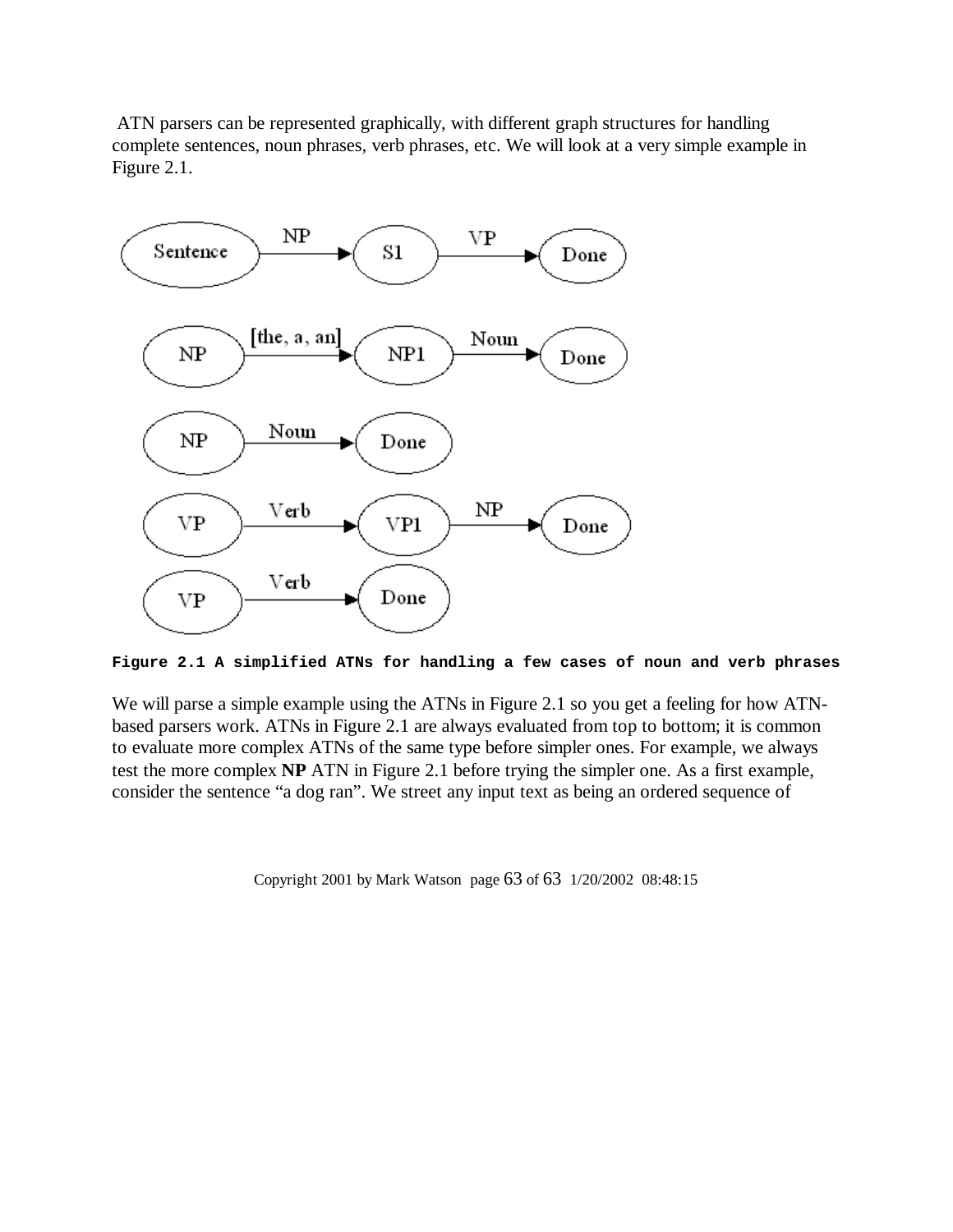words, in this case **[a, dog, ran]**. The arrows in Figure 2.1 represent tests that must be passed before proceeding to the next node in the ATN. If the sequence **[a, dog, ran]** is input to the top level **Sentence** node, in order to pass the first test, the ATN **NP** must accept the word or words at the beginning of this sequence. The first test to transition between **NP** and **NP1** is a test to see if the first word in the sequence is in the set **[the, a, and]**. This test is passed, so the word or words that satisfied the test are removed from the input sequence. In order to transition between the node **NP1** and the **Done** node, the next remaining word in the input sequence must be a noun, which it is; so, the word **dog** is removed from the input sequence, and we are done with the **NP** ATN, returning the shortened input sequence to node **S1** of the top level **Sentence** ATN. In order to transition from node **S1** to the **Done** node, the shortened input sequence **[ran]** must pass the **VP** ATN test. We can transition from node **VP** to node **VP1** because the first word in the input sequence **[ran]** is a verb. However, we cannot transition from node **VP1** to the **Done** node because there are no remaining words in the input sequence. Not a problem; we return from the first **VP** ATN, restoring the input sequence to the state that it was in when we entered the ATN, in this case **[ran]**. Now, we try the simpler **VP** ATN at the bottom of Figure 2.1, and we can successfully transition from the **VP** node to the **Done** node because the first word in the input sequence is a verb. This allows us to return to the calling **Sentence** ATN and transition to the **Done** node.

In this example, the individual ATNs might have been augmented to contain code and data to remember words that appeared in a specific context. For example, the noun that helped pass the **NP** test could be saved. However, this example is actually a Recursive Transition Network because it has not been augmented. We will see that it is fairly easy to augment the code for recognizing individual ATNs to save word values. In Woods original system, he used the term registers to indicate the memory used to, for example, remember the leading noun in a noun phrase (see the **NP** ATNs in Figure 2.1).

In the Java example that we will shortly write, the example ATN program has placeholder code that can be used to remember specific words while processing ATNs. Also, we use many ATNs, always trying more complex ATNs of the same type before the simpler ones.

The ATNs in Figure 2.1 implement the following pattern:

Copyright 2001 by Mark Watson page 64 of 64 1/20/2002 08:48:15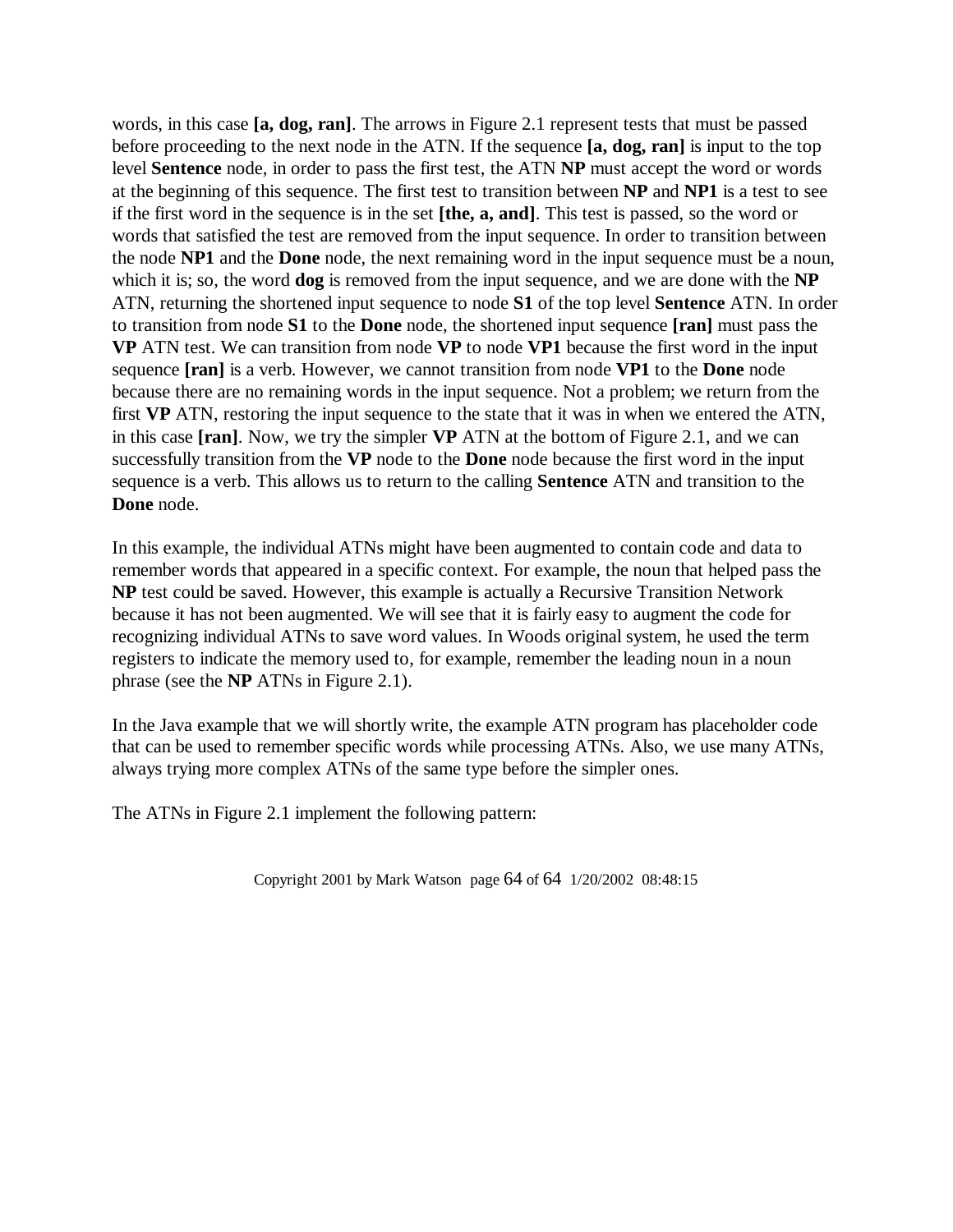$NP \rightarrow VP$ 

Here is a short list of the ATN patterns (taken from the Java example source code) that we will use:

```
Listing 2.1
```

```
int [] ALL_S [] = {
 \{NP, VP, NP, PP, VP\},
 \{NP, VP, PP, NP\},
 \{NP, VP, NP\},
 \{VP, NP, PP, NP\},
 \{VP, PP, NP\},
 \{NP, VP\}, // this one matches Figure 2.1
 \{VP, PP\},\{VP, NP\},
 \{VP\}};
```
We will write Java methods to recognize if word sequences satisfying the **NP**, **VP**, and **PP** tests. **PP** stands for prepositional phrase. Parsing using ATN networks is a depth first search process. In our example system, this search process will halt as soon as an input word sequence is recognized; this is the reason that we check the most complex ATNs first.

### **2.1.1 Lexicon data for defining word types**

In the example in Figure 2.1, we assumed that we could tell if a word was a noun, verb, etc. In order to meet this requirement in the example system, we will build a lexicon that indicates word types for many common words. For example, lexicon entries might look like:

- book noun, verb (e.g., "I want to *book* a flight")
- run noun (e.g., "did you hit in a *run*?"), verb, adjective (e.g., "you look *run* down")

Copyright 2001 by Mark Watson page 65 of 65 1/20/2002 08:48:15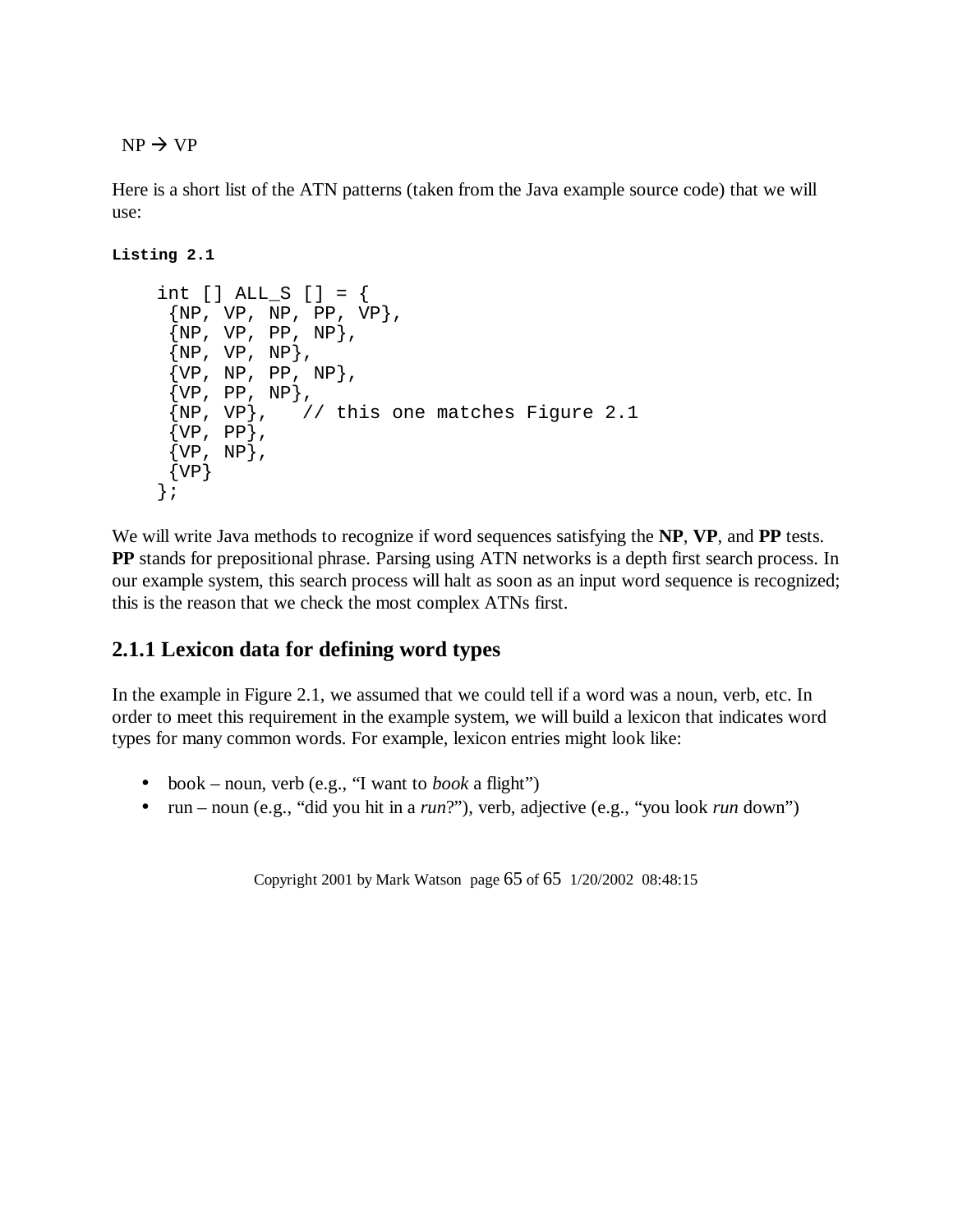We will use the Wordnet lexical database to build a lexicon. The Wordnet lexical database from Princeton University is one of the most valuable tools available for experimenting with NLP systems. The full Wordnet system contains information on "synsets" of collection of synonyms and example uses for most commonly used English words. Wordnet data files comprise index and separate data files. We use the index files for the word types **noun**, **verb**, **adjective** and **adverb**. Additional words are added for the word types **articles**, **conjunctions**, **determiners**, **prepositions**, and **pronouns** in the Java ATN parser class that will be designed and implemented later in this chapter. The Wordnet synset data is not used in the example ATN system.

### **2.1.2 Design and implementation of an ATN parser in Java**

The example ATN parsing system consists of two Java classes, the original Wordnet index files, and a serialized Java object file containing hash tables for the word types noun, verb, adjective and adverb. The ZIP file for this book contains the serialized data file, but not the original Wordnet data files; the interested reader will find a link to the Wordnet web site on the support web page for this book.

Figure 2.1 shows the Java classes for the utility class **MakeWordnetCache** and the **ATN** example program. You will not need to run **MakeWordnetCache** since the file **wncache.dat** is provided. You can use **MakeWordnetCache** to recreate this data file form the original Wordnet index files however.

Copyright 2001 by Mark Watson page 66 of 66 1/20/2002 08:48:15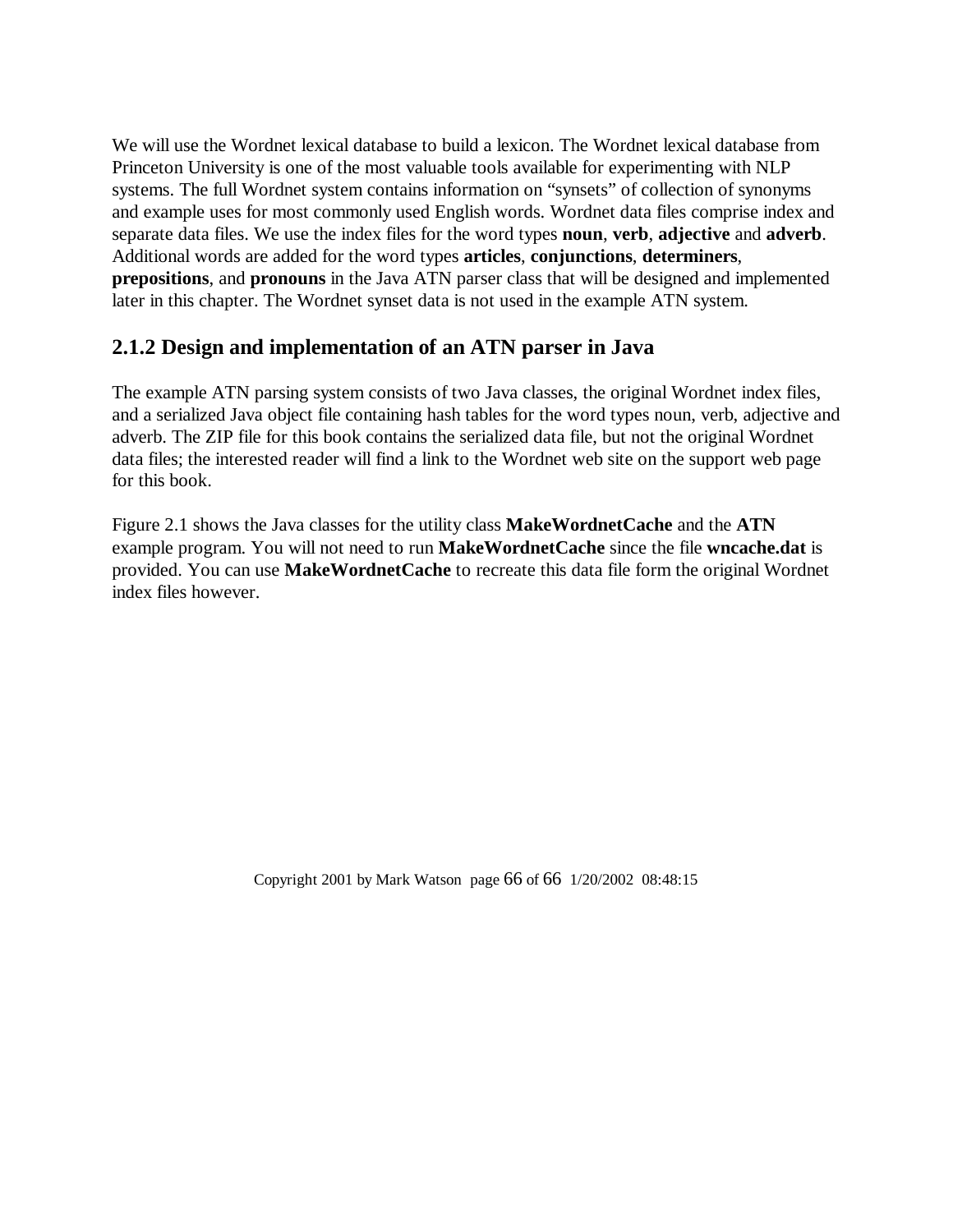#### **ATN**

-b:Boolean=new Boolean(true) adi:Hashtable adv:Hashtable art:Hashtable coni:Hashtable det:Hashtable noun:Hashtable pron:Hashtable verb:Hashtable prep:Hashtable PRONS:String []={"he", "she", "me", "it", "you", "I"} ARTS:String []={"the", "a", "an"} CONJS:String []={"and", "or"} DETS:String []={"who", "what", "where", "when"} PREPS:String [J={"on", "at", "under", "above", "behind", "to words:String [] partsOfSpeech:int [] wordIndex:int num\_words:int  $+NP$ :int=1  $+VP$ :int=2  $+PP(int=3)$ +NOUN:int=1001  $+VERB$ :int=1002 +PREP:int=1003 +CONJ:int=1004 +ADJ:int=1005 +ADV:int=1006 +PRON:int=1007  $+$ DET:int=1008 +ART:int=1009 +NUM S:int=9 ALL\_S:int [I]={D{NP, VP, NP, PP, VP},D{NP, VP, PP, NP}, +ATN<sub>0</sub> -addWords(h:Hashtable,ws:String []):void -checkWord(word:String,type:int):boolean +parse(s:String):int [] Copyright 2001 by Mark Watson page 67 of 67 1/20/2002 08:48:15parsePP(start\_word\_index:int,word\_index:int):int parseNP(start\_word\_index:int,word\_index:int):int parseVP(start\_word\_index:int,word\_index:int):int parseHelper(atn:int [],start\_word\_index:int):int parseSentence(start\_word\_index:int):int parse\_it():void

#### MakeWordNetCache

adj:Hashtable=new Hashtable() adv:Hashtable=new Hashtable() noun:Hashtable=new Hashtable() verb:Hashtable=new Hashtable() t:Boolean=new Boolean(true)

+MakeWordNetCache() +helper(file:String,hash:Hashtable) +main(args:String[]):void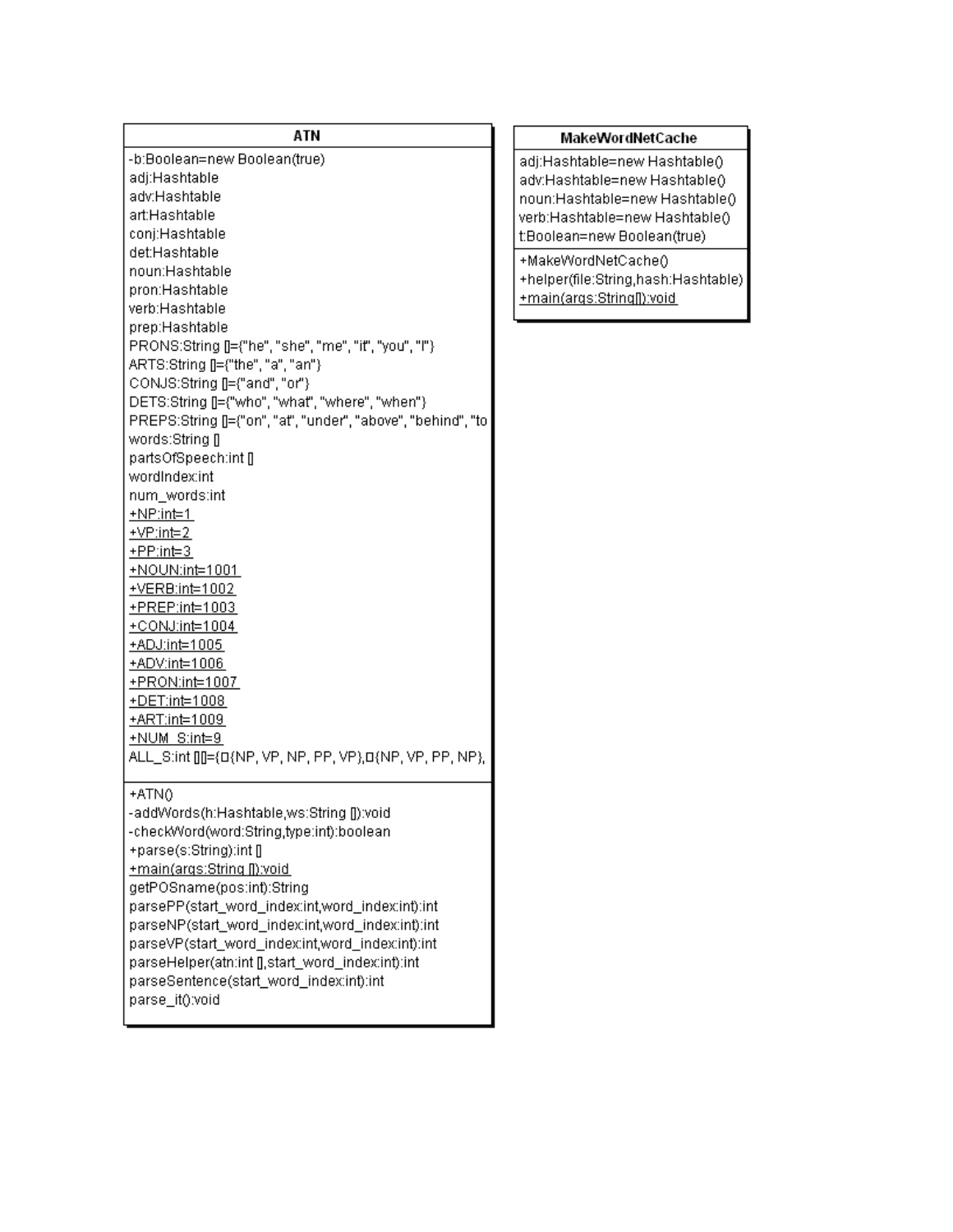#### **Figure 2.2 ATN and MakeWordnetCache UML class diagrams.**

Both the **MakeWordnetCache** and ATN Java classes show a very useful technique: preprocessing data required by an executing Java program, and saving it as a serialized object. The **MakeWordnetCache** program is fairly simple, basically using the method **helper(String file, Hashtable hash)** to read a Wordnet index file and fill in each word in the provided hash table. It is worth taking a quick look at the code to serialize the four generated hash tables into a file:

```
try {
 FileOutputStream ostream = new FileOutputStream("wncache.dat");
 ObjectOutputStream p = new ObjectOutputStream(ostream);
 p.writeObject(adj); // adj is a hash table
 p.writeObject(adv); // adv is a hash table
p.writeObject(noun); // noun is a hash table
p.writeObject(verb); // verb is a hash table
p.flush();
ostream.close();
} catch (Exception e) {
 e.printStackTrace();
}
```
The code in the ATN class constructor will either read the file **wncache.dat** from the local directory, or if the compiled ATN class and the **wncache.dat** files are delivered in a JAR archive file, the **wncache.dat** data file will be automatically read from the JAR file. This is a very useful technique so let's take a quick look at the code that reads a data file from either the current directory or a JAR archive that is in the CLASSPATH used when running the ATN program:

```
try {
  // the following code will read either a local file of a
  // resource in a JAR file:
  InputStream ins =
     ClassLoader.getSystemResourceAsStream("wncache.dat");
  if (ins==null) {
```
Copyright 2001 by Mark Watson page 68 of 68 1/20/2002 08:48:15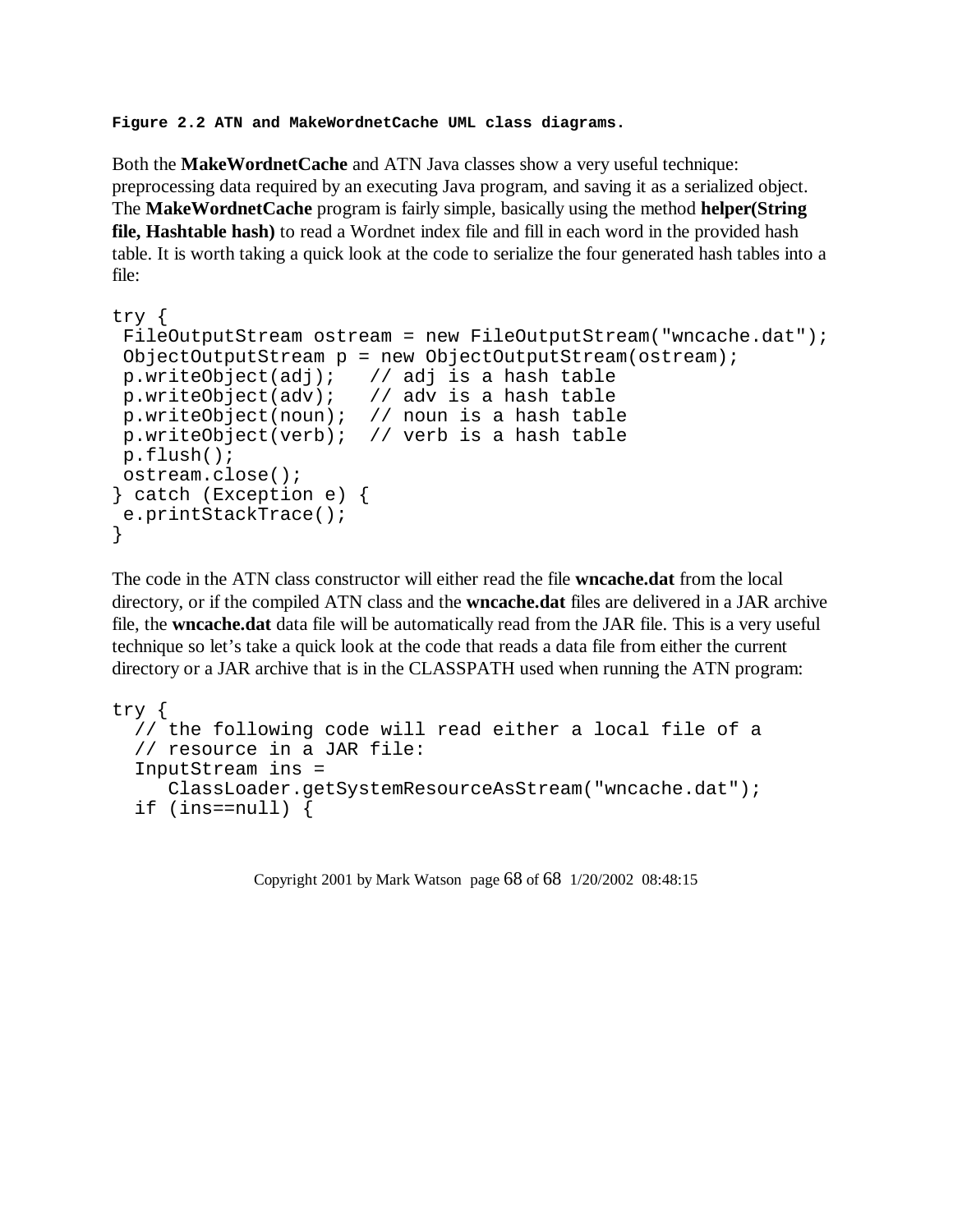```
System.out.println("Failed to open 'wncache.dat'");
    System.exit(1);
  } else {
    ObjectInputStream p = new ObjectInputStream(ins);
     adj = (Hashtable)p.readObject();
    adv = (Hashtable)p.readObject();
    noun = (Hashtable)p.readObject();
    verb = (Hashtable)p.readObject();
     ins.close();
  }
}
```
If you wanted to package the ATN example for someone, you could make a JAR file by using the following commands:

jar cvf atn.jar ATN.class wncache.dat erase \*.class erase wncache.dat

You could then run the system, using only the jar file, by using:

java –classpath atn.jar ATN "the dog ran down the street" Processing : the dog ran down the street

```
'the' possible word types: art
'dog' possible word types: noun verb
'ran' possible word types: verb
'down' possible word types: adj adv noun prep verb
'the' possible word types: art
'street' possible word types: noun
```
Best ATN at word\_index 0 word: the part of speech: art word: dog part of speech: noun word: ran part of speech: verb

Copyright 2001 by Mark Watson page 69 of 69 1/20/2002 08:48:15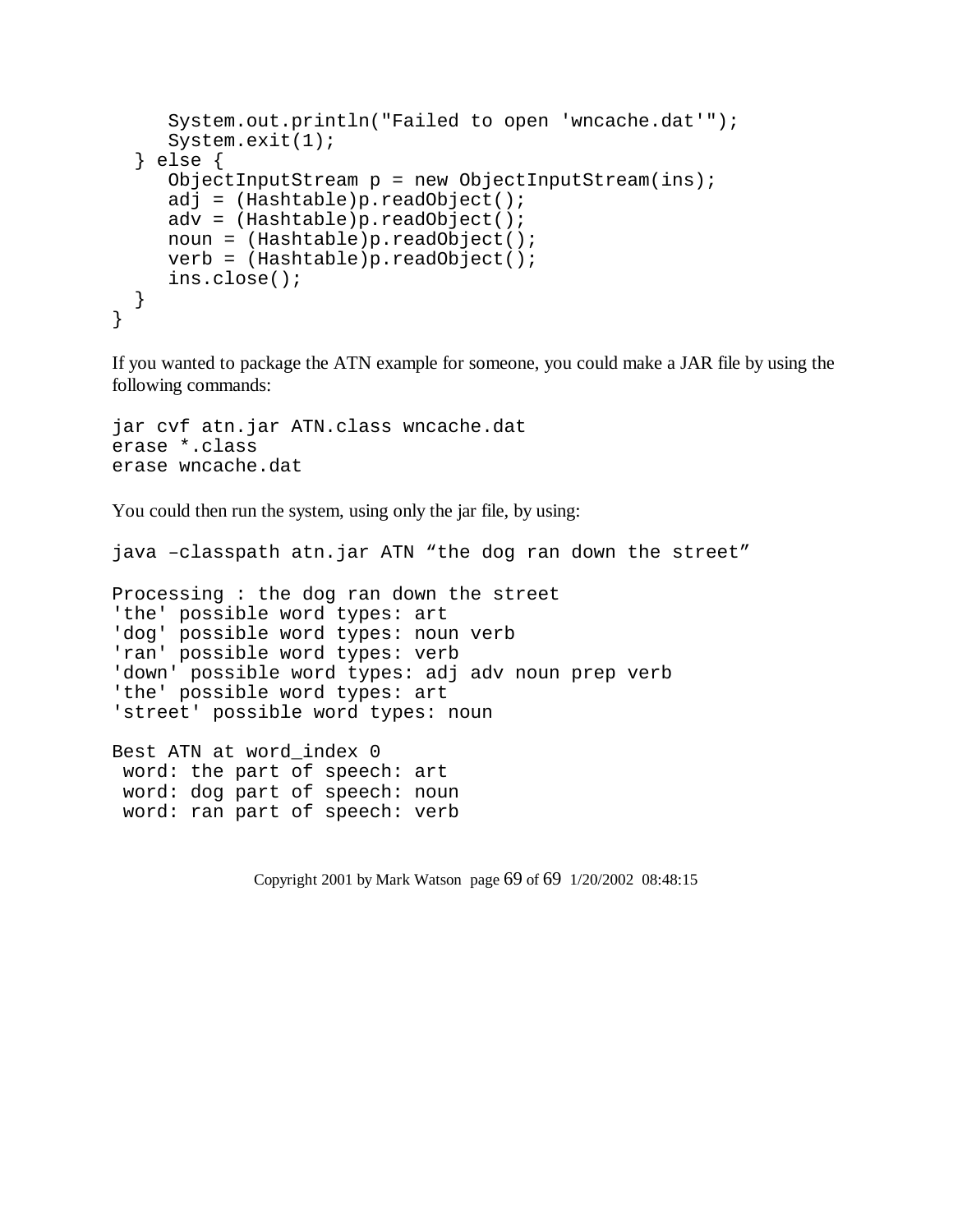```
word: down part of speech: adj
word: the part of speech: art
word: street part of speech: noun
```
The primary class methods for ATN are:

- ATN class constructor reads hash tables for noun, verb, adverb, and adjective from a serialized data file and then creates smaller has tables for handling articles, conjunctions, determiners, pronouns, and prepositions.
- addWords private helper method called by the class constructor to add an array of strings to a specified hash table
- checkWord checks to see is a given word is of a specified word type
- parse public method that handles parsing a sequence of words stored in a single Java string. The words are copied to an array of strings one word per string); this array is a class variable **words**. Then the helper function **parse\_it** is called to test the word sequence in the array words against all ATN test in the class variable ALL\_S. The ATN test that parses the most words in the input word sequence is then used.
- parse\_it uses the ATN test method **parseSentence** to run all of the ATN tests. Note that **parseSentance** and all of the other ATN implementation methods take an integer argument hat is an index into the class array **words**.
- parseSentence evaluates all ATN tests seen in Listing 2.1 to see which one parses the most words in the input word sequence. The private method parseHelper is called with each array element of the array ALL\_S.
- parseHelper uses the ATN implementation methods parseNP, parseVP, and parsePP to evaluate one of the test ATNs in the global array ALL\_S. The return value is the number of words in the original input word sequence that this particular test ATN recognized.

The ATN implementation methods **parseNP**, **parseVP**, and **parsePP** all use the same process that we used in Section 2.1 to manually process the word sequence [a, dog, ran] using the simple test ATNs in Figure 2.1. We will look at one of these methods, **parseNP**, in detail; the others work in a similar way. The following listing shows parts of the method **parseNP** with comments:

Copyright 2001 by Mark Watson page 70 of 70 1/20/2002 08:48:15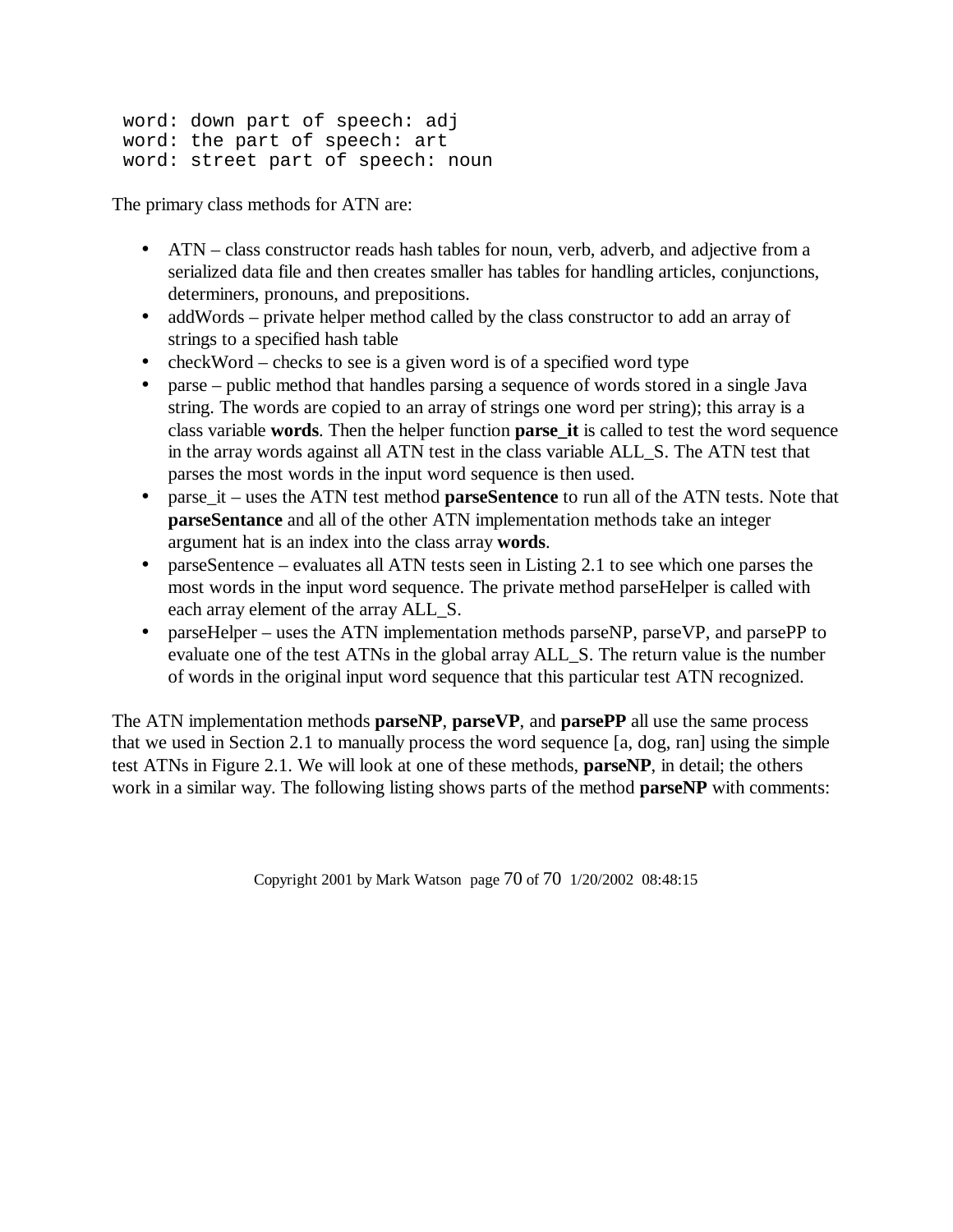The method **parseNP** has two arguments, the starting word index in the array **words**, and an offset from this starting word index:

int parseNP(int start\_word\_index, int word\_index) {

We first check to make sure that there is still work to do:

if (word\_index >= num\_words) return word\_index;

The following code tests for the pattern of a noun followed by a conjunction, followed by another noun phrase:

```
// test ATN transitions <NOUN> --> <CONJ> --> <NP>
if (word_index < num_words - 2 &&
   checkWord(words[word_index], NOUN))
{
  if (checkWord(words[word_index + 1], CONJ)) {
    int ii = parseNP(start_word_index, word_index + 2);
    if (ii > -1) {
      partsOfSpeech[start_word_index + word_index] = NOUN;
      partsOfSpeech[start_word_index + word_index + 1]
         = CONJ;
     return ii;
    }
  }
}
```
In this code, it is necessary to first check to see if there are sufficient words to process, then we test for a noun/conjunction pair, then recursively call **parseNP** again for the word sequence occurring after the noun and conjunction. If this last recursive call tests out OK, then we set the word types of the noun and conjunction, and return with the index of the word in the input sequence following the last word in the recognized noun phrase.

Copyright 2001 by Mark Watson page 71 of 71 1/20/2002 08:48:15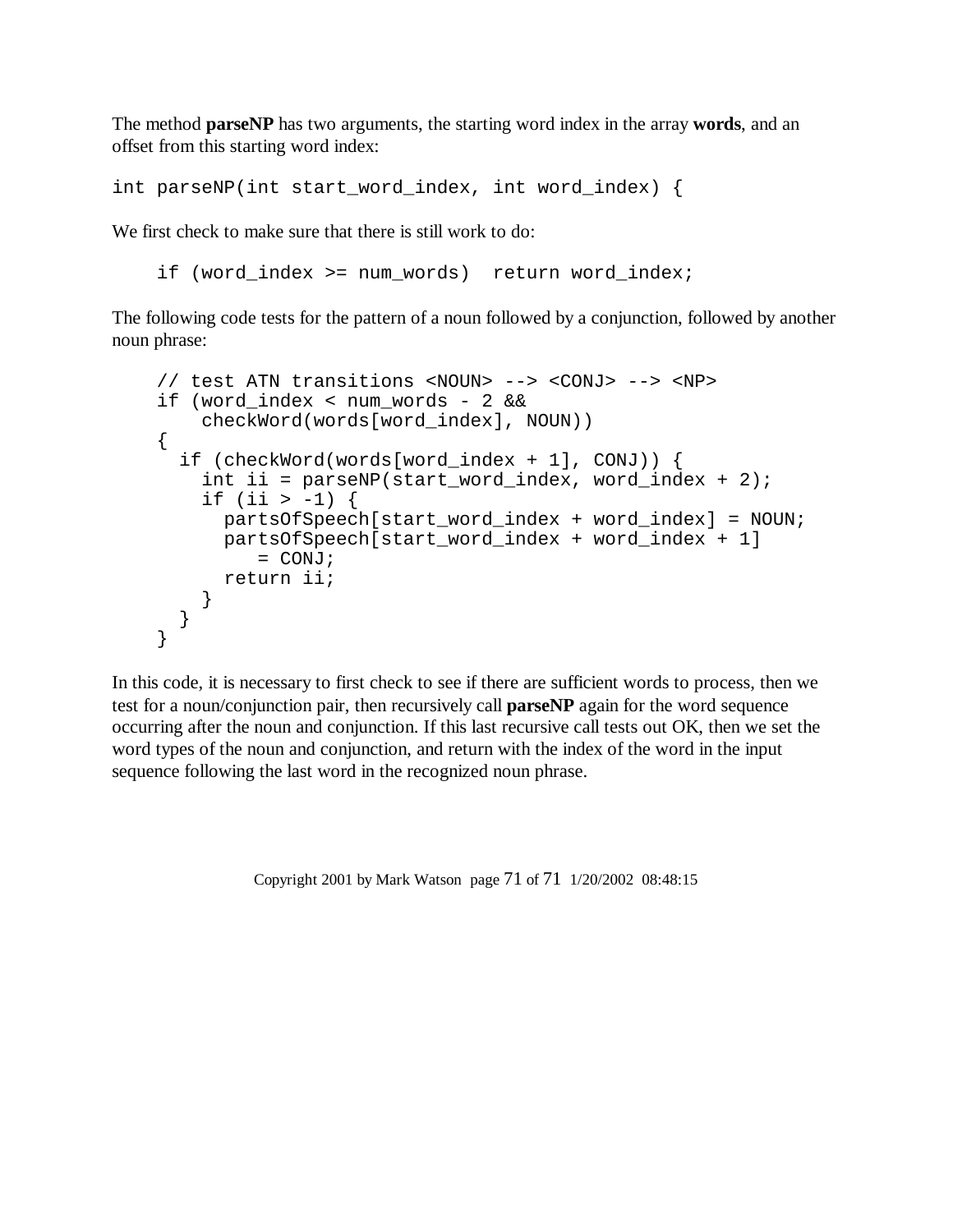The next test, for an article followed by another noun phrase, is similar, except we only need to check for one extra word past the current word index:

```
// test ATN transitions <ART> --> <NP>
if (word_index < num_words - 1 &&
    checkWord(words[word_index], ART))
{
 int ii = parseNP(start word index, word index + 1);
  if (ii > -1) {
   partsOfSpeech[start_word_index + word_index] = ART;
   return ii;
  }
}
```
The next test is different because we do not recursively call **parseNP**. Instead, we just check for two nouns together at the beginning of the tested word sequence:

```
// test ATN transitions <NOUN> --> <NOUN>
if (word_index < num_words - 1 &&
   checkWord(words[word_index], NOUN))
\{if (checkWord(words[word_index + 1], NOUN)) {
   partsOfSpeech[start_word_index + word_index] = NOUN;
   partsOfSpeech[start_word_index + word_index + 1] = NOUN;
   return word_index + 2;
  }
}
```
The next check is even simpler (remember, we favor the more complex tests by evaluating them first); here we simply check to see if the next word is a noun, and if it is, we recognize a noun phrase, returning the word index following the noun:

```
if (checkWord(words[word_index], NOUN)) {
   partsOfSpeech[start_word_index + word_index] = NOUN;
```
Copyright 2001 by Mark Watson page 72 of 72 1/20/2002 08:48:15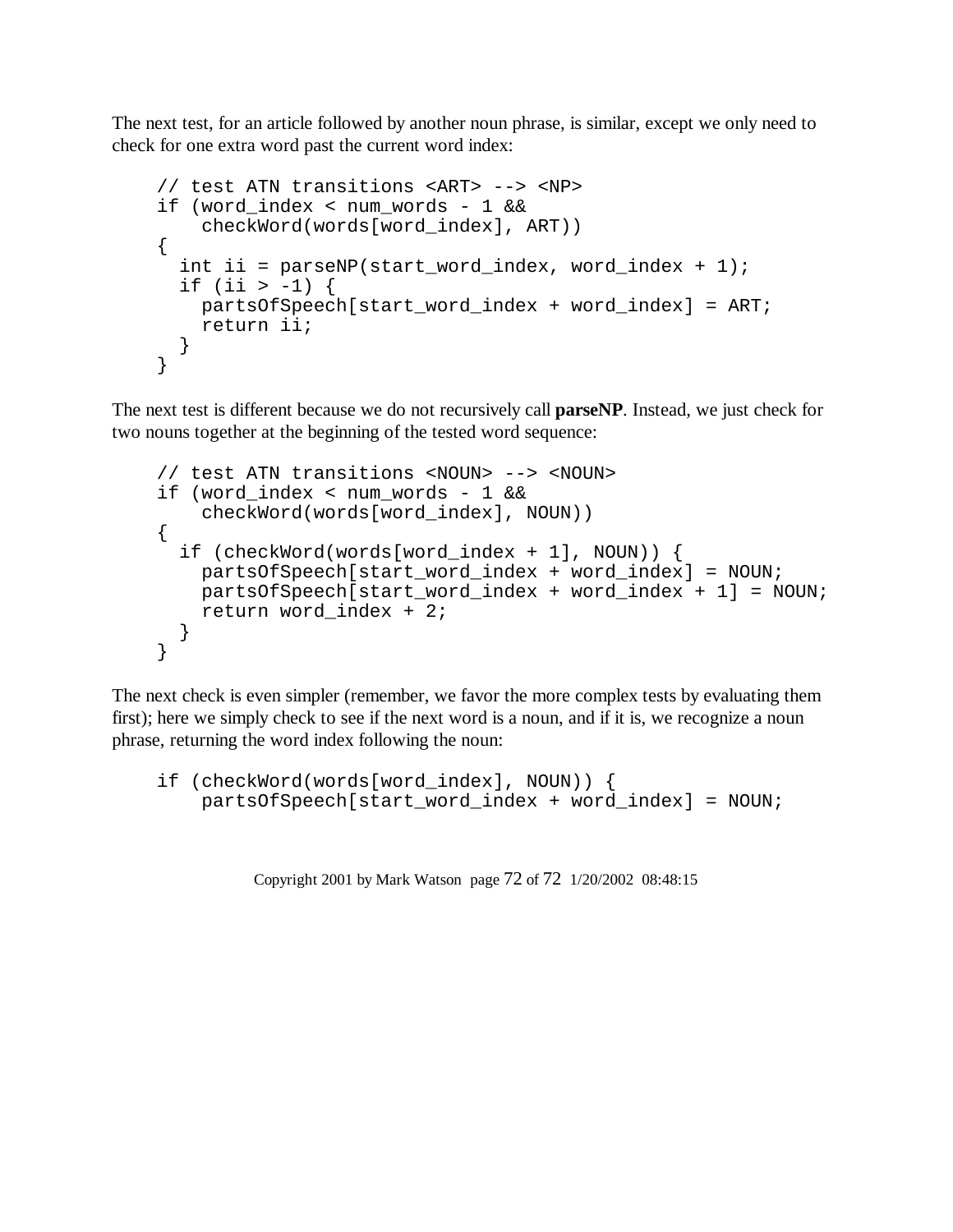```
return word_index + 1;
}
```
In the next test, we accept a pronoun followed by another noun phrase. As before, we use a recursive call to parseNP:

```
if (checkWord(words[word_index], PRON)) {
    int ii = parseNP(start_words, word_index + 1);
    if (ii > -1) {
       partsOfSpeech[start_word_index + word_index] = PRON;
       return ii;
    }
}
```
The final test that we perform, if required, I to check to see if the next word in the input sequence is a pronoun: if it is, we accept the current sequence as a noun phrase and return in the index of the word following the pronoun:

```
if (checkWord(words[word_index], PRON)) {
   partsOfSpeech[start_word_index + word_index] = PRON;
   return word_index + 1;
}
```
If all of the above tests fail, we return the value of minus one as a flag to the **parseHelper** method that this ATN test failed.

return  $-1;$ 

The other built in methods for ATN tests like **parseVP** and **parsePP** are similar to **parseNP**, and we will not review the code for them.

#### **2.1.3 Testing the Java ATN parser**

Copyright 2001 by Mark Watson page 73 of 73 1/20/2002 08:48:15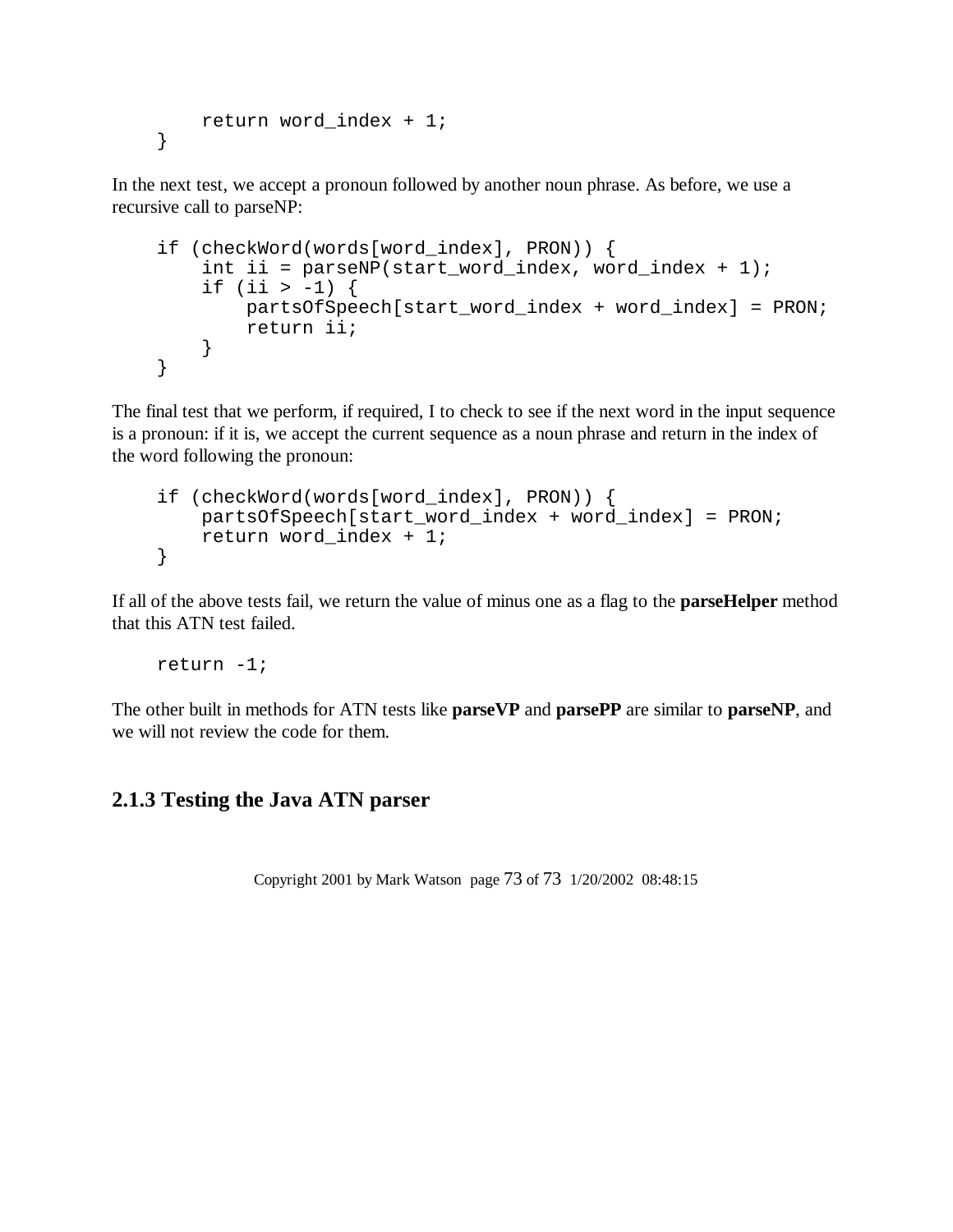The main method of the class ATN will parse the word sequence "the dog ran down the street" if no command line arguments are supplied. Otherwise, each command line argument is considered to be a string and the words in each input string are parsed in order. For example:

java ATN "the cat sees the dog" "I like to see a movie" Processing : the cat sees the dog 'the' possible word types: art 'cat' possible word types: noun verb 'sees' possible word types: 'the' possible word types: art 'dog' possible word types: noun verb Best ATN at word\_index 0 word: the part of speech: art word: cat part of speech: noun word: sees part of speech: verb word: the part of speech: art word: dog part of speech: noun Processing : I like to see a movie 'i' possible word types: adj noun 'like' possible word types: adj verb 'to' possible word types: prep 'see' possible word types: adv noun verb 'a' possible word types: art noun 'movie' possible word types: noun Best ATN at word\_index 0

word: i part of speech: noun word: like part of speech: verb word: to part of speech: prep word: see part of speech: adv word: a part of speech: art

Copyright 2001 by Mark Watson page 74 of 74 1/20/2002 08:48:15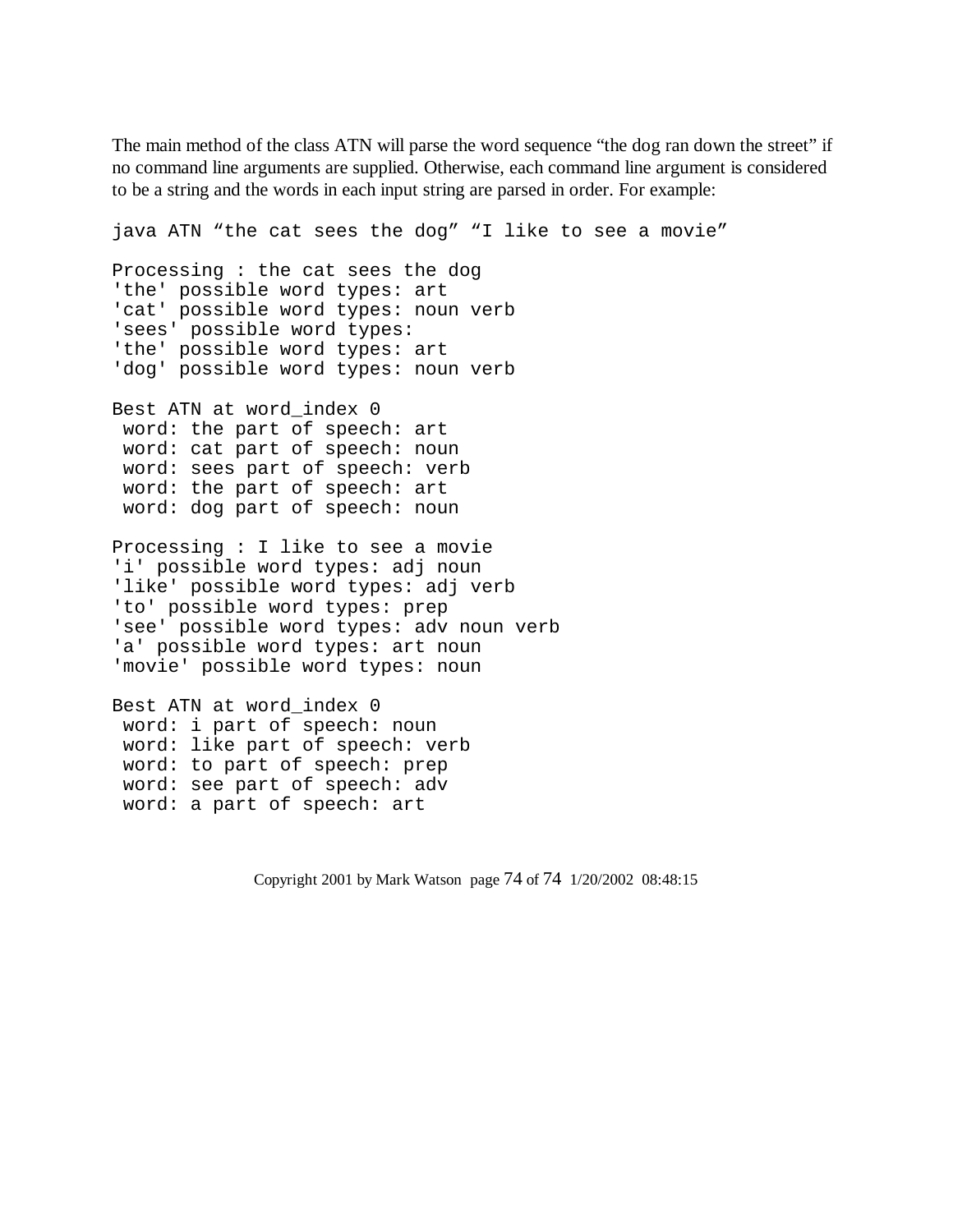word: movie part of speech: noun

One thing that you will notice when you experiment with this ATN parser: it sometimes incorrectly identifies the part of speech for one or more words in the input word sequence. It is important, when using NLP in your programs, to identify a set of test sentences that might be typically used in running you application, and you will need to modify the parser in two ways to tailor it for your application:

- Change the top level ATN tests shown in Listing 2.1
- Change some of the built in ATN test methods like parseNP and parseVP

We will see an example of an NLP system in the next section that has been tailored to one specific domain: querying a database when we know the meta data (e.g., column names and database names) for a database.

#### **2.2 Natural Language Interfaces for Databases**

So, in this chapter at least, we give up the near term desire to create a "real AI" and get down to the engineering task of designing and implementing an effective NLP front end of querying a database. Here, we will manually "build in" knowledge (and I use the term "knowledge" loosely here) of the context database queries; This context involves:

- Understanding how to log-on and access a database
- Ability to do meta-level queries to get available database and table names, column labels, etc.
- Augment a small vocabulary with terms specific to a given database
- Ability to do simple spelling correction to improve the performance (i.e., accuracy) of the NLP querying capability of the system

Since this is a book that uses Java, it is most convenient to use a portable pure Java database

Copyright 2001 by Mark Watson page 75 of 75 1/20/2002 08:48:15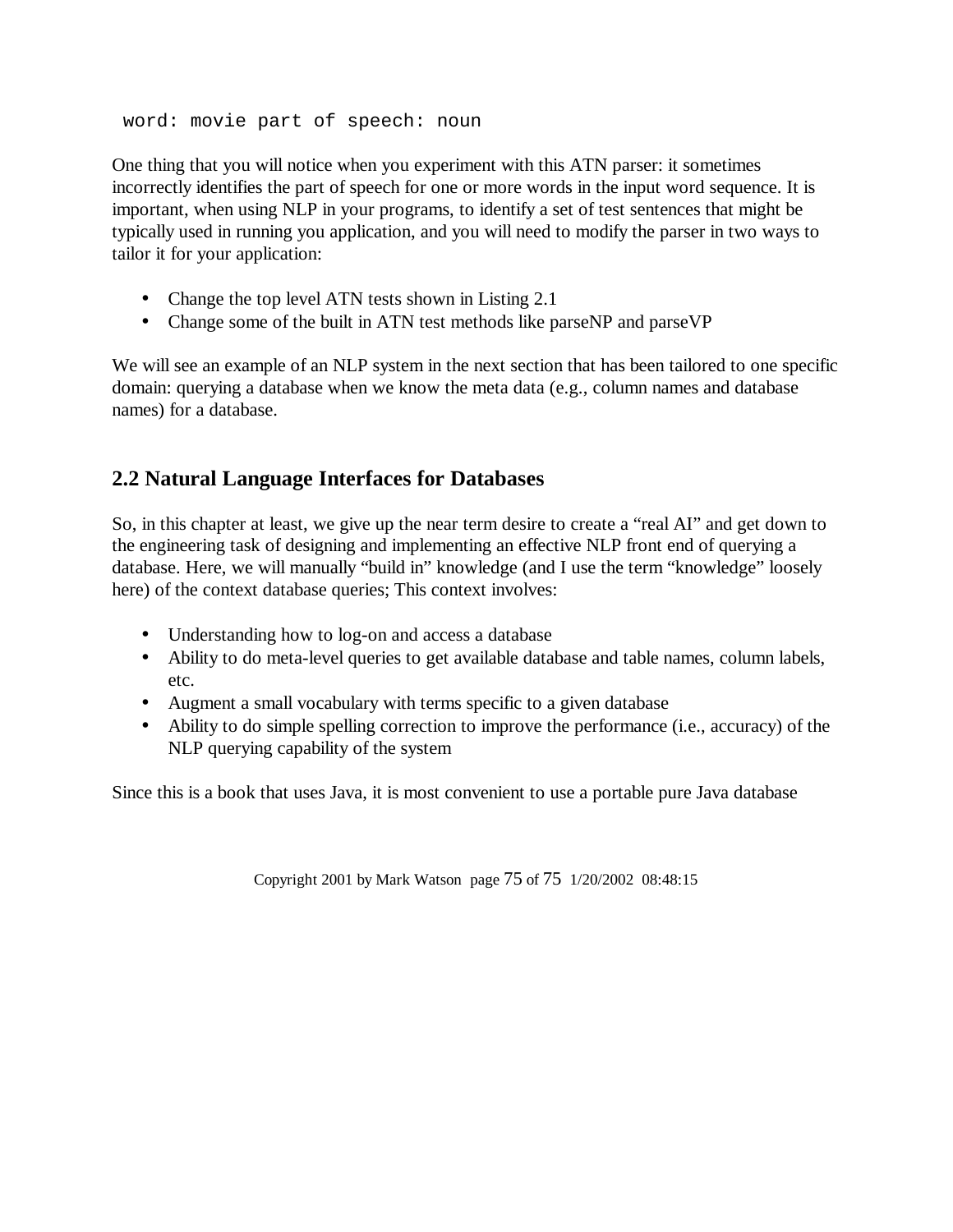product. Here we will use Peter Hearty's **InstantDB** that is available as a software product at www.lutris.com (Note: Lutris Inc. permits me to distribute an older version of InstantDB with the NLBean for non-commercial use.) There is a link to the current InstantDB web site on the web site that supports this book.

#### **2.2.2 History of the NLBean development**

The NLBean was originally designed as a client server based NLP toolkit and released in 1997 as a free program (released as Open Source in 1998). The original NLBean was about 9000 lines of Java code, almost half of that being "client-server infrastructure" code. A common request from users was to decouple the client-server from the NLP code, so I re-released the NLBean in 1999, removing all the client server code; this reduced the code size to about 6000 lines of code. In May 2000, I did a major rewrite of the NLBean for inclusion in this book, removing code for spelling checking, a lexicon of words and types that was used only minimally in the NLBean's functionality, and other behavior not required for this example. The class SmartTextField, that contained built in support for spelling checking, was removed to greatly simplify the user interface for the NLBean. The resulting code that this chapter is based on has been reduced to about 1800 lines of Java code. Figure 2.3 shows the current version of the NLBean standalone application running.

Copyright 2001 by Mark Watson page 76 of 76 1/20/2002 08:48:15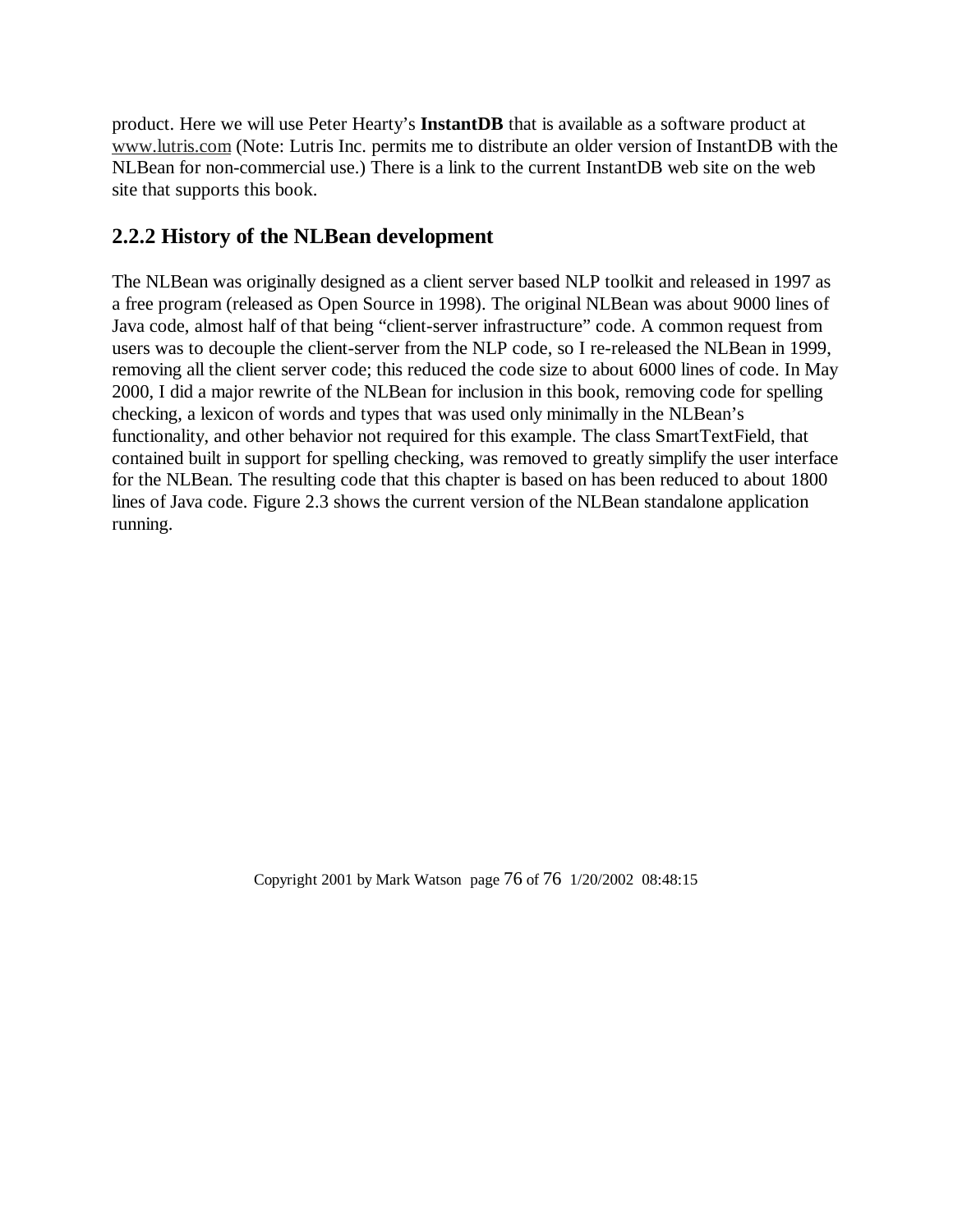| <b>Natural Language Database Access</b><br>jdbc:idb:database/nlbean.prp<br>Help<br>Do query<br>list salary where hire date is after January 1, 1993 or employee name equals Carol<br>Query: | NameTable<br>products<br><b>Employees</b><br>Clear output | ID<br>EmpName<br>HireDate<br>Salary |  |
|---------------------------------------------------------------------------------------------------------------------------------------------------------------------------------------------|-----------------------------------------------------------|-------------------------------------|--|
|                                                                                                                                                                                             |                                                           |                                     |  |
|                                                                                                                                                                                             |                                                           |                                     |  |
|                                                                                                                                                                                             |                                                           |                                     |  |
|                                                                                                                                                                                             |                                                           |                                     |  |
| list salary where hire date is after January 1, 1993 or employee name equals Carol                                                                                                          |                                                           |                                     |  |
| SELECT Employees.Salary FROM Employees WHERE Employees.HireDate ><br><b>Generated SOL:</b><br>'1993-1-1' OR Employees.EmpName = 'carol'                                                     |                                                           |                                     |  |
| NLBean(tm) natural language interface<br>Copyright 1997-2000, Mark Watson. All rights reserved.<br>Query results:<br>The value of Salary is 22000.0.                                        |                                                           |                                     |  |
| Query results:<br>The value of Salary is 22000.0.<br>The value of Salary is 23000.0.                                                                                                        |                                                           |                                     |  |
|                                                                                                                                                                                             |                                                           |                                     |  |
| NLBean Copyright 1997-1999 by Mark Watson.  www.markwatson.com                                                                                                                              |                                                           |                                     |  |

# **2.2.3 Design of the NLP Database Interface**

Figure 2.4 shows the UML class diagram for the redesigned NLBean system.

Copyright 2001 by Mark Watson page 77 of 77 1/20/2002 08:48:15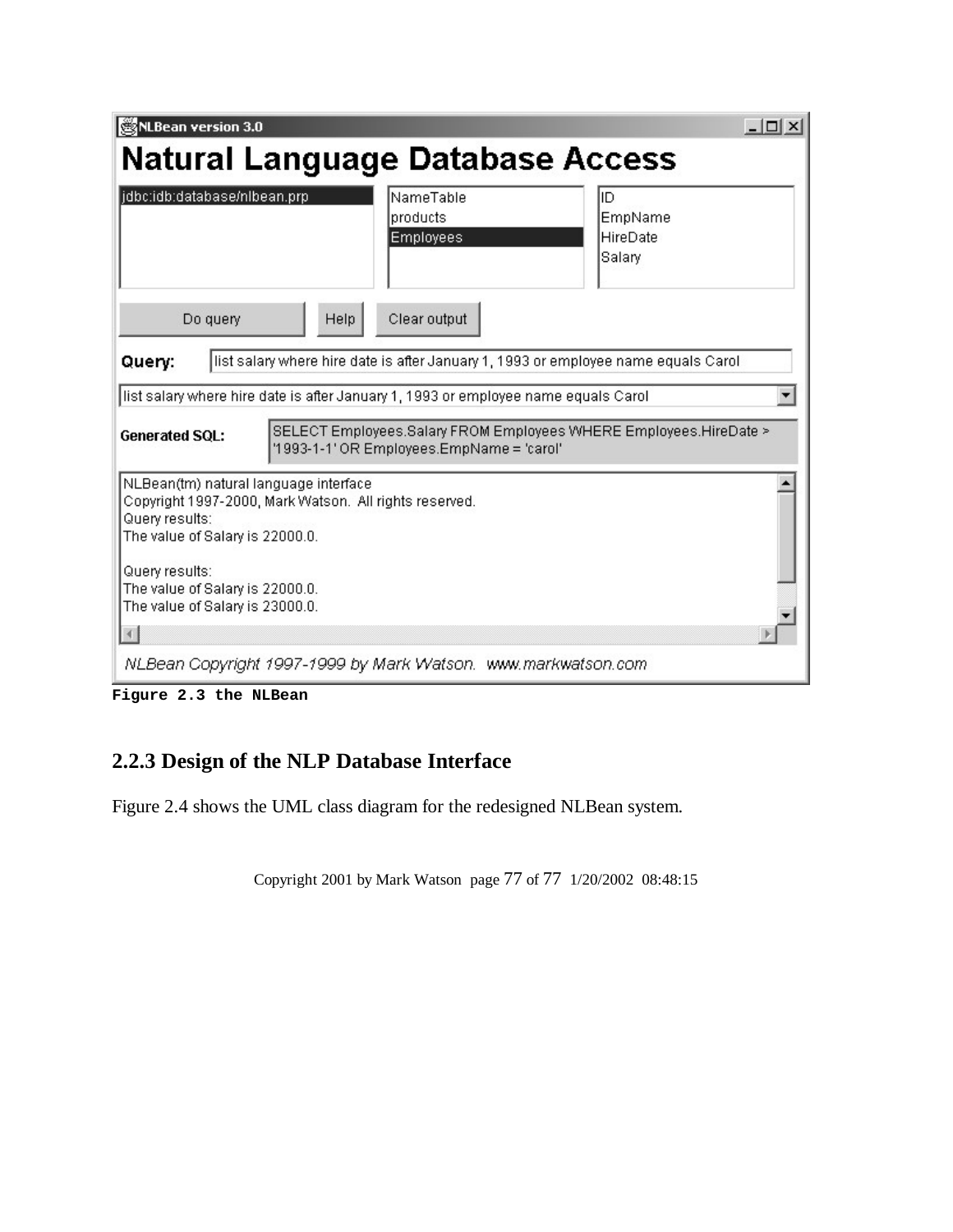| <b>NLBean</b>                                                                                                                                                                                                                                                                                                                                                                                                                                                                                                                                                                                                                                                                                                                                                                                                                                                                                                     | <b>NLEngineLocal</b>                                                                                                                                                                                                                                                                                                                                                                                                                                                                                                                                                                                                                                                                                                                                                                                                                                | <b>NLP</b>                                                                                                                                                                                                                                                                                                                                                                                                                                                                                                                                                                                                                                                                                                                                                                                                                                                             | <b>SmartDate</b>                                                                                                                                                                                                                                                                                                                                                                                                                                                        |
|-------------------------------------------------------------------------------------------------------------------------------------------------------------------------------------------------------------------------------------------------------------------------------------------------------------------------------------------------------------------------------------------------------------------------------------------------------------------------------------------------------------------------------------------------------------------------------------------------------------------------------------------------------------------------------------------------------------------------------------------------------------------------------------------------------------------------------------------------------------------------------------------------------------------|-----------------------------------------------------------------------------------------------------------------------------------------------------------------------------------------------------------------------------------------------------------------------------------------------------------------------------------------------------------------------------------------------------------------------------------------------------------------------------------------------------------------------------------------------------------------------------------------------------------------------------------------------------------------------------------------------------------------------------------------------------------------------------------------------------------------------------------------------------|------------------------------------------------------------------------------------------------------------------------------------------------------------------------------------------------------------------------------------------------------------------------------------------------------------------------------------------------------------------------------------------------------------------------------------------------------------------------------------------------------------------------------------------------------------------------------------------------------------------------------------------------------------------------------------------------------------------------------------------------------------------------------------------------------------------------------------------------------------------------|-------------------------------------------------------------------------------------------------------------------------------------------------------------------------------------------------------------------------------------------------------------------------------------------------------------------------------------------------------------------------------------------------------------------------------------------------------------------------|
| #engine:NLEngineLocal<br>neelood:T/AApricu-<br>-loadSynonyms.boolean<br>healood:Booken<br>-choice:Choice<br>-choiceChanged boolean<br>-help: Help<br>-spelling:Spelling<br>#spellingDialogVisible.boolean<br>#suppested_words:String[]<br>cutputTextTextArea<br>-inputTextSmartTextField<br>-sqlTextTextArea<br>list1 java.awt.List<br>-list2.java.awt.List<br>-list3.java.awtList<br>list1 last selection int<br>-list2 last selection.int<br>hinoitaeles taal Etail-<br>-examples: String []<br>-synonyms: String []<br>-databaseNames:Btring []<br>-userNames:String []<br>passwords String [<br>-tableLists: String []<br>#startWordPos:int<br>#stopWordPos:int<br>*NLBean<br>writeObjectvoid<br>biow.asigness.com<br>biov.emynanyctsses-<br>biov.BChees-<br>biovtyses-<br>-AWTsetup:void<br>biovnegieHelger-<br>-puffextypid<br>-inTextString<br>-query void<br>-addSynonym:void<br>+main.void<br>MouseQuery | -num_rows_from_database.int<br>+dbinfo:DBInfo<br>$-ninMLP$<br>-synonymColumnName:String[]<br>-synonymDescription:String[]<br>-numSynonyms.int<br>-syns String()<br>-origs:String[]<br>-numSynReplacements:int<br>-databaseName:String[]<br>-userName:String[]<br>-password: String<br>-tableList:String]<br>-numDB:int<br>+NLEngineLocal<br>biov.@dbbs+<br>+clearDB:void<br>+initDB:void<br>+parse void<br>+breakLines String  <br>+to English: String<br>+createResultSetvoid<br>+getColumnNames:String []<br>+getRows.String<br>+closeResultSetvoid<br>+clearBynonyms:void<br>+addSynomym:void<br>SQL:String<br>w<br><b>DBInfo</b><br>*tableNames:String[]<br>+columnNames.String[]]<br>+databaseNames:String[]<br>+userNames: String[]<br>*passwords:String<br>+numTables.int<br>#temp:String]<br>+DBInfo<br>+clearTables void<br>+addTable void | -AND int<br>$-ORint$<br>+NO OP.int<br>+LIST.int<br>+DELETE DATA:int<br>+MODIFY DATA:int<br>+NONE int<br>+LESSint<br>+MORE int<br>-show:String[]<br>-noise1 String<br>-where String[]<br>-equals String<br>-is:String]<br>-equals is Stringt<br>⇒<br>-after: String[]<br>-before: String II<br>and:String[]<br>-or.String[]<br>-less:String[]<br>-more:String<br>-than: String[]<br>-currentAction:int<br>-displayColumnName:String<br>-searchColumnName:String<br>-searchString:String<br>-searchColumnName2:Btring<br>-searchString2.String<br>-searchColumnName3:Btring<br>-searchString3.String<br>-conditionMode: int<br>-tableName:String<br>-time_after:SmartDate<br>-time before SmartDate<br>-quantity:float<br>-compareMode.int<br>-current/Viords:String]<br>-current/VordIndex.int<br>dbinfo DBInfo<br>-temp_col_names:String []<br>-num_temp_col_names:int | date java.util.Date<br>-calendar:Calendar<br>→ +SmartDate<br>+geft/ear.inf<br>+getMonth:int<br>+getDayOfMonth.int<br>+getMiliseconds:long<br>+valid boolean<br>+to String:String<br>Util<br>*parseStrings:String []<br>+removeExtraSpaces.String<br><b>DBInterface</b><br>needToInitboolean<br>+query: String<br>+update:String<br>-dainit void<br>-resultSefToString String<br>+getColumnNames:String II<br>checkConnection:boolean<br><b>MakeTestDB</b><br>+main.yoid |
| MouseSelect1<br>MouseSelect2<br>MouseBelect3<br>ChoiceListener<br>MouseHelp<br>MouseClear<br><b>SmartTorField</b><br>-Spelling                                                                                                                                                                                                                                                                                                                                                                                                                                                                                                                                                                                                                                                                                                                                                                                    | biov.gudeb+<br>+isTable boolean<br>+isColumn boolean<br>+findColumnName: String[]<br>Help<br>close Button<br>-text TextArea<br>-my_frame Frame<br>-myself Help<br>Help<br>biov.pldiafv?pe+                                                                                                                                                                                                                                                                                                                                                                                                                                                                                                                                                                                                                                                          | +NLP<br>*NLP<br>+clearTables.void<br>*parse:void<br>+toEnglish:String<br>-quoteLiteral:String<br>-eaf/Aord:boolean<br>-eatColumnName: String<br>SQL:String<br>action.int                                                                                                                                                                                                                                                                                                                                                                                                                                                                                                                                                                                                                                                                                               |                                                                                                                                                                                                                                                                                                                                                                                                                                                                         |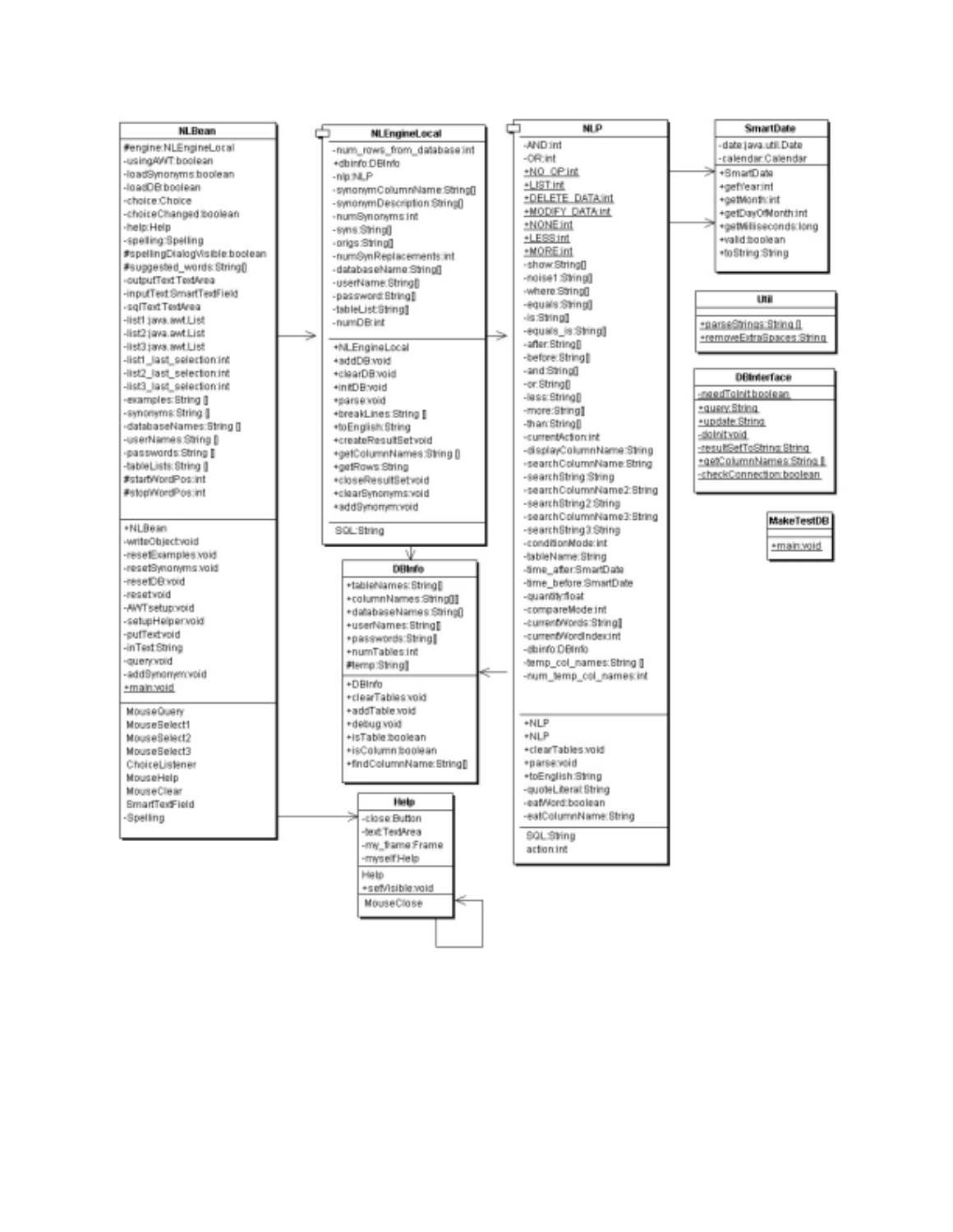#### **Figure 2.4 UML class diagram for the NLBean system**

The following list summarizes the responsibilities for all NLBean classes:

- DBInfo this class encapsulates the data required to keep track of the information for a single database resource; all information for the tables in a database are stored in the same DBInfo instance
- DBInterface this class contains the static methods Query and Update used for all database access; this class is set up to use both InstantDB and IBM's DB2, defaulting to InstantDB. Supporting other databases is usually a simple as setting the URL for the database and login information.
- Help this class is derived from the standard Dialog class and is used to show help information
- MakeTestDB this classes creates test database tables for running the NLBean as a standalone demo
- NLBean the main class for the NLBean system. This class uses an instance of NLEngine to perform NLP operations
- NLEngine the top-level class for NLP operations, including adding database tables to the system, parsing natural language queries, etc.
- NLP a helper class for performing NLP operations, including translating SQL queries back into a natural language form for display
- SmartDate a utility for parsing and recognizing dates in a variety of formats

## **2.2.4 Implementation of the NLP Database Interface**

The following sections briefly discuss the Java implementation classes for the NLBean.

## **2.2.4.1 DBInfo class**

The DBInfo class is used to manage the data associated with a database. One instance of the

Copyright 2001 by Mark Watson page 79 of 79 1/20/2002 08:48:15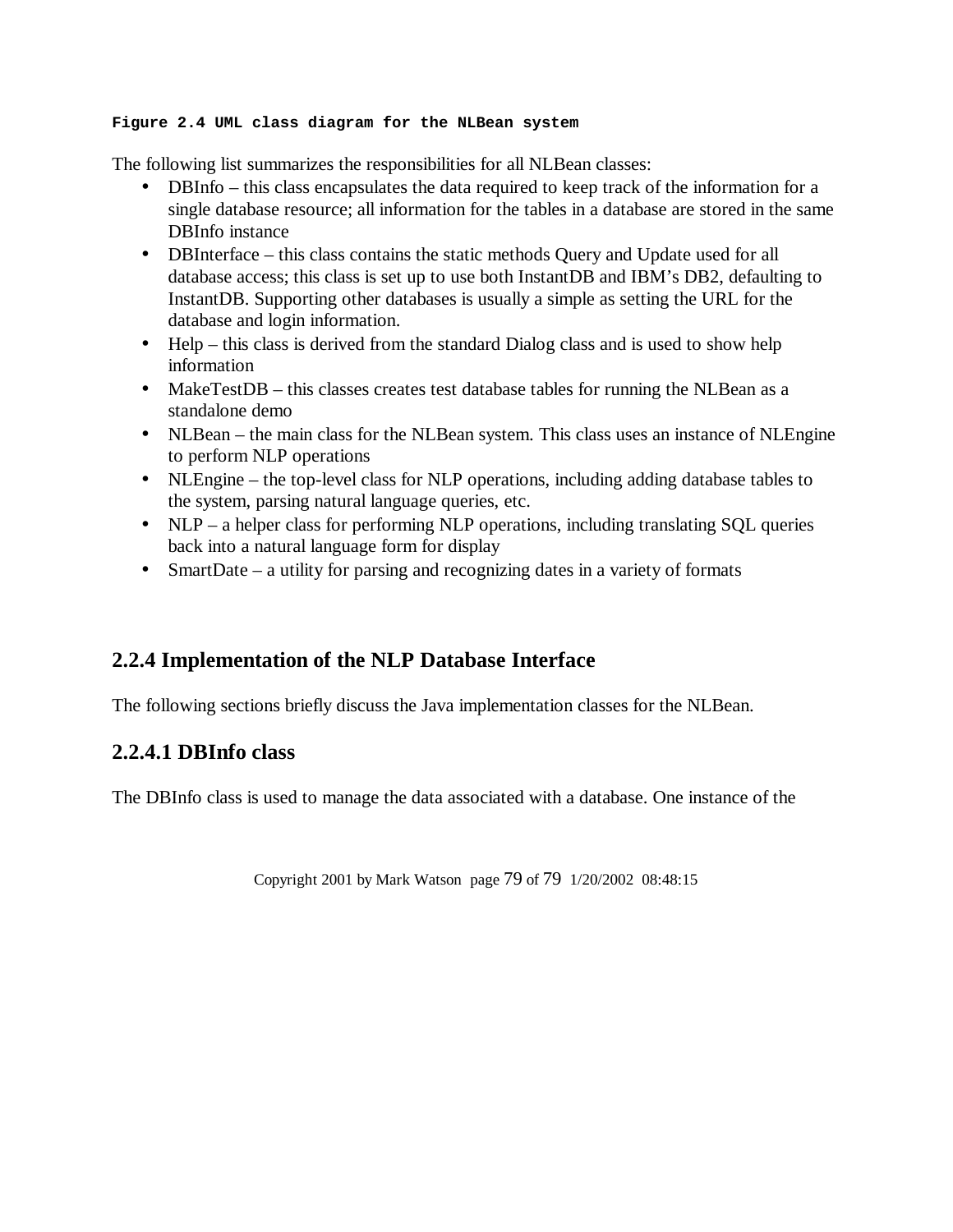DBInfo class manages all tales in a single database. The following class data is used:

- columnNames a two-dimensional array of strings used to store the names of all column names in every table in a database. The first array index is the table number in the database and the second index is the column number index. This data will be added to the static word dictionary (or lexicon) and be used in parsing natural language queries.
- databaseNames an array of strings containing the names of databases that have been loaded into the NLBean. Indexed by table number.
- numTables the total number of tables loaded into the system
- password. Indexed by table number.
- userNames the user name for each table. Indexed by table number.

Note that we are storing some information redundantly here: the user name and password are specific to an entire database, but we store this information indexed by table number. This is a programming convenience that costs a small amount of additional storage. Also, the maximum number of tables that can be loaded into the NLBean is set to a maximum of ten because of the use of static arrays instead of Java vectors. The following methods supply the behavior of the DBInfo class:

- DBInfo class constructor that statically allocates the arrays for holding table information.
- addTable adds data for table name, database login information, and column names for a specific table.
- clearTables removes all tables from the NLBean system
- debug prints out information for all tables that have been loaded
- findColumnName given a column name, this method returns an array of all tables that contain that column name
- isColumn returns Boolean true if a string is a valid database column name, otherwise returns a Boolean false value.
- isTable returns Boolean true if a string is a valid database table name, otherwise returns a Boolean false value.

Copyright 2001 by Mark Watson page 80 of 80 1/20/2002 08:48:15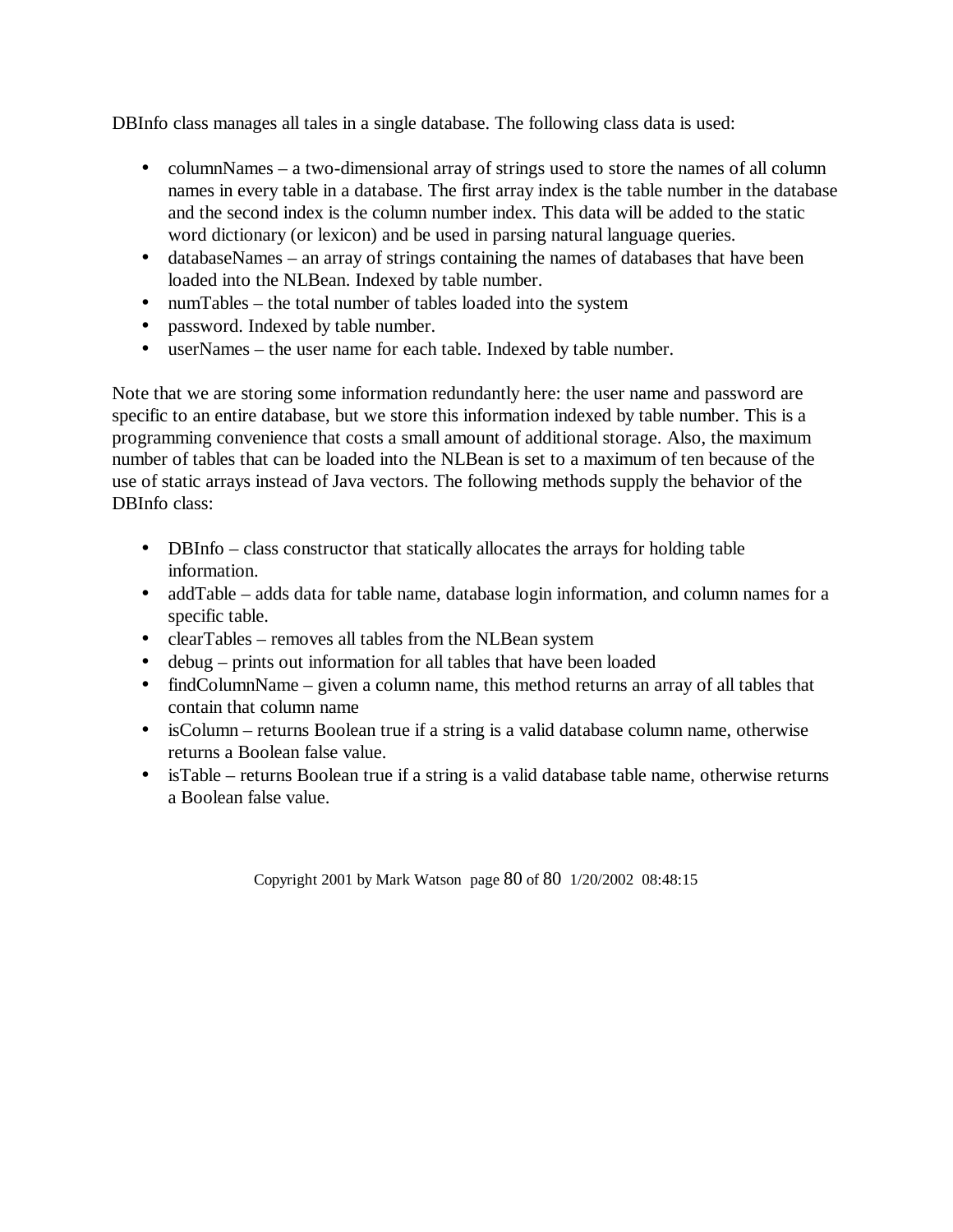## **2.2.4.2 DBInterface class**

The DBInterface class encapsulates all database access in one class so that you can add support for alternative database products, etc., by modifying a single small piece of code. All class data and methods are static, so you never create an instance of the DBInterface class. A static Boolean variable **needToInit** is used to ensure that the database access setup calls are only executed one time. The following static methods are used to implement the class behavior (only the methods query, update, and getColumnNames are public):

- checkConnection this method is passed an instance of the class **java.sql.SQL warning** and determines if the current database connection is OK
- doInit if required, this method loads the drivers for the current database product (set up for InstantDB) and connects to the selected database
- getColumnNames returns an array of strings containing the column names of the specified table
- query used to do SQL queries against a connected database
- resultSetToString a private utility method for converting a java.sql.ResultSet object to a string
- update used to do SQL updates (i.e., to modify a connected database). This method is not used in the NLBean, but it is used in the utility class **MakeTestDB** for creating a test database.

## **2.2.4.3 Help class**

The Help class is derived from java.awt.Dialog class. This class contains text explaining the use of the NLBean.

Copyright 2001 by Mark Watson page 81 of 81 1/20/2002 08:48:15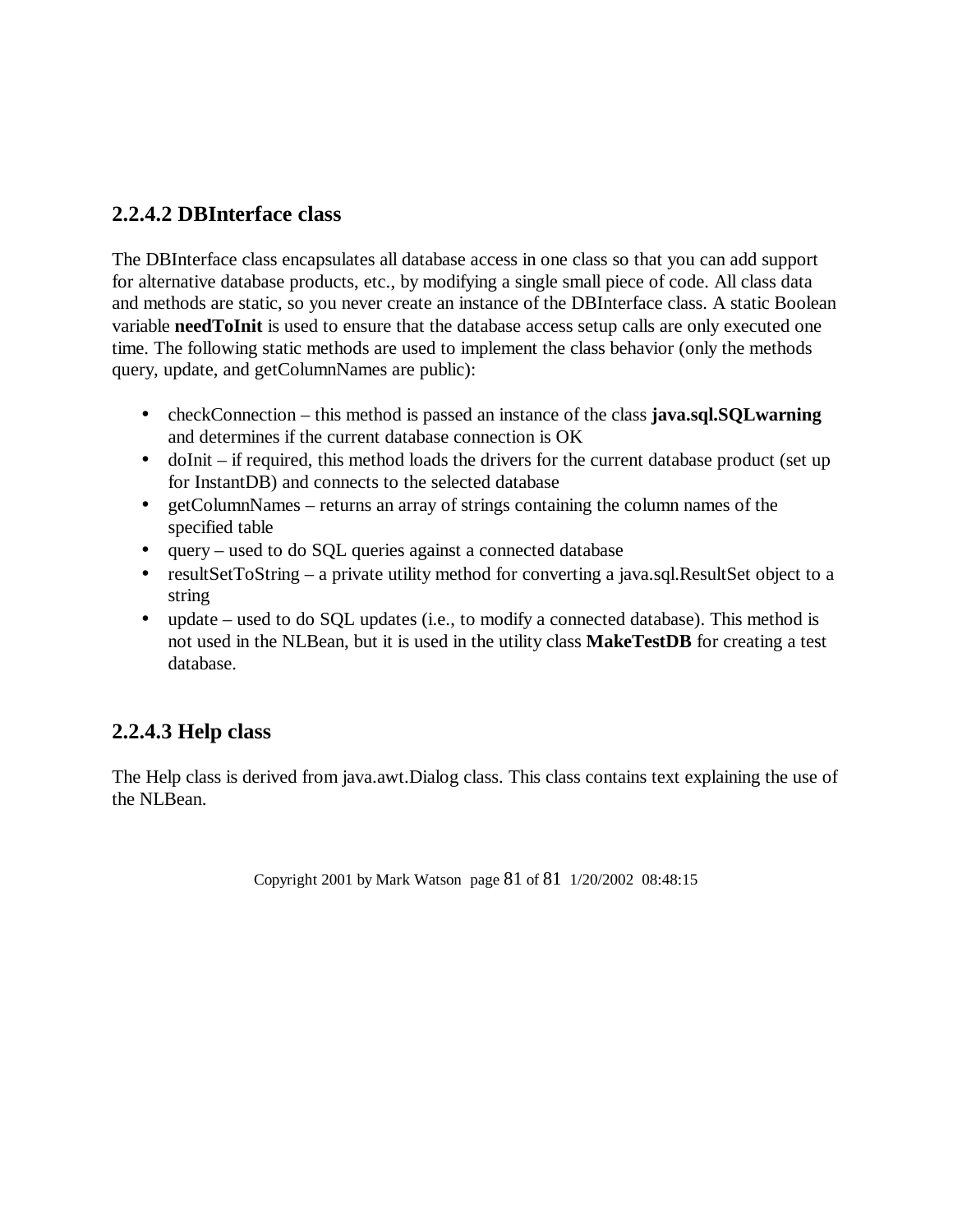# **2.2.4.4 MakeTestDB class**

The class **MakeTestDB** contains a static main method so it can be run as a standalone program. Running **MakeTestDB** creates a test database containing three tables: **NameTable**, products, and **Employees**. This class uses the **DBInterface** utility class to access a local InstantDB database.

# **2.2.4.5 NLBean class**

The **NLBean** class is the main application class for this demo system. It is derived from the class **java.awt.Panel** and provides both a user interface and natural language processing behavior by using instances of classes **NLEngine** and **NLP**. The original **NLBean** system could be used as a JavaBean component or a standalone application. In order to make the NLBean a simpler example for this book, I removed code that allowed the NLBean to function as a full-featured JavaBean; currently the NLBean can only be run as a standalone demo application. The NLBean class contains several internal helper class definitions that support the user interface:

- MouseHelp an adapter class to handle events from the "help" button. The method mouseReleased causes the help window to be visible.
- ChoiceListener derived from java.awt.ItemListener. The method itemStateChanged is called when the example choice control is changed.
- MouseSelect1 derived from the adapter class java.awt.MouseAdapter to handle events in the top left database selection list.
- MouseSelect2 derived from the adapter class java.awt.MouseAdapter to handle events in the top middle database table selection list.
- MouseSelect3 derived from the adapter class java.awt.MouseAdapter to handle events in the top left database table column name selection list.
- MouseQuery derived from the adapter class java.awt.MouseAdapter. The method mouseReleased starts the database query process when the "query" button is clicked.

Copyright 2001 by Mark Watson page 82 of 82 1/20/2002 08:48:15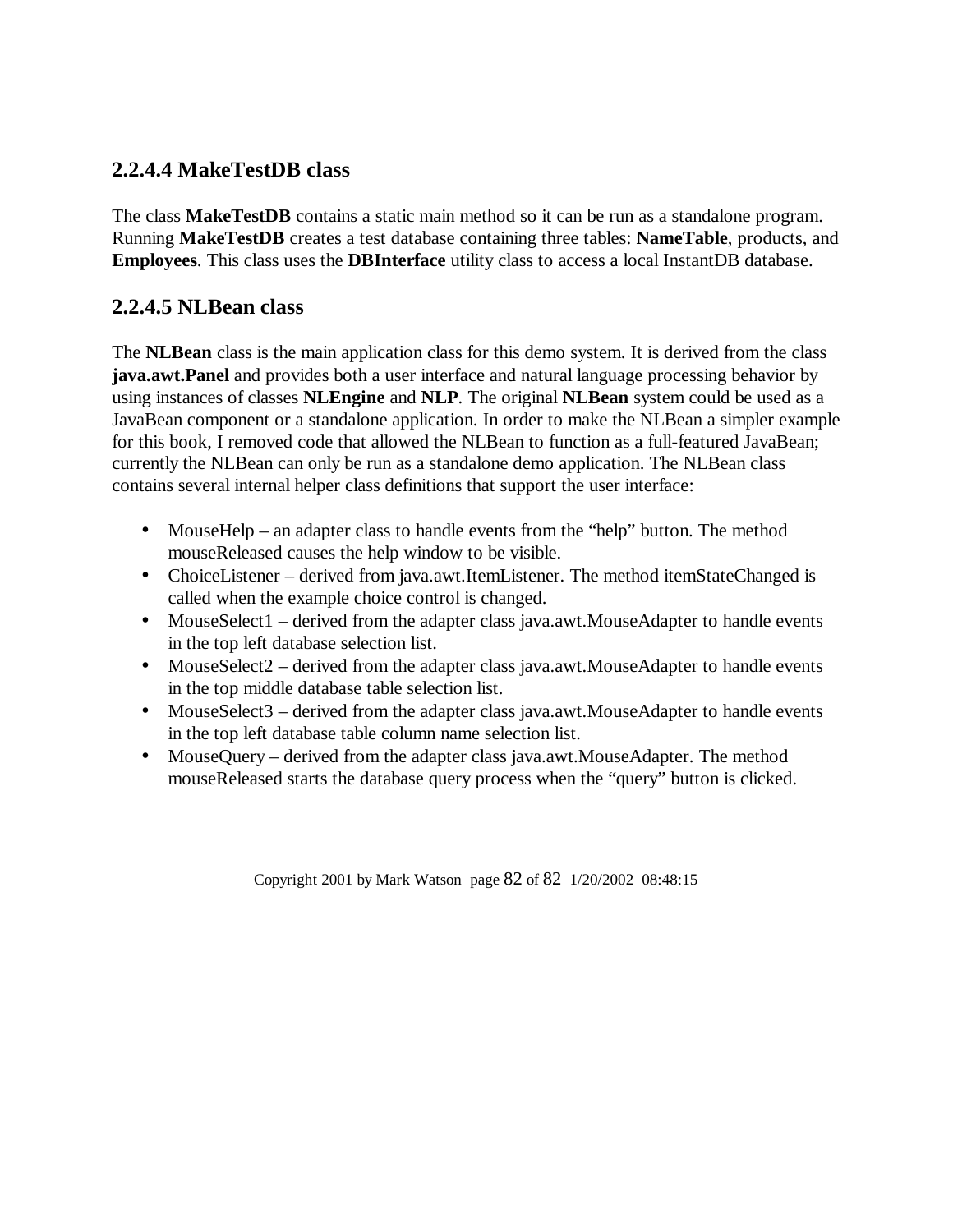Most of the code in the NLBean class is user interface specific and was written for the original 1997 version of the NLBean.

## **2.2.4.6 NLEngine class**

The class **NLEngine** is used by the NLBean user interface code to perform natural language queries against either the test database, or any other database if **DBInterface** is modified to support the new database system, if required. The **NLEngine** class stores information for all loaded databases and tables. This class converts natural language queries to SQL statements. This class uses the generated SQL statement for a natural language query to query the database using the **DBInterface** class. The public API for the **NLEngine** class is:

- NLEngine class constructor that creates instances of classes DBInfo and NLP.
- addDB used to add database information to the system
- addSynonym used to define a new parsing synonym
- breaklines utility to convert a single Java string the contains multiple lines into an array of strings
- clearDB removes all loaded database information
- clearSynonyms removes all loaded synonym information
- createResultSet used to make a database query from a generated SQL statement
- getColumnNames used return the column names generated for a SQL query
- getRows used to execute a SQL query and return all lines as a single Java string
- getSQL calls the NLP class getSQL method to get the last generated SQL statement
- initDB initializes database data and connections
- parse performs some preprocessing and cleanup of natural language queries and then calls the **NLP** class **parse** method.
- toEnglish calls the **NLP** class **toEnglish** method to convert SQL statements back into a natural language representation for display

# **2.2.4.7 NLP class**

Copyright 2001 by Mark Watson page 83 of 83 1/20/2002 08:48:15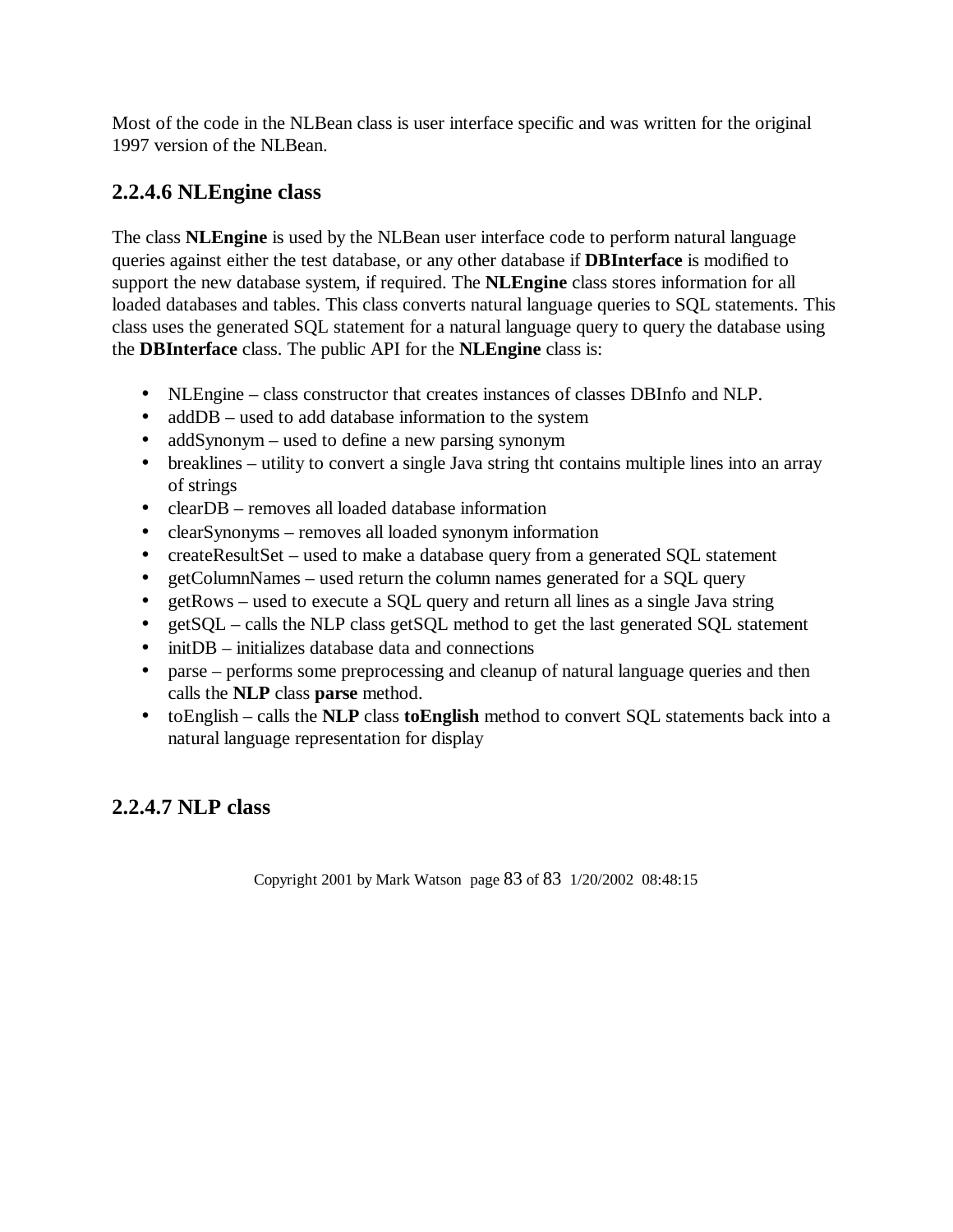The NLP class is the top-level class responsible for parsing natural language queries. The NLP class maintains an array of strings **currentWords** and an index into this array **currentWordIndex** while parsing a natural language query. The class methods are:

- NLP class constructor that requires an instance of DBInfo
- eatColumnName processes and removes a column name from a query.
- eatWord a utility method that is passed an array of strings; any words in this array at the current word index are processed and removed.
- getSQL returns the SQL for the last processed query as a Java string
- parse top level parsing method. There are three parsing modes: a new query, processing an "and clause", and processing an "and <condition>" clause.
- quoteLiteral adds single quote marks, if required, around a literal before insertion into a generated SQL query
- to English converts an SOL query back into natural language

Please note that the parsing in the NLBean is a *hack*. If you look at the comments in NLP.java you will see that there are three major modes:

- Start of a new query (mode  $== 0$ )
- Handle phrase and  $\ll$ column name $>$  (mode == 1)
- Handle phrase and <condition> which add a new SQL condition clause to the query  $(mod = 2)$

Two tricks that make the NLBean parser work fairly well is recognizing database column names as nouns in a query and allowing a user to set up synonyms for column names. For the simple test database, synonym substitutions for column names are defined in NLBean.java:

```
// Set up for synonyms:
private String [] synonyms = {
    "employee name=EmpName",
    "hire date=HireDate",
```
Copyright 2001 by Mark Watson page 84 of 84 1/20/2002 08:48:15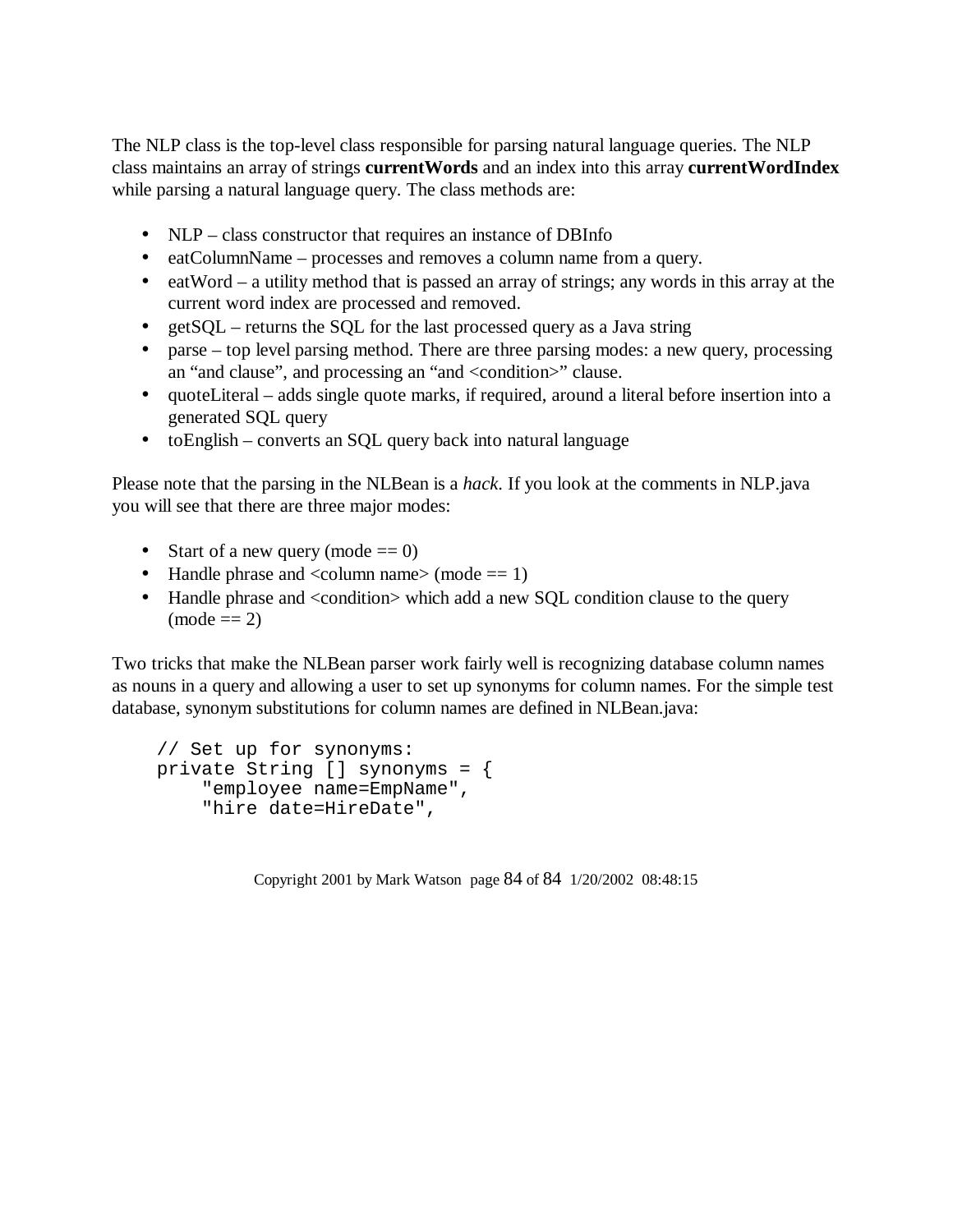```
"phone number=PhoneNumber",
    "email address=Email",
    "product name=productname",
    "products=productname",
    "product=productname"
};
```
Since the parsing in NLBean is a hack, it also helps to show the user valid queries against the example database (these examples are also defined in NLBean.java):

- list email address where name equals Mark
- list salary where employee name equals Mark
- list salary where hire date is after 1993/1/5 and employee name equals Mark
- list name, phone number, and email address where name equals Mark
- list employee name, salary, and hire date where hire date is after January 10, 1993
- list salary where hire date is after January 1, 1993 or employee name equals Carol
- list product name where cost is less than \$20

The **NLBeanEngine** class uses the **SmartDate** class (described in the next section) to handle a fairly wide range of date types.

#### **2.2.4.8 SmartDate class**

The SmartDate class is used to detect the presence of legal date string in a natural language query. This class recognizes many possible date formats by using the Java Calendar and SimpleDateFormat classes to attempt to parse any test string.

#### **2.2.5 Running the NLBean NLP System**

The directory src/nlp contains two useful Windows command files (conversion to UNIX scripts is trivial):

• build.bat – compiles the NLBean system and creates a runtime JAR file

Copyright 2001 by Mark Watson page 85 of 85 1/20/2002 08:48:15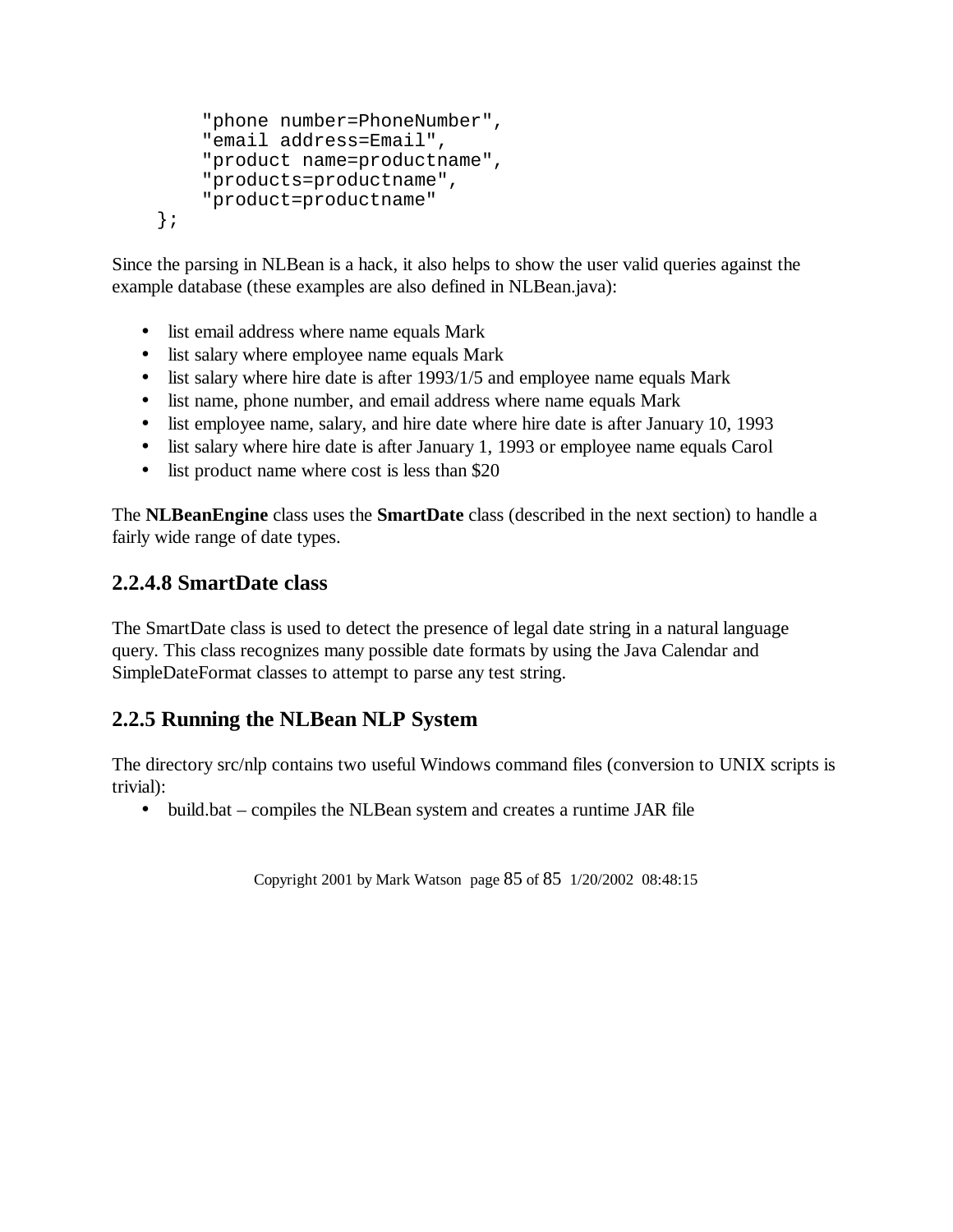• run.bat – runs the demo system

Before running the demo system for the first time, you might want to re-create the demo InstantDB database by running the following command from the **src/nlp/nlbean** directory:

java –classpath nlbean.jar;idb.jar MakeTestDB

Figure 2.3, seen in Section 2.2.2, shows the NLBean application executing.

# **2.3 Using Prolog for NLP**

This section is the second time in this book that we use the declarative nature of Prolog to solve a problem in a more natural notation than we could in procedural Java code. If the reader has had no exposure to Prolog, I suggest doing a web search for "Prolog logic tutorial". We used ATN parsers at the beginning of this chapter; ATNs are procedural, so an implementation in Java made sense. In this section, we will see how effective Prolog is for NLP. If this short treatment of NLP in Prolog whets the readers appetite, a web search for "Prolog NLP" will provide access to a huge body of work; the interested reader can use the techniques for using the pure Java Prolog Engine (written by Sieuwert van Otterloo) in her own programs.

#### **2.3.1 Prolog examples of parsing simple English sentences**

We will start by using Prolog to recognize a subset of English sentences. Consider the following Prolog rules (excerpts from the file **src/nlp/prolog/p0.pl**):

The following Prolog rule can recognize a noun phrase:

```
noun phrase([D,N]) :-
     determiner(D),
     noun(N).
noun phrase([N]) :-
```
Copyright 2001 by Mark Watson page 86 of 86 1/20/2002 08:48:15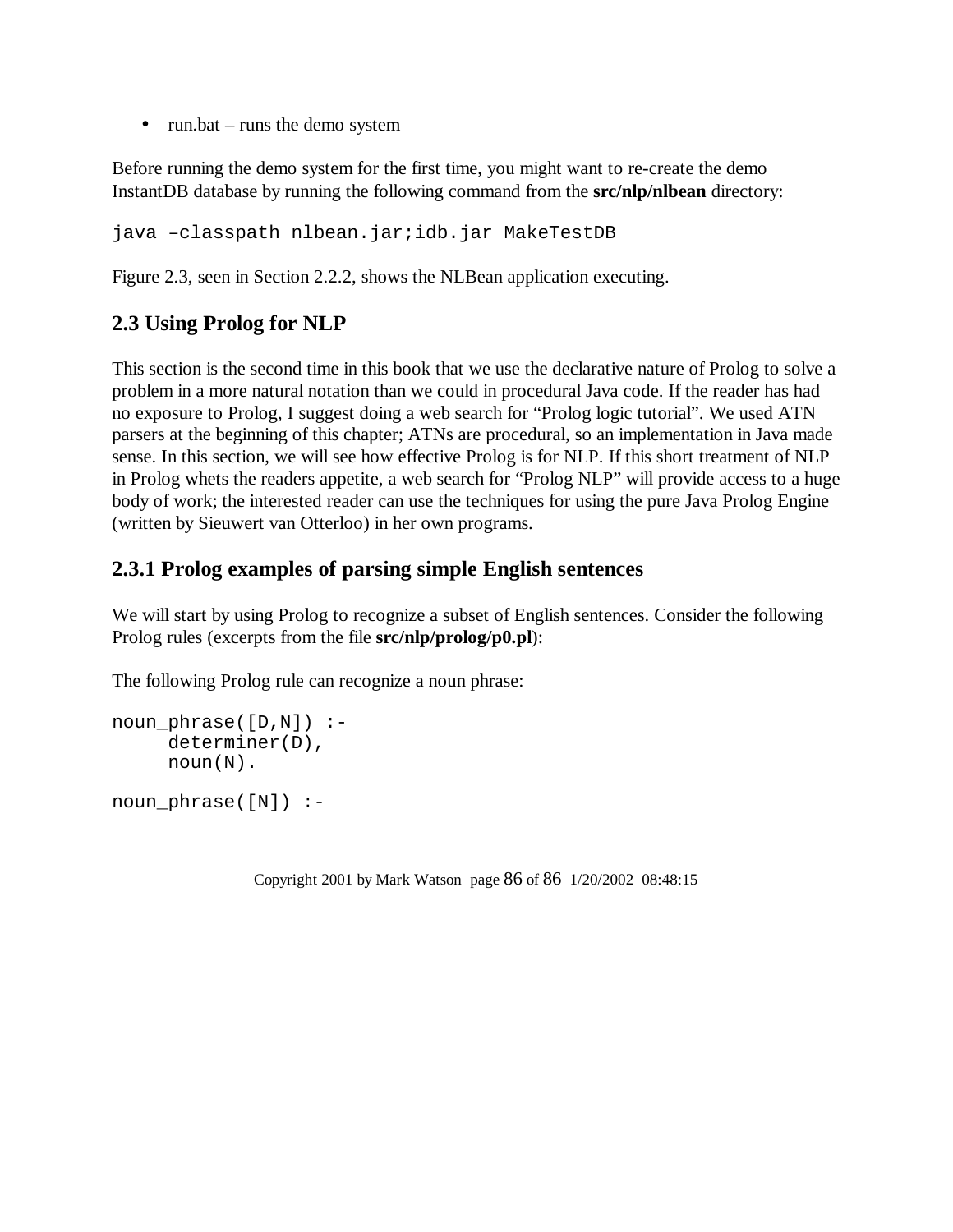noun(N).

The first rule states that we can return a list [D,N] if D is a determiner and N is a noun. The second rule states that we can return a list [N] if N is a noun.

If we can test this with:

```
?- noun phrase([the,dog]).
yes.
```
Here, I am using a standalone Prolog system. The "?-" is a prompt for a query, and the response "yes" means that the list [the,dog] was recognized as a noun phrase. The list [the, throws] will not be recognized as a noun phrase:

```
?- noun_phrase([the, throws]).
no.
```
We can recognize word types using the Prolog member rule and a list of words of a desired type; for example:

```
determiner(D) :-
    member(D,[the,a,an]).
noun(N) :-member(N,[dog, street, ball, bat, boy]).
verb(V) :-member(V,[ran, caught, yelled, see, saw]).
```
A rule for recognizing a complete sentence might look like:

```
sentence(S) :-
    noun_phrase(NP),
     verb_phrase(VP),
     append(NP,VP,S).
```
Copyright 2001 by Mark Watson page 87 of 87 1/20/2002 08:48:15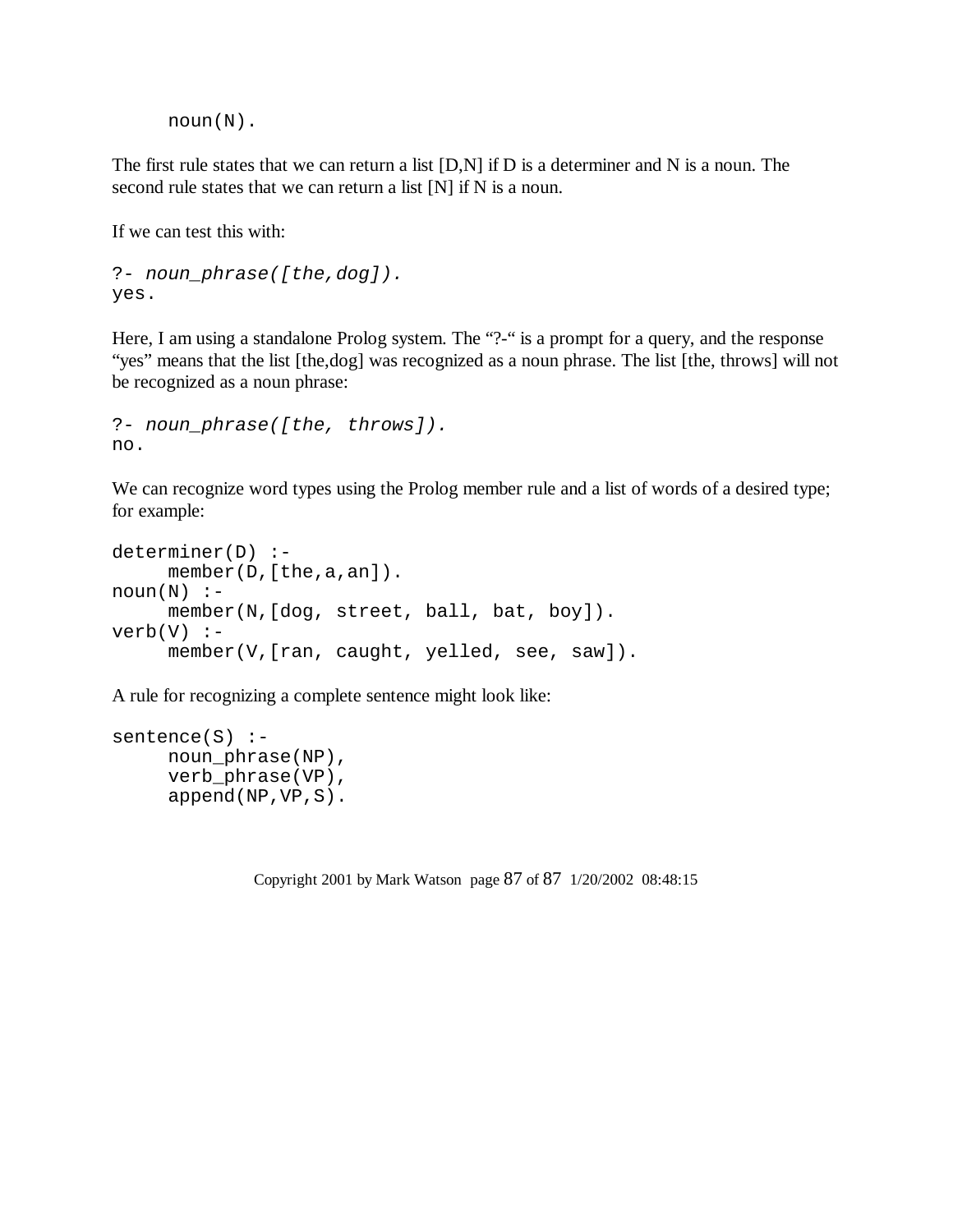This rule uses a standard Prolog technique: for recognizing lists like [the,dog, ran] or [the,dog, ran, down, the, street], we do not know how many words will be in the noun phrase and how many will be in the verb phrase. Here, the Prolog rule **append** comes to the rescue: using backtrack search, the **append** rule will cycle through the permutations of splitting up a list into two parts, one sub list for NP and one sub list for VP. We now can recognize a sentence:

```
?- sentence([the,dog, ran, down, the, street]).
yes.
```
This is fine for a demonstration of how simple it is to use Prolog to recognize a subset of English sentences, but it does not give us the structure of the sentence. The example file **p.pl** is very similar to the last example file **p0.pl**, but each rule is augmented to store the structure of the words being parsed. The following code fragments show part of the example file **p.pl**:

We will start be looking at the modifications required for storing the parsed sentence structure for two of the rules. Here is the original example for testing to see if a word is a determiner:

```
determiner(D) :-
     member(D, [the, a, an]).
```
Here are the changes for saving the struture after a determiner word has been recognized:

```
determiner([D],determiner(D) ) :-
     member(D,[the,a,an]).
```
We will test this to show how the structure appears:

```
?-determiner([a],D).
D=determiner(a)
yes.
```
If we look at a more complex rule that uses the determiner rule, you can see how the structure is

Copyright 2001 by Mark Watson page 88 of 88 1/20/2002 08:48:15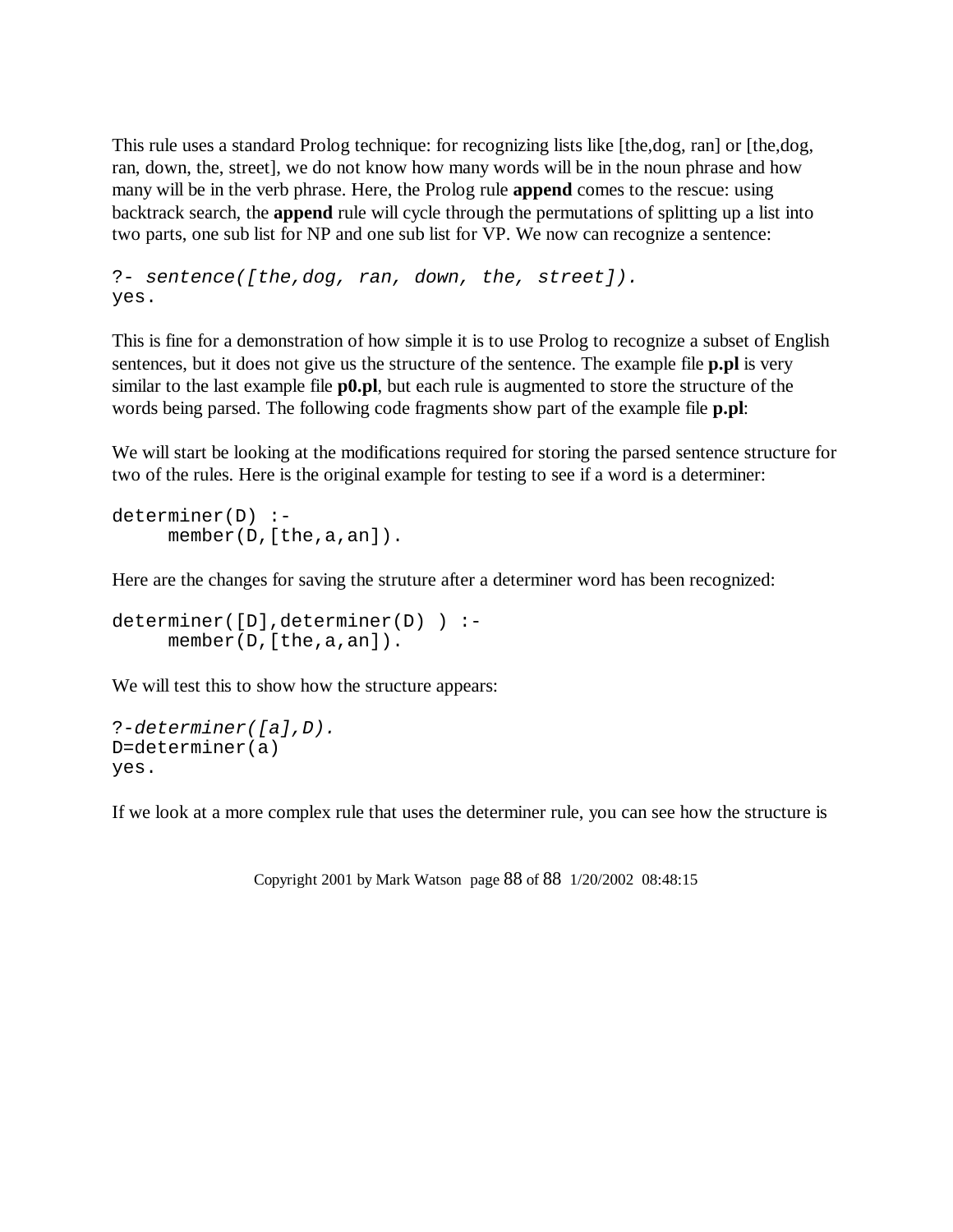built from sub lists:

```
noun_phrase(NP,noun_phrase(DTree,NTree)) :-
      append(D,N,NP),
      determiner(D,DTree),
      noun(N,NTree).
```
Again, we will test this new rule to see how the structure is built up:

```
?- noun_phrase([a,street], NP).
NP=noun phrase(determiner(a),noun(street))
yes.
```
Skipping some of the rules defined in the file p.pl, here is the top level parsing rule to recognize and produce the structure of a simple sentence:

sentence(S, sentence(NPTree, VPTree) ) :append(NP,VP,S), noun\_phrase(NP,NPTree), verb\_phrase(VP,VPTree).

Here, we use the built in append rule to generate permutations of dividing the list S into two sub lists NP and VP, and the rules for recognizing and building structures for noun and verb phrases. To demonstrate how the append rule works, we will use it to slice up a short sentence (as we saw in Appendix B, we type ";" to get additional matches):

```
?- append(NP,VP, [the,dog,ran]).
NP = [ ]VP=[the,dog,ran] ;
NP=[the]
```
Copyright 2001 by Mark Watson page 89 of 89 1/20/2002 08:48:15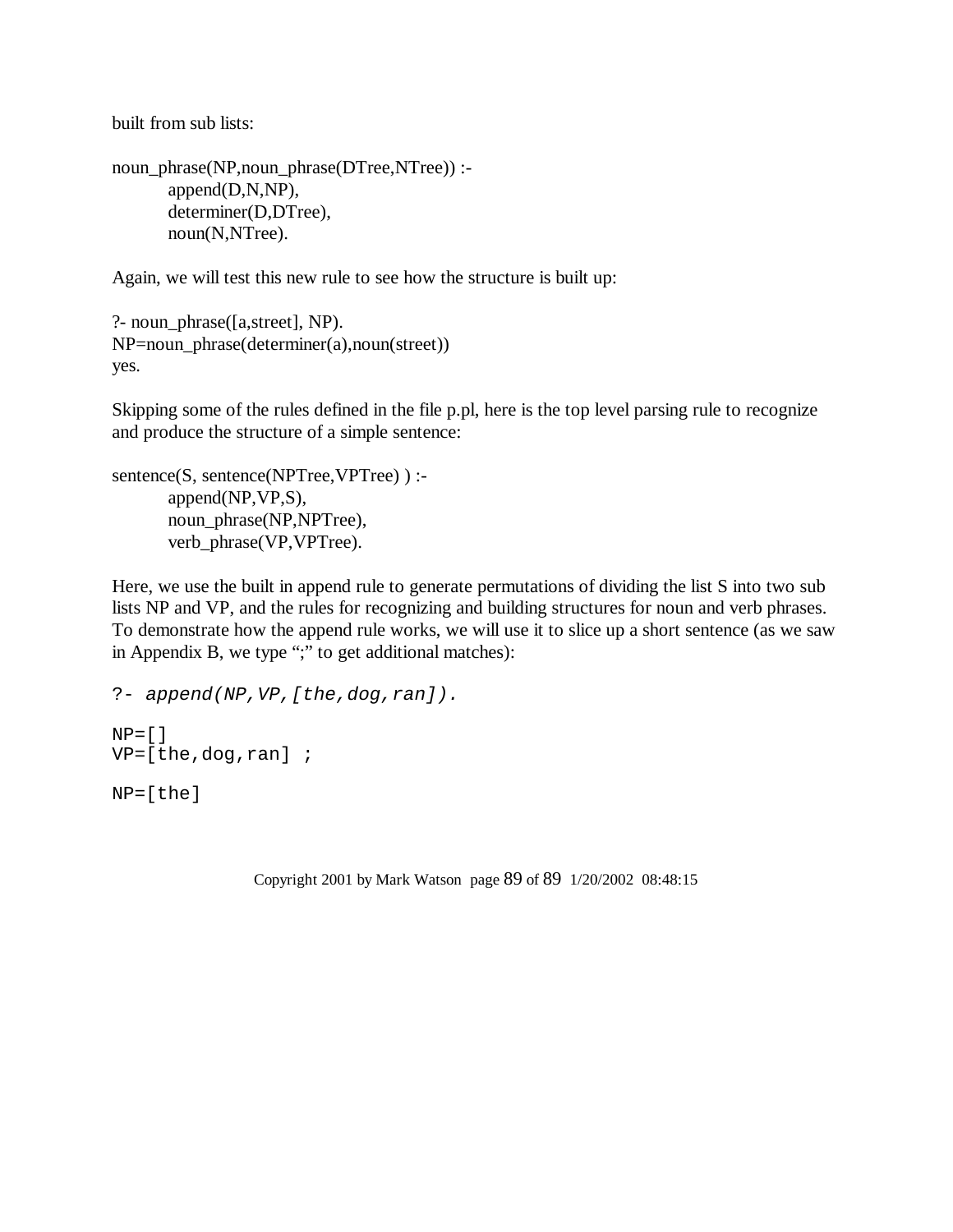```
VP=[dog,ran] ;
NP=[the,dog]
VP=[ran] ;
NP=[the,dog,ran]
VP=[] ;
```
Here is a final example of parsing and building the structure for a longer sentence:

```
?- sentence([the,dog,ran,down,the,strret],S).
S=sentence(noun_phrase(determiner(the),noun(dog)),verb_phrase(ver
b(\text{ran}))
yes.
```
This could be "pretty printed" as:

```
sentence(
 noun_phrase(
    determiner(the),
    noun(dog)),
 verb_phrase(verb(ran)))
```
## **2.3.2 Embedding Prolog rules in a Java application**

In this section, we will write a Java program that uses both the pure Java Prolog Engine and the rules in the file **p.pl** that we saw in the last section. The code for using these Prolog rules is only about 25 lines of Java code, so we will just walk through it, annotating it were necessary:

We place all of the access code inside a try-catch block since we are doing IO. Here, we open a buffered reader for standard input:

try {

Copyright 2001 by Mark Watson page 90 of 90 1/20/2002 08:48:15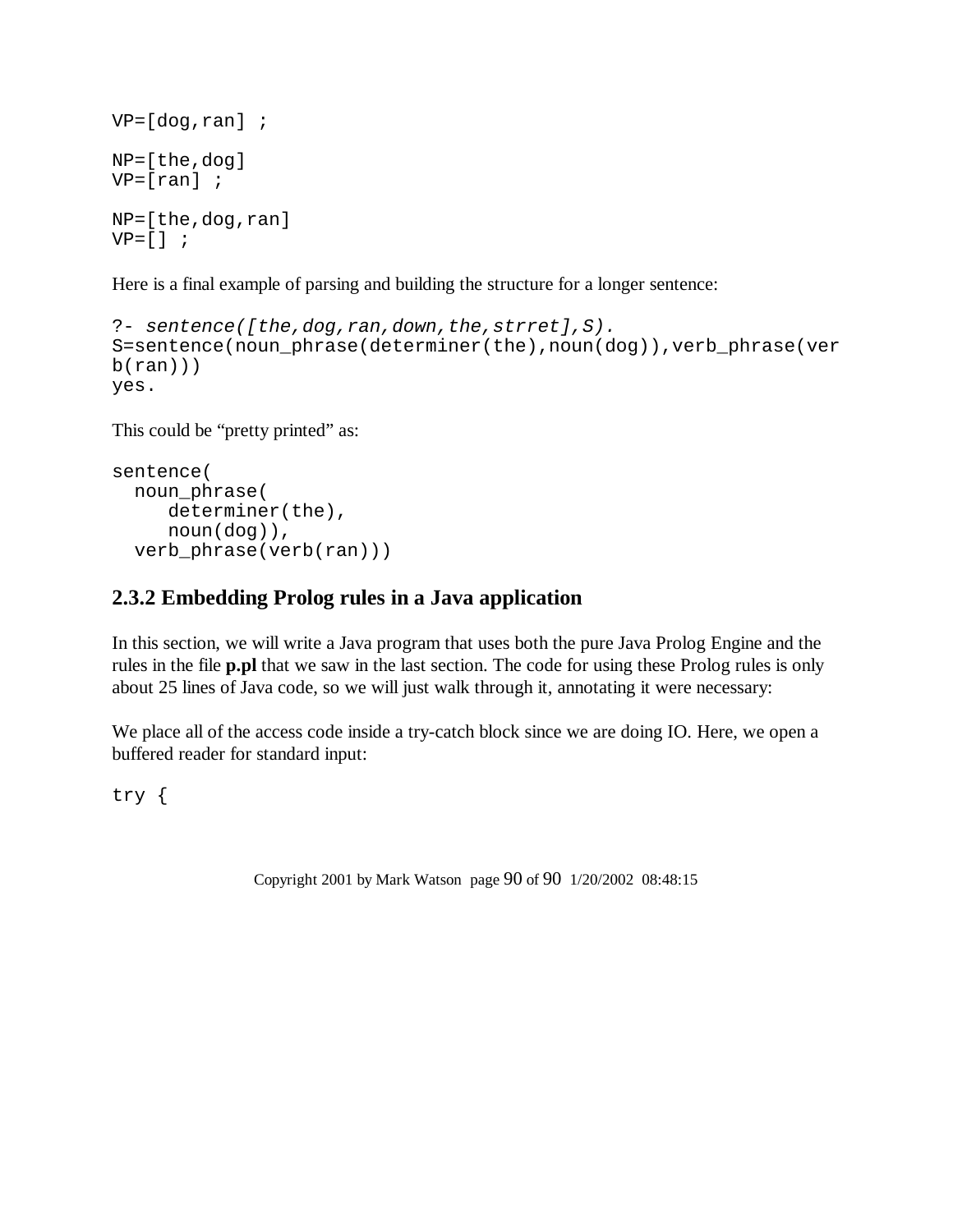```
BufferedReader in
    = new BufferedReader(new InputStreamReader(System.in));
```
Next, we create a new instance of the class Prolog and load in the file **p.pl** in "quiet mode":

```
Prolog prologEngine = new Prolog();
prologEngine.consultFile("p.pl", true);
```
Now, we will enter a loop where the following operations are performed:

- Read a line of input into a string
- Tokenize the input into separate words (an alternative would have been to replace all spaces in the input text with commas, but using the tokenizer makes this a more general purpose example)
- Build and print out the Prolog query
- Call the Prolog.solve method to et back a vector of all possible answers
- Print out the first answer, discarding the rest (here we are wasting a small amount of processing time, since in principle we could extend the API for the class Prolog to add a method for finding just a single solution to a query)
- Print out the first solution

Here is the remaining code:

```
while (true) {
    System.out.println("Enter a sentence:");
    String line = in.readLine();
    if (line == null || line.length() < 2) return;
    line = line.trim().toLowerCase();
    if (line.endsWith("."))
        line = line.substring(0, line.length() - 1);
    StringBuffer sb = new StringBuffer("sentence([");
    StringTokenizer st = new StringTokenizer(line);
    while (st.hasMoreTokens()) {
```
Copyright 2001 by Mark Watson page 91 of 91 1/20/2002 08:48:15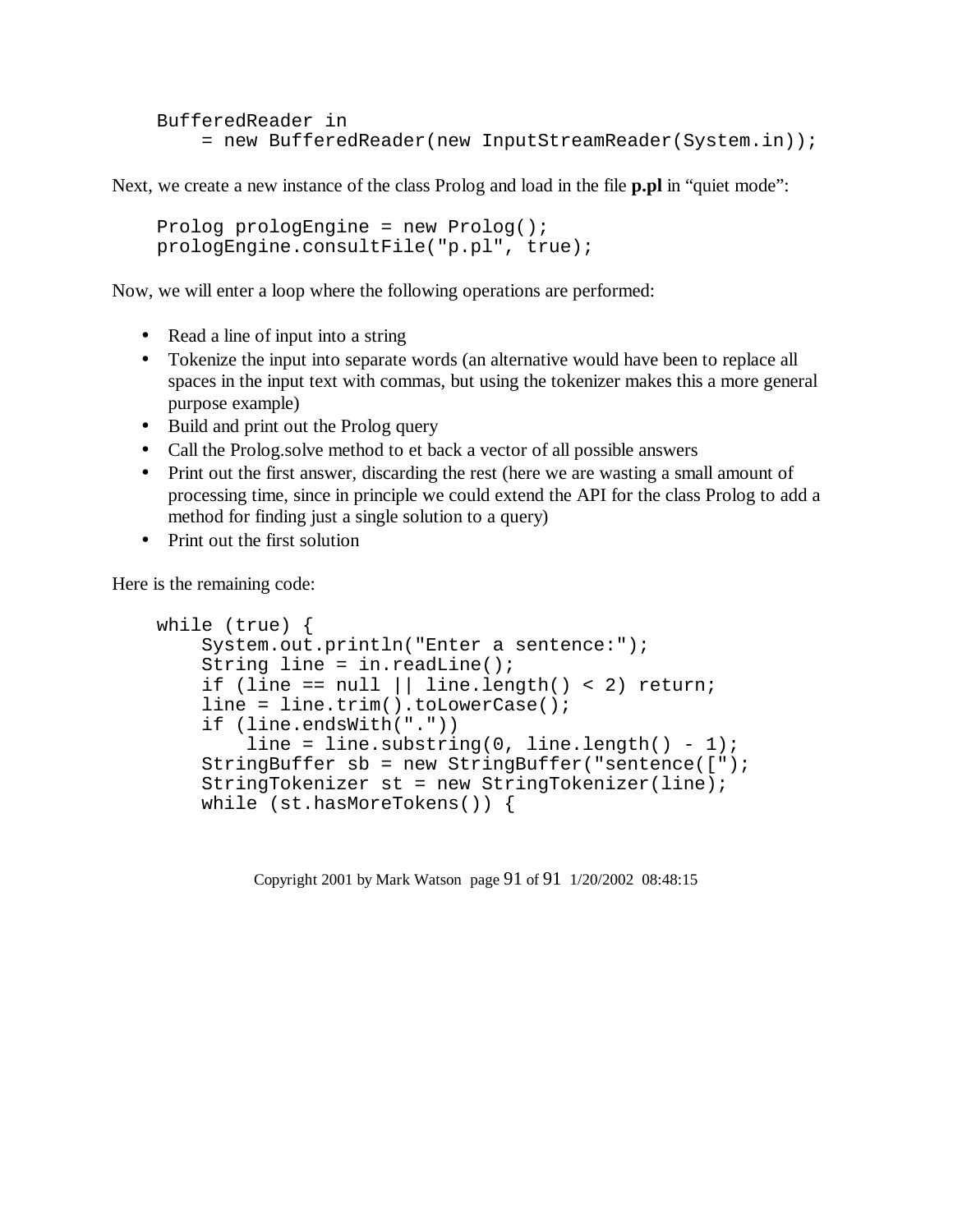```
sb.append(st.nextToken() + ",");
        }
        // drop the last comma and close the brace:
        String query =
          sb.toString().substring(0, sb.length() - 1) + "], S).System.out.println("Generated Prolog query: " + query);
       Vector v = prologEngine.solve(query);
       Hashtable the_answers = (Hashtable)v.elementAt(0);Enumeration enum = the_answers.keys();
       while (enum.hasMoreElements()) {
            String var = (String)enum.nextElement();
            String val = (String)the_answers.get(var);
            System.out.println(val);
        }
    }
} catch (Exception e) {
   System.out.println("Error: " + e);
}
```
If you were adding NLP capability to an application, you would have to write some code that used the generated sentence structure. Here is some sample output from this example:

```
java Parser
CKI Prolog Engine. By Sieuwert van Otterloo.
Enter a sentence:
the boy ran down the street
Generated Prolog query:
sentence([the,boy,ran,down,the,street],S).
Results:
sentence(noun_phrase(determiner(the),noun(boy)),verb_phrase(verb(
ran),prep_phrase(prep(down),noun_phrase(determiner(the),noun(stre
et)))))
Enter a sentence:
```
Copyright 2001 by Mark Watson page 92 of 92 1/20/2002 08:48:15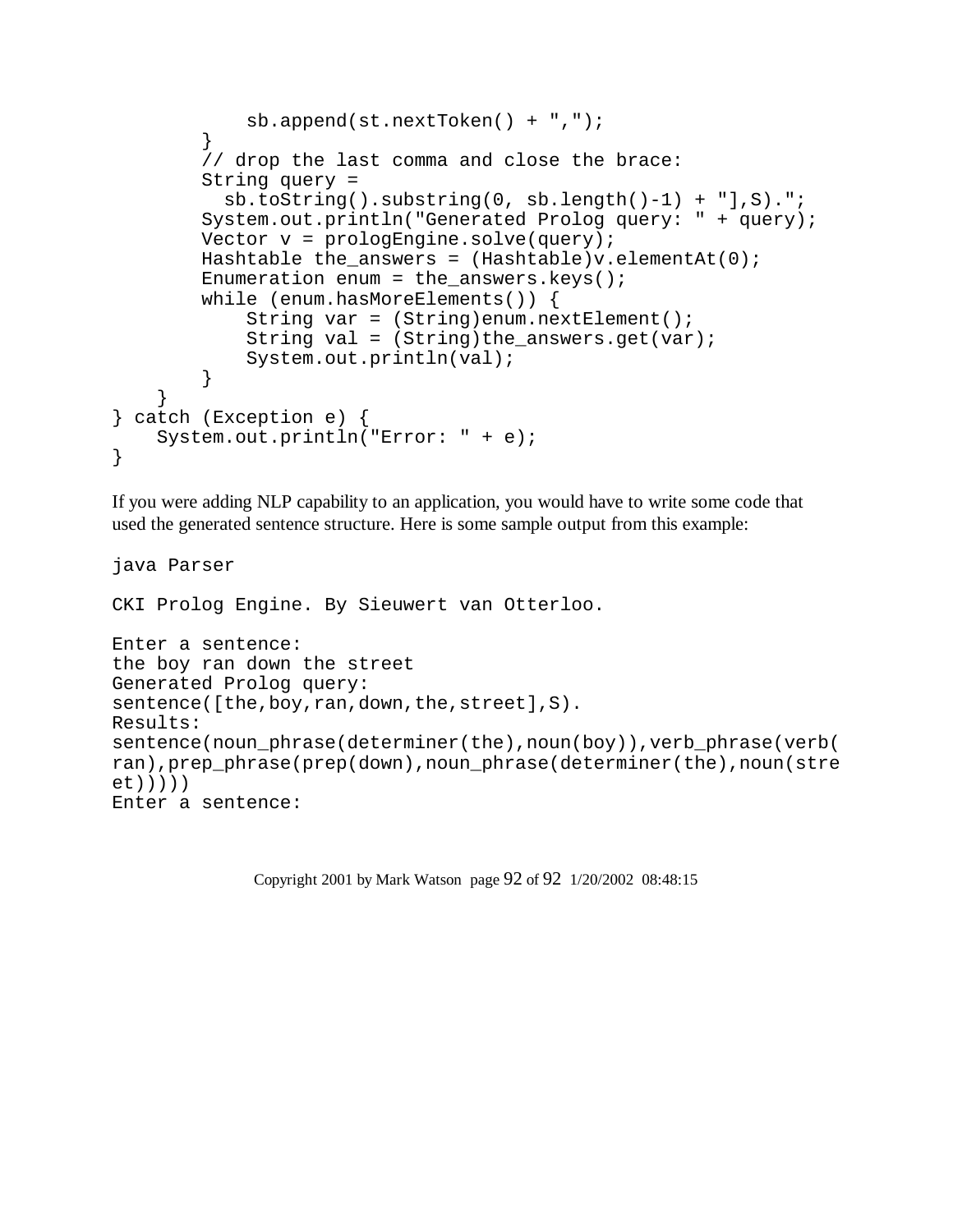```
the boy saw the dog
Generated Prolog query: sentence([the,boy,saw,the,dog],S).
Results:
sentence(noun_phrase(determiner(the),noun(boy)),verb_phrase(verb(
saw),noun_phrase(determiner(the),noun(dog))))
```
This short section provided a brief introduction to Prolog NLP; the interested reader will find many Prolog NLP systems on the web. More importantly, you see how easy it is to combine Prolog and Java code in an application. There is some overhead for using Prolog in a Java application, but some problems are solved much easier in Prolog than in a procedural language like Java. There is a list of free and commercial Prolog systems on my web page for this book; get a Prolog system, and experiment with it; if you like Prolog, now you know that you can use it in your Java applications.

Copyright 2001 by Mark Watson page 93 of 93 1/20/2002 08:48:15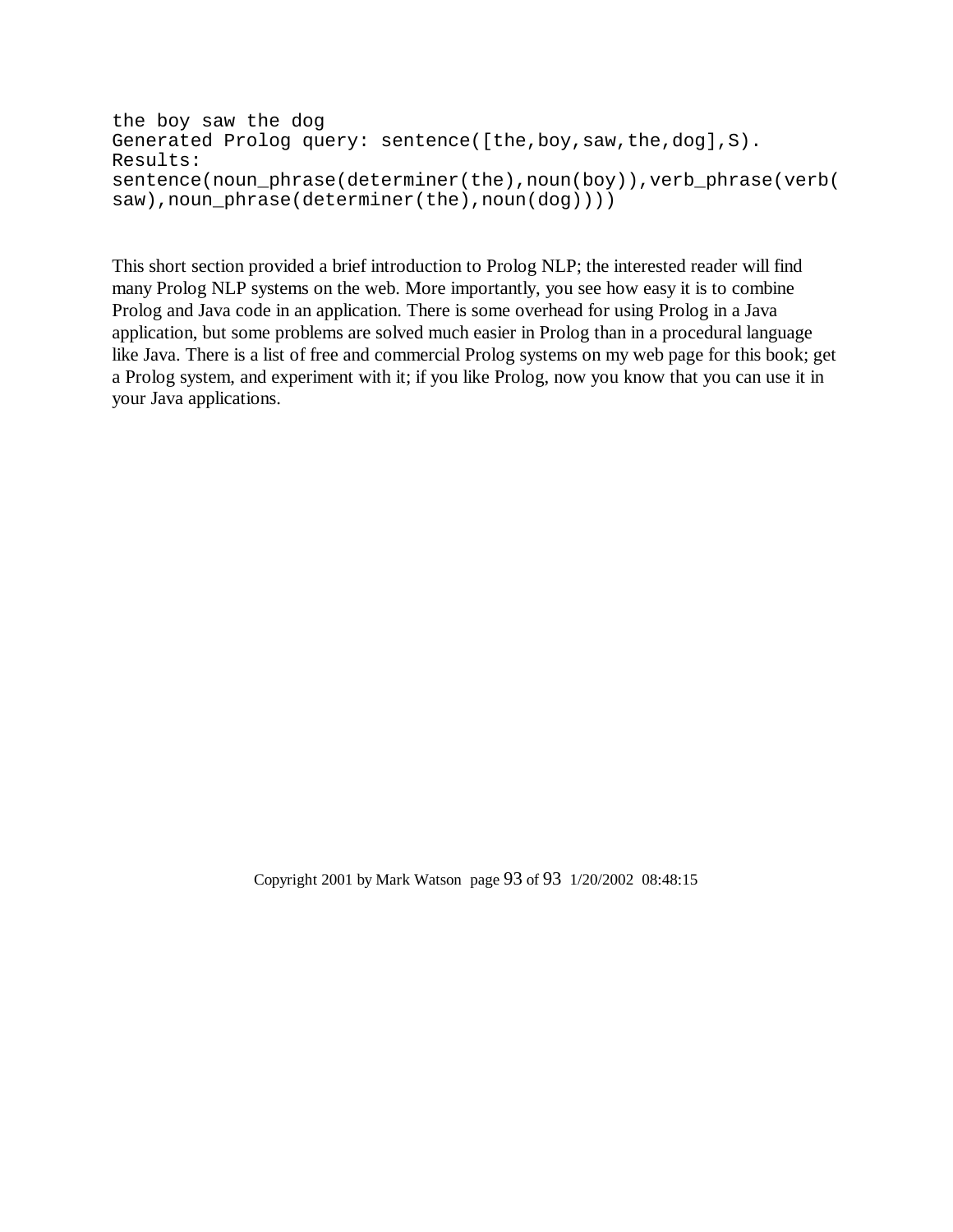# **Chapter 3. Expert Systems**

The topic of writing expert systems is huge, and this chapter will focus on three rather narrow topics: using an expert system framework for writing a reasoning system, using a rule based system for reasoning, and using machine learning techniques to induce a set of production rules from training data.

We will use the Jess Expert System software written by Ernest J. Friedman at Sandia National Laboratory. A copy of Jess is available on Ernest's web site http://herzberg.ca.sandia.gov/jess/. We will begin this chapter with a short tutorial for using Jess, and then design and implement a reasoning system that uses Jess.

The examples for this chapter are found in the subdirectory **src** in:

- src
- src/expertsystem Jess rule files

The material in this chapter exclusively covers forward chaining expert systems. Forward chaining systems start with a set of known facts, and apply rules to work towards solving one or more goals. An alternative approach, often used in Prolog programs, is to use backward chaining. Backward chaining systems start with a final goal and attempt to work backwards towards currently known facts.

Historically, the phrase expert systems was almost synonymous with artificial intelligence in the early and mid 1980s. Frankly, the application of expert system techniques to real problems, like configuring DEC VAX minicomputers, medical diagnosis, and evaluating seismic data for planning oil exploration had everyone very excited. Unfortunately, expert systems were very "over hyped" and there was an eventual backlash that affected the entire field of AI. Still, the knowledge of how to write expert systems is a useful skill. This short chapter contains a tutorial for using the Jess expert system shell and also shows how to use machine learning to help generate rules when training data is available. The interested reader is encouraged to follow up

Copyright 2001 by Mark Watson page 94 of 94 1/20/2002 08:48:15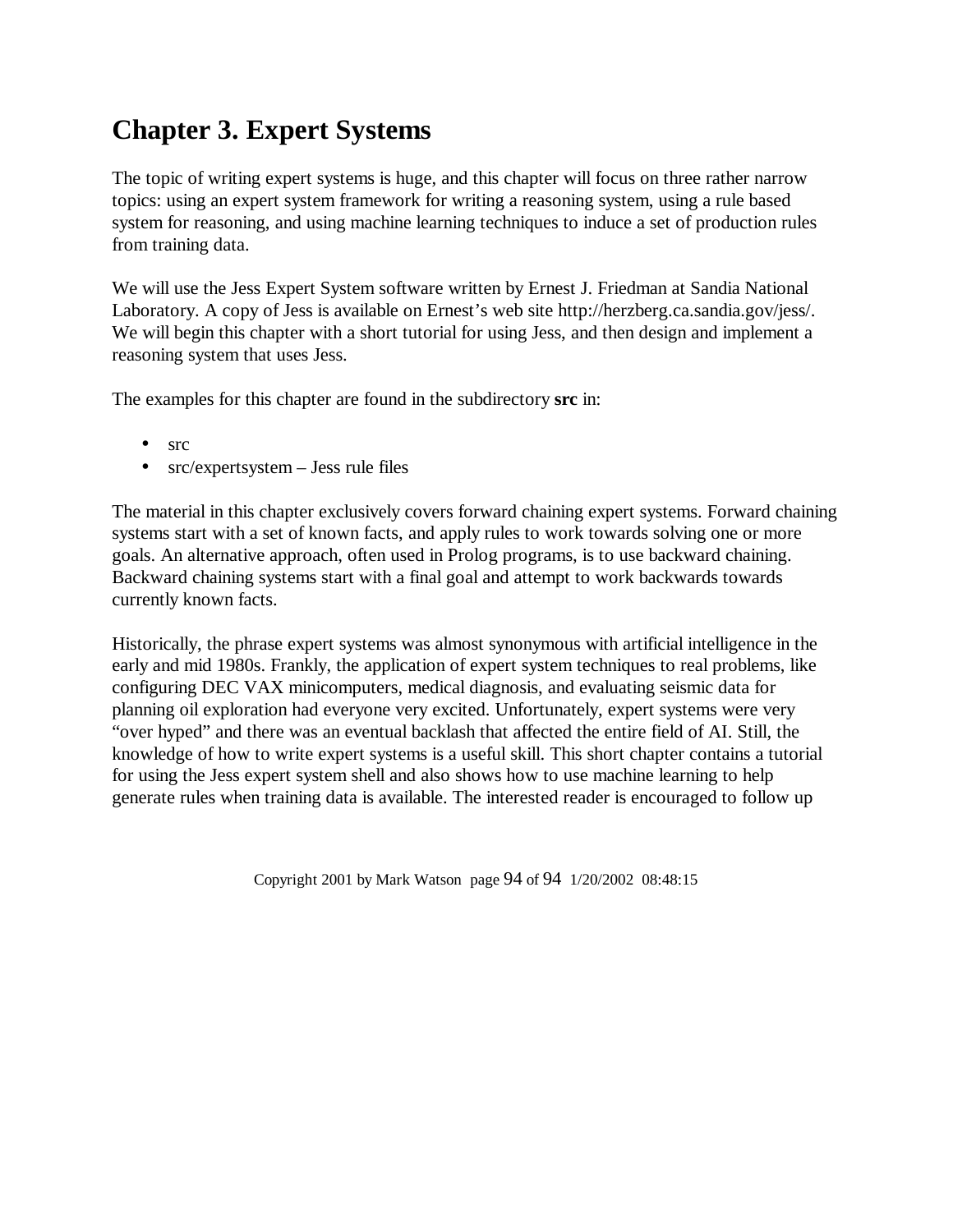reading this chapter by reading through the documentation that is included with the Jess system as well as experimenting with the examples included in the Jess distribution.

# **3.1 A tutorial on writing expert systems with Jess**

The Jess system implements the CLIPS language developed at NASA. CLIPS is based on the original OPS5 language developed by Charles Forgy. OPS5 has been widely used for expert system development because it used a very efficient pattern-matching algorithm (the Rete network) and because it is freely available in source form. It is difficult to find documents about expert system technology that do not at least mention OPS5. (If you are curious, you can search for "OPS5" on the World Wide Web using your favorite search engine.)

Researchers at NASA re-implemented OPS5 in the C language, renaming it CLIPS. Ernest Friedman-Hill re-implemented CLIPS in the Java language, renaming it Jess. Jess supports most of the capabilities of CLIPS and is downward compatible; that is, any expert systems that you write for Jess will probably run with little or no modification under CLIPS. All expert system examples and tutorial material in this chapter use the Jess syntax.

I prefer to refer to expert systems by a more precise name: *production systems*. Productions are rules for transforming strings. For example, given the three production rules:

 $a \Rightarrow b$  $b \Rightarrow c$  $c \Rightarrow d$ 

then if a production system is initialized with the state **a**, the state **d** can be derived by applying these three production rules in order. The form of these production rules is:

#### <left-hand side> => <right-hand side>

Like the reasoning system developed in Chapter 3, much of the power of a rule-based system comes from the ability to use variables so that the left hand side (LHS) patterns can match a variety of known facts (called **working memory** in Jess). The values of these variables that are set in the LHS matching process are substituted for the variables on the right hand side (RHS)

Copyright 2001 by Mark Watson page 95 of 95 1/20/2002 08:48:15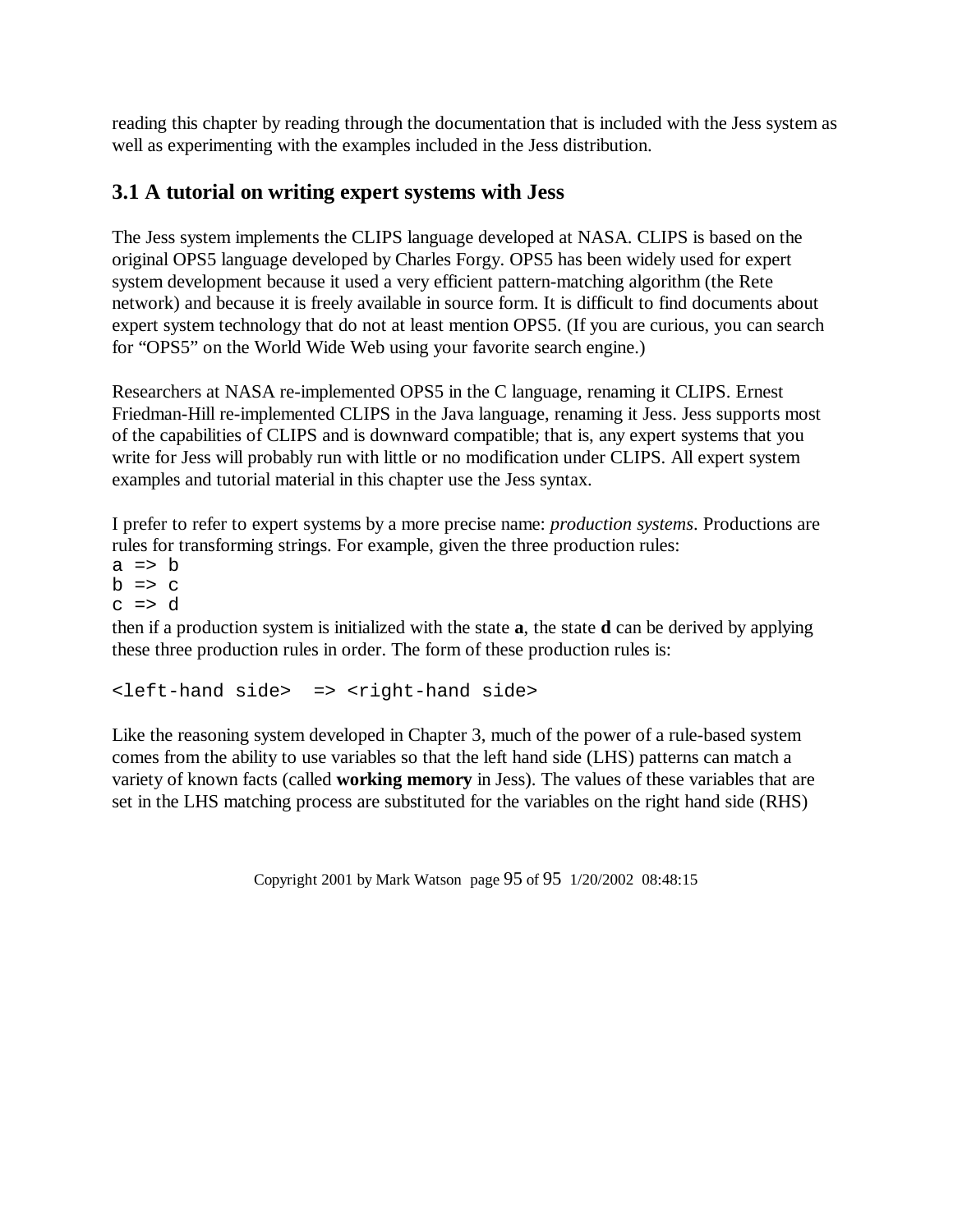#### patterns.

It may seem like expert systems have much programming overhead; that is, it will seem excessively difficult to solve simple problems using production systems. However, for encoding large ill-structured problems, production systems provide a convenient notation for collecting together what would otherwise be too large of a collection of unstructured data and heuristic rules (Brownston et al. 1985). As a programming technique, writing rule-based expert systems is not for everyone. Some programmers find rule-based programming to be cumbersome, while others find it a good fit for solving a wide variety of problems. I encourage the reader to have some fun experimenting with Jess, both with the examples in this chapter, and the many examples in the Jess distribution package.

Before starting a moderate or large expert system project, there are several steps that are recommended:

- Write a detailed description of the problem to be solved
- Decide what structured data elements best describe the problem space (see the discussion of **deftemplate** later in this section)
- Try to break the problem down into separate modules of rules; if possible, try to develop and test these smaller modules independently, preferable one source file per module.
- Plan on writing specific rules that test parts of the system by initializing working memory for specific tests for the various modules; these tests will be very important when testing all of the modules together because tests that work correctly for a single module may fail when all modules are loaded because of unexpected rule interactions.

Production systems fairly accurately model stimulus-response behavior in people. The left-hand side (LHS) terms represent environmental data that triggers a response or action represented by the right-hand side (RHS) terms in production rules. Simple stimulus-response types of production rules might be adequate for modeling simple behaviors, but our goal in writing expert systems is to encode deep knowledge and the ability to make complex decisions in a very narrow (or limited) problem domain. In order to model complex decision-making abilities, we also often need to add higher-level control functionality to expert systems.

Copyright 2001 by Mark Watson page 96 of 96 1/20/2002 08:48:15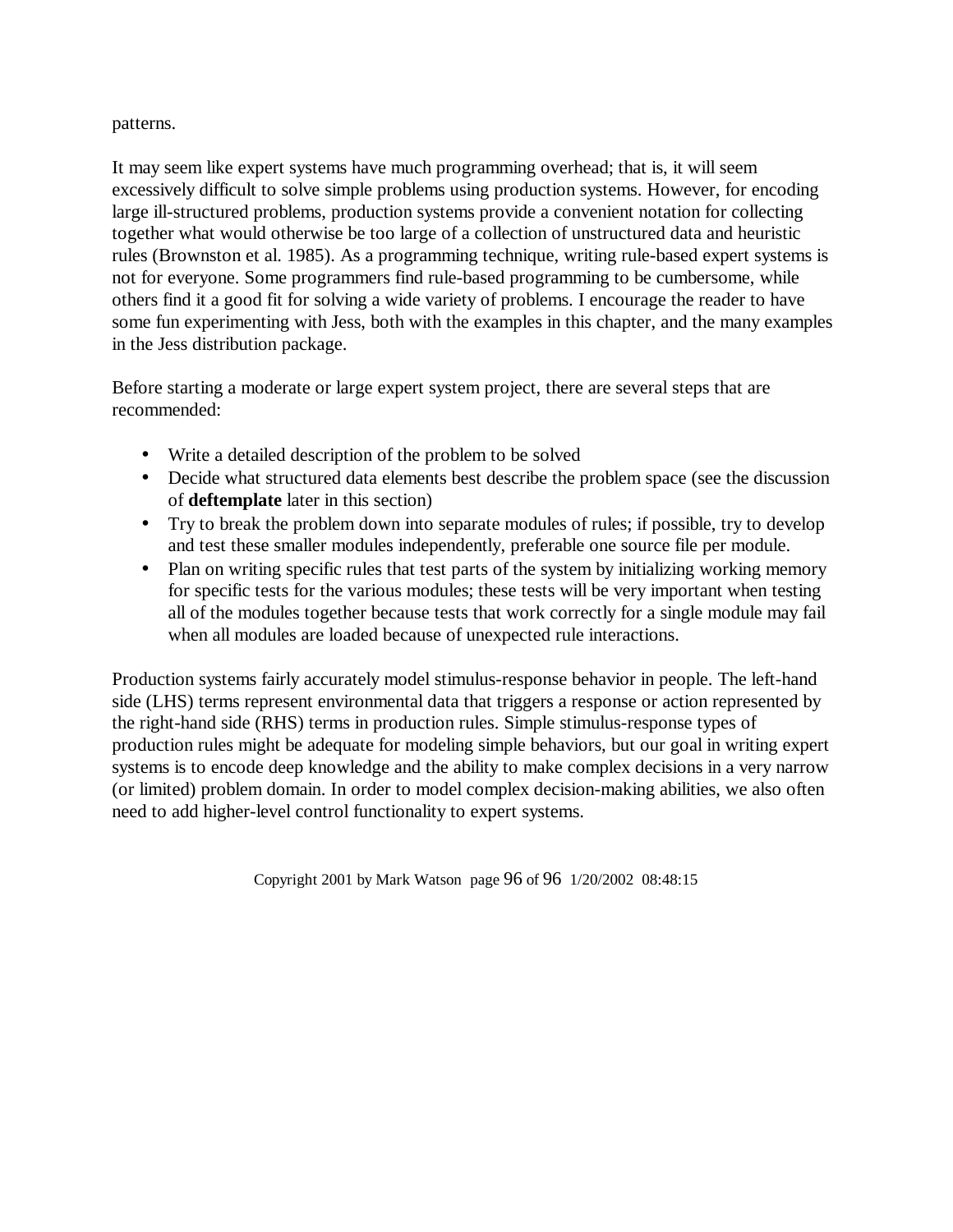It is useful to consider how we consciously control our thought processes. From a lifetime of experience in interacting with our environment and other people, we have a very large amount of real-world knowledge. When we are faced with a specific problem**—**for example, finding a new friend's house if we only have the street address**—**we obviously use a very small percentage of the total knowledge that we have learned from childhood. To find our new friend's house, we set aside almost all of our knowledge and might only consider the following:

- Do we know where the street is? Have we been on the street before?
- If not, did the friend mention a well known nearby cross street?
- If not, can I find an accurate street map?
	- o If I have a street map, do I see the street my friend lives on?
- If not, do I have my friend's telephone number?
	- o If my friend is at home, can I get better directions?

Here, I have indented sub goals and actions that we think when trying to solve a preceding goal. In a production expert system, the rules for solving sub goals would likely be placed in separate modules. We have a wealth of real-world knowledge for solving many different types of problems, but we apply a high-level control process to set aside knowledge that is probably irrelevant to solving a specific problem. An expert system must be laboriously programmed to solve very specific types of problems. Even working in narrow problem areas, we will see that it is very important to support both high-level control structures and low-level stimulus-response types of rules. The high-level control structure is a set of rules that enable or disable stimulus-response rules based on the current goal(s) and/or sub goal(s) that the expert system is processing.

Production system rule interpreters that start with facts that are matched to the LHS term(s) of production rules are called *forward chaining* production systems. Production system rule interpreters that start with desired goal states that are matched to the RHS term(s) are called *backward chaining* production systems. For the introduction and tutorial for expert system technology in this chapter, we will use a forward chaining production system interpreter written in Java by Ernest Friedman-Hill of the Sandia National Laboratories that supports most of the capabilities of the "classic" expert system language OPS5 developed by Charles Forgy at

Copyright 2001 by Mark Watson page 97 of 97 1/20/2002 08:48:15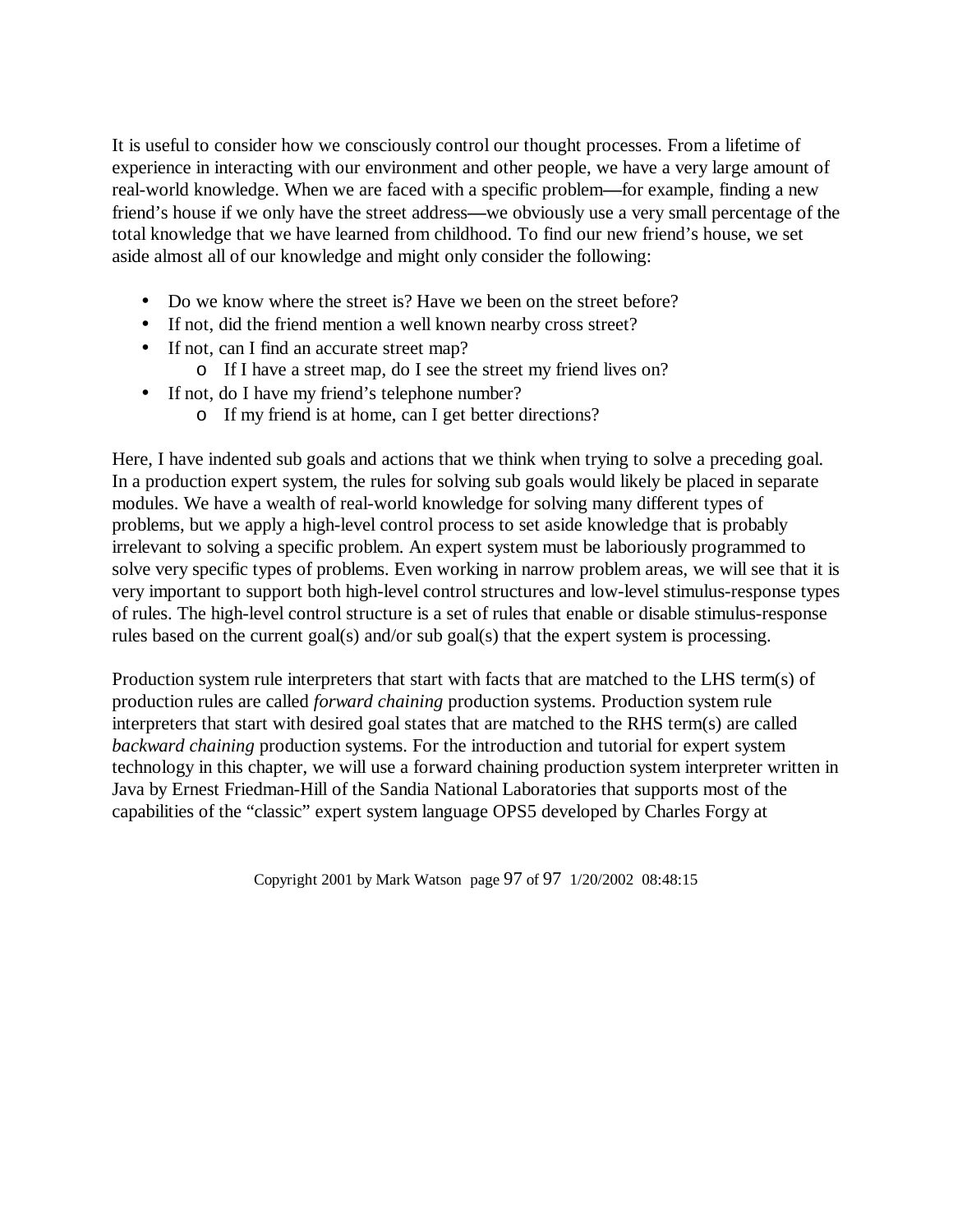Carnegie-Mellon University.

The three sample production rules listed at the beginning of this chapter look rather sparse and abstract. Please remember that production system interpreters manipulate symbols, not real-world knowledge. The three production rules could have their symbols **a**, **b**, **c**, and **d** changed to make the rules more meaningful to human readers:

```
I am hungry => find food
find_food => cook_food
cook_food => eat_food
```
This substitution of symbols makes a difference for human readers, but a production system interpreter does not care. Still the form of these three rules is far too simple to encode interesting knowledge. We will extend the form of the rules by allowing:

- Variables in both the LHS and RHS terms of production rules
- Multiple LHS and RHS terms in rules
- The ability to perform arithmetic operations in both LHS and RHS terms

The use of variables in rules is crucial since it allows us to properly generalize knowledge encoded in rules. The use of multiple LHS terms allows us to use compound tests on environmental data. In an English syntax, if we use a question mark to indicate a variable, rather than a constant, a rule might look like this:

```
If
    have food ?food_object
     ?food object is frozen
     ?food_object weight ?weight
    have microwave_oven
Then
    place ?food_object in microwave_oven
     set microwave_oven timer to (compute ?weight * 10)
     turn on microwave_oven
```
Copyright 2001 by Mark Watson page 98 of 98 1/20/2002 08:48:15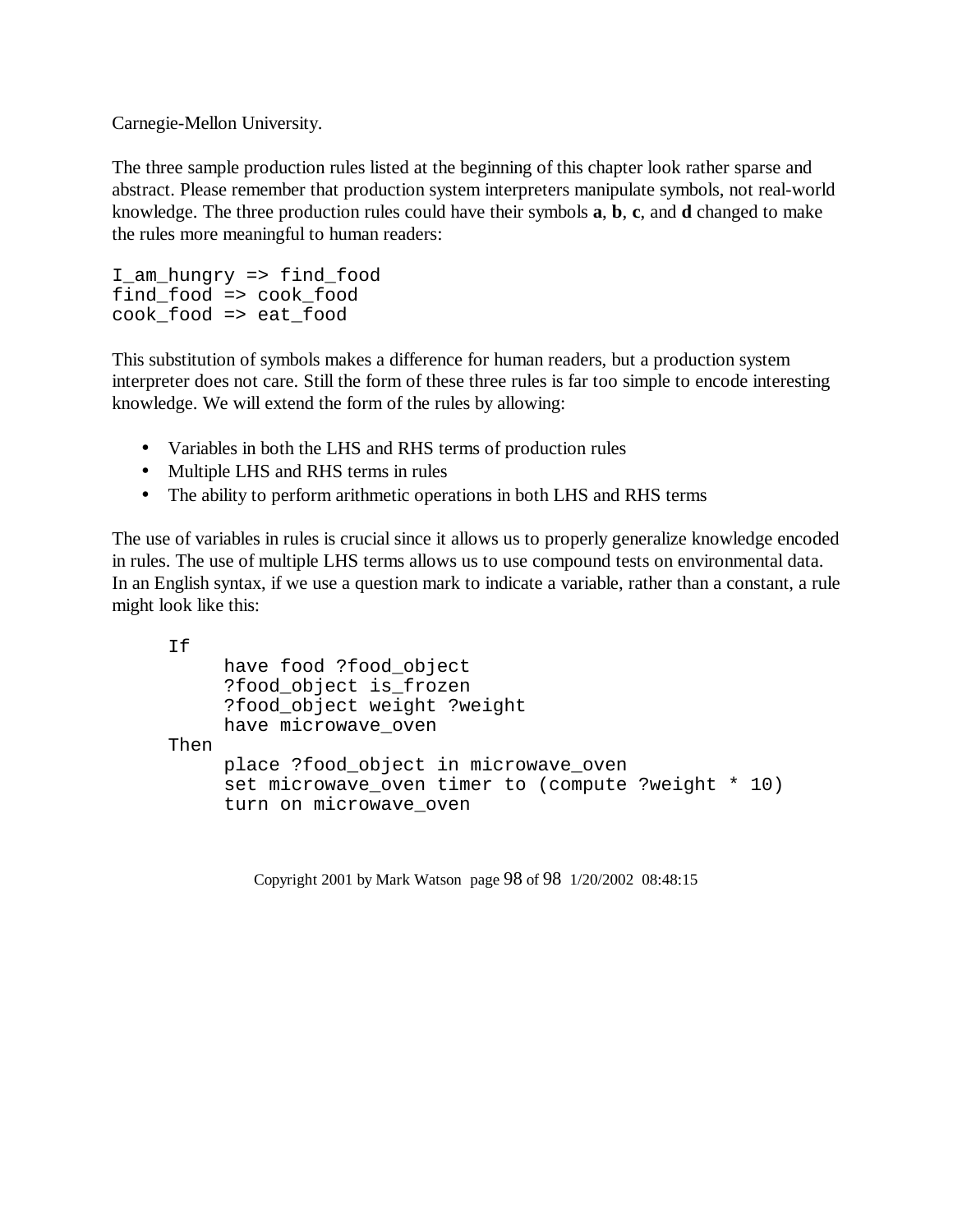This rule is still what I think of as a stimulus-response rule; higher-level control rules might set a goal of being hungry that would enable this rule to execute. We need to add an additional LHS term to allow higher-level control rules to set a "prepare food" goal; we can rewrite this rule and add an additional rule that could execute after the first rule (additional terms and rules are shown in italic):

| Τf   |                                                                                                                                                                                                                |
|------|----------------------------------------------------------------------------------------------------------------------------------------------------------------------------------------------------------------|
| Then | state equals I_am_hungry<br>have food ?food_object<br>?food_object is_frozen<br>?food_object weight ?weight<br>have microwave_oven                                                                             |
|      | place ?food_object in microwave_oven<br>set microwave_oven timer to (compute ?weight * 10)<br>turn on microwave oven<br>set state to (I_am_hungry and food_in_microwave)<br>set microwave food to ?food object |
| T F  |                                                                                                                                                                                                                |
|      | state equals food_in_microwave<br>microwave_timer ?value < 0<br>microwave_food ?what_food_is_cooking                                                                                                           |
| Then |                                                                                                                                                                                                                |
|      | remove ?what_food_is_cooking from microwave<br>eat ?what_food_is_cooking                                                                                                                                       |

A higher-level control rule could set an environmental variable **state** to the value **I\_am\_hungry**, which would allow the RHS terms of this rule to execute if the other four LHS terms matched environmental data. We have assumed that rules match their LHS terms with environmental data. This environmental data and higher-level control data is stored in **working memory**. If we use a weak analogy, production rules are like human long-term memory, and the transient data in

Copyright 2001 by Mark Watson page 99 of 99 1/20/2002 08:48:15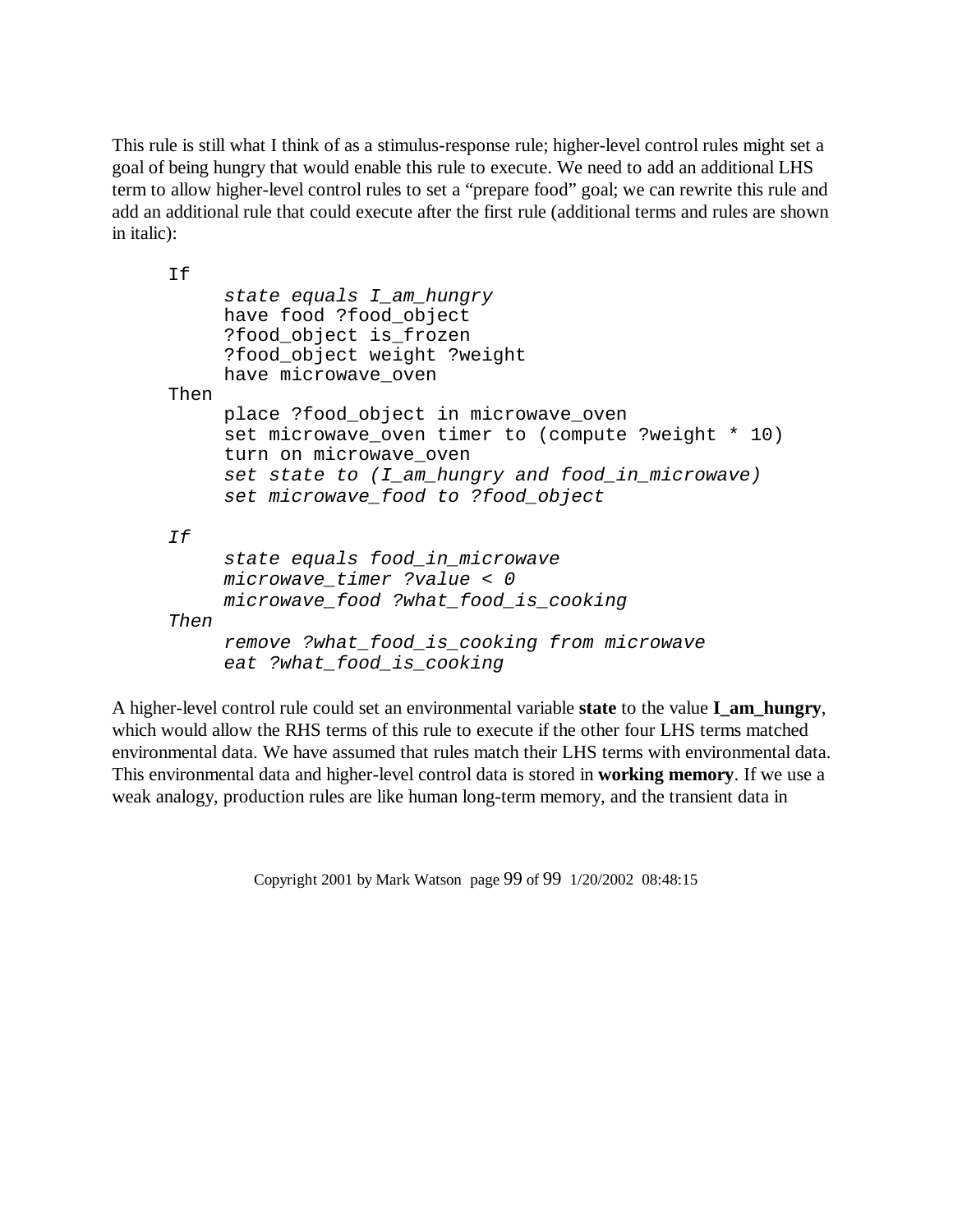working memory is like human short-term memory. The production rules are stored in **production memory**. We will see in the next section how the OPS5/CLIPS language supports structured working memory that is matched against the LHS terms of rules stored in production memory.

The examples in this chapter were developed using version 5.1 of Jess, but since my book examples are Open Source and available on my web site, I will update the examples if necessary to work with future versions of Jess. If you get the Jess ZIP file from Ernest Friedman-Hill's web site (linked from my web site also), UNZIP the file creating a directory **Jess51** and copy the examples in **src/expertsystem** to the top level **Jess51** directory. The example shown previously in an "English-like format" is converted to a Jess notation and is available in the file **food.clp** and is shown below with interpersed comments.

The following statement, **deftemplate**, is used to define position-independent data structures. In this case, we are defining a structure **have\_food** that contains named slots **name**, **weight**, and **is\_frozen**:

```
(deftemplate have_food
   (slot name)
   (slot weight)
   (slot is_frozen (default no)))
```
Notice that the third slot **is frozen** is given a default value of "no". It is often useful to set default slot values when a slot usually has a value, with rare exceptions.

The Jess interpreter always attempts to run a rule called **startup** when the system is reset using the build in function **reset**. The startup rule in this example adds to data elements to working memory:

```
(defrule startup
 = >(assert (have_food (name spinach) (weight 10)))
  (assert (have_food (name peas) (weight 14) (is_frozen yes))))
```
Copyright 2001 by Mark Watson page 100 of 100 1/20/2002 08:48:15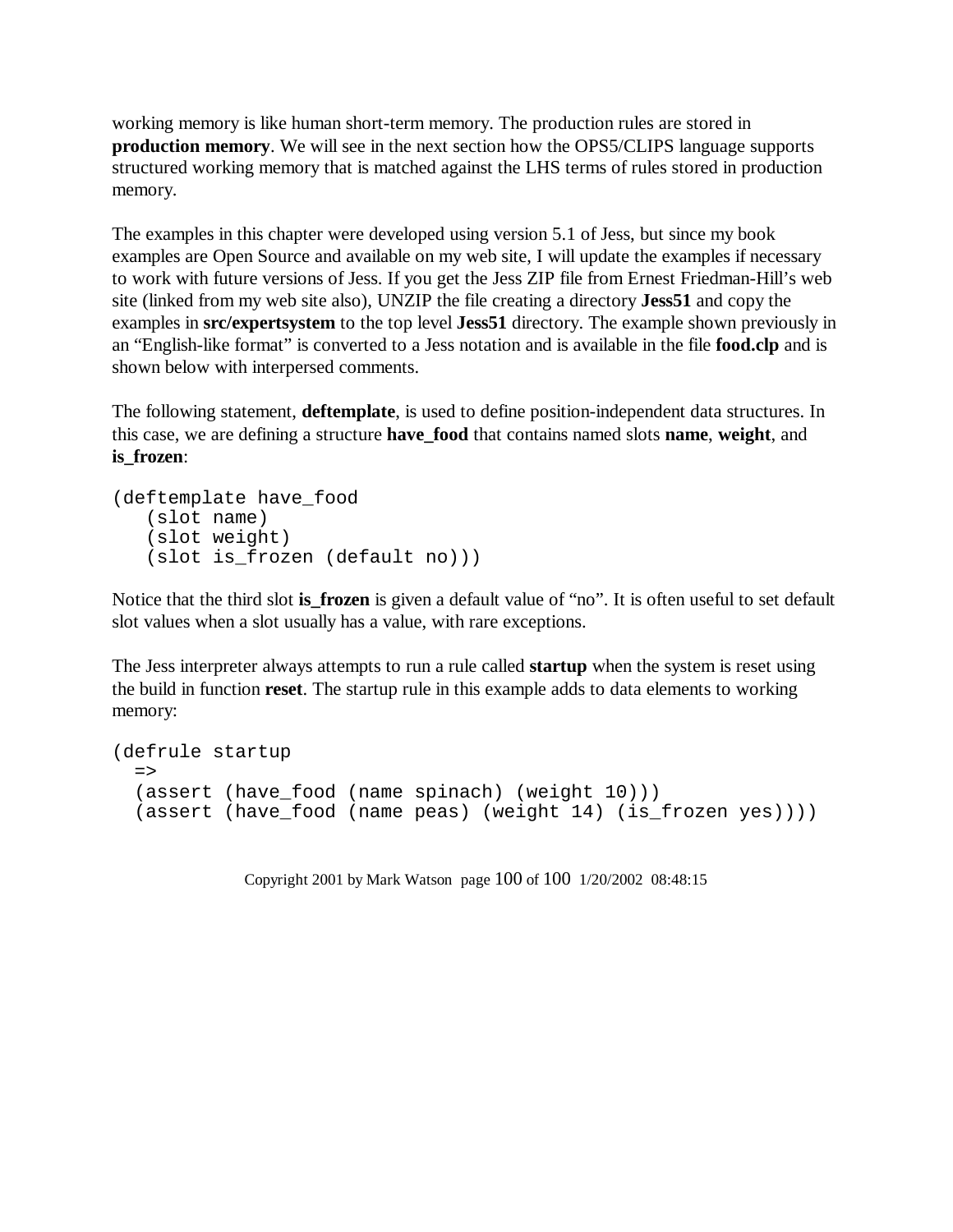This rule startup creates two structured working memory elements. Once these working memory elements (or facts) are created, then, using the Rete algorithm, the Jess runtime system automatically determines which other rules are eligible to execute. As it happens, the following rule is made eligible to execute (i.e., it is entered into the **conflict set** of eligible rules) after the two initial working memory elements are created by the rule **startup**:

```
(defrule thaw-frozen-food "thaw out some food"
 ?fact <- (have_food (name ?name) (is_frozen yes) (weight ?w))
 = >(retract ?fact)
 (assert (have_food (name ?name) (weight ?w) (is_frozen no)))
 (printout t "Using the microwave to that out " ?name crlf)
  (printout t "Thawing out " ?name " to produce "
    ?w " ounces of " ?name crlf))
```
We see several new features in the rule **thaw-frozen-food**:

- The LHS pattern (only one in this rule, but there could be many) is assigned to a variable **?fact** that will reference the specific working memory element that matched the LHS pattern.
- The first RHS action (**retract ?fact**) removes from working memory the working memory element that instantiated this rule firing; note that this capability did not exist in the simple reasoning system implemented in Chapter 3.
- The second RHS action asserts a new fact into working memory; the variables **?name** and **?w** are set to the values matched in the first LHS pattern. Setting the slot **is\_frozen** is not necessary in this case because we are setting it to its default value.
- The third and fourth RHS actions prints out (the "t" indicates print to standard output) messages to the user. Note that the Jess printout function can also print to an opened file.

The next two lines in the input file reset the system (making the rule **startup** eligible to execute) and runs the system until no more rules are eligible to execute:

Copyright 2001 by Mark Watson page 101 of 101 1/20/2002 08:48:15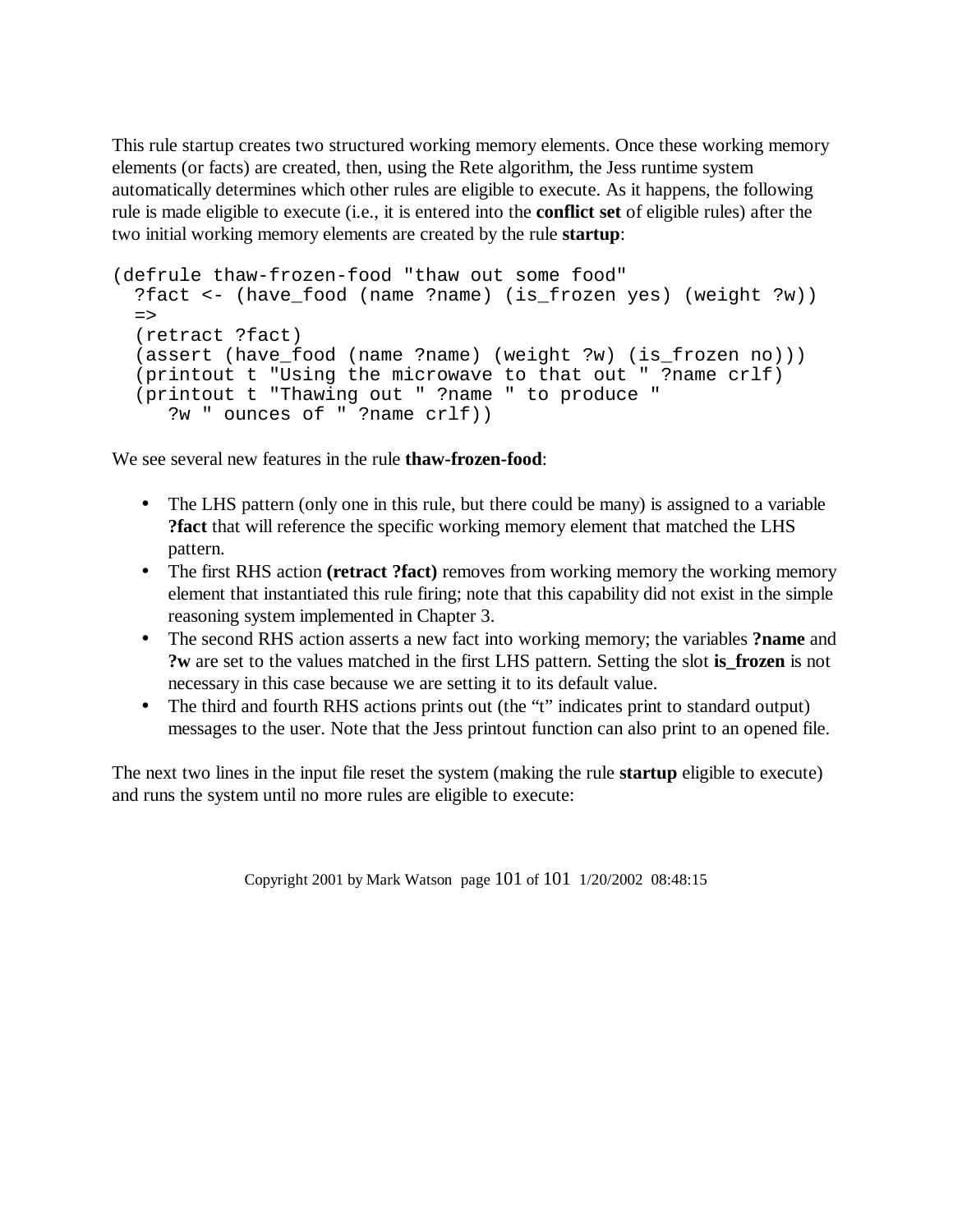```
(reset)
(run)
```
To run this example, copy the contents of the directory from the directory src/expertsystem to the top level Jess51 directory, change directory to the top level Jess directory, and then type the following:

```
javac jess/*.java
java jess.Main food.clp
```
The first statement compiles the Jess system; you only need to do this one time. Here is the output that you will see:

```
Jess, the Java Expert System Shell
Copyright (C) 1998 E.J. Friedman Hill and the Sandia Corporation
Jess Version 5.1 4/24/2000
Using the microwave to thaw out peas
Thawing out peas to produce 14 ounces of peas
```
This example is simple and tutorial in nature, but will give the reader sufficient knowledge to read and understand the examples that come with the Jess distribution. You should pause to experiment with the Jess system before continuing on with this chapter.

#### **3.2 Implementing a reasoning system with Jess**

In this section, we will see how to design and implement a reasoning system using a forward chaining production system interpreter like CLIPS or Jess. There are two common uses for reasoning in expert systems:

1. Perform meta-level control of rule firing (e.g., prefer rules that indicate the use of cheaper resources, prefer rules written by experts over novices, etc.)

Copyright 2001 by Mark Watson page 102 of 102 1/20/2002 08:48:15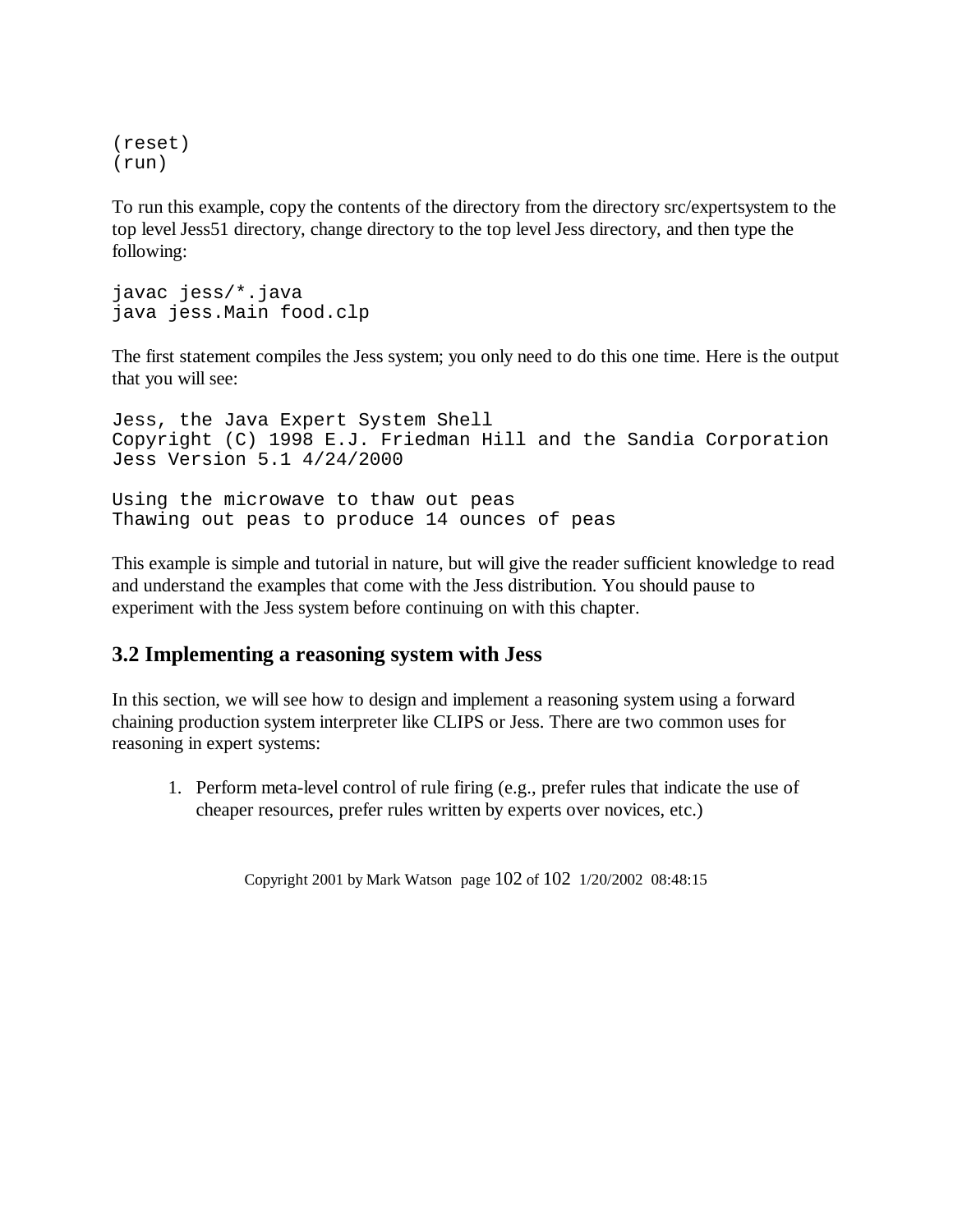2. Implement a planning/reasoning system using forward chaining rules

We will choose option 2 for the example in this section.

The following source listing is in the file **src/expertsystem/reasoning.clp**. This listing is interspersed with comments explaining the code:

We define three working memory data templates to solve this problem: the state of a block, an old state of a block (to avoid executing rules in infinite cycles or loops), and a goal that we are trying to reach. The template block has three slots: name, on\_top\_of, and supporting:

```
(deftemplate block
   (slot name)
   (slot on_top_of (default table))
   (slot supporting (default nothing)))
```
The template old block state has the same three named slots as the template block:

```
(deftemplate old_block_state
   (slot name)
   (slot on top of (default table))
   (slot supporting (default nothing)))
```
The template goal has two slots: a supporting block name and the block sitting on top of this first block):

```
(deftemplate goal
   (slot supporting_block)
   (slot supported_block))
```
As with our previous Jess example, the rule startup is eligible to execute after calling the functions (reset) and (run).

Copyright 2001 by Mark Watson page 103 of 103 1/20/2002 08:48:15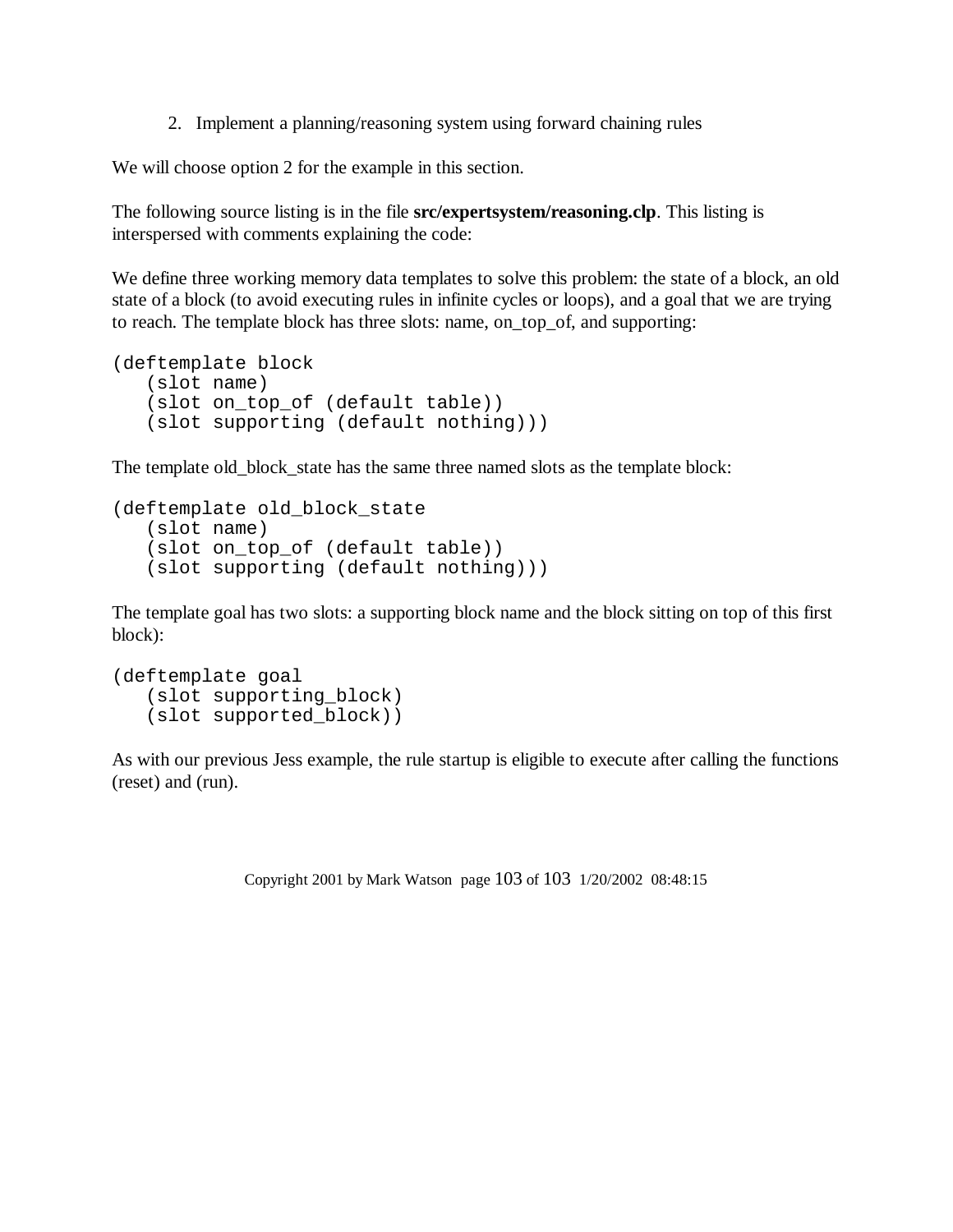```
(defrule startup "This is executed when (reset) (run) is
executed"
  =>
  (assert (goal (supporting_block C) (supported_block A)))
  (assert (block (name A) (supporting B)))
  (assert (block (name B) (on_top_of A) (supporting C)))
  (assert (block (name C) (on_top_of B)))
  (assert (block (name D)))
  (assert (block (name table) (supporting A)))
  (assert (block (name table) (supporting C))))
```
Figure 3.1 shows the initial block setup and the goal state created by the rule startup.



**Figure 3.1 The goal set up in the rule startup is to get block** a **on top of block** c

The following rule **set-block-on** attempts to move one block on top of another. There are two preconditions for this rule to fire:

Copyright 2001 by Mark Watson page 104 of 104 1/20/2002 08:48:15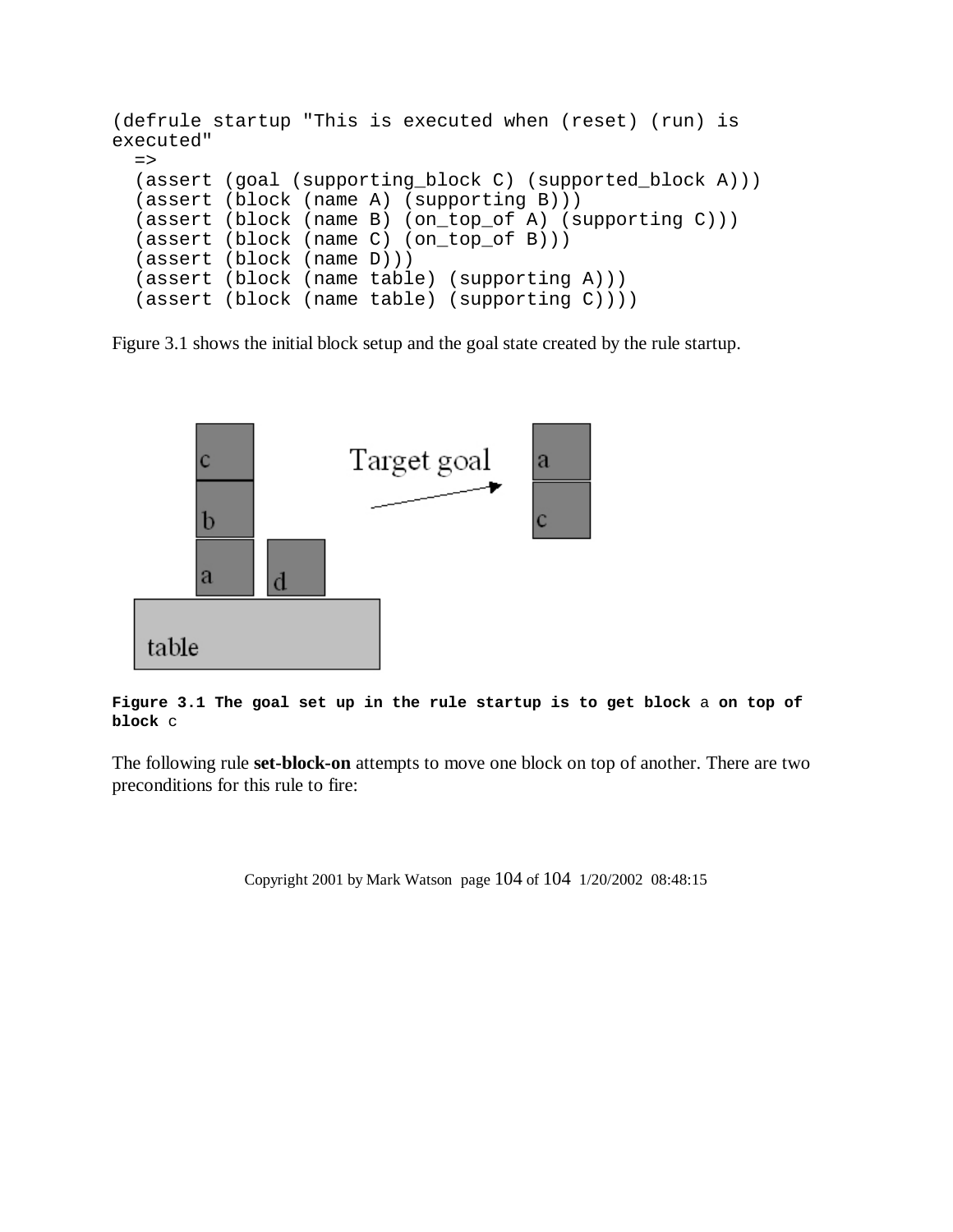- Both blocks must not have any other blocks on top of them
- We can not already have cleared the bottom block (this condition is prevent infinite loops)

We see a condition on the matching process in the second LHS element: the matching variable **?block** 2 can not equal the matching variable **?block** 1. Here, we use the not-equals function **neq**; the corresponding equals function is **eq**.

```
(defrule set-block-on "move ?block_1 to ?block_2 if both
                       are clear"
 ?fact1 <- (block (name ?block_1)
                   (on_top_of ?on_top_of_1)
                   (supporting nothing))
 ?fact2 <- (block (name ?block_2&:(neq ?block_2 ?block_1))
                   (supporting nothing)
                   (on_top_of ?on_top_of_2))
 ?fact3 <- (block (name ?on_top_of_1)
                   (supporting ?block_1)
                   (on_top_of ?on_top_of_3))
  (not (old_block_state (name ?block_2)
          (on_top_of ?on_top_of_2) (supporting ?block_1)))
 =(retract ?fact1)
  (retract ?fact2)
  (retract ?fact3)
  (assert (block (name ?block_1) (on_top_of ?block_2)
          (supporting nothing)))
  (assert (block (name ?block_2) (on_top_of ?on_top_of_2)
          (supporting ?block_1)))
  (assert (old_block_state (name ?block_2)
          (supporting nothing) (on_top_of ?on_top_of_2)))
  (assert (block (name ?on_top_of_1) (supporting nothing)
          (on_top_of ?on_top_of_3)))
  (printout t "Moving " ?block_1 " from " ?on_top_of_1
              " to " ?block_2 crlf))
```
Copyright 2001 by Mark Watson page 105 of 105 1/20/2002 08:48:15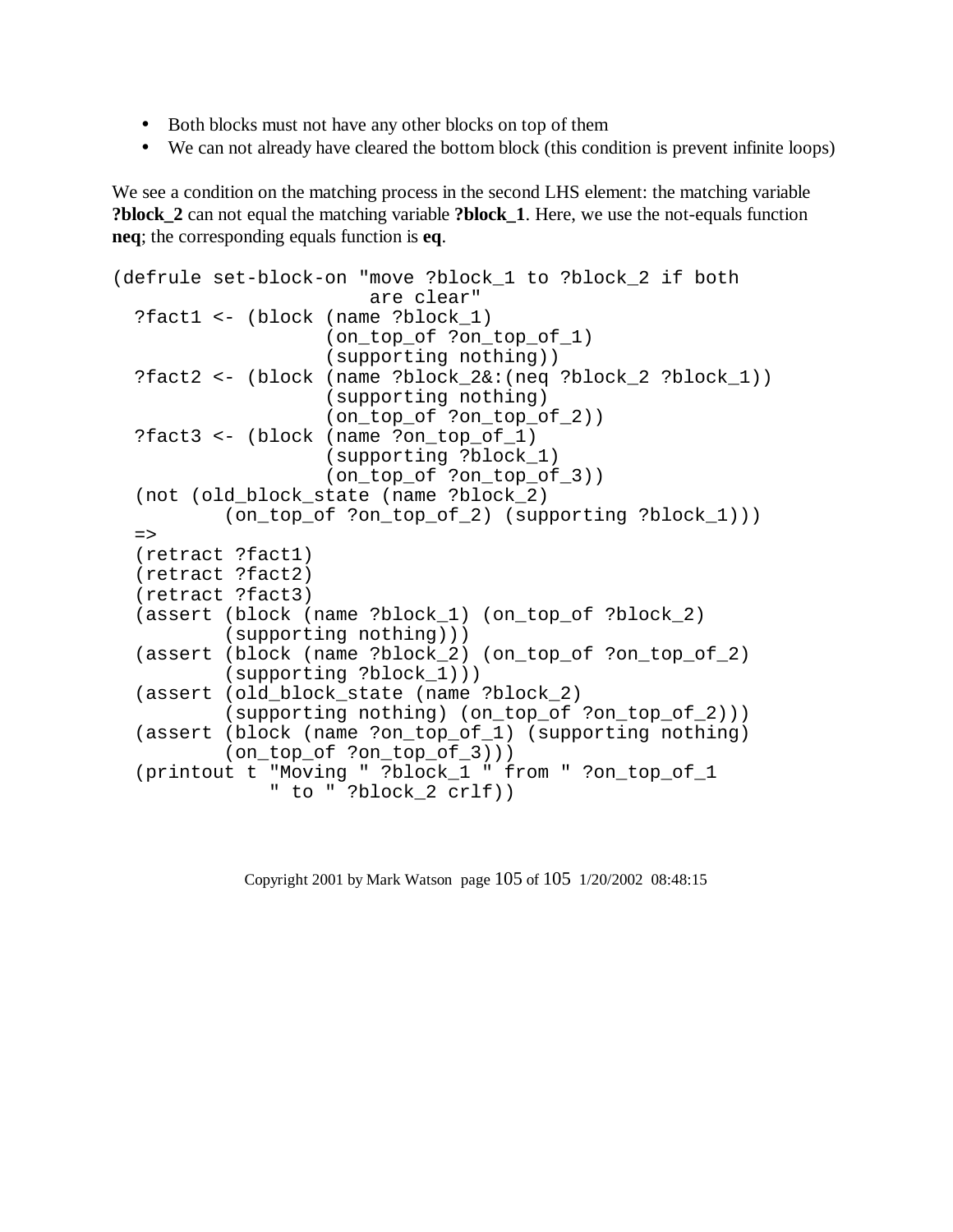The following rule **clear-block** has two pre-conditions:

- That the block being removed from another block has nothing on top of it
- That the block being moved is not already on the table

```
(defrule clear-block "remove ?block_1 from ?block_2 if ?block1 is
                      clear"
 ?fact1 <- (block (name ?block_1)
                   (on_top_of ?block_2&:(neq ?block_2 table))
                   (supporting nothing))
 ?fact2 <- (block (name ?block_2) (supporting ?block_1)
                   (on_top_of ?on_top_of_2))
 =(retract ?fact1)
 (retract ?fact2)
 (assert (block (name ?block_1)
                 (on_top_of table)
                 (supporting nothing)))
  (assert (block (name ?block_2) (on_top_of ?on_top_of_2)
                 (supporting nothing)))
 (assert (block (name table) (supporting ?block_1)))
  (printout t "Clearing " ?block_1 " from " ?block_2
              " on to table" crlf))
```
The following rule my-halt-rule has a new feature: changing a rule's default execution priority (or **salience**). The default rule salience is zero, but by setting the salience for my-halt-rule to a high value, we are guaranteed that this rule will immediately execute as soon as its conditions are met:

```
(defrule my-halt-rule "to stop when the goal is reached"
 (declare (salience 100))
 (goal (supporting_block ?b1) (supported_block ?b2))
 (block (name ?b1) (supporting ?b2))
 = >
```
Copyright 2001 by Mark Watson page 106 of 106 1/20/2002 08:48:15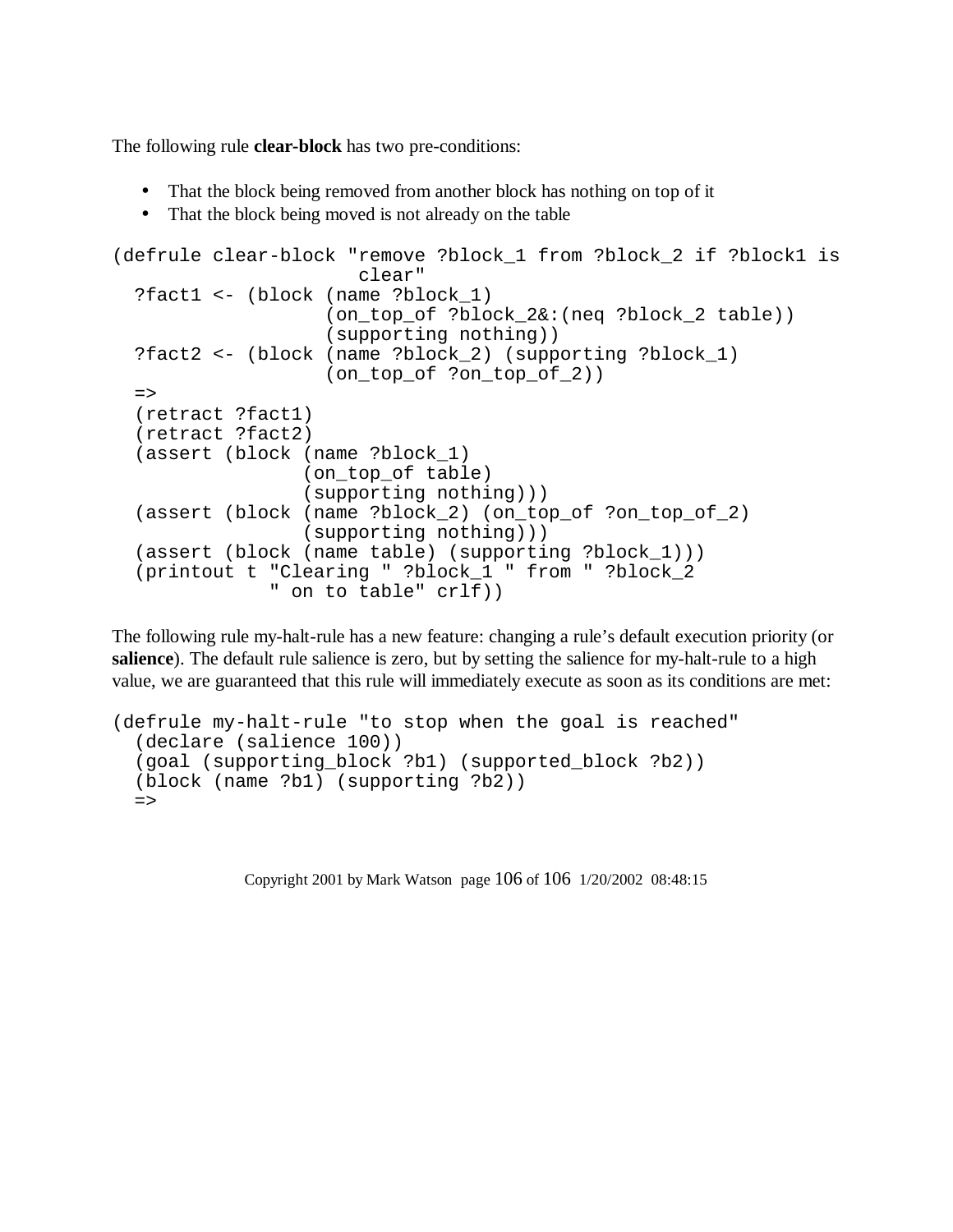(printout t "Done: goal is satisfied" crlf) (halt))

The RHS action function **(halt)** immediately stops the Jess interpreter.

Note that on any execution cycle, more than one rule may be eligible to execute because all of its preconditions are satisfied. Choosing which rule to execute is called conflict resolution. The conflict set is the set of rules that are currently eligible to execute. The default conflict resolution strategy implements what is effectively a depth first search strategy because rules are assigned a higher priority if the working memory elements (i.e., facts) that satisfy their preconditions (i.e., LHS terms) are newer (i.e., have been more recently added to working memory). The following statement in the reasoning.clp input file changes the default strategy to a breadth first search:

```
(set-strategy breadth)
```
The following four function calls at the bottom of the reasoning.clp input file reset the system, run the Jess interpreter for 20 cycles (or until the halt function is executed), and then prints out the facts left in the system after the interpreter has halted:

```
(reset)
(run 20)
(printout t crlf "Facts in system at the end of the run:" crlf)
(facts)
```
The following listing shows the output generated from loading the **reasoning.clp** input file into the Jess system:

C:\Jess51> java jess.Main reasoning.clp

Jess, the Java Expert System Shell Copyright (C) 1998 E.J. Friedman Hill and the Sandia Corporation Jess Version 5.1 4/24/2000

Copyright 2001 by Mark Watson page 107 of 107 1/20/2002 08:48:15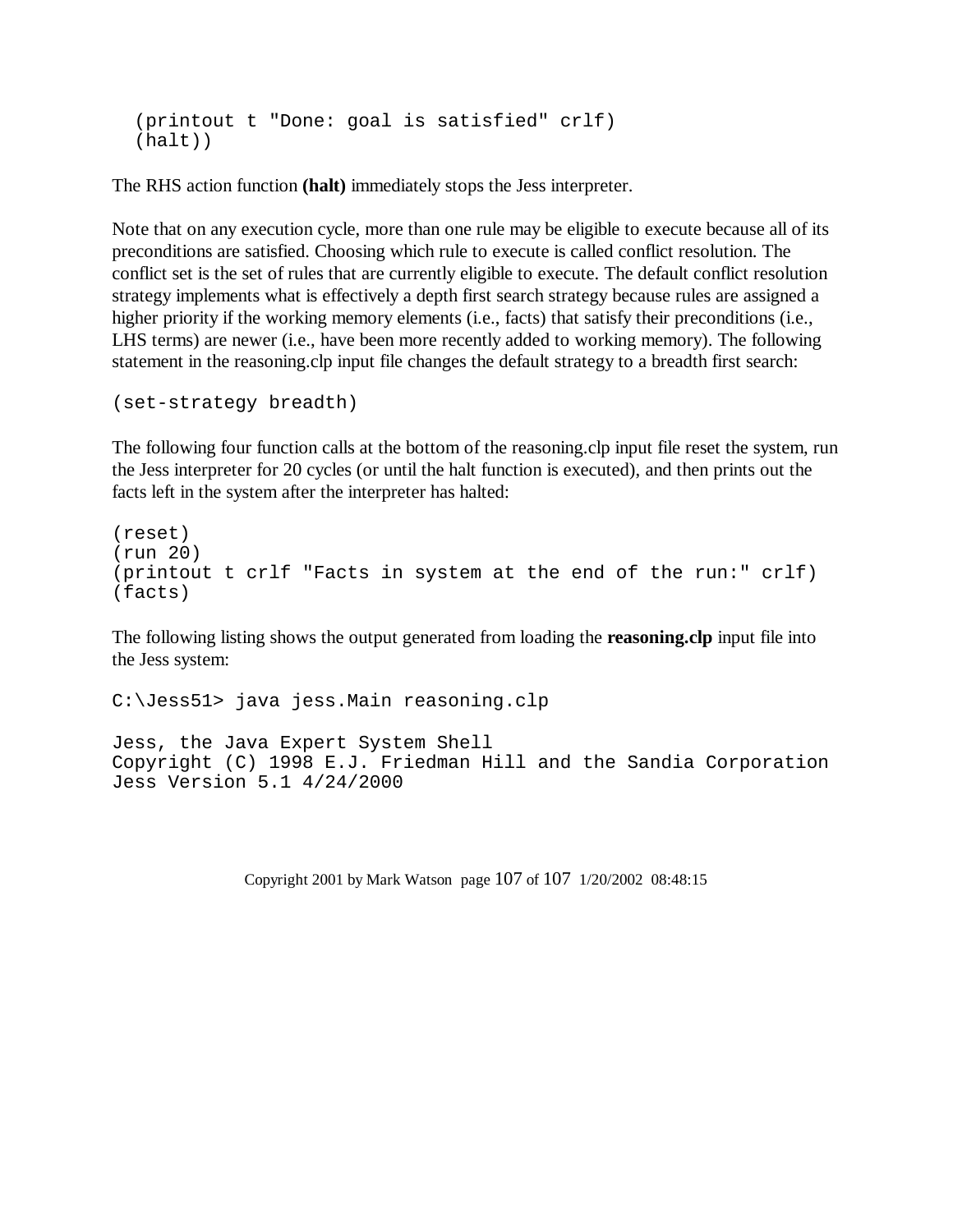```
Clearing C from B on to table
Clearing B from A on to table
Moving C from table to D
Clearing C from D on to table
Moving A from table to B
Clearing A from B on to table
Moving C from table to table
Moving B from table to D
Clearing B from D on to table
Moving A from table to C
Done: goal is satisfied
Facts in system at the end of the run:
f-0 (initial-fact)
f-1 (goal (supporting block C) (supported block A))
f-15 (old_block_state (name D) (on_top_of table) (supporting
nothing))
f-22 (old_block_state (name B) (on_top_of table) (supporting
nothing))
f-27 (block (name table) (on top of table) (supporting C))
f-28 (old_block_state (name table) (on_top_of table)
(supporting nothing))
f-29 (block (name table) (on_top_of table) (supporting
nothing))
f-32 (block (name B) (on_top_of table) (supporting nothing))
f-33 (block (name D) (on_top_of table) (supporting nothing))
f-34 (block (name table) (on_top_of table) (supporting B))
f-35 (block (name A) (on_top_of C) (supporting nothing))
f-36 (block (name C) (on_top_of table) (supporting A))
f-37 (old_block_state (name C) (on_top_of table) (supporting
nothing))
For a total of 13 facts.
```
If you try writing your own rules, you will probably be surprised that at least initially, the rules to not do what you expected! There are a few techniques that will help you get started. Pay attention

Copyright 2001 by Mark Watson page 108 of 108 1/20/2002 08:48:15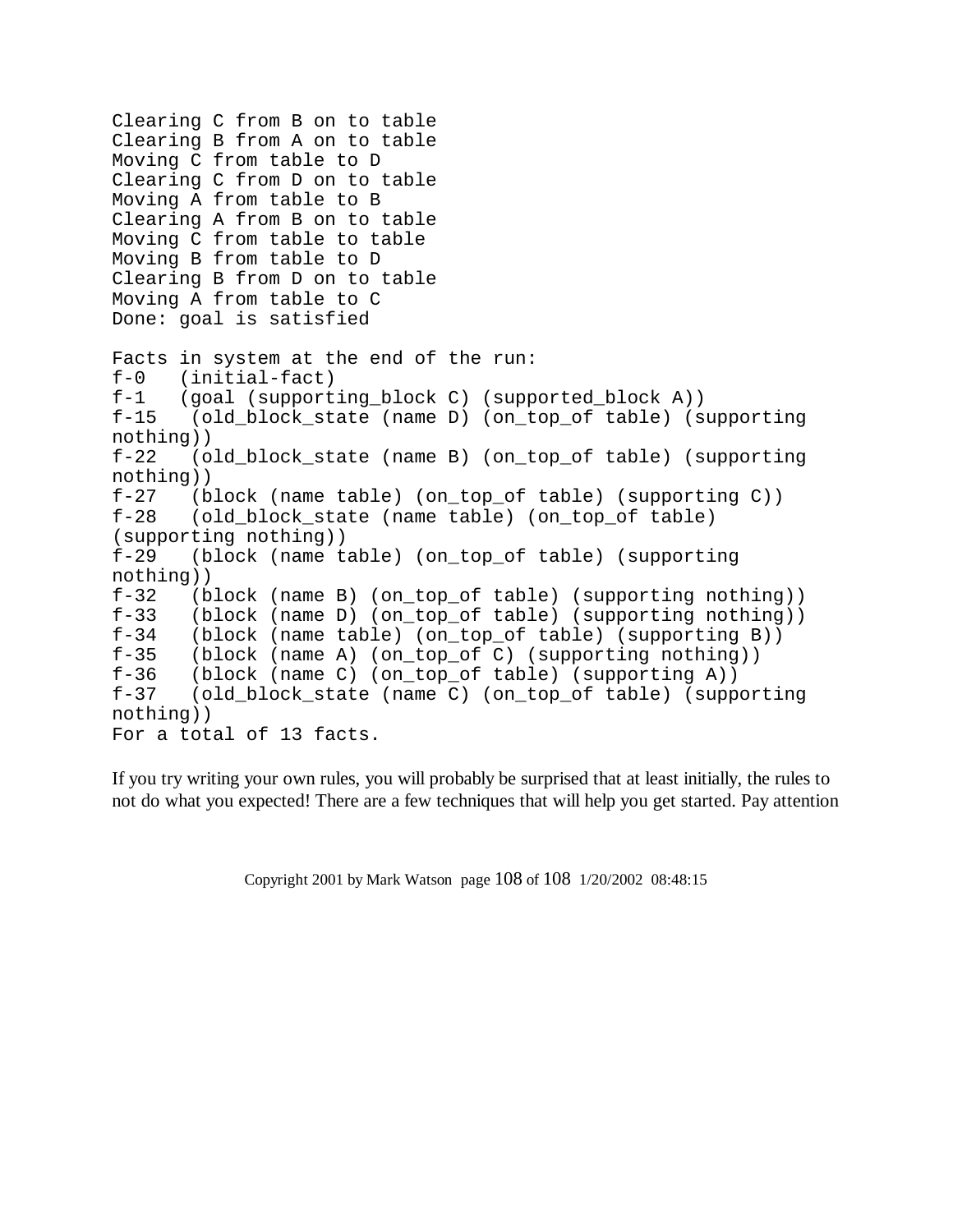to Jess error messages! You will probably see both compiler errors and runtime errors. Compiler errors indicate the line number in the input file where the error occurred and frequently a hint; for example: "missing )". Runtime errors will usually indicate which rule was executing when the error occurred. Another technique for getting your rules to execute properly is to set up small test cases, and print the contents of working memory using the function (facts) before and after running the system. Another good technique is to call the function **(run 1)** with an argument of one to only run one cycle at a time; you can then examine working memory by calling the **(facts)** function.

Copyright 2001 by Mark Watson page 109 of 109 1/20/2002 08:48:15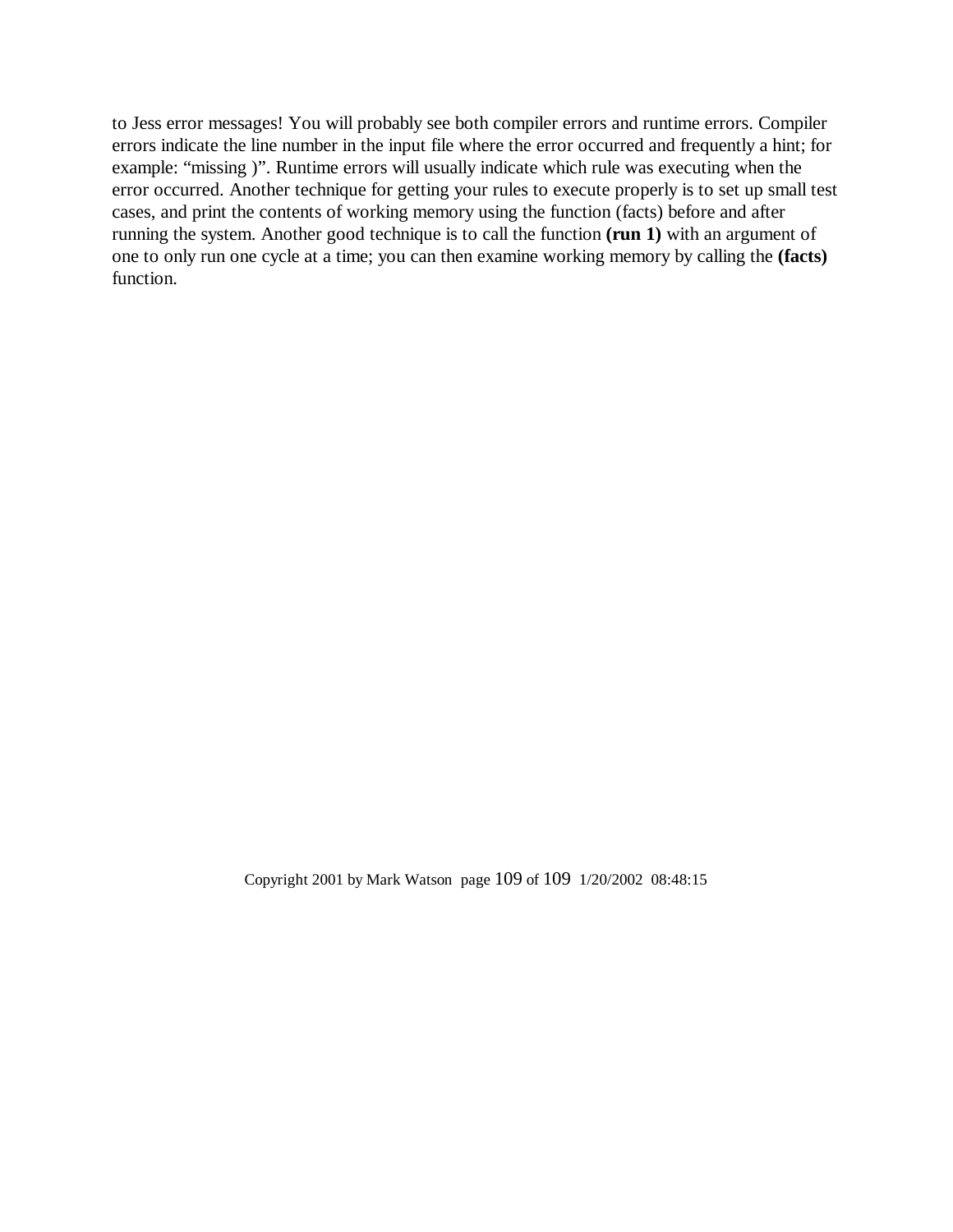# **Chapter 4. Genetic Algorithms**

We will see how AI systems can be evolved using genetic algorithms (GA) in this chapter. There are two schools of thought on building AI systems: encoding knowledge "by hand" using a knowledge representation language like we did in Chapter 3 or allowing a system to evolve internal state and behavior while interacting with its environment. The AI programming techniques of GA is very useful for AI systems that must adapt to changing conditions. You will probably find GAs to be more practical for your AI programming projects. The examples for this chapter are in the directory:

- src
- $src/ga genetic algorithm code$

GAs are typically used to search very large and possibly very high dimensional search spaces. Using a GA toolkit, like the one developed in Section 6.1, requires two problem-specific customizations:

- Characterize the search space by a set of parameters that can be encoded in a chromosome (more on this later). GAs work with the coding of a parameter set, not the parameters themselves (Goldberg, 1989).
- Provide a numeric fitness function that allows us to rate the fitness of each chromosome in a population. We will use these fitness values to determine which chromosomes in the population are most likely to survive and reproduce using genetic crossover and mutation operations.

The GA toolkit developed in this Chapter treats genes as a single bit; while you can consider a gene to be an arbitrary data structure, the approach of using single bit genes and specifying the number of genes (or bits) in a chromosome is very flexible. A **population** is a set of chromosomes. A **generation** is defined as one reproductive cycle of replacing some elements of the chromosome population with new chromosomes produced by using a genetic crossover operation followed by optionally mutating a few chromosomes in the population.

Copyright 2001 by Mark Watson page 110 of 110 1/20/2002 08:48:15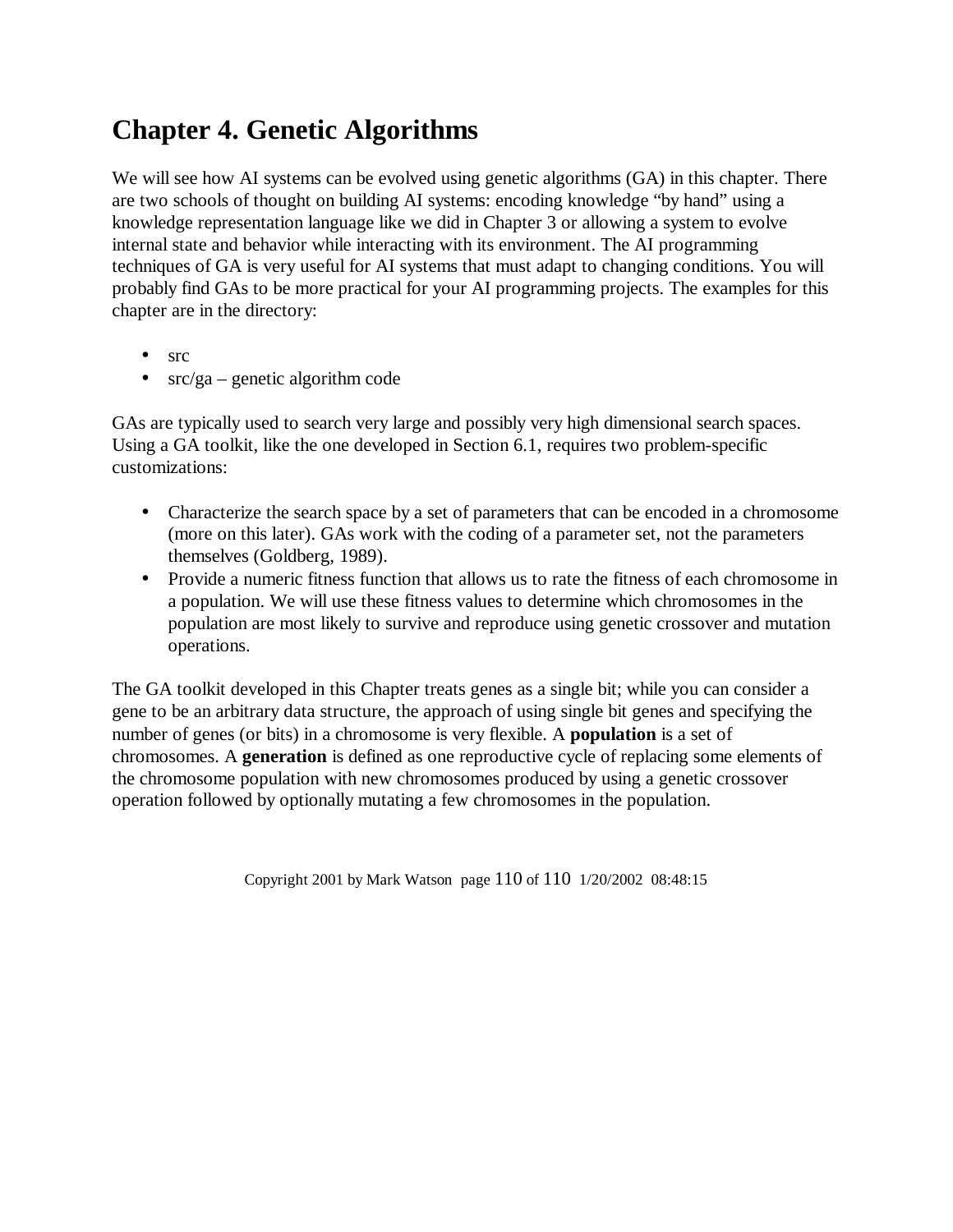We will start the introduction to GAs by walking through a very simple example, then discuss some of the advantages of using GAs before implementing the toolkit in Section 6.1. In Section 6.2, we will use this GA toolkit to solve a regression problem. For the remainder of this session, we will solve this first example problem by writing the customizations for the GA toolkit that we will discuss in detail in Section 6.1.

For a sample problem, suppose that we want to find the maximum value of the function **F** with one independent variable **x**:

 $F(x) = sin(x) * sin(0.4 * x) * sin(3 * x)$ 

over the interval [0, 10]. This function is plotted in Figure 4.1. The problem that we want to solve is finding a good value of X to find the largest possible value of  $F(x)$ .

Copyright 2001 by Mark Watson page 111 of 111 1/20/2002 08:48:15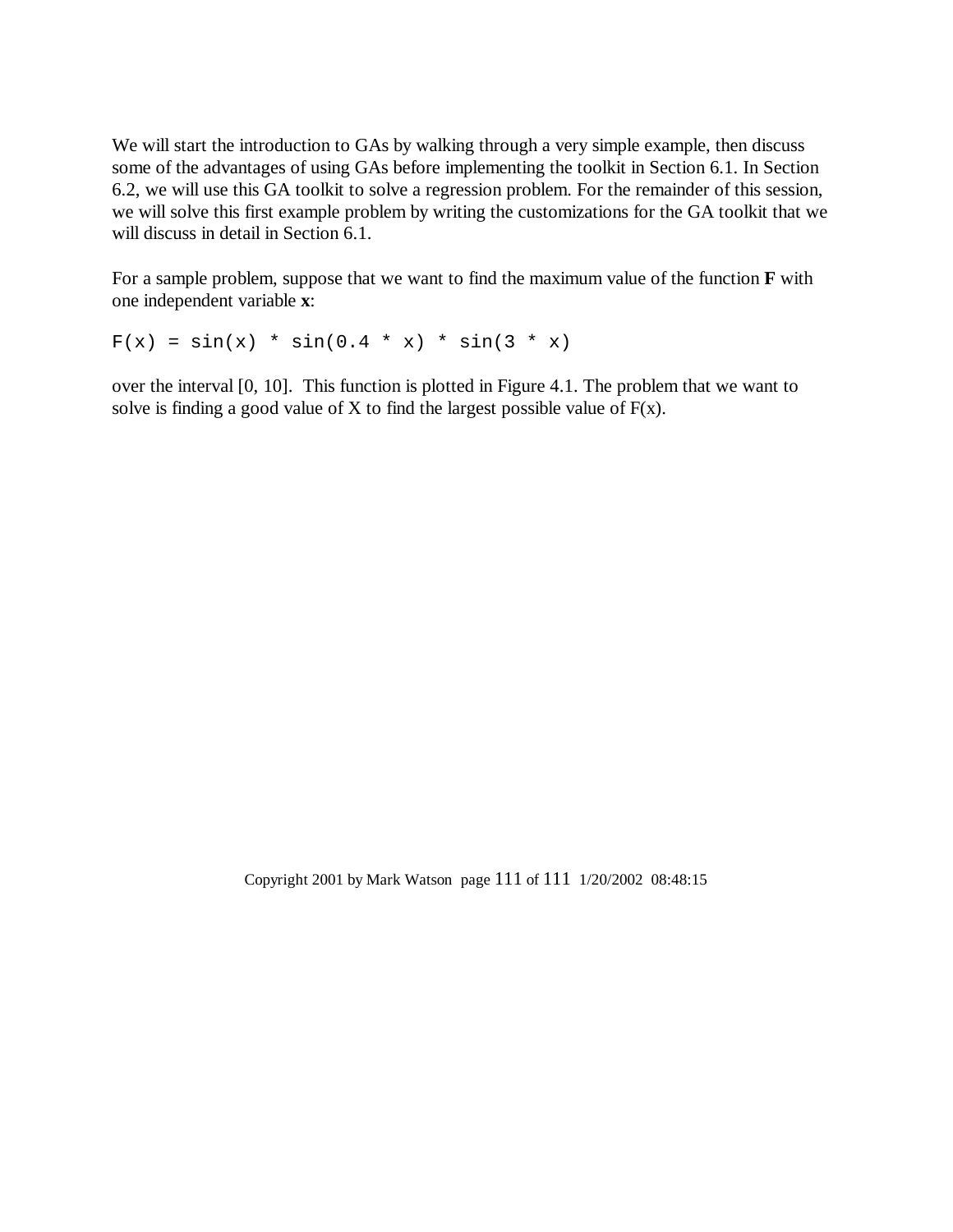

**Figure 4.1 The test function evaluated over the interval [0.0, 10.0]. The maximum value of 0.56 occurs at x=3.8. This plot was produced by the file** src/ga/misc/Graph.java**.**

While this problem can be solved trivially by a brute force search over the range of the independent variable **x**, the GA method scales very well to similar problems of a higher dimensionality; for example, we might have products of sine waves using 20 independent variables x1, x2, ..x20. In this case, a brute force search would be prohibitively expensive. Still, the onedimensional case seen in Figure 4.1 is a good starting point for discussing GAs.

Out first task is to characterize the search space as one or more parameters. In Section 6.2, we will show how to encode several parameters in a single chromosome, but in this problem, we have only one parameter, the independent variable **x**. For this example, we will choose to encode the

Copyright 2001 by Mark Watson page 112 of 112 1/20/2002 08:48:15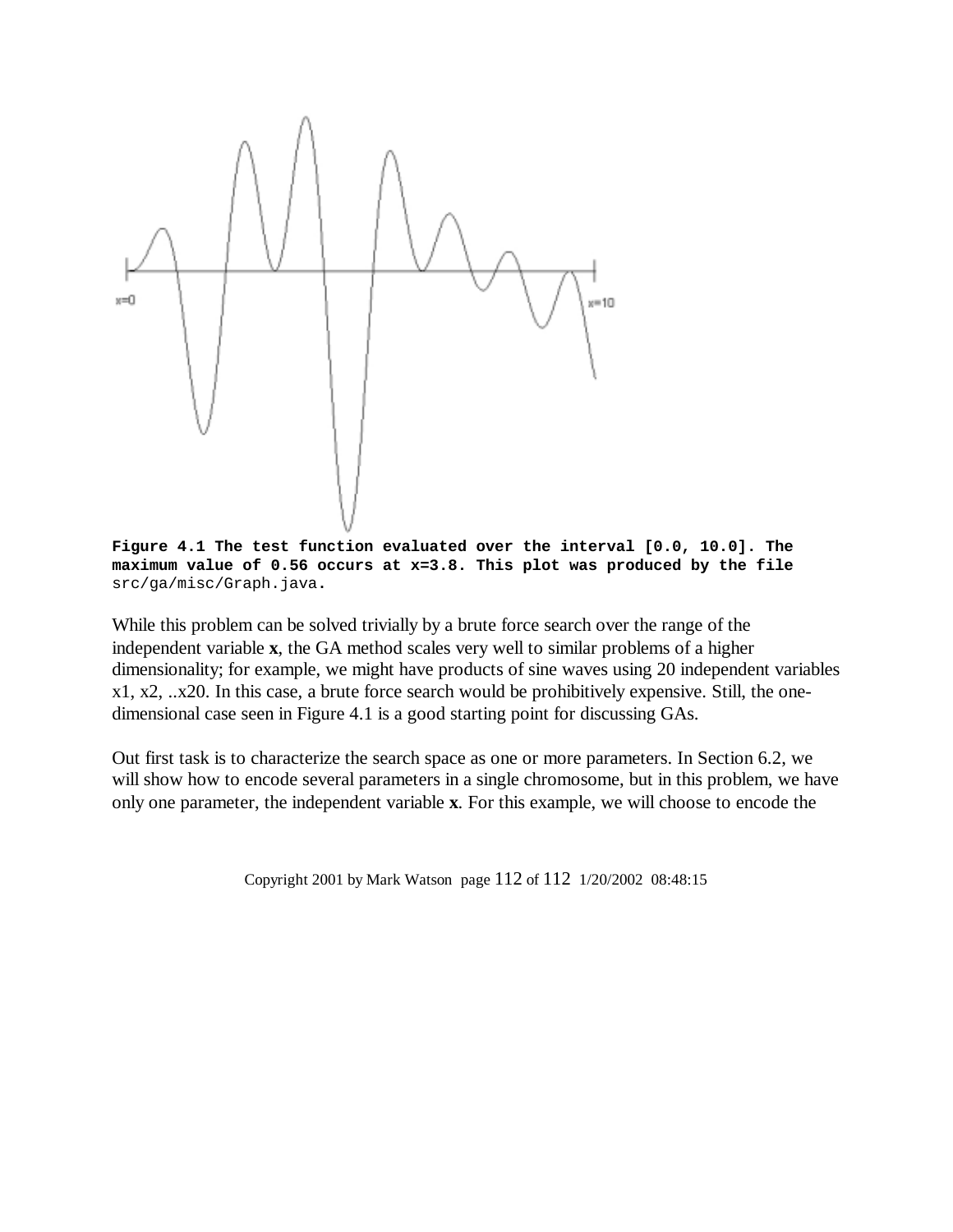parameter **x** using ten bits (so we have ten 1-bit genes per chromosome). A good starting place is to write utility method for converting the 10-bit representation to a floating-point number in the range [0.0, 10.0]:

```
float geneToFloat(int geneIndex) {
    int base = 1;
    float x = 0;
    for (int j=0; j<numGenes; j++) {
        if (getGene(geneIndex, j)) {
            x += base;
        }
        base * = 2i}
   x /= 128.0f; // hard wired for 10-bit chromosomes
   return x;
}
```
Note that we do not need the reverse method! The GA toolkit will create population of 10-bity chromosomes; in order to evaluate the fitness of each chromosome in a population, we only have to convert the 10-bit representation to a floating-point number for evaluation using the following fitness function:

```
float fitness(float x) {
   return (float)(Math.sin(x) * Math.sin(0.4f * x) *
                   Math.sin(3.0f * x));
}
```
That is all there is to it! Problem solved! Table 6.1 shows the results of a run, using the GA toolkit in **src/ga**. As seen in Table 6.1, for this "easy problem", the GA quickly settles on a good answer, very close to the function's maximum value in the interval 0.0, 10.0].

| Table 4.1                |                    |                           |                              |
|--------------------------|--------------------|---------------------------|------------------------------|
| <b>Generation number</b> | X for best fitness | <b>Best fitness value</b> | <b>Average fitness value</b> |

Copyright 2001 by Mark Watson page 113 of 113 1/20/2002 08:48:15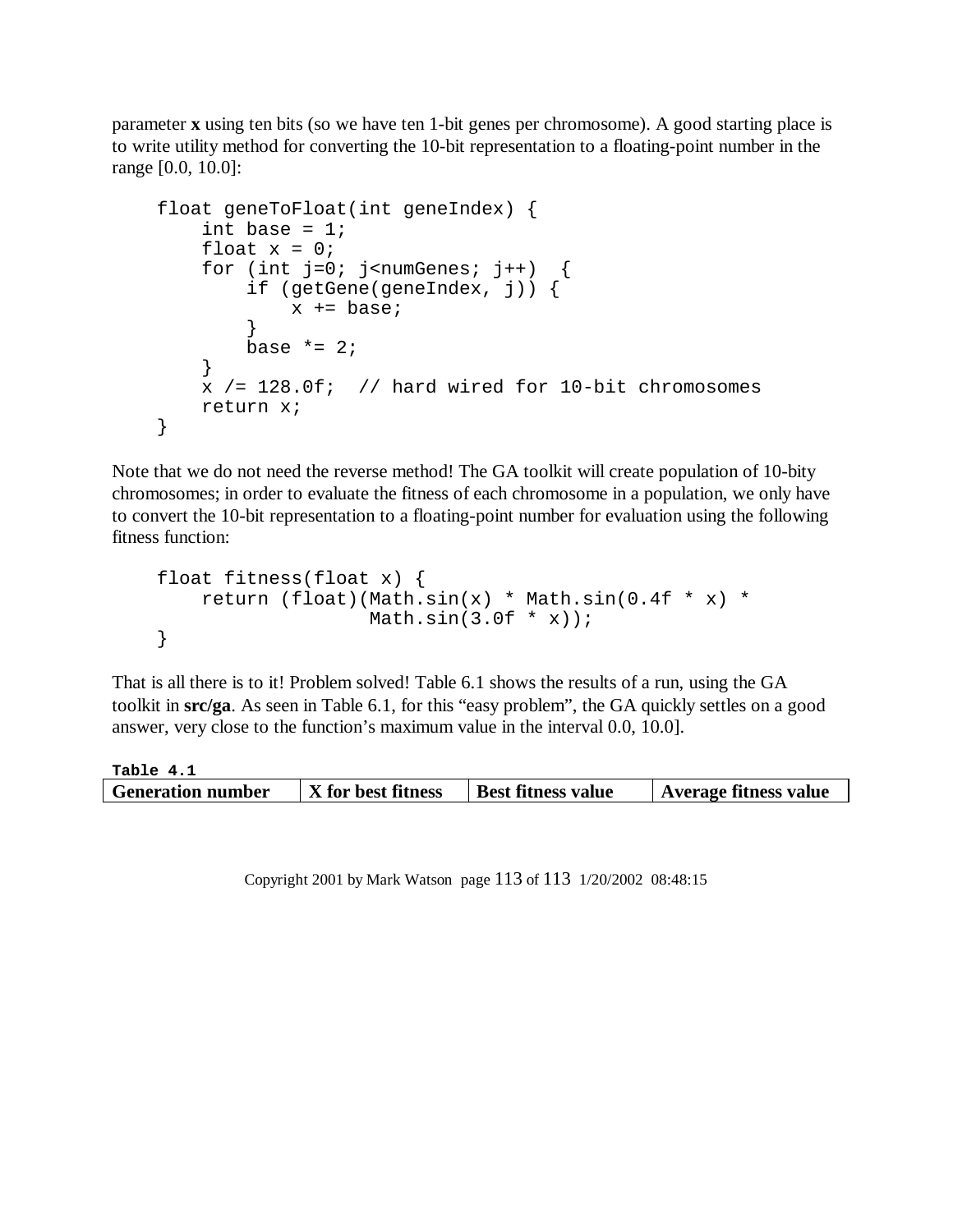|    | 2.67 | 0.391 | $-0.038$ |
|----|------|-------|----------|
|    | 2.67 | 0.391 | 0.352    |
|    | 2.64 | 0.417 | 0.392    |
|    | 2.64 | 0.417 | 0.416    |
| 8  | 3.64 | 0.474 | 0.419    |
| 16 | 3.64 | 0.474 | 0.472    |
| 20 | 3.70 | 0.526 | 0.470    |
| 21 | 3.73 | 0.545 | 0.515    |

Now that we have seen how easy it is to run GA experiments like solving the problem in Figure 4.1, we will "go behind the scenes" to see how GAs work. After this discussion, implementing the toolkit in Section 4.1 will be straightforward. A GA framework provides the following behavior:

- Generates an initial random population with a specified number of bits (or genes) per chromosome and a specified number of chromosomes in the population
- Ability to evaluate each chromosome based on a numeric fitness function
- Ability to create new chromosomes from the most fit chromosomes in the population using the genetic crossover and mutation operations

Figure 4.2 shows a sample crossover operation for chromosomes with ten bits per chromosome. Crossover works by choosing two chromosomes and a random gene (or in our case bit) index where the chromosomes will be split. After splitting each chromosome, the split parts are switched producing two new chromosomes from the two original chromosomes. Crossover reproduction will be used by the GA toolkit for creating a new population of chromosomes from an existing population.

Copyright 2001 by Mark Watson page 114 of 114 1/20/2002 08:48:15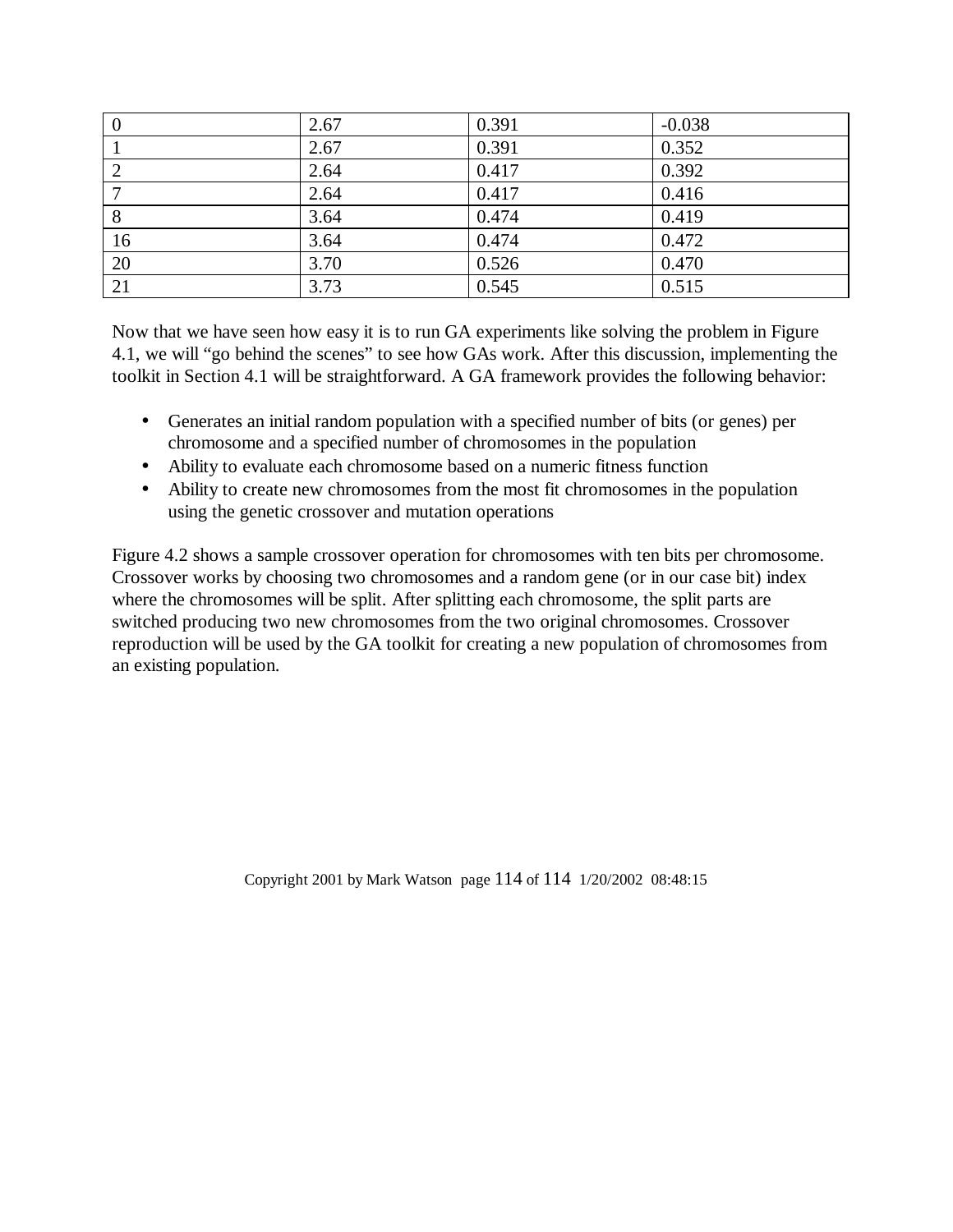

**Figure 4.2 Crossover operation**

Figure 4.3 shows the operation of the genetic mutation operation on a chromosome with ten genes (or bits). A random gene (or bit) is chosen and its value is reversed.

Copyright 2001 by Mark Watson page 115 of 115 1/20/2002 08:48:15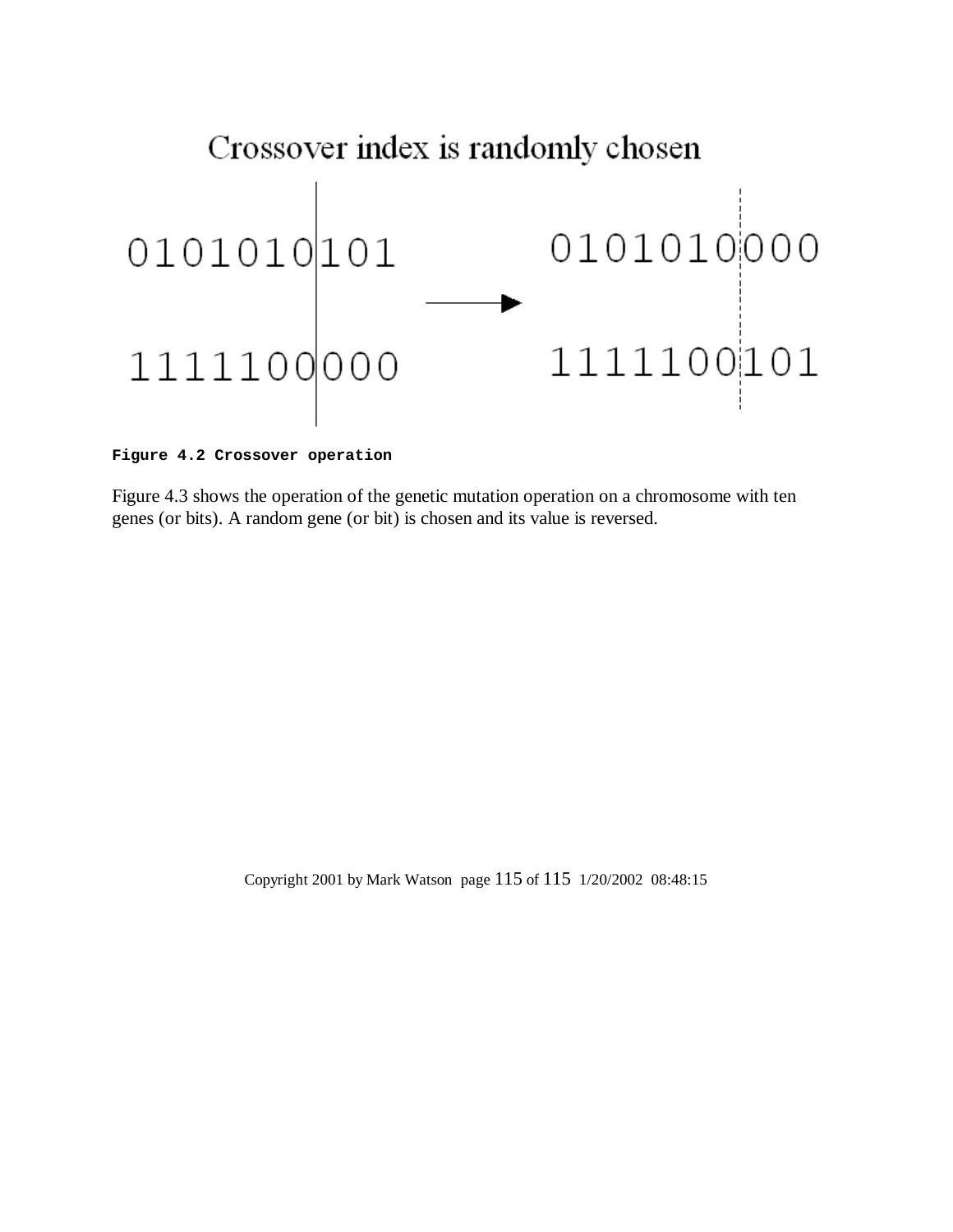# Choose a gene at a random index to mutate 1111111000 Original chromosome 1110111000 Mutated chromosome

**Figure 4.3 Mutation operation**

### **4.1 Java classes for Genetic Algorithms**

The classes developed in this section are located in the **src/ga** directory. The GA toolkit is contained in the Java class **Genetic**, and the file **TestGenetic.java** contains a subclass of **Genetic** that solves the problem shown in Figure 4.1. The class **Genetic** is abstract: you must subclass **Genetic** and implement the method:

public void calcFitness()

in your derived class; we will see how this is done later in the **TestGenetic** class. The primary class data that must be stored and maintained is an array of chromosomes and an associated array of fitness values; it is this array of fitness values that must be set in the method **calcFitness**. The Java class BitSet is used to represent a chromosome; this works well because the BitSet class stores sets of bits efficiently and has a good API for accessing and modifying the elements of the set.

There are two class constructors for **Genetic**:

Copyright 2001 by Mark Watson page 116 of 116 1/20/2002 08:48:15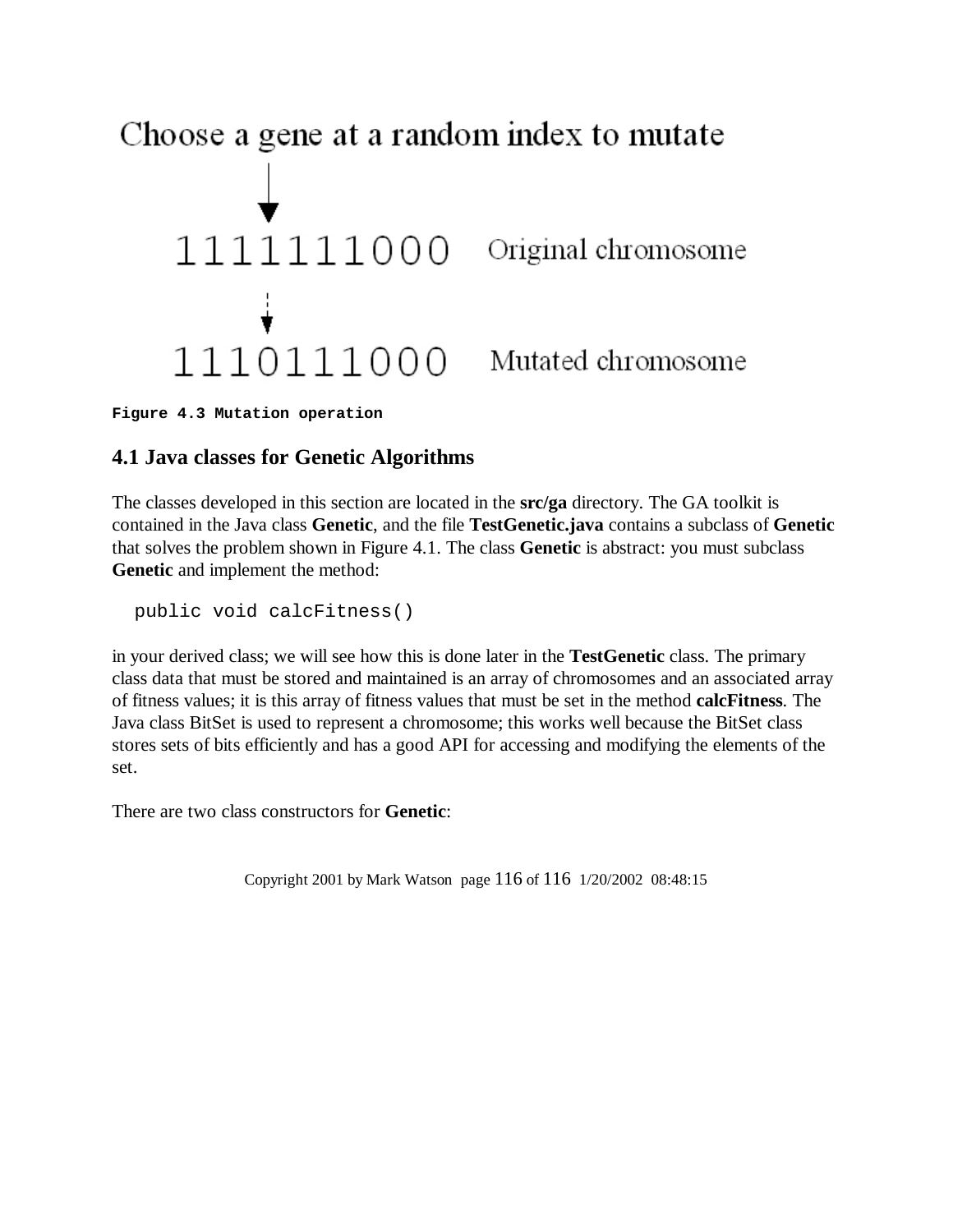```
public Genetic(int num_genes_per_chromosome,
               int num_chromosomes)
public Genetic(int num_genes_per_chromosome,
               int num_chromosomes,
               float crossover_fraction,
               float mutation fraction)
```
The optional constructor argument **crossover** fraction sets the fraction of chromosomes in the population that considered for the genetic crossover operation. This value could be in the range [0.0, 1.0], but for practical applications, I usually set it to a value in the interva [0.1, 0.5]. The optional constructor argument **mutation\_fraction** sets the fraction of chromosomes that undergo mutation each generation.

The constructors build an array of integers **rouletteWheel** which is used to weight the most fit chromosomes in the population for being the parents of crossover operations. When a chromosome is being chosen, a random integer is selected that is used as an index into the **rouletteWheel** array; the values in the array are all in the range of [0, number of genes per chromosome – 1]. More fit chromosomes are heavily weighted in favor of being chosen as parents for the crossover operations. The algorithm for the crossover operation is fairly simple; here is the implementation:

```
public void doCrossovers() {
    int num = (int)(numChromosomes * crossoverFraction);
    for (int i=num-1; i>=0; i--) {
        int c1 =(int)(rouletteWheelSize * Math.random() * 0.9999f);
        int c2 =(int)(rouletteWheelSize * Math.random() * 0.9999f);
        c1 = rouletteWheel[c1];
        c2 = \text{rouletteWheel}[c2];if (c1 := c2) {
            int locus = 1 +(int) ((numGenesPerChromosome - 2) * Math.random());
```
Copyright 2001 by Mark Watson page 117 of 117 1/20/2002 08:48:15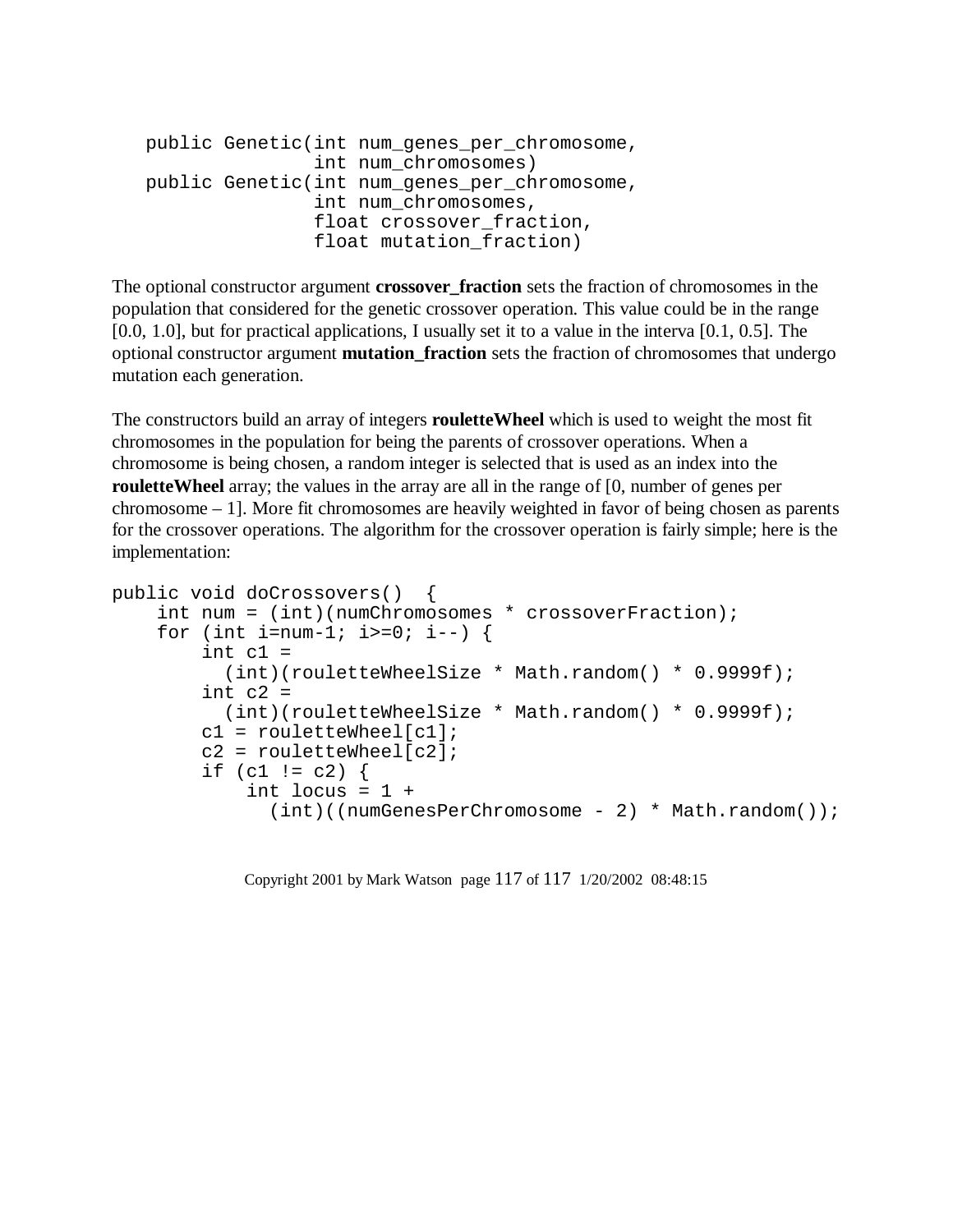```
for (int g=0; g<numGenesPerChromosome; g++) {
                if (g < locus) \{setGene(i, g, getGene(c1, g));
                } else {
                    setGene(i, g, getGene(c2, g));
                }
            }
        }
   }
}
```
The class variable **crossOverFraction** is used to calculate the number of chromosomes in the population will be replaced by the results of crossover reproduction. The array of chromosomes has been sorted in decreasing order of fitness before this method is called, so the least fit individuals are at the higher array indices; these individuals will be replaced. Two chromosome indices **c1** and **c2** are calculated using a random number generator and the **rouletteWheel** array. The index **locus** is a random value in the range [1, number of bits per chromosome – 2]. Remember that all indexing is zero based. Genes at index less than **locus** are copied from the beginning of the chromosome indexed by **c1** and genes at index greater than or equal to **locus** are replaced by the genes at the end of the chromosome indexed by **c2**.

The algorithm for mutating a chromosome is simple: randomly choose a gene and flip its value.

Copyright 2001 by Mark Watson page 118 of 118 1/20/2002 08:48:15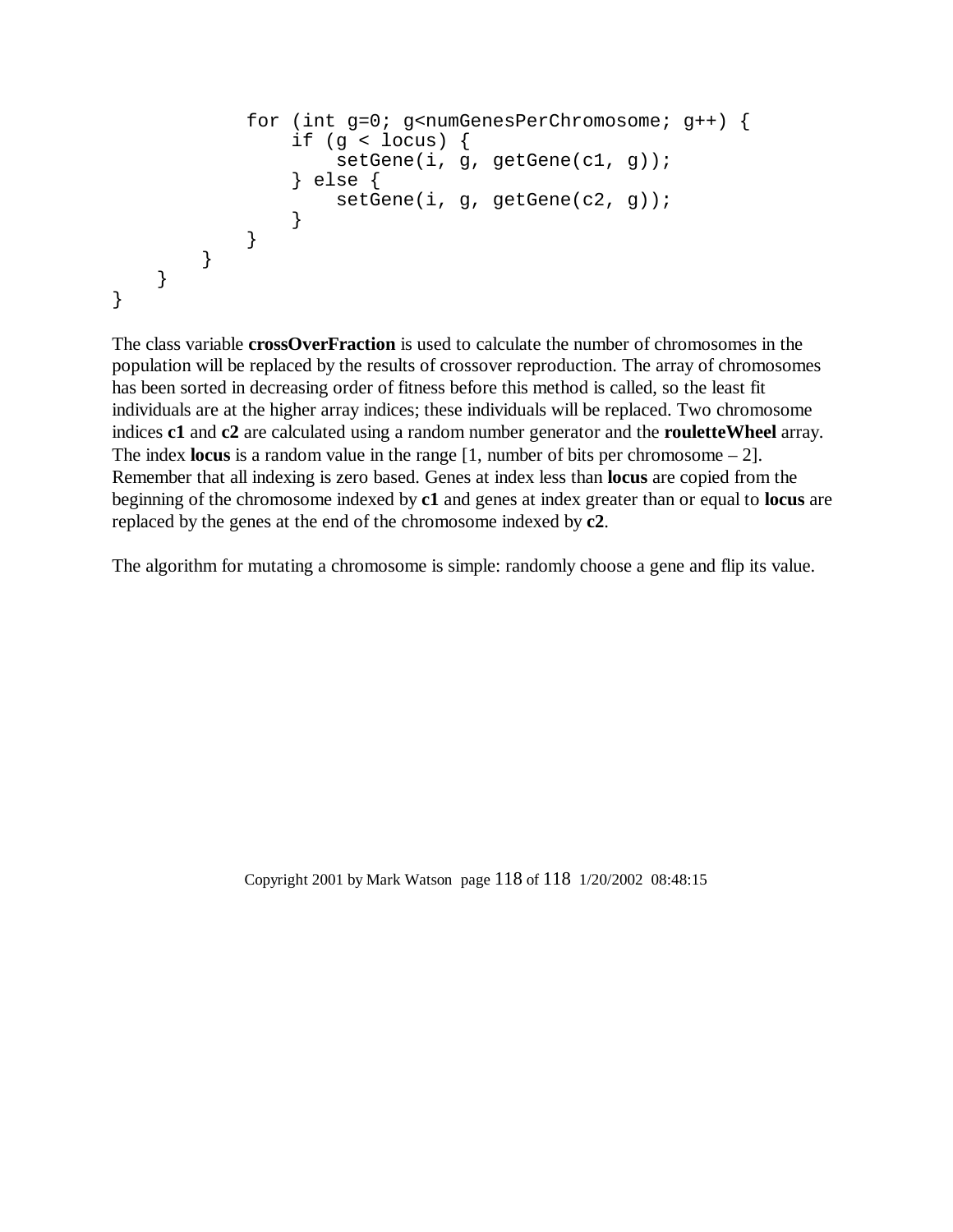

**Figure 4.4 UML class diagrams for genetic algorithm Java classes**

The method **sort** re-orders both the **chromosome** array and the associated **fitness** array in decreasing order of fitness. The top level control method in class **Genetic** is **evolve**. This method is called once per generation and performs the following actions:

- Calculates the fitness of the chromosomes in the population by calling the abstract method **calcFitness**
- Sort the chromosomes in decreasing order of fitness by calling method **sort**
- Perform genetic crossover reproductions by calling method **doCrossOvers**
- Perform genetic mutations by calling method **doMutations**

We will now return to the simple problem seen in Figure 4.1. We need to write two classes, which

Copyright 2001 by Mark Watson page 119 of 119 1/20/2002 08:48:15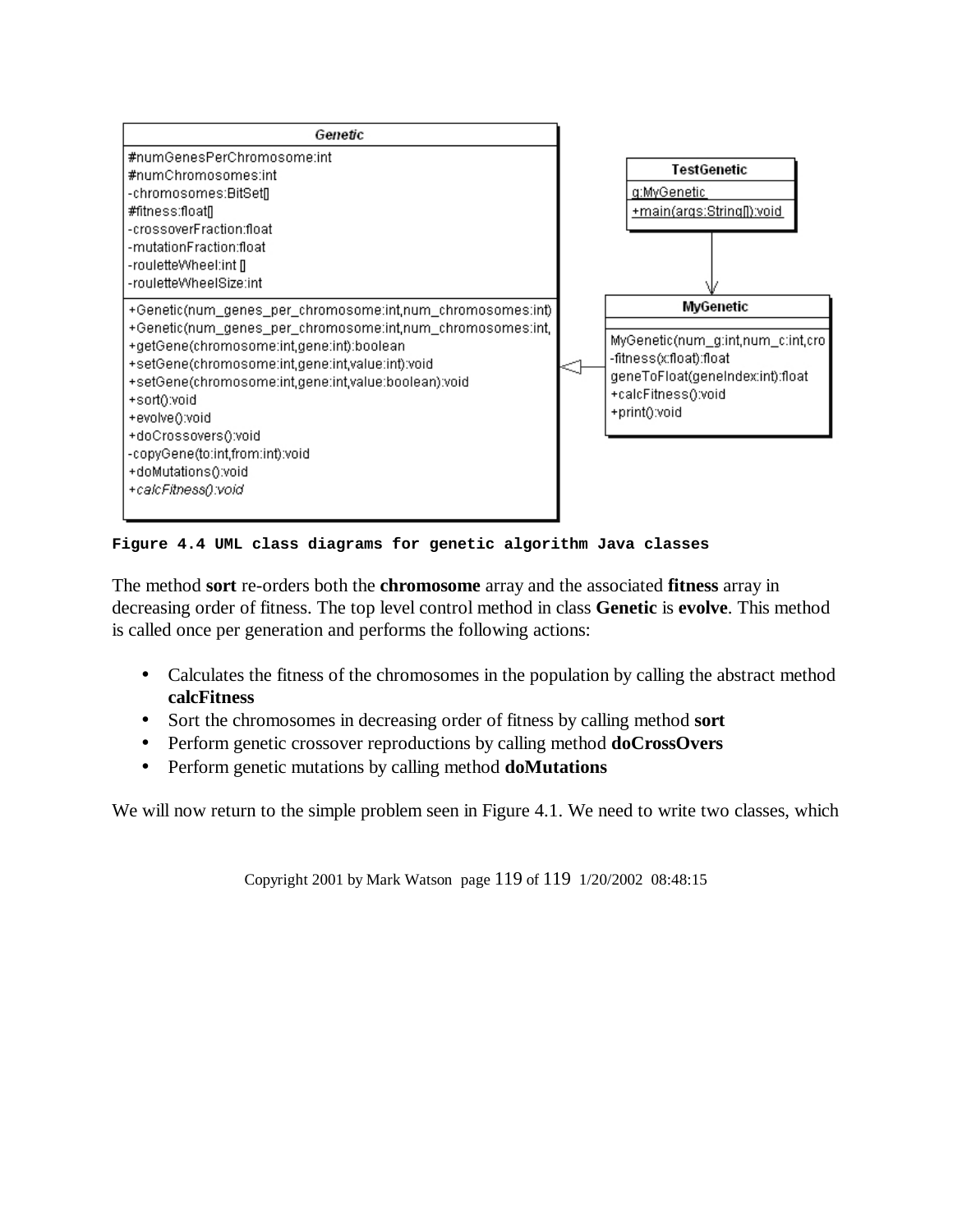I call:

- MyGenetic a subclass of Genetic that provides a utility method to convert a gene to a floating point value and defines the method calcFitness
- TestGenetic a main program that creates an instance of class MyGenetic and calls the evolve and print methods for this instance of MyGenetic in a loop over generations

Note that the class **MyGenetic** is defined as an inner class in the file **TestGenetic.java**. The only interesting methods that we need to define are **MyGenetic.calcFitness** and the utility method that it calls **MyGenetic.geneToFloat**. We already saw the implementation of these methods in the introduction to this chapter.

### **4.2 Example System for solving polynomial regression problems**

We will look at a more interesting problem in this section: solving a polynomial regression problem. We will try to fit the following function in both this section and in Chapter 7 using genetic programming techniques:

 $F(X) = X^*X^*X^*X + X^*X^*X + X^*X + X$ 

We will attempt to fit the following fourth degree polynomial function with 5 constant coefficients A,B,C,D,E by searching for good vales for A,B,C,D, and E:

 $F(X) = A*X*X*X*X + B*X*X*X + C*X*X + D*X + E$ 

Clearly, we want:

 $A = B = C = D = 1.0$  $E = 0.0$ 

In this problem, the chromosomes must encode the values of the 5 constant coefficients. We

Copyright 2001 by Mark Watson page 120 of 120 1/20/2002 08:48:15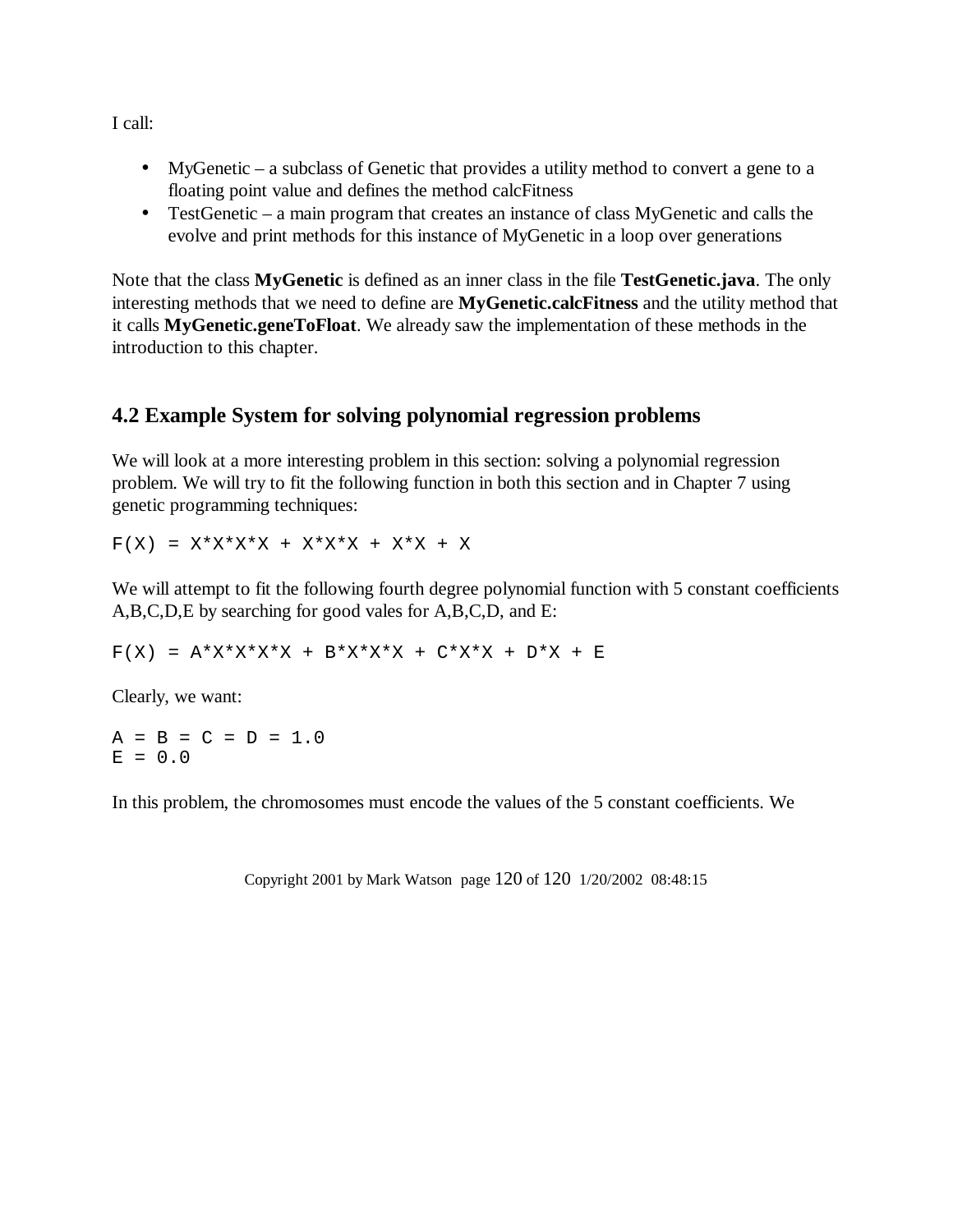implement this example using the classes (source files are in the directory **src/ga**):

- RegressionTest contains a main program that creates an instance of the class **RegressionGenetic** and runs several generations
- RegressionGenetic derived from the class **Genetic**

The class **RegressionGenetic** is defined as a utility class in the file **RegressionTest.java**. The method **RegressionGenetic.geneToFloat** is used to extract any of the five coefficients from a specified chromosome:

```
float geneToFloat(int chromosomeIndex, int numberIndex) {
    int base = 1;
    float x = 0;
    for (int j=0; j<br/>bitsPerNumber; j++) {
        if (getGene(chromosomeIndex,
                     j + numberIndex * bitsPerNumber))
        {
            x += base;
        }
        base * = 2;}
    x /= normalization;
    x = 5.0f;
    if (gmin > x) qmin = x;
    if (gmax \langle x \rangle gmax = xi;
    return x;
}
```
The class **RegressionGenetic** supports any number of bits (or genes) per coefficient; the class constructor terminates with an error if the specified number of bits (or genes) per chromosome is not evenly divisible by 5. The fitness function calcFitness evaluates each chromosome by extracting the 5 coefficient values for each chromosome and then calling the auxiliary method **calcFitnessForCoefficients**:

Copyright 2001 by Mark Watson page 121 of 121 1/20/2002 08:48:15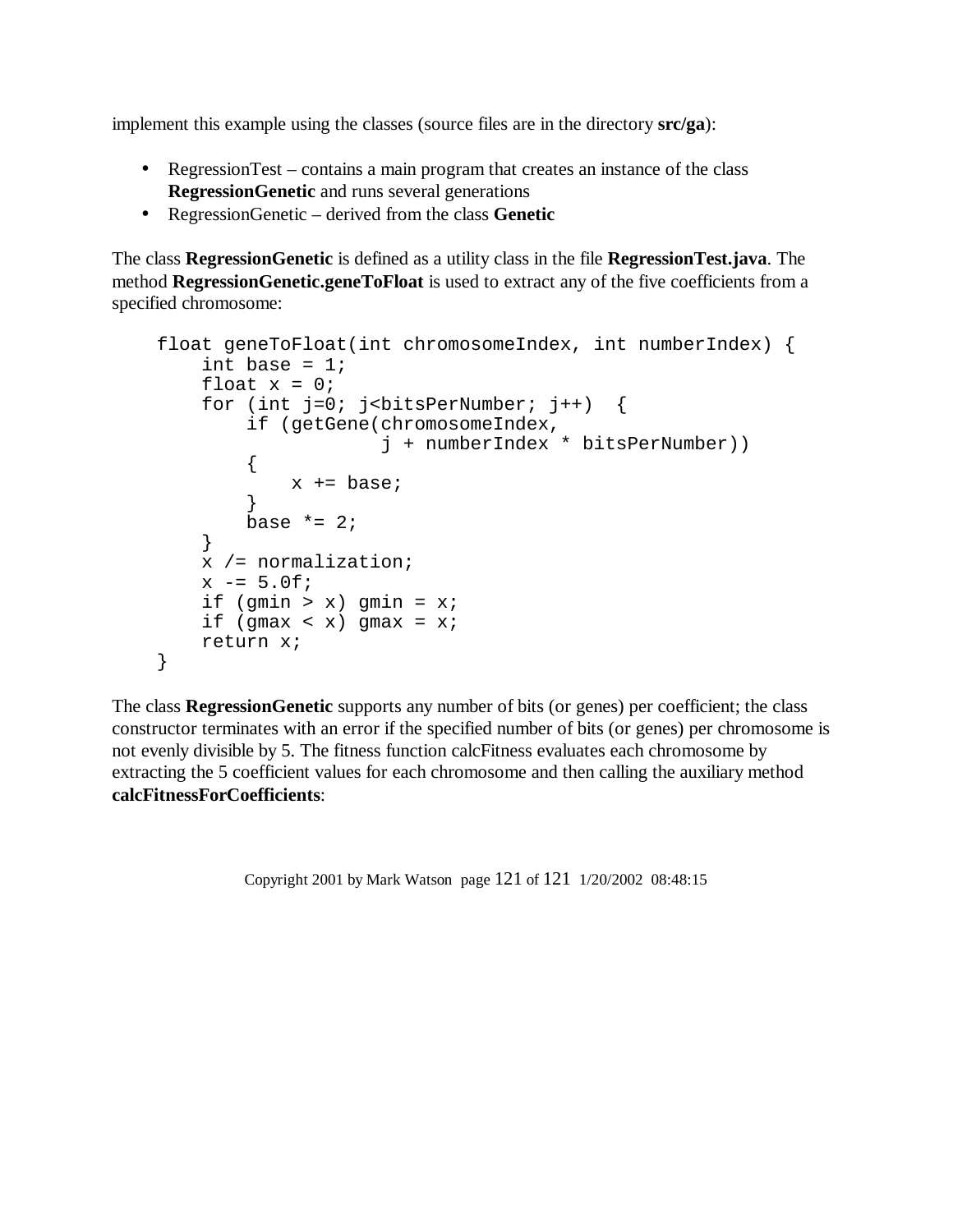```
public void calcFitness() {
    for (int i=0; i<numChromosomes; i++) {
      for (int j=0; j<5; j++) {
        coefficients[j] = generOfload(i, j);}
      fitness[i] = calcFitnessForCoefficients(coefficients);
    }
}
```
The definition of **calcFitnessForCoefficients** is:

```
private float calcFitnessForCoefficients(float [] coef) {
    float ret = 0.0f;
    // evaluate function error over a range of values of x:
    for (float x=0.0f; x <= 10.0f; x += 0.05) {
         // true value of regression function:
        float Ftrue = x*x*x*x + x*x*x + x*x + x;// value of generated function at x:
        float F = \text{coeff}[0] * x * x * x * x +\text{coeff}[1] * x * x * x +\text{coeff}[2] * x * x +coef[3] * x +
                   coef[4];
        ret += (F - Ftrue) * (F - Ftrue);
    }
    return 25000.0f - ret;
}
```
Note that the scaling (and any offsets) of fitness values is immaterial as long as the ranking preserves the order best chromosomes having higher fitness values; the constant 25000.0f in this method was merely chosen to place fitness values in a reasonable numeric range for viewing.

Table 4.2 shows the results of an example run where we allow just four bits per encoded

Copyright 2001 by Mark Watson page 122 of 122 1/20/2002 08:48:15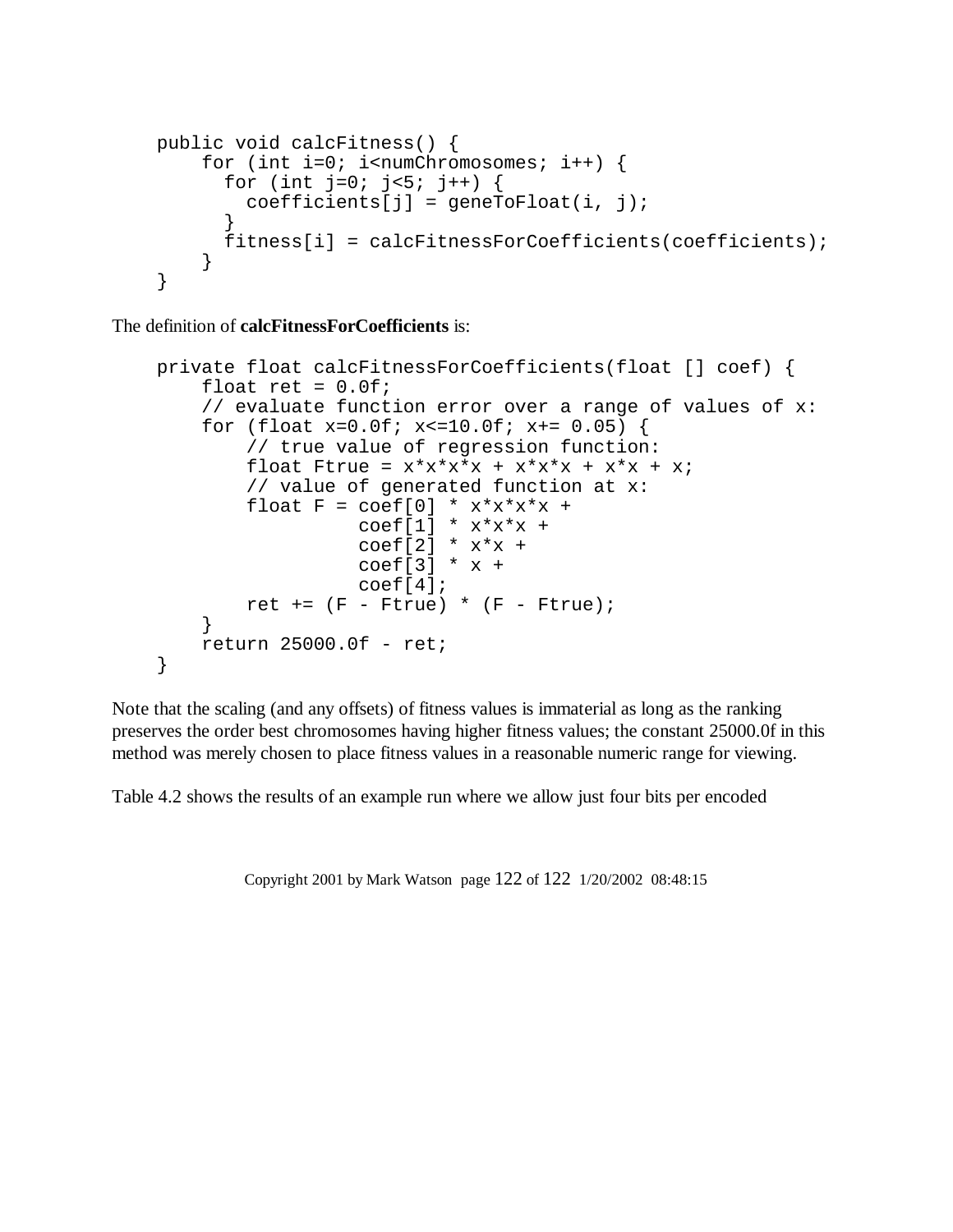coefficient. At this "coarse resolution", allowed values for the independent variable are (-5, -4.5, - 4, -3.4, -3, -2.5, -2, -1.5, -1, -0.5, 0, 0.5, 1, 1.5, 2, 2.5), sixteen possible values in all. The constructor call for this experiment uses 20 genes per chromosome (4 bits per coefficient), a population size of 300, a 0.98 crossover fraction, and 0.05 mutation rate; here is the constructor call:

```
g = new RegressionGenetic(20, 300, 0.98f, 0.05f);
```
**Table 4.2 – Best of generation evolved coefficients (best fit is all equal to 1.0, except E=0)**

| Generation | A              |     |            |       | L      |
|------------|----------------|-----|------------|-------|--------|
|            |                |     | $\sim$     | $-1.$ | $-0.5$ |
|            | $1.0\,$        | 0.5 | ل ک        | 2.J   | $-3.0$ |
|            | $1.0\,$        | 1.v | $\angle$ . |       | $-2.0$ |
|            | $1.0\,$        | 1.U | 1.U        | -1.5  | $-0.5$ |
|            | $1.0\,$        | 1.U | 1.V        | ι.u   | 1.J    |
|            | $\mathbf{U}$ . | 1.U |            |       | v.v    |

Even though this problem is of moderate dimensionality (with 5 dimensions), the coarseness of the number representations combined with the "lucky accident" of the existence of the two necessary coefficient values of 0.0 and 1.0, makes this a fairly uninteresting experiment. We have already found a perfect chromosome in the population by generation 7 using a fairly small population of just 300 chromosomes; there is a tradeoff in population size versus the number of generation necessary to find a fit individual (i.e., a chromosome that encodes a solution to the problem that we are trying to solve).

In Table 4.3, instead of just using 4 bits to encode each coefficient, we will use 6 bits (so we get 64 possible values instead of 16). This is a fair test of the GA toolkit. For this evolutionary experiment, we use a much larger population (5000 chromosomes), and find a perfect chromosome in the population by generation 5:

Copyright 2001 by Mark Watson page 123 of 123 1/20/2002 08:48:15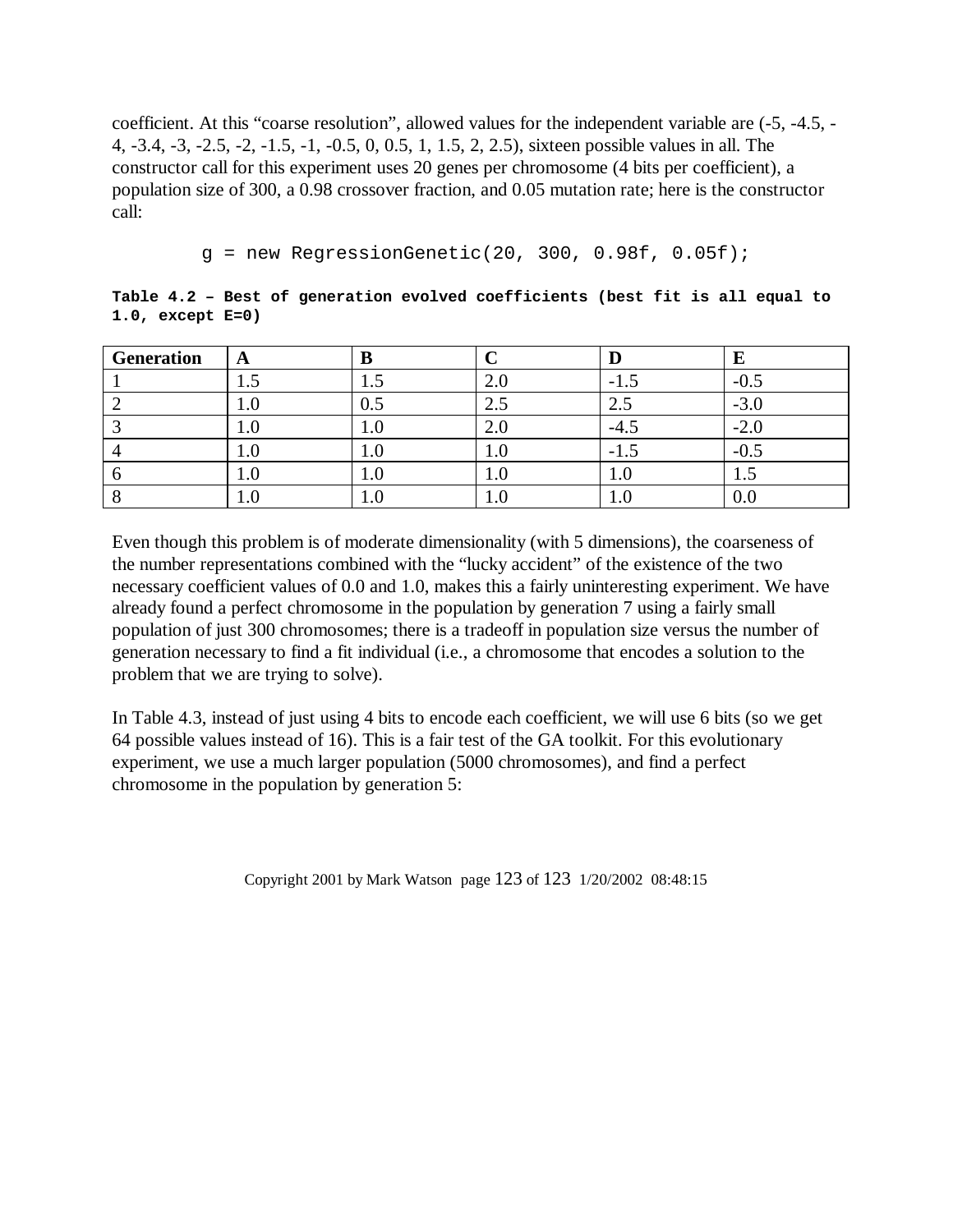|                        |  |  | Table 4.3 Best of generation evolved coefficients (best fit is all equal to |  |  |  |
|------------------------|--|--|-----------------------------------------------------------------------------|--|--|--|
| $1.0$ , except $E=0$ ) |  |  |                                                                             |  |  |  |

| <b>Generation</b> | A            | В      |         |          | E        |
|-------------------|--------------|--------|---------|----------|----------|
|                   | $-0.875$     | 2.2125 | $-0.75$ | $-5.0$   | $-2.125$ |
|                   | $1.0\,$      | 2.0    | 1.25    | $-3.875$ | $-3.875$ |
|                   | $1.0\,$      |        | .125    | 0.125    | $-3.125$ |
|                   | $_{\rm 1.0}$ | 1.0    | .125    | 0.125    | $-0.875$ |
|                   | $1.0\,$      |        |         |          | 0.0      |

This second example shows that as the complexity of the data that is represented in a chromosome increases, that it is efficient to greatly increase the population size in order to find a fit individual in a small number of generations.

Copyright 2001 by Mark Watson page 124 of 124 1/20/2002 08:48:15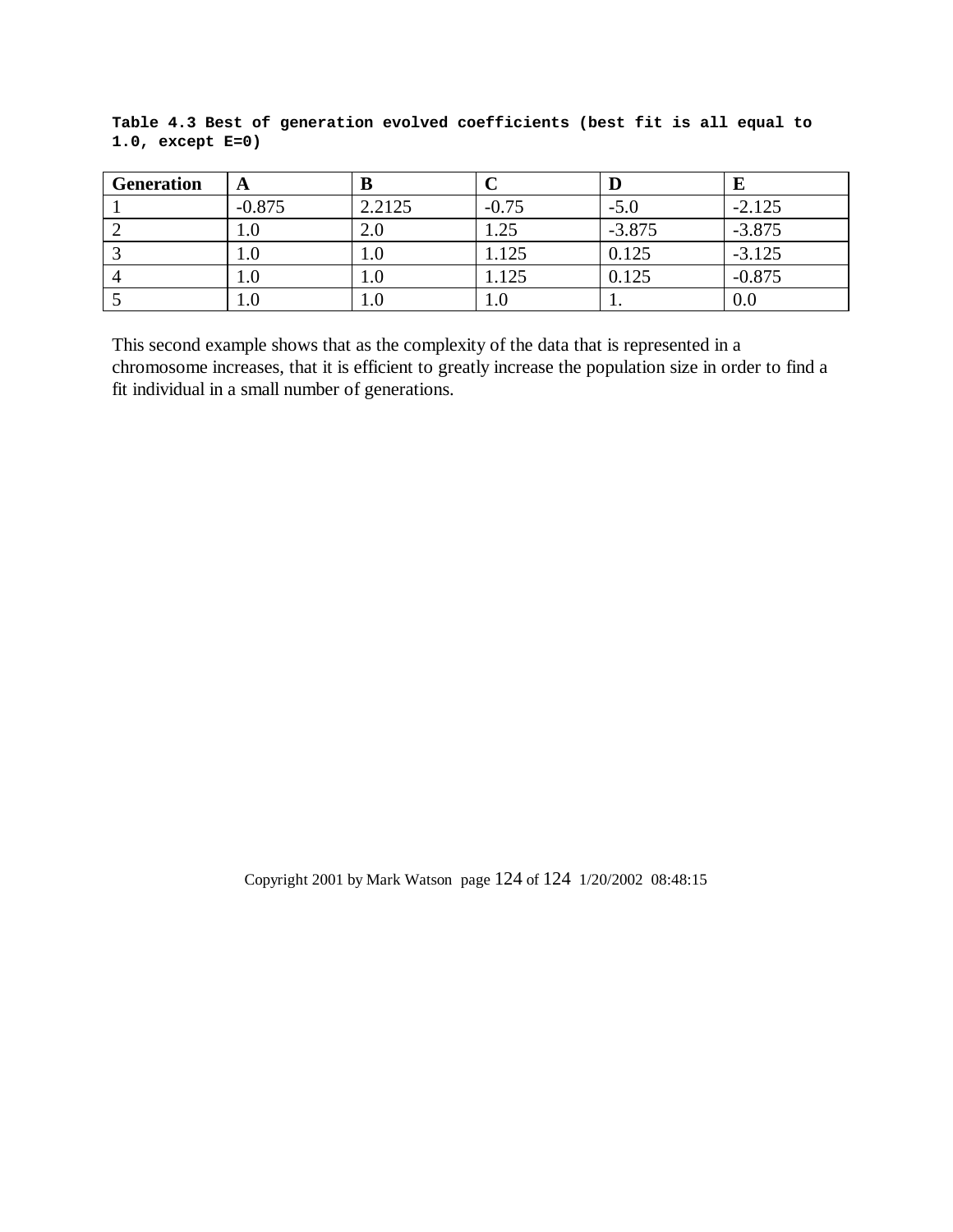## **Chapter 5. Neural networks**

I believe that the techniques for using neural networks efficiently solve many problems that are intractable or difficult using other AI programming techniques. Although most of this book is intended to provide practical advice (with some theoretical background) on using AI programming techniques, I can not imagine being interested in practical AI programming without also wanting to think about the philosophy and mechanics of how the human mind works. I hope that my readers share this interest. The examples for this chapter are in the directory:

- src
- src/neural Hopfield and Back Propagation neural network code

In this book, we have examined techniques for focused problem solving, concentrating on performing one task at a time. However, the physical structure and dynamics of the human brain is inherently parallel and distributed [Rumelhart, McClelland, etc. 1986]. We are experts at doing many things at once. For example, I simultaneously can walk, talk with my wife, keep our puppy out of cactus, and enjoy the scenery behind our house in Sedona Arizona. AI software systems struggle to perform even narrowly defined tasks well, so how is it that we are able to simultaneously perform several complex tasks? There is no clear and absolute answer to this question at this time, but certainly the distributed neural architecture of our brains is a requirement for our abilities.

Also interesting is the distinction between instinctual behavior and learned behavior. Our knowledge of GAs from Chapters 4 provides a clue to how the brains of especially lower order animals can be hardwired to provide efficient instinctual behavior under the pressures of evolutionary forces (i.e., likely survival of more fit individuals). While we will study **supervised learning** techniques in this chapter, it is possible to evolve both structure and attributes of neural networks using GA techniques [Watson, 1995], and some neural network models like ART autonomously learn to classify learning examples without intervention.

Copyright 2001 by Mark Watson page 125 of 125 1/20/2002 08:48:15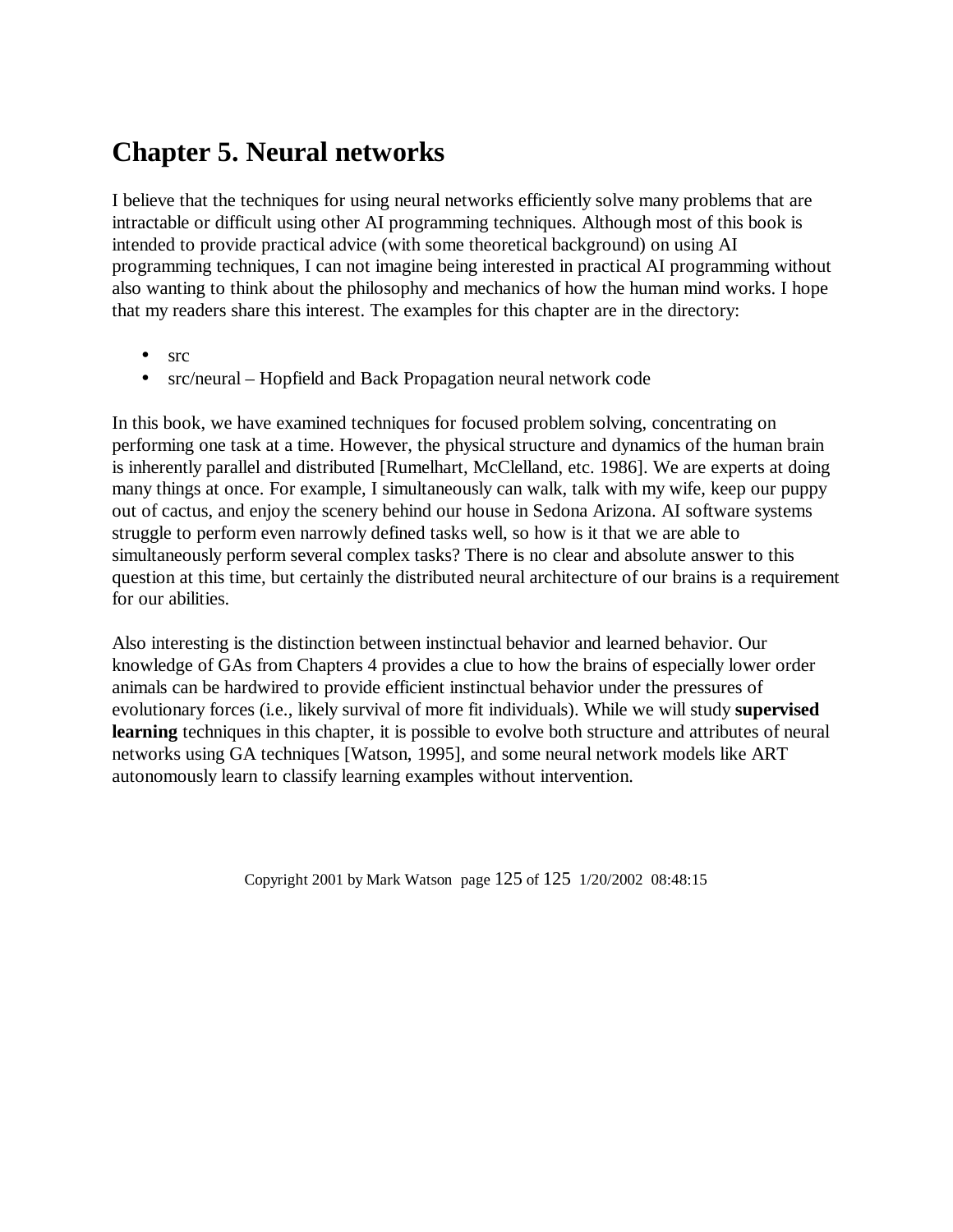We will start this chapter by discussing human neuron cells and what features of real neurons that we will model. Unfortunately, we do not yet understand all of the biochemical processes that occur in neurons, but there are fairly accurate models available (web search "neuron biochemical"). Neurons are surrounded by thin hair like structures called dendrites, which serve to accept activation from other neurons. Neurons sum up activation from their dendrites and each neuron has a threshold value; if the activation summed over all incoming dendrites exceeds this threshold, then the neuron fires, spreading its activation to other neurons. Dendrites are very localized round a neuron. Output from a neuron is carried by an axon, which is thicker than dendrites and potentially much longer than dendrites in order to affect remote neurons. Figure 5.1 shows the physical structure of a neuron; in general, the neuron's axon would be much longer than is seen in Figure 5.1. The axon terminal buttons transfer activation to the dendrites of neurons that are close to the individual button. An individual neuron is connected to up to ten thousand other neurons in this way.



**Figure 5.1 Physical structure of a neuron**

The activation absorbed through dendrites is summed together, but the firing of a neuron only occurs when a threshold is passed.

#### **5.1 Hopfield neural networks**

Hopfield neural networks implement associative (or content addressable) memory. A Hopfield network is trained using a set of patterns. After training, the network can be shown a pattern

Copyright 2001 by Mark Watson page 126 of 126 1/20/2002 08:48:15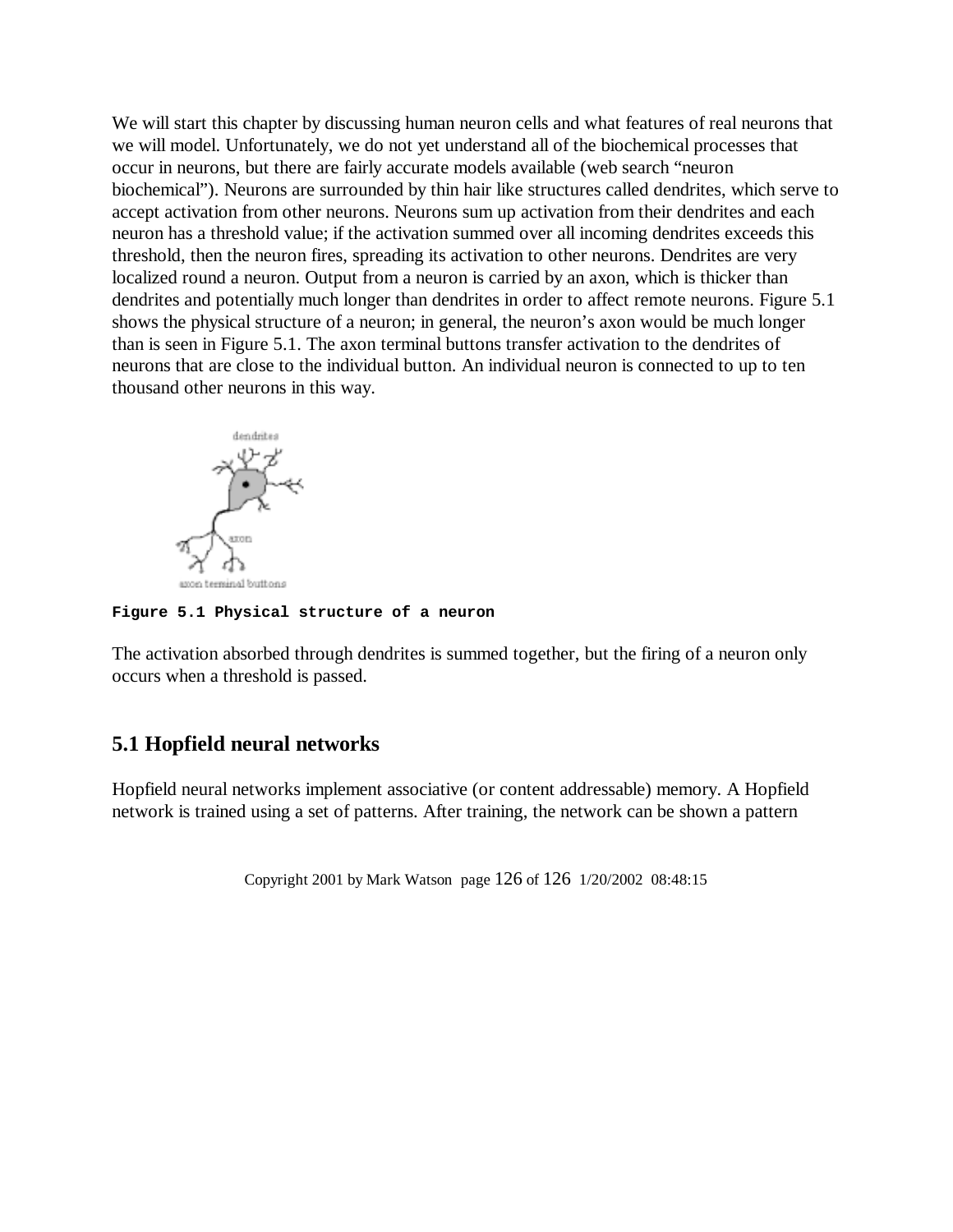similar to one of the training inputs and it will hopefully associate the "noisy" pattern with the correct input pattern. Hopfield networks are very different that back propagation networks because the training data only contains input examples. Internally, the operation of Hopfield neural networks is very different that back propagation networks that we will see later in this chapter. We use Hopfield neural networks to introduce the subject of neural nets because they are very easy to simulate with a program, and they can also be very useful in practical applications.

The inputs to Hopfield networks can be any dimensionality. Often, Hopfield networks are shown as having a two-dimensional input field and are demonstrated recognizing characters, pictures of faces, etc. However, we will loose no generality by implementing a Hopfield neural network toolkit with one-dimensional inputs because a two-dimensional image can be "liberalized" into an equivalent one-dimensional array.

How do Hopfield networks work? A simple analogy will help. The trained connection weights in a neural network represent a high dimensional space. This space is folded and convoluted with local minima representing areas around training input patterns. For a moment, visualize this very high dimensional space as just being the three dimensional space inside a room. Now, the floor of this room is a convoluted and curved surface. If you pick up a basketball and bounce it around the room, it will settle at a low point in this curved and convoluted floor. Now, consider that the space of input values is a two dimensional grid a foot above the floor. For any new input, that is equivalent to a point defined in horizontal coordinates; if we drop our basketball from a position above an input grid point, the basketball will tend to roll down hill into local gravitational minima. Now, the shape of the curved and convoluted floor is a calculated function of a set of training input vectors. After the "floor has been trained" with a set of input vectors, then the operation of dropping the basketball from an input grid point is equivalent to mapping a new input into the training example that is closest to this new input using a neural network.

A common technique in training and using neural networks is to add noise to training data and weights. In the basketball analogy, this is equivalent to "shaking the room" so that the basketball finds a good minima to settle into, and not a non-optimal local minima. We use this technique later when implementing back propagation networks. The weights of back propagation networks are also best visualized as defining a very high dimensional space with a manifold that is very

Copyright 2001 by Mark Watson page 127 of 127 1/20/2002 08:48:15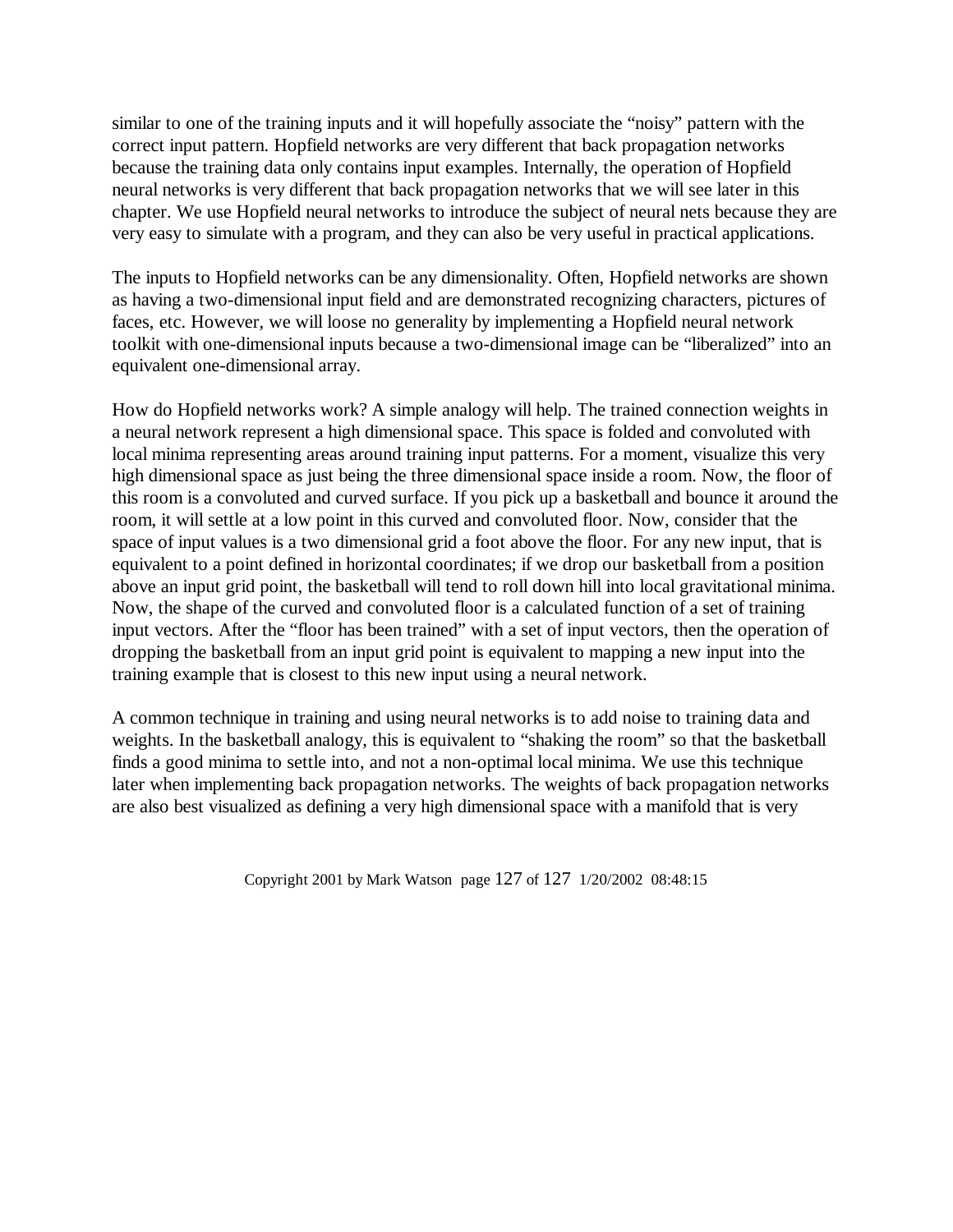convoluted with areas of local minima defined centered near coordinates defined by an input vector.

### **5.2 Java classes for Hopfield neural networks**

The Hopfield neural network model is defined in the file **src/neural/Hopfield.java**. Since this file only contains about 65 lines of code, we can review both the code and the algorithms for storing and recall of patterns at the same time. In a Hopfield neural network simulation, every neuron is connected to every other neuron.

Consider a pair of neurons indexed by **i** and **j**. We can define energy between the associations of these two neurons as:

```
energy[i,j] = - weight[i,j] * activation[i] * activation[j]
```
In the Hopfield neural network simulator, we store activations (i.e., the input values) as floating point numbers that get clamped in value to  $-1$  (for off) or  $+1$  (for on). In the energy equation, we consider an activation that is not clamped to a value of one to be zero. This energy is analogous to "gravitational energy potential" in the basketball analogy. For a new input, we are looking for a low energy point near the new input vector. The total energy is a sum of the above equation over all  $(i, j)$ .

The class constructor allocates storage for input values, temporary storage, and a two dimensional array to store weights:

```
public Hopfield(int numInputs) {
  this.numInputStream = numInputStream;weights = new float[numInputs][numInputs];
  inputCells = new float[numInputs];
  tempStorage = new float(numInputStream];
```
Copyright 2001 by Mark Watson page 128 of 128 1/20/2002 08:48:15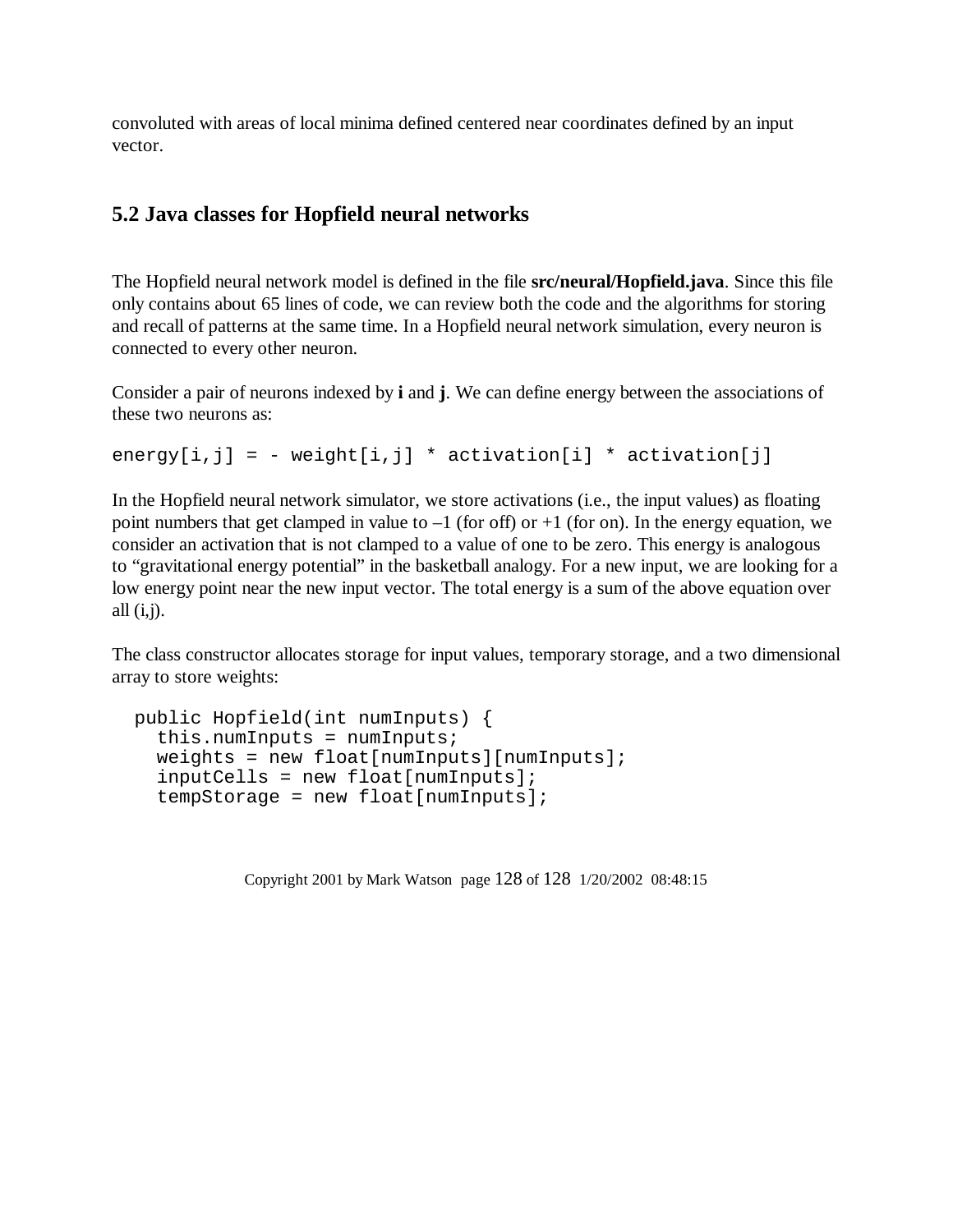}

Remember that this model is general purpose: multi-dimensional inputs can be converted to an equivalent one-dimensional array. The method **addTrainingData** is used to store another input data array for later training. All input values get clamped to an "off" or "on" value by the utility method **adjustInput**. The utility method **truncate** truncates floating-point values to an integer value. The utility method **deltaEnergy** has one argument: the index of the input vector. The class variable **tempStorage** is set during training to be the sum of a row of trained weights. So, the method **deltaEnergy** returns a measure of the energy difference between the input vector in the current input cells and the training input examples:

```
private float deltaEnergy(int index) {
  float temp = 0.0f;
  for (int j=0; j<numInputs; j++) {
    temp += weights[index][j] * inputCells[j];
  }
  return 2.0f * temp - tempStorage[index];
}
```
The method **train** is used to set the two dimensional **weight** array and the one dimensional **tempStorage** array in which each element is the sum of the corresponding row in the two dimensional **weight** array:

```
public void train() {
  for (int j=1; j<numInputs; j++) {
    for (int i=0; i<i; i++) {
      for (int n=0; n<trainingData.size(); n++) {
        float [] data = (float [])trainingData.elementAt(n);float temp1 =
              adjustInput(data[i]) * adjustInput(data[j]);
        float temp = truncate(temp1 + weights[j][i]);
        weights[i][j] = weights[j][i] = temp;}
    }
```
Copyright 2001 by Mark Watson page 129 of 129 1/20/2002 08:48:15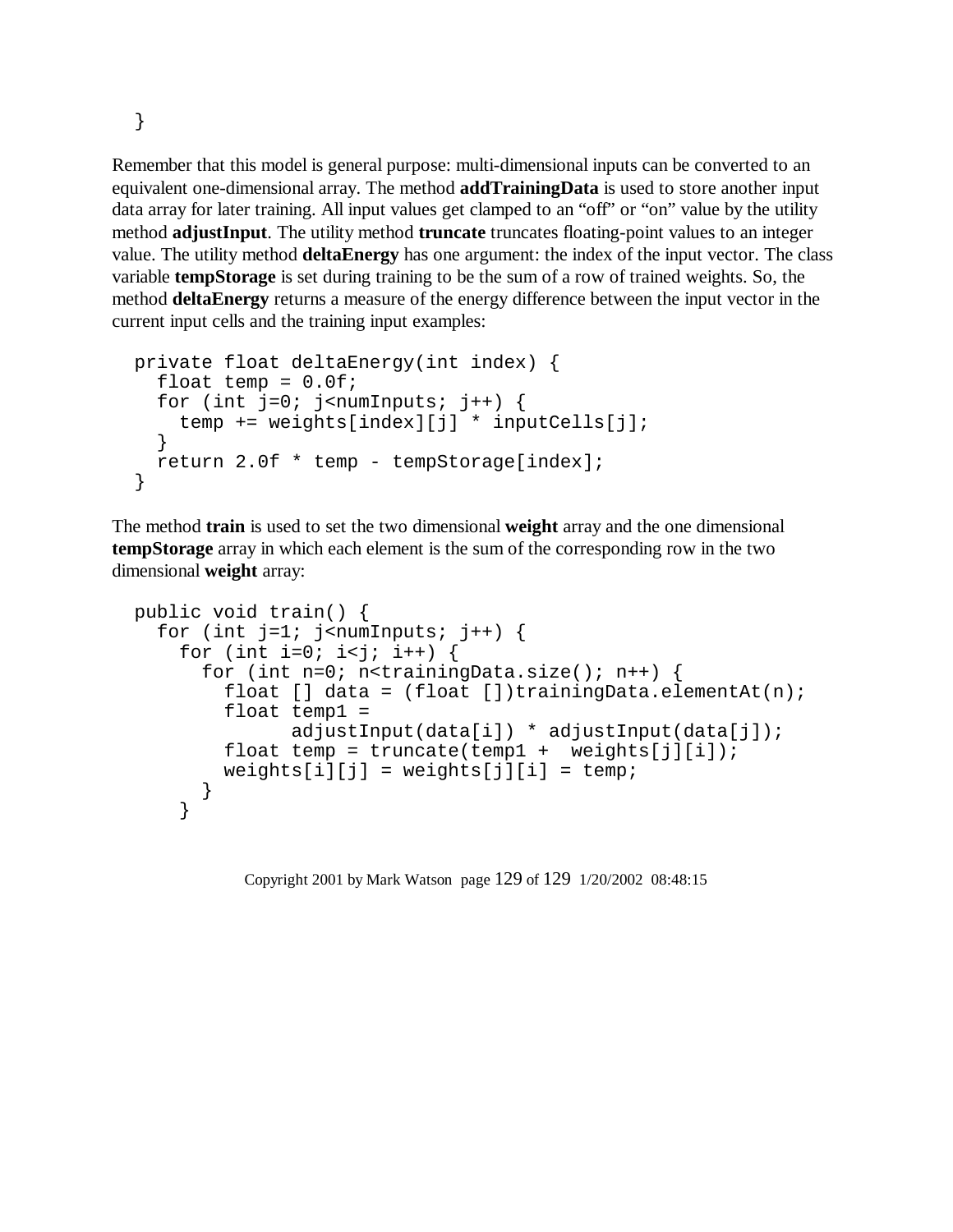```
}
   for (int i=0; i<numInputs; i++) {
     tempStorage[i] = 0.0f;
     for (int j=0; j<i; j++) {
       tempStorage[i] += weights[i][j];
     }
   }
}
```
Once the arrays **weight** and **tempStorage** are defined, it is simple to recall an original input pattern from a similar test pattern:

```
public float [] recall(float [] pattern, int numIterations) {
  for (int i=0; i<numInputs; i++) inputCells[i] = pattern[i];
  for (int ii = 0; ii<numIterations; ii++) {
    for (int i=0; i<numInputs; i++) {
      if (deltaEnergy(i) > 0.0f) {
        inputCells[i] = 1.0f;
      } else {
        inputCells[i] = 0.0f;
      }
    }
  }
  return inputCells;
}
```
Figure 5.2 shows the UML class diagram for both the Hopfield class and a text based test program.

Copyright 2001 by Mark Watson page 130 of 130 1/20/2002 08:48:15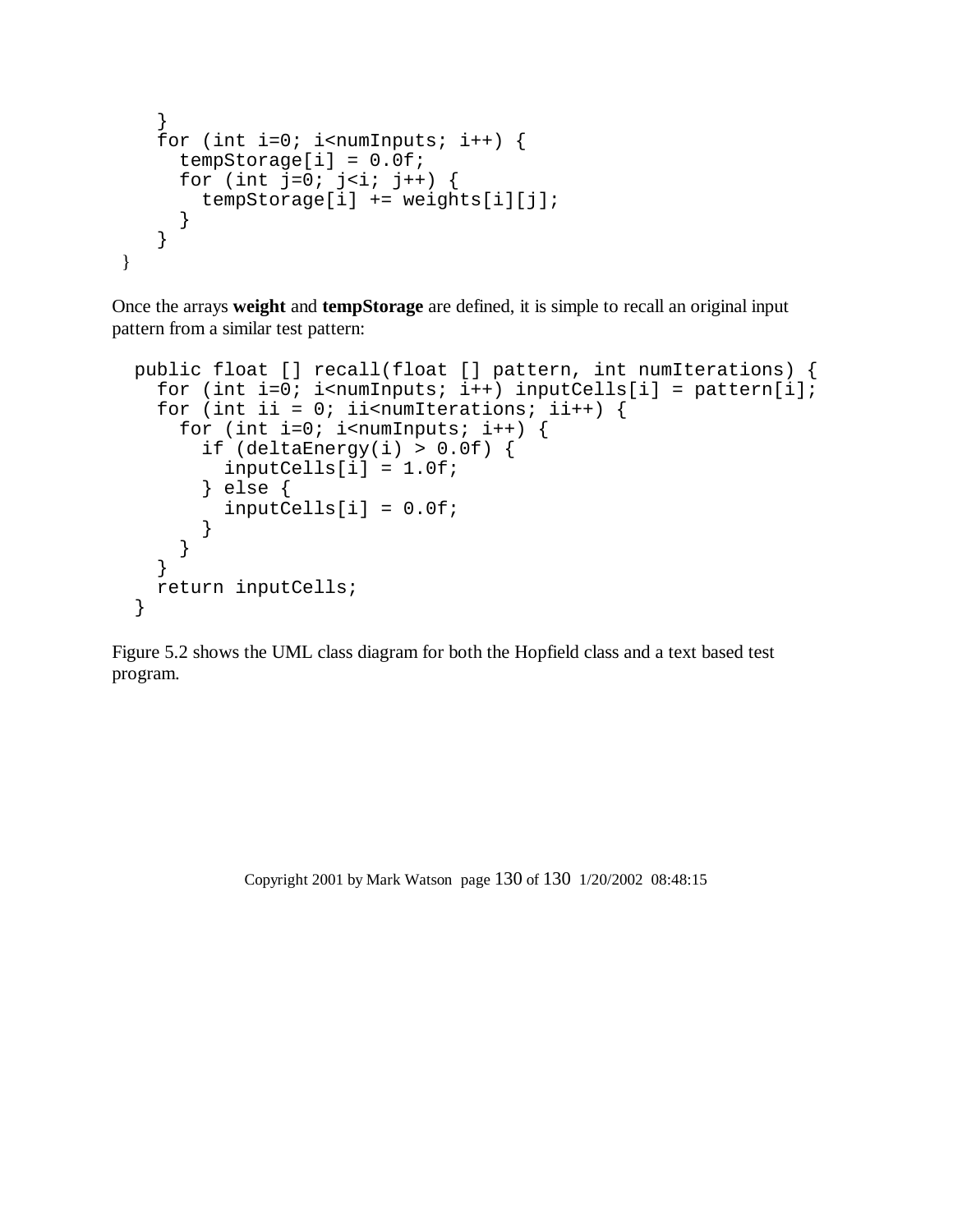

**Figure 5.2 UML class diagram for the** Hopfield **class and the test class** Test\_Hopfield

#### **5.3 Testing the Hopfield neural network example class**

The test program for the Hopfield neural network class is **Test\_Hopfield**. This test program defined three test input patterns, each with ten values:

```
static float [] data [] = {
  \{ 1, 1, 1, -1, -1, -1, -1, -1, -1, -1, -1 \}\{-1, -1, -1, 1, 1, 1, -1, -1, -1, -1\}\{-1, -1, -1, -1, -1, -1, -1, -1, 1, 1, 1\}};
```
The following code fragment shows how to create a new instance of the Hopfield class and train it to recognize these three test input patterns:

test = new Hopfield( $10$ );

Copyright 2001 by Mark Watson page 131 of 131 1/20/2002 08:48:15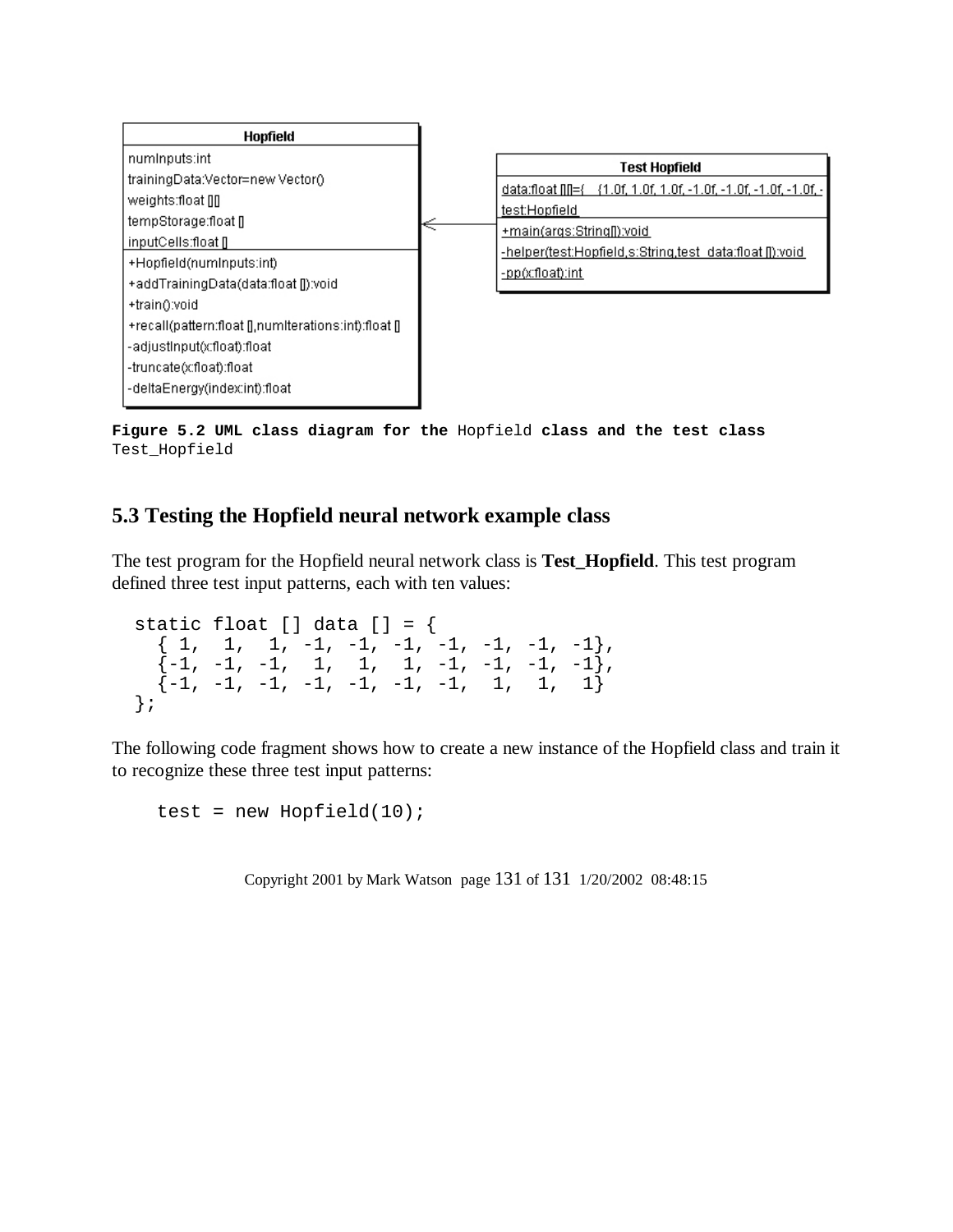```
test.addTrainingData(data[0]);
test.addTrainingData(data[1]);
test.addTrainingData(data[2]);
test.train();
```
The static **helper** method is used to slightly scramble an input pattern, then test the training Hopfield neural network to see if the original pattern is re-created:

```
helper(test, "pattern 0", data[0]);
helper(test, "pattern 1", data[1]);
helper(test, "pattern 2", data[2]);
```
Here is the implementation of the **helper** method (the called method pp simply formats a floating point number for printing by clamping it to zero or one):

```
private static void helper(Hopfield test, String s,
                           float [] test data) \{float [] dd = new float[10];
  for (int i=0; i<10; i++) {
    dd[i] = test data[i];
  }
  int index = (int)(9.0f * (float)Math.random());
  if (dd[index] < 0.0f) dd[index] = 1.0f;
  \text{else} else \text{dd}[\text{index}] = -1.0f;
  float []rr = test.read1(dd, 5);System.out.println(s);
  for (int i=0; i<10; i++) System.out.print(pp(rr[i]) + " ");
  System.out.println();
}
```
Listing 5.1 shows how to run the program, and lists the example output.

**Listing 5.1**

Copyright 2001 by Mark Watson page 132 of 132 1/20/2002 08:48:15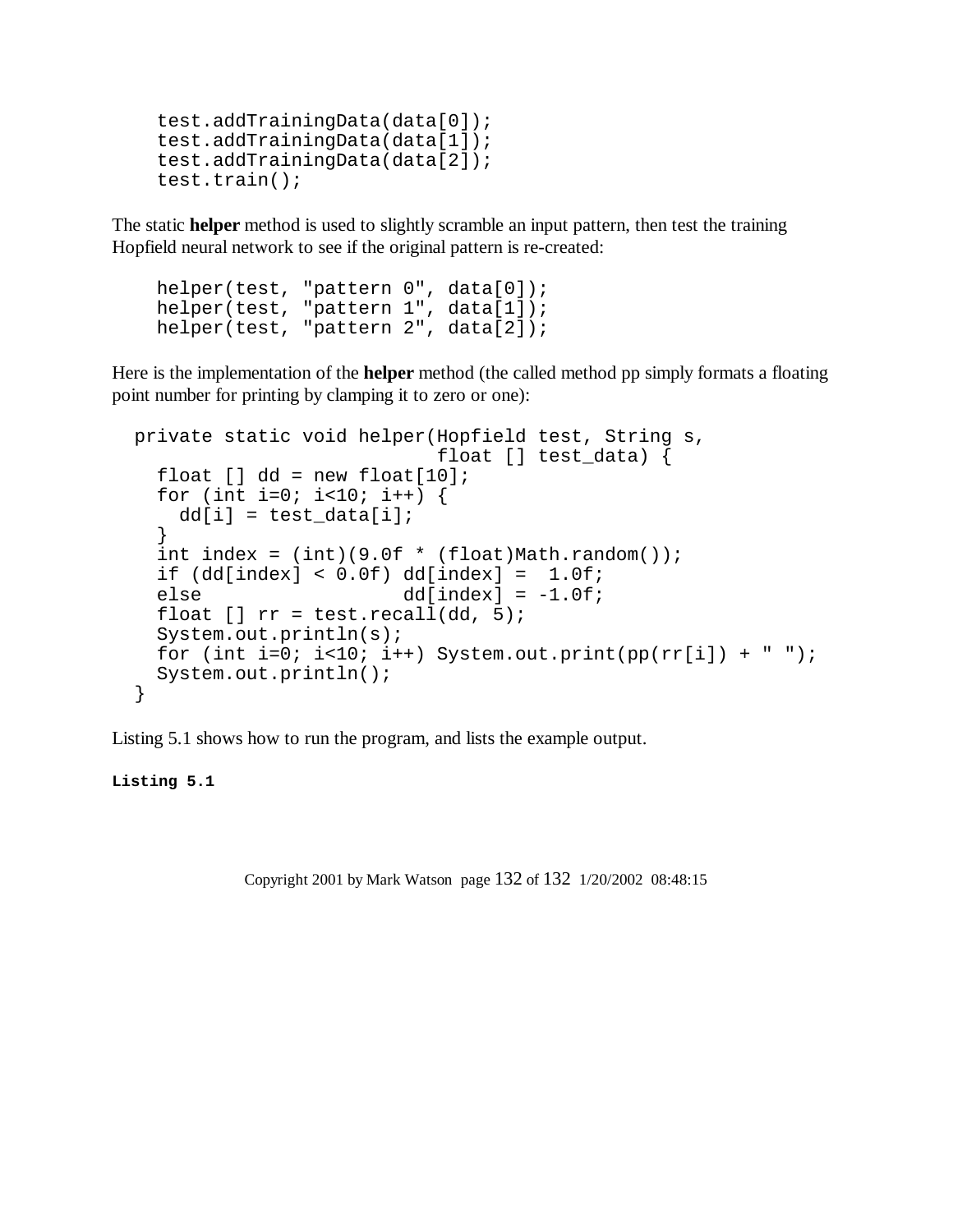java Test\_Hopfield pattern 0 1110000000 pattern 1 0001110000 pattern 2 0000000111

In Listing 5.1, we see that the three sample training patterns defined in **Test\_Hopfield.java** are re-created after scrambling the data by changing one randomly chosen value to its opposite value.

## **5.5 Backpropagation neural networks**

The next neural network model that we will use is called back propagation, also known as backprop and delta rule learning. In this model, neurons are organized into data structures that we call layers. Figure 5.A shows a simple neural network with two layers; this network is shown in two different views: just the neurons organized as two one-dimensional arrays, and as two onedimensional arrays with the **connections** between the neurons. In our model, there is a **connection** between two neurons that is characterized by a single floating-point number that we will call the connection's **weight**. A weight **W[i,j]** connects input neuron **i** to output neuron **j**. In the back propagation model, we always assume that a neuron is connected to every neuron in the previous layer. In Figure 5.3, we only have two neuron layers, one for the input neurons and one for the output neurons.

Copyright 2001 by Mark Watson page 133 of 133 1/20/2002 08:48:15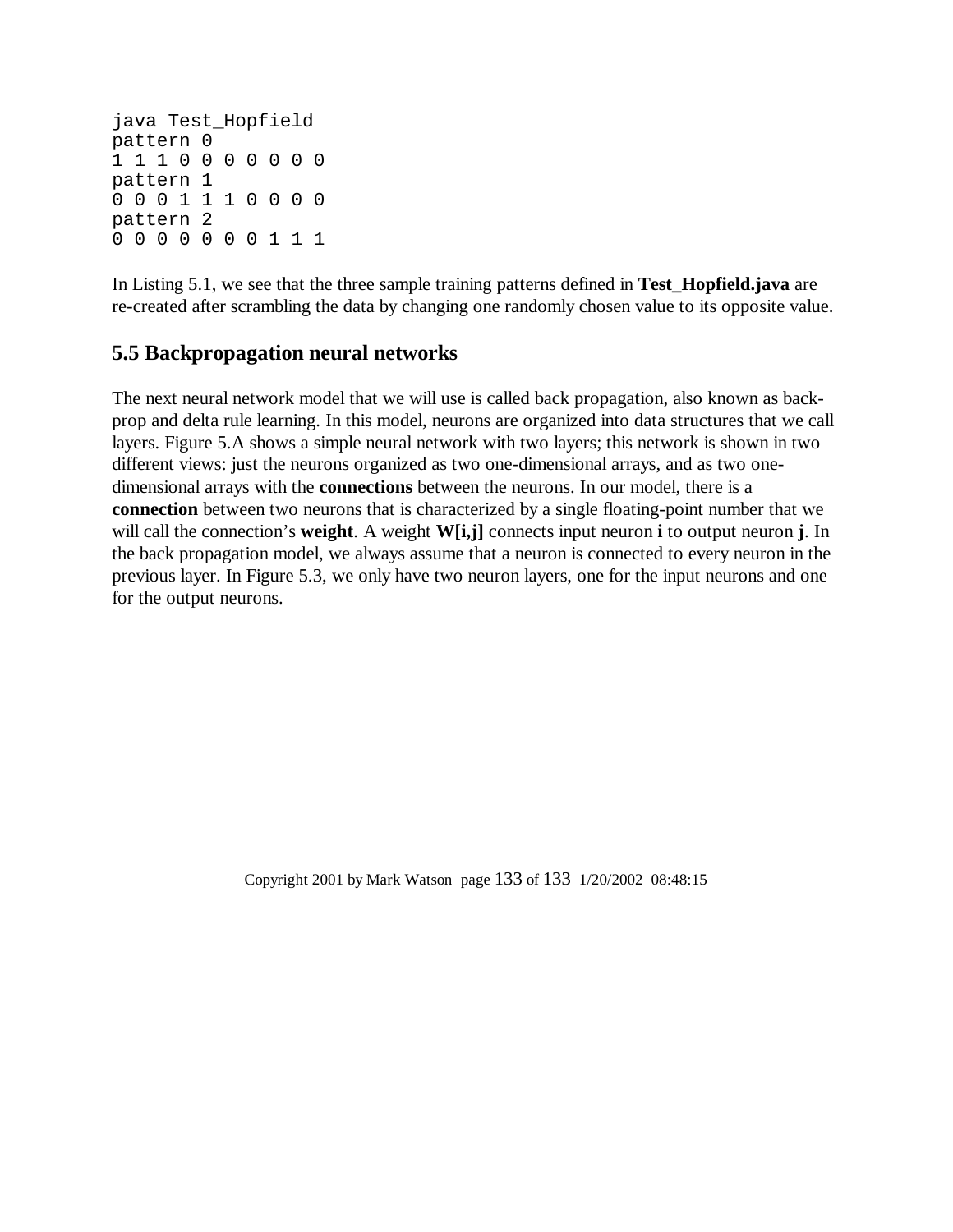

#### **Figure 5.3 Two views of a two layer neural network; the view on the right also shows the connection weights between the input and output layers.**

To calculate the activation of the first output neuron **O1**, we evaluate the sum of the products of the input neurons times the appropriate weight values; this sum is input to a Sigmoid activation function (see Figure 8.4) and the result is the new activation value for **O1**. Here is the formula for the simple network in Figure 8.3:

 $01 =$  Sigmoid (I1 \* W[1,1] + I2 \* W[2,1])  $02 =$  Sigmoid (I2 \* W[1,2] + I2 \* W[2,2])

Figure 5.4 shows a plot of the Sigmoid function and the derivative of the sigmoid function (SigmoidP). We will use the derivative of the Sigmoid function when training a neural networks (with at least one hidden neuron layer) with classified data examples.

Copyright 2001 by Mark Watson page 134 of 134 1/20/2002 08:48:15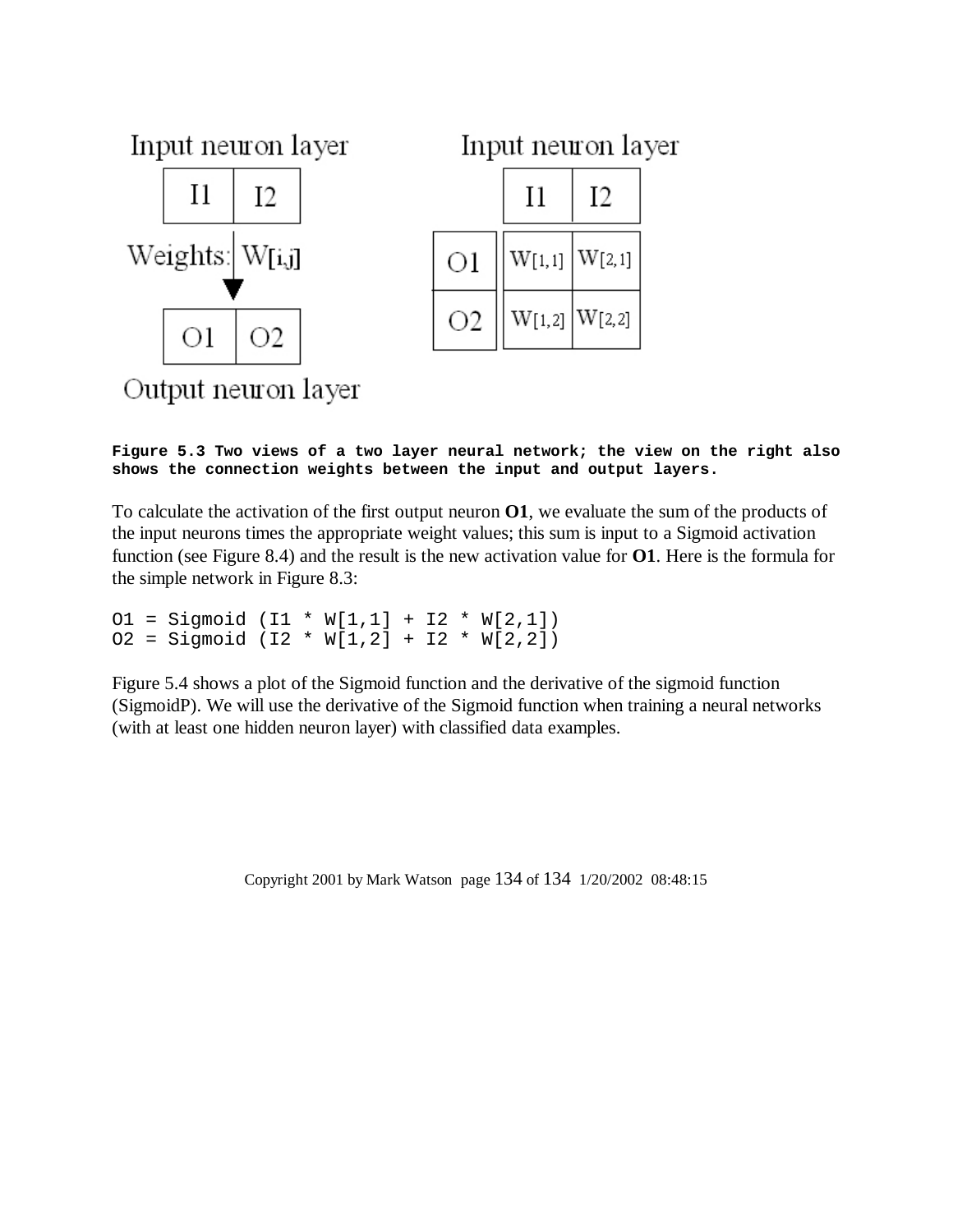

**plot was produced by the file** src/neural/misc/Graph.java

A neural network like the one seen in Figure 5.3 is trained by using a set of **training data**. For back propagation networks, training data consists of matched sets of input and output values. We want to train a network to not only produce the same outputs for training data inputs as appear in the training data, but also to generalize its pattern matching ability based on the training data. A key here is to balance the size of the network against how much information it must hold. A common mistake when using back propagation networks is to use too large of a network (more on what this means later); a network that contains too many neurons will simply memorize the training examples, including any noise in the training data. However, if we use a smaller number of neurons, with a very large number of training data examples, then we force the network to generalize, ignoring noise in the training data.

How do we train a back propagation neural network given that we have a good training data set? The algorithm is quite easy; we will now walk through the simple case of a two layer network like the one in Figure 5.3, and later in Section 5.6 we will review the algorithm in more detail when we have either one or two hidden neuron layers between the input and output layers.

Copyright 2001 by Mark Watson page 135 of 135 1/20/2002 08:48:15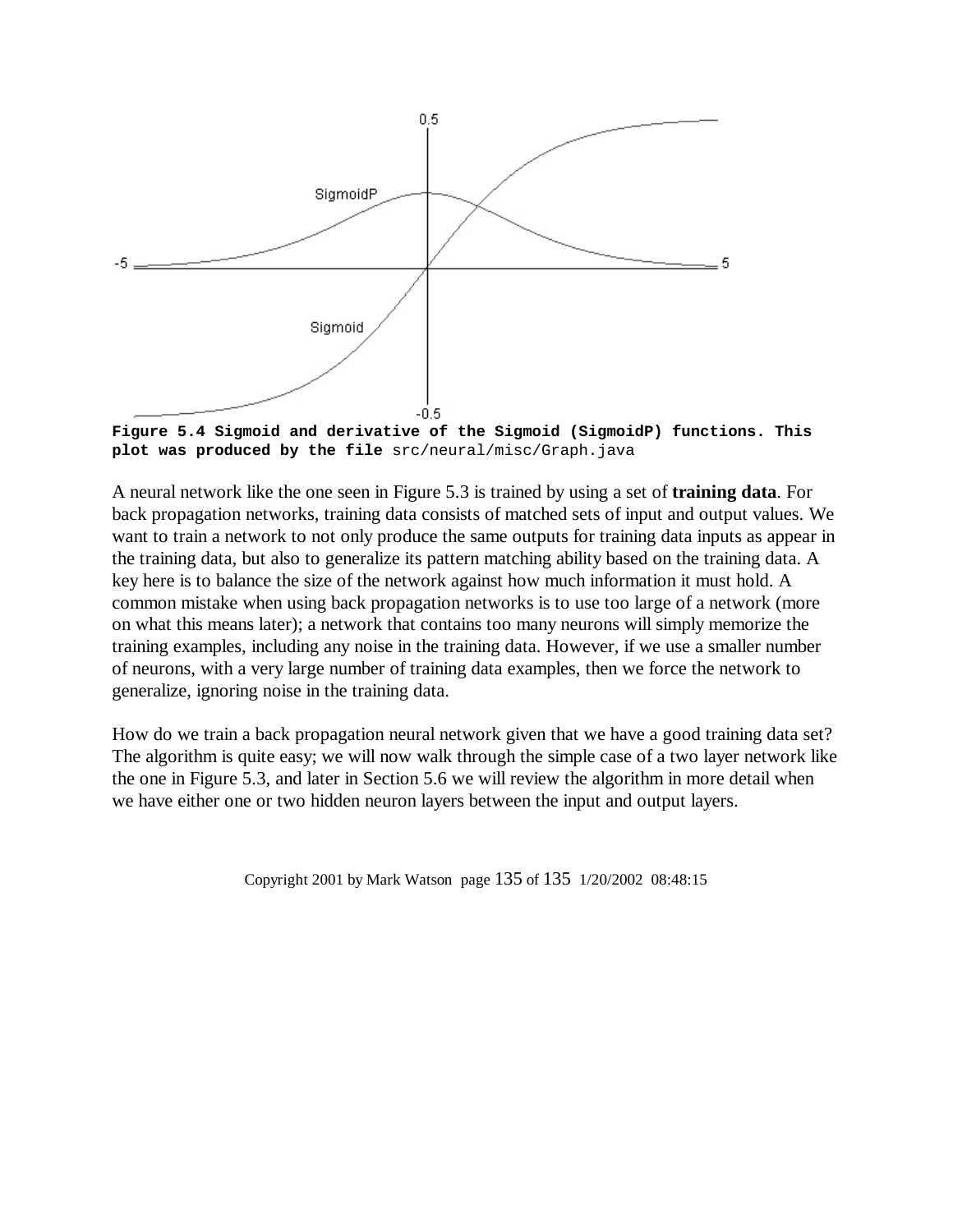In order to train the network in Figure 5.3, we repeat the following learning cycle several times:

- 1. Zero out temporary arrays for holding the error at each neuron. The error, starting at the output layer, is the difference between the output value for a specific output layer neuron and the calculated value from setting the input layer neuron's activation values to the input values in the current training example, and letting activation spread through the network.
- 2. Update the weight **W[i,j]** (where **i** is the index of an input neuron, and **j** is the index of an output neuron) using the formula  $W[i,j]$  += **learning** rate \* output error[j]\*I[i], where the **learning** rate is a tunable parameter, **output** error[j] was calculated in step 1, and **I[i]** is the activation of input neuron at index **i**.

This process is continued to either a maximum number of learning cycles or until the calculated output errors get very small. We will see later that the algorithm is similar, but slightly more complicated, when we have hidden neuron layers; the difference is that we will "back propagate" output errors to the hidden layers in order to estimate errors for hidden neurons; more on this later. The type of neural network is two simple to solve very many interesting problems, and in practical applications we almost always use either one additional hidden neuron layers or two additional hidden neuron layers. Figure 5.5 shows the types of problems that can be solved by zero hidden layer, one hidden layer, and two hidden layer networks.

Copyright 2001 by Mark Watson page 136 of 136 1/20/2002 08:48:15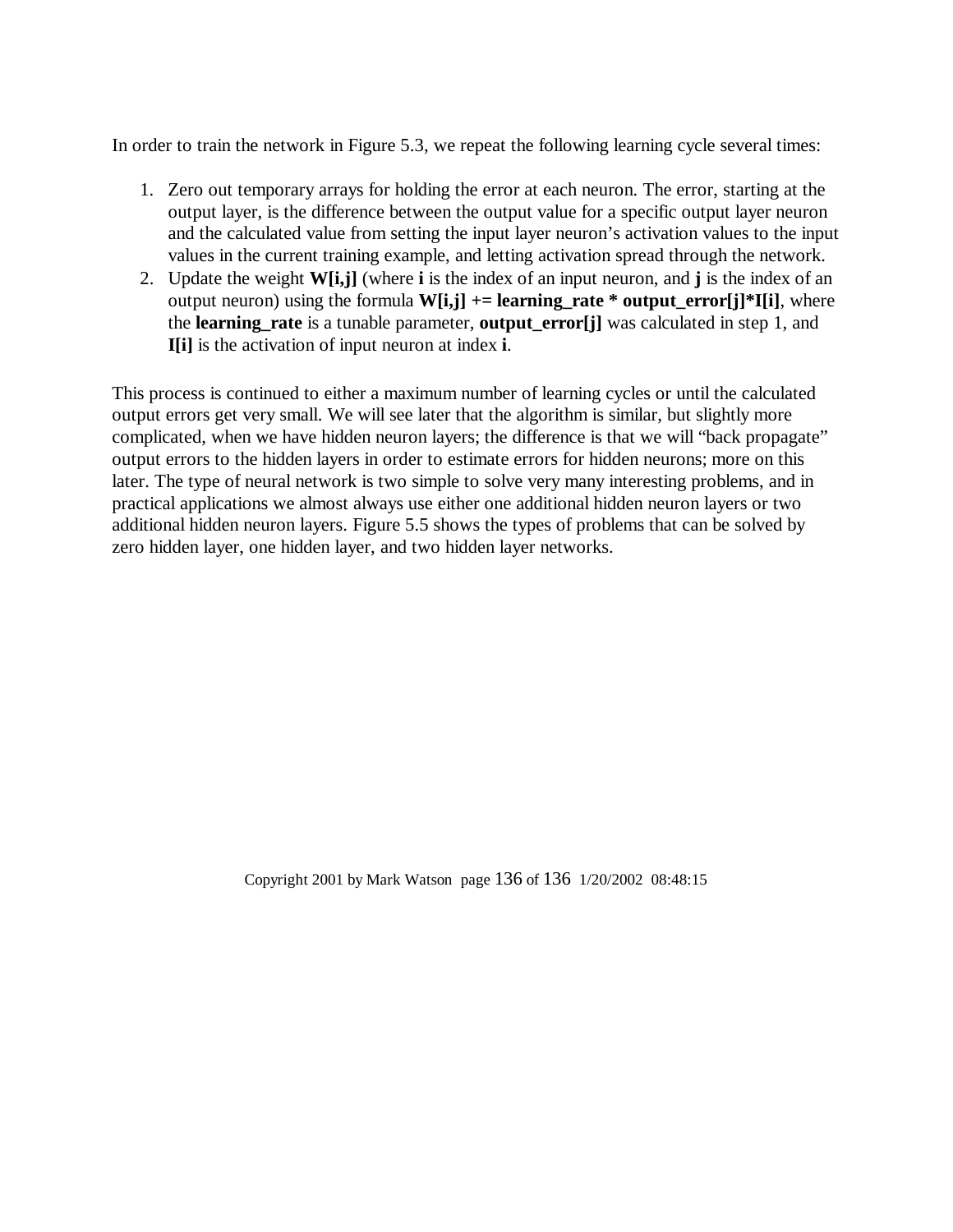

**Figure 5.5 Capabilities of zero, one, and two hidden neuron layer neural networks. The grayed areas depict one of two possible output values based on two input neuron activation values. Note that this is a two dimensional case for visualization purposes; if a network had ten input neurons instead of two, then these plots would have to be ten dimensional instead of two dimensional.**

### **5.6 A Java class library and examples for using back propagation neural networks**

The source directory **src/neural** contains example programs for both back propagation neural networks and Hopfield neural networks, which we saw at the beginning of this chapter. The relevant files for the back propagation examples are:

- Neural\_1H.java contains a class for simulating a neural network with one hidden neuron layer
- Test\_1H.java a text based test program for the class Neural\_1H
- GUITest\_1H.java a GUI based test program for the class Neural\_1H
- Neural\_2H.java contains a class for simulating a neural network with two hidden neuron layers

Copyright 2001 by Mark Watson page 137 of 137 1/20/2002 08:48:15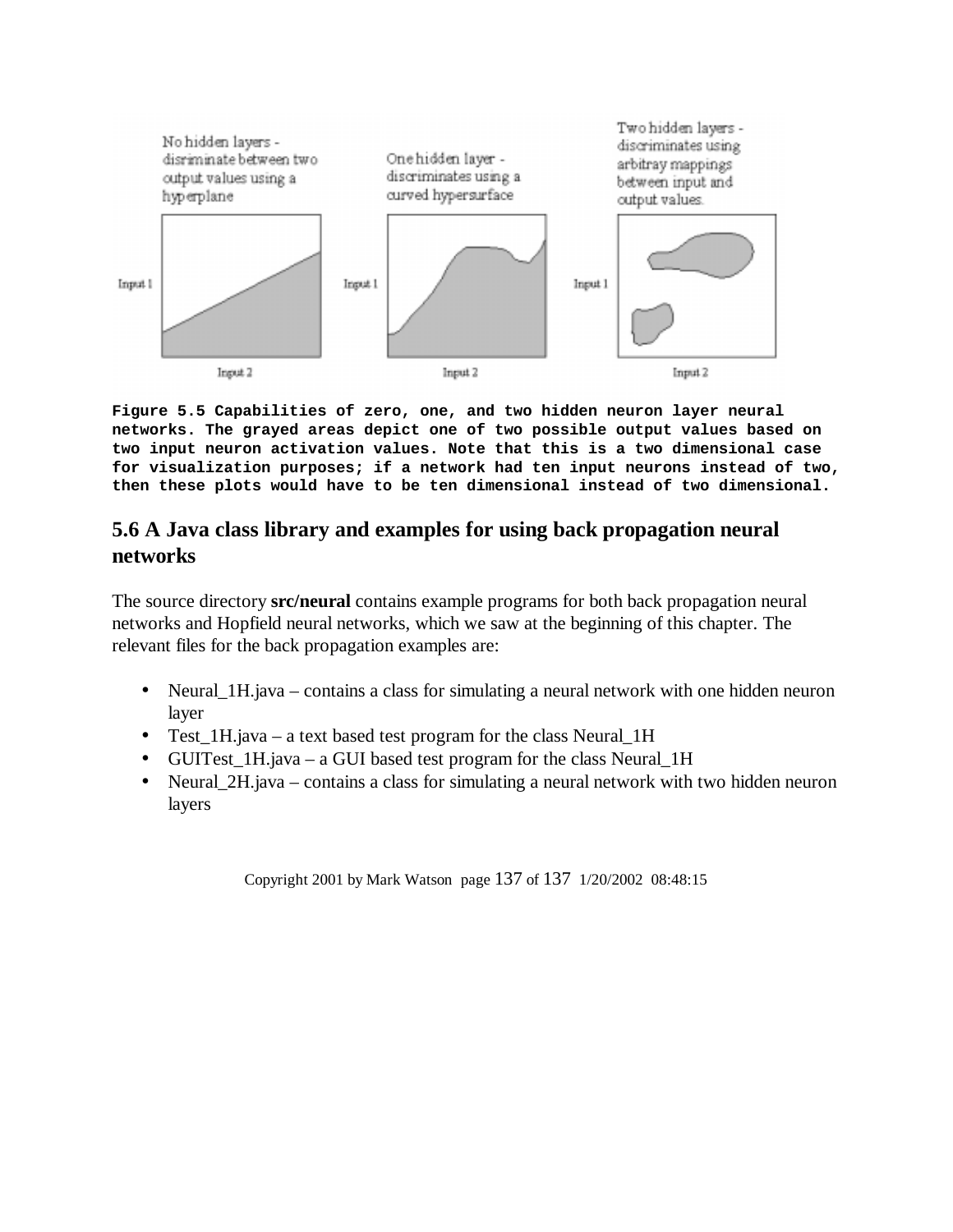- Test\_2H.java a text based test program for the class Neural\_2H
- GUITest\_2H.java a GUI based test program for the class Neural\_2H
- Plot1DPanel a Java JFC graphics panel for the values of a one dimensional array of floating point values
- Plot2DPanel a Java JFC graphics panel for the values of a two dimensional array of floating point values

The four GUI files are for demonstration purposes only, and we will not discuss the code for these classes; if you are interested in the demo graphics code and do not know JFC Java programming, there are a few good JFC tutorials at the web site **java.sun.com**. Figure 5.6 shows the UML class diagrams for all of the back propagation classes and the text based test programs, but we will only discuss in depth the classes **Neural\_1H** and **Neural\_2H** in this text, while quickly reviewing the code in the text based test programs as examples for setting up neural network problems.

Copyright 2001 by Mark Watson page 138 of 138 1/20/2002 08:48:15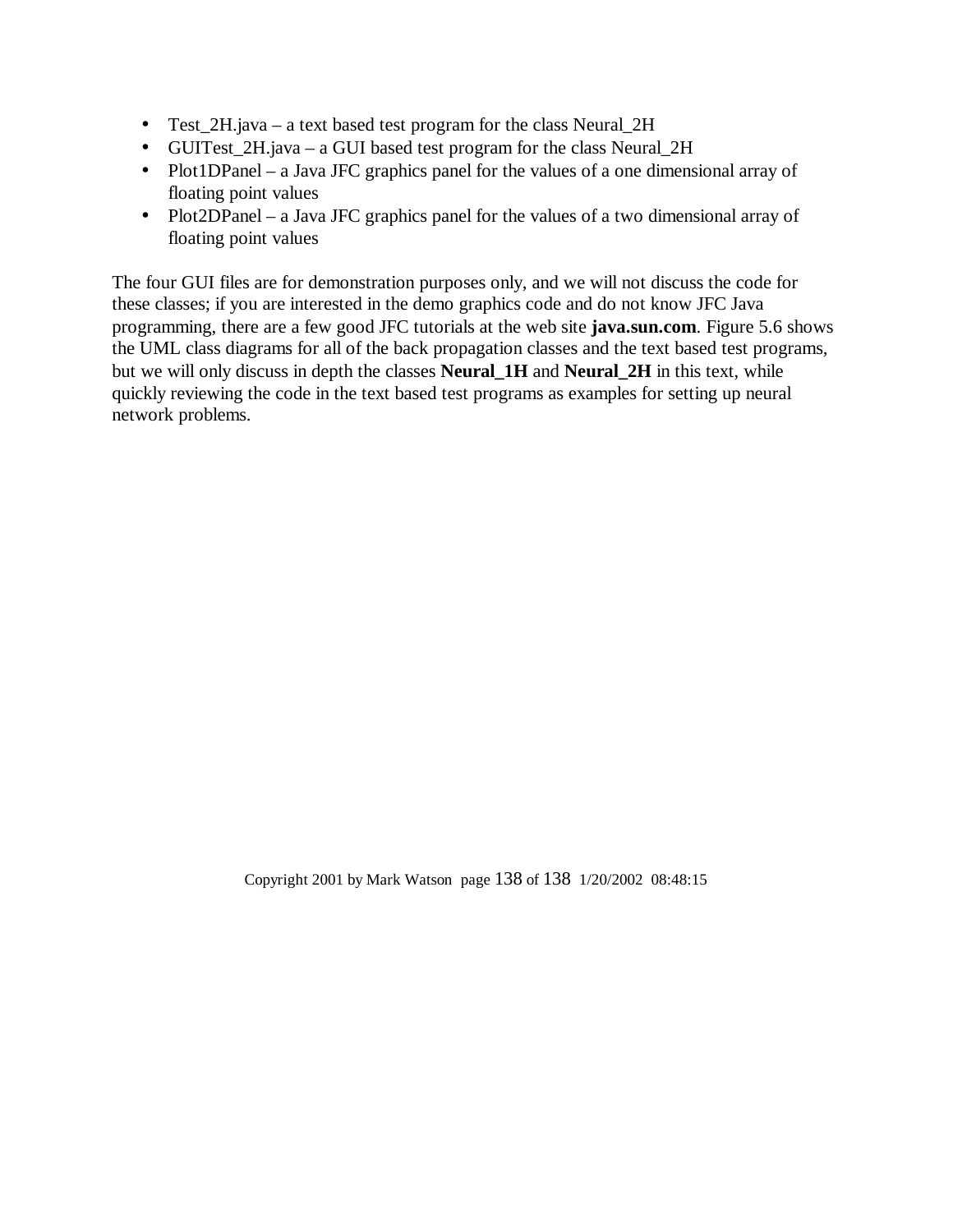| Neural 1H                                                                                                                                                                                                                                                                                                                                                                                                               | Test 1H                                                                                                                                                                                                                                                                                                                      | Neural 2H                                                                                                                                                                                                                                                                                                                                                                                                                     |
|-------------------------------------------------------------------------------------------------------------------------------------------------------------------------------------------------------------------------------------------------------------------------------------------------------------------------------------------------------------------------------------------------------------------------|------------------------------------------------------------------------------------------------------------------------------------------------------------------------------------------------------------------------------------------------------------------------------------------------------------------------------|-------------------------------------------------------------------------------------------------------------------------------------------------------------------------------------------------------------------------------------------------------------------------------------------------------------------------------------------------------------------------------------------------------------------------------|
| #numInputs:int<br>#numHidden:int<br>#numOutputs:int<br>#numTraining:int<br>+inputs:float[]<br>#hidden:float[]<br>+outputs:float[]<br>#W1:float[]<br>#W2:float[I]<br>#output_errors:float[]<br>#hidden_errors:float[]<br>#inputTraining:Vector<br>#outputTraining:Vector<br>Neural 1H<br>+addTrainingExample:void<br>+Factory:Neural 1H<br>+save:void<br>+randomizeWeights:void<br>+recall:float []<br>+forwardPass:void | in1:float [L]<br>in2:float []<br>in3:float []<br>out1:float []<br>out2:float []<br>out3:float []<br>test1:float []<br>test2:float []<br>test3:float []<br>+main:void<br>+test recall:void<br>+pp:String<br><b>Test 2H</b><br>in1:float []<br>in2:float [L<br>in3:float []<br>out1:float []<br>out2:float []<br>out3:float [] | #numInputs:int<br>#numHidden1:int<br>#numHidden2:int<br>#numOutputs:int<br>#numTraining:int<br>+inputs:float[]<br>#hidden1:float[]<br>#hidden2:float[]<br>+outputs:float[]<br>#W1:float[II]<br>#W2:float[][<br>#W3:float[][<br>#output_errors:float[]<br>#hidden1_errors:float[]<br>#hidden2_errors:float[]<br>#inputTraining:Vector<br>#outputTraining:Vector<br>Neural 2H<br>+addTrainingExample:void<br>+Factory:Neural 2H |
| +train:float<br>+train:float<br>#sigmoid:float<br>#sigmoidP:float                                                                                                                                                                                                                                                                                                                                                       | test1:float []<br>test2:float []<br>test3:float []<br>+main:void<br>+test_recall:void<br>+pp:String                                                                                                                                                                                                                          | +save:void<br>+randomizeWeights:void<br>+recall:float []<br>+forwardPass:void<br>+train:float<br>+train:float<br>#sigmoid:float<br>#sigmoidP:float                                                                                                                                                                                                                                                                            |

**Figure 5.6 UML class diagrams for the neural network examples for one hidden**

Copyright 2001 by Mark Watson page 139 of 139 1/20/2002 08:48:15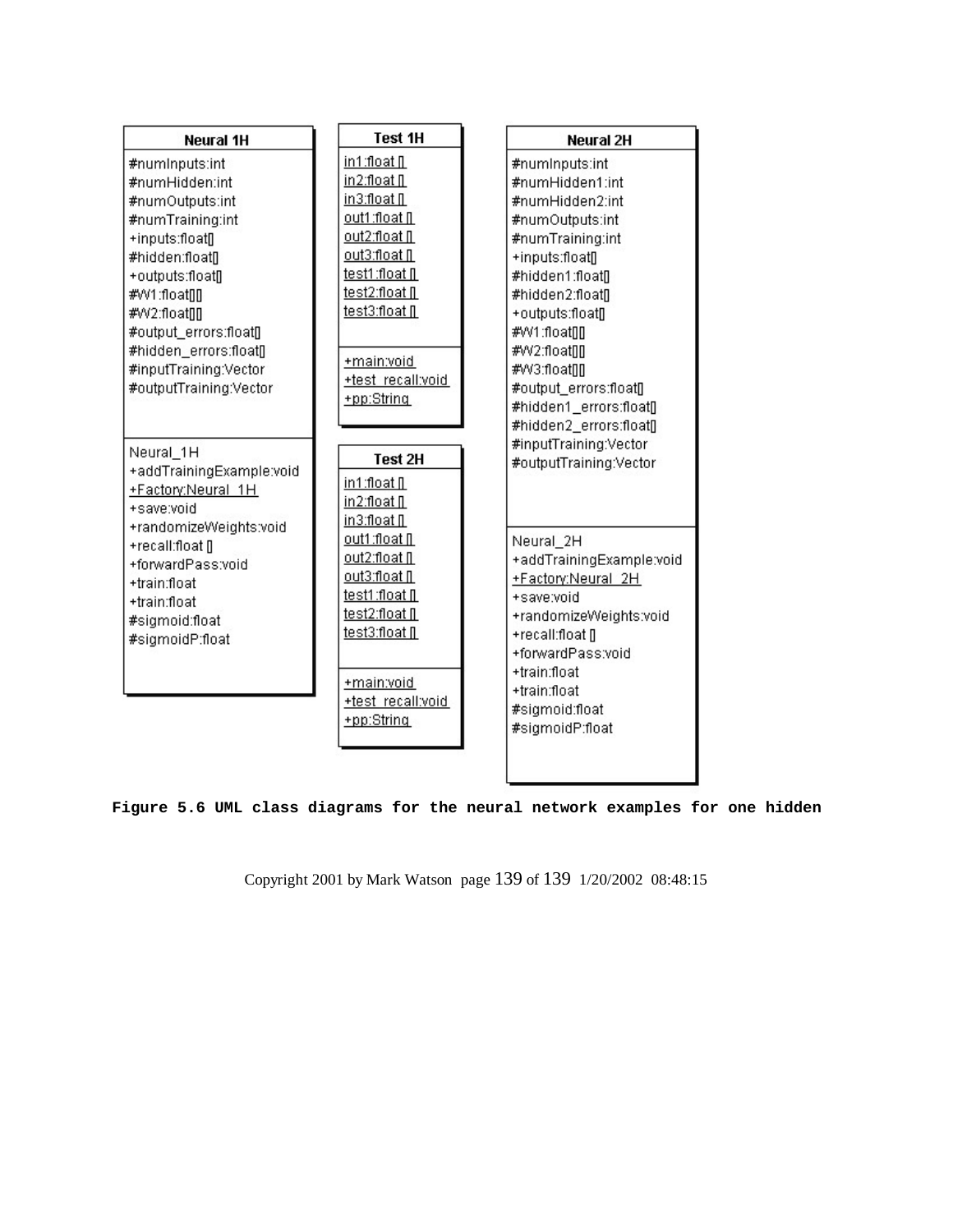#### **layer (classes ending in \_1H) and two hidden layers (classes ending in \_2H)**

The class **Neural 1H** contains the following methods:

- Neural  $1H -$  class constructor requires three arguments: the number of neurons in the input, hidden, an output layers. Storage is allocated for neuron activations, neuron errors for the hidden and output layers, and weights. The method randomizeWeights is called to initialize the weight values to random floating point values in the range [-0.05, 0.05].
- AddTrainingExample adds a single training exemplar to the current training data set
- Factory a static function that creates an instance of the Neural  $1H$  class from a serialized file. This method is useful for quickly loading a neural network that has already been trained into an application program.
- save saves the neural network to a serialized data file that can be efficiently reloaded using the static Factory method
- randomizeWeights sets the weights to random values in the range  $[-0.5, 0.5]$
- recall accepts an array of floating point values that are used to set the activation values of the input layer neurons. The utility method **forwardPass** is used to propagate activation values through the network using the current weight values; this results in a new activation pattern on the output layer neurons.
- forwardPass a utility method that is used to propagate activation values from the input neurons, to the hidden layer neurons, and finally to the output layer neurons
- train two methods for training one cycle. A cycle is defined as showing the network the training examples one time, and adjusting the weights in the network based on errors at each neuron.
- sigmoid the Sigmoid function seen in Figure 5.4
- sigmoidP the derivative of the Sigmoid function seen in Figure 5.4

The code in the class **Neural\_1H** is all fairly simple; we will look in detail at only the methods **forwardPass** and **train**. The following code fragment are from the definition of **forwardPass**.

This code uses the input to hidden layer weights to calculate the activation values of the hidden

Copyright 2001 by Mark Watson page 140 of 140 1/20/2002 08:48:15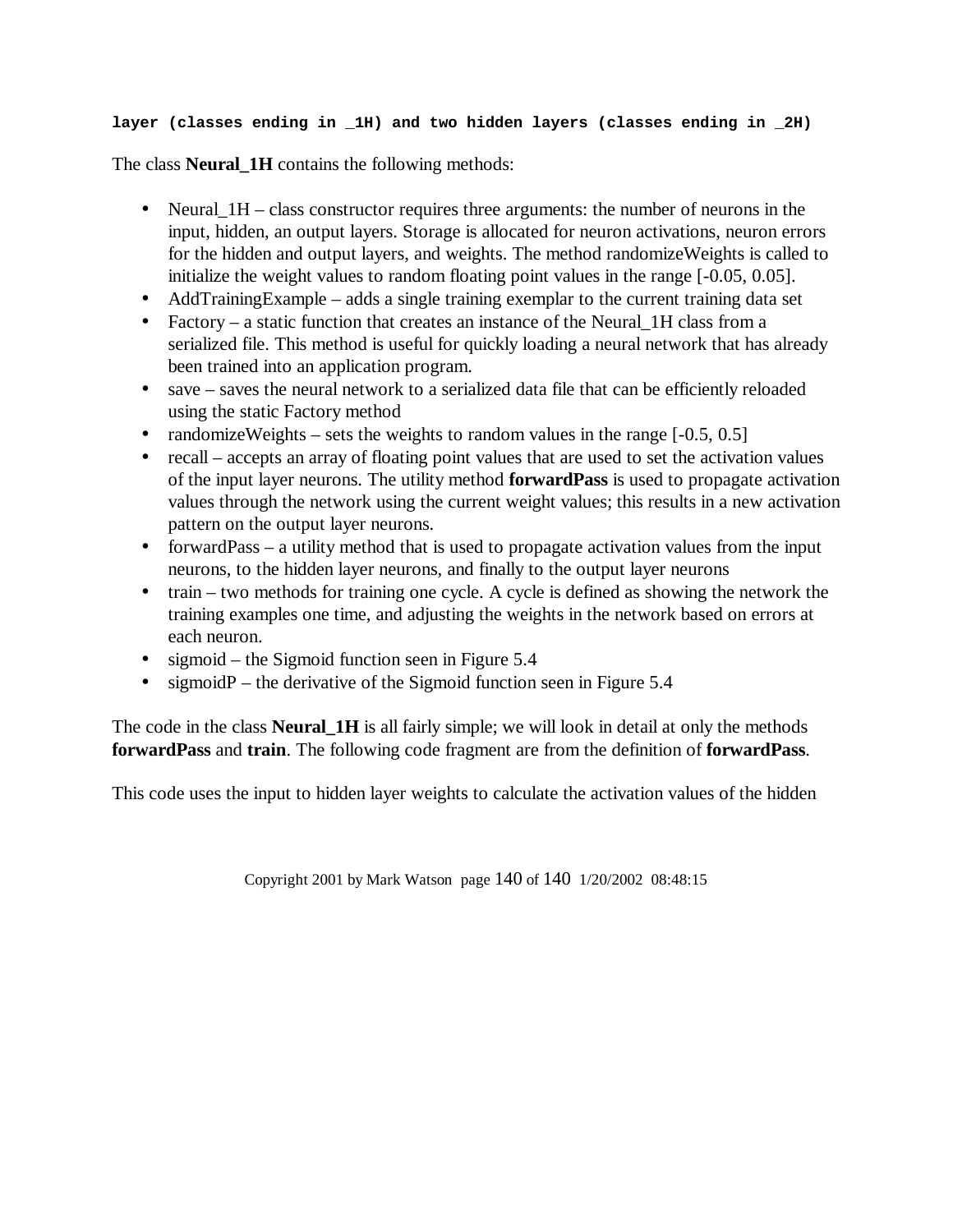layer neurons:

```
for (h=0; h<sub>sumH</sub>idden; h++) {
  hidden[h] = 0.0f;}
for (i=0; i<sub>numInputStream</sub>) {
    for (h=0; h<numHidden; h++) {
          hidden[h] +=
              inputs[i] * W1[i][h];
    }
}
```
Similar code calculates the output layer neuron's activation values:

```
for (o=0; o<numOutputs; o++)
  outputs[o] = 0.0f;for (h=0; h<sub>numHidden</sub>; h++) {
    for (o=0; o<numOutputs; o++) {
         outputs[o] +=
            sigmoid(hidden[h]) * W2[h][o];
    }
}
for (o=0; o<numOutputs; o++)
  outputs[o] = sigmoid(outputs[o]);
```
Here, we apply the **Sigmoid** function (seen in Figure 5.4) to the output activation values.

The method **train(Vector v\_ins, Vector v\_outs)** is used to make one training cycle. The first thing to be done is to zero out the error array for the hidden and output layers:

```
for (h=0; h<sub>sumH</sub>idden; h++)hidden errors[h] = 0.0f;for (o=0; o<numOutputs; o++)
   output_errors[o] = 0.0f;
```
Copyright 2001 by Mark Watson page 141 of 141 1/20/2002 08:48:15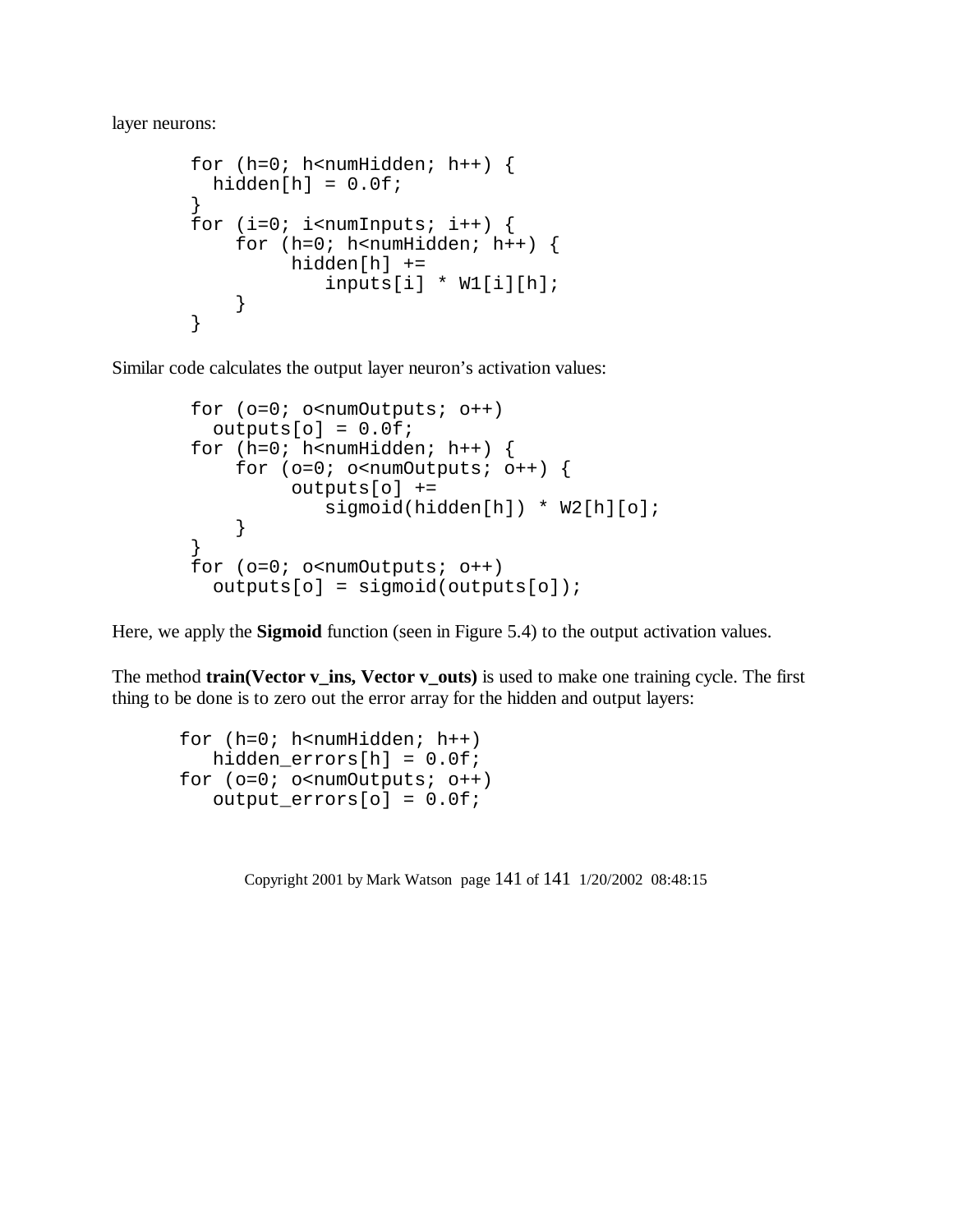Next, we copy the input and output values to local arrays for faster data access:

```
for (i=0; i<sub>sumInputs; i++) {
  inputs[i] =
     ((float [])v_ins.elementAt(current_example))[i];
}
float [] outs =
     (float [])v_outs.elementAt(current_example);
```
We use the utility method **forwardPass** to spread the new input activtions through the neural network:

```
forwardPass();
```
Then we calculate adjusted output errors by comparing the output neuron's spreading activation with the values in this training data example:

```
for (o=0; o\leq numOutputs; o++) {
    output_errors[o] =
      (outs[o] - outputs[o]) * sigmoidP(outputs[o]);
}
```
It is a little complicated to approximate the hidden layer neurons we need to backwards propagate the output neuron's errors, scaling this by the relative connection weights between the hidden layer and output layer neurons:

```
for (h=0; h<sub>numHidden</sub>; h++) {
  hidden_errors[h] = 0.0f;
  for (o=0; o\leq numOutputs; o++) {
     hidden_errors[h] +=
          output_errors[o]*W2[h][o];
  }
}
```
Copyright 2001 by Mark Watson page 142 of 142 1/20/2002 08:48:15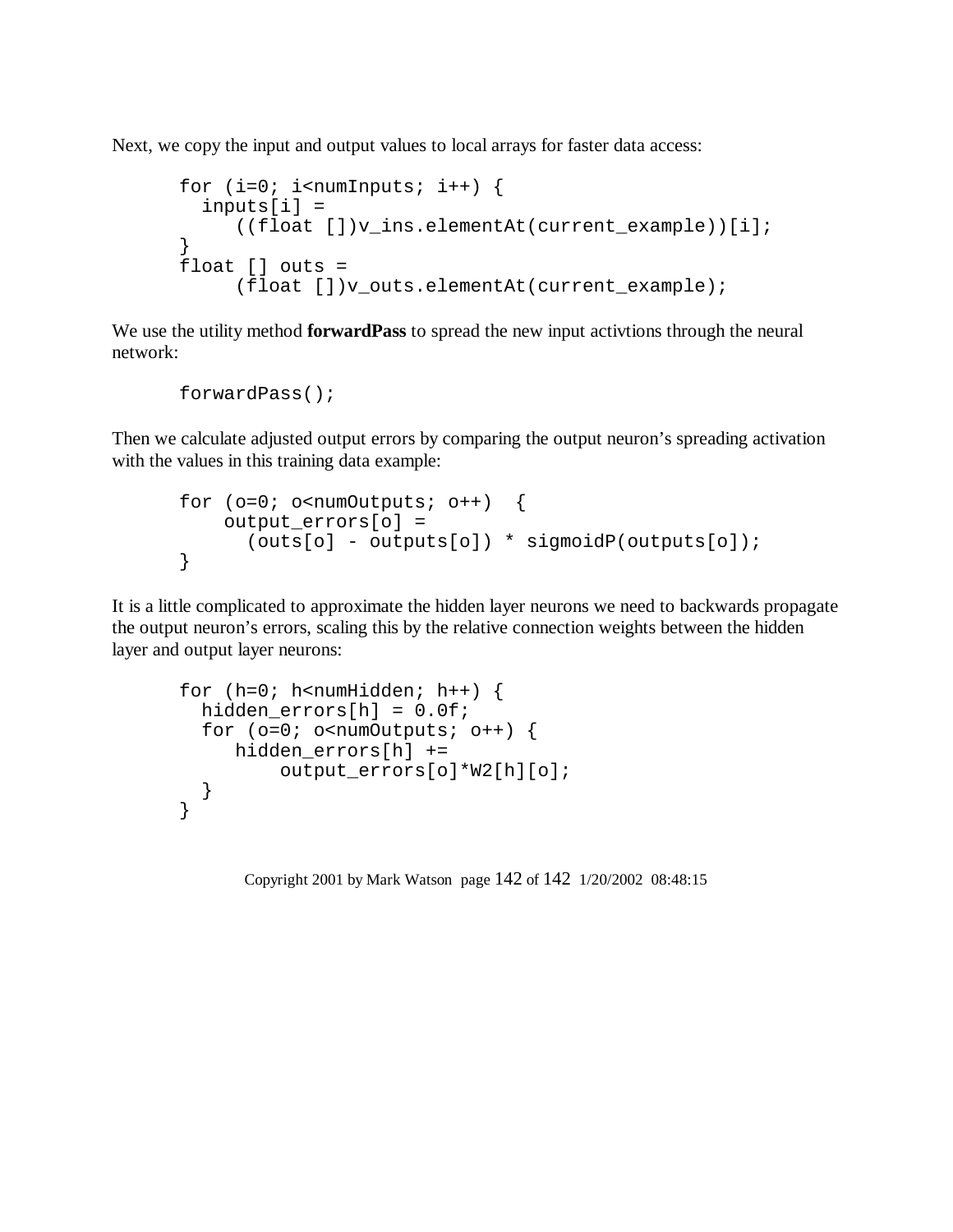```
for (h=0; h<numHidden; h++) {
   hidden_errors[h] =
     hidden_errors[h]*sigmoidP(hidden[h]);
}
```
Once we have the hidden layer and output layer neuron errors, it is easy to update the weights:

```
for (o=0; o\leq numOutputs; o++) {
   for (h=0; h<numHidden; h++) {
      W2[h][o] +=
         0.5 * output_errors[o] * hidden[h];
   }
}
// update the input to hidden weights:
for (h=0; h<sub>numH</sub>idden; h++) {
   for (i=0; i<numInputs; i++) {
       W1[i][h] +=
          0.5 * hidden_errors[h] * inputs[i];
   }
}
for (o=0; o<numOutputs; o++) {
   for (h=0; h<numHidden; h++) {
      W2[h][o] +=0.5 * output_errors[o] * hidden[h];
   }
}
// update the input to hidden weights:
for (h=0; h<numHidden; h++) {
   for (i=0; i<sub>sumInputs; i++) {
       W1[i][h] +=
          0.5 * hidden_errors[h] * inputs[i];
   }
}
```
The class **Neural\_1H** is fairly simple, but you are likely to find it very useful for both training

Copyright 2001 by Mark Watson page 143 of 143 1/20/2002 08:48:15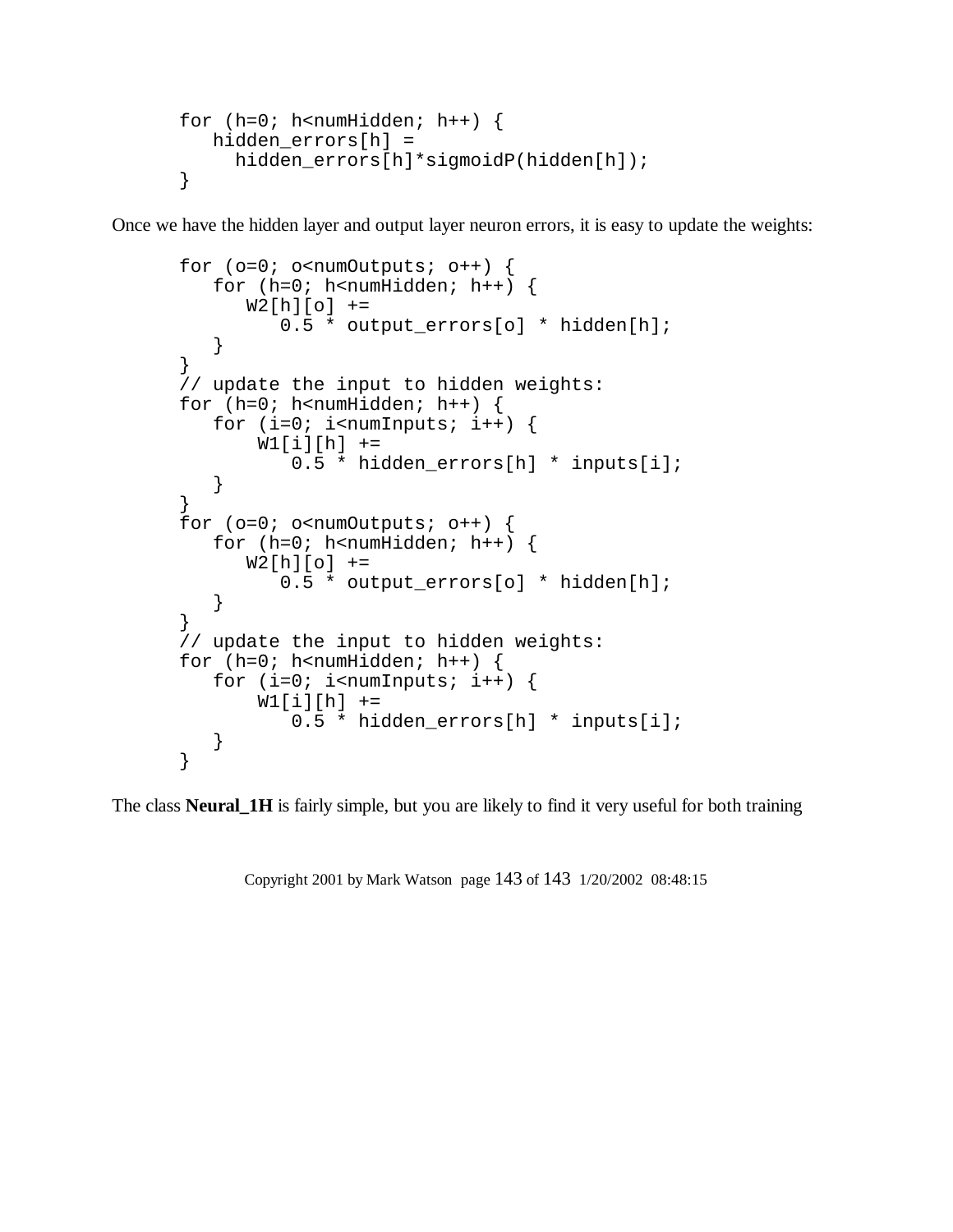three layer (i.e., one hidden layer) neural networks and for embedding them in applications. The file **Test\_Neural\_1H.java** is a text based test program that demonstrates how to define training data, train a neural network, and for using the **recall** method for testing. First, we statically define training and separate testing data:

```
static float [] in1 = { -0.4f, -0.4f, +0.4f };
static float [] in2 = \{-0.4f, +0.4f, -0.4f\};
static float [] in3 = \{ +0.4f, -0.4f, -0.4f \};
static float [] out1= \{ +0.4f, -0.4f, -0.4f \};
static float [] out2= \{-0.4f, -0.4f, +0.4f\};static float [] out3= \{-0.4f, +0.4f, -0.4f\};static float [] test1 = \{-0.2f, -0.45f, +0.35f\};
static float [] test2 = \{-0.33f, +0.41f, -0.38f\};
static float [] test3 = \{ +0.33f, -0.41f, -0.23f \};
```
The following code fragment creates a new neural network object, trains it, and tests it:

```
Neural 1H nn = new Neural 1H(3, 3, 3);
nn.addTrainingExample(in1, out1);
nn.addTrainingExample(in2, out2);
nn.addTrainingExample(in3, out3);
for (int i=0; i<302; i++) {
  float error = nn.train();
  if ((i + 19) % 20 == 0)System.out.println("cycle"+i+" error is " +
                         error);
}
test recall(nn, test1);
test_recall(nn, test2);
test_recall(nn, test3);
```
The file **Test Neural 1H.java** also contains some demo code for saving a trained neural network

Copyright 2001 by Mark Watson page 144 of 144 1/20/2002 08:48:15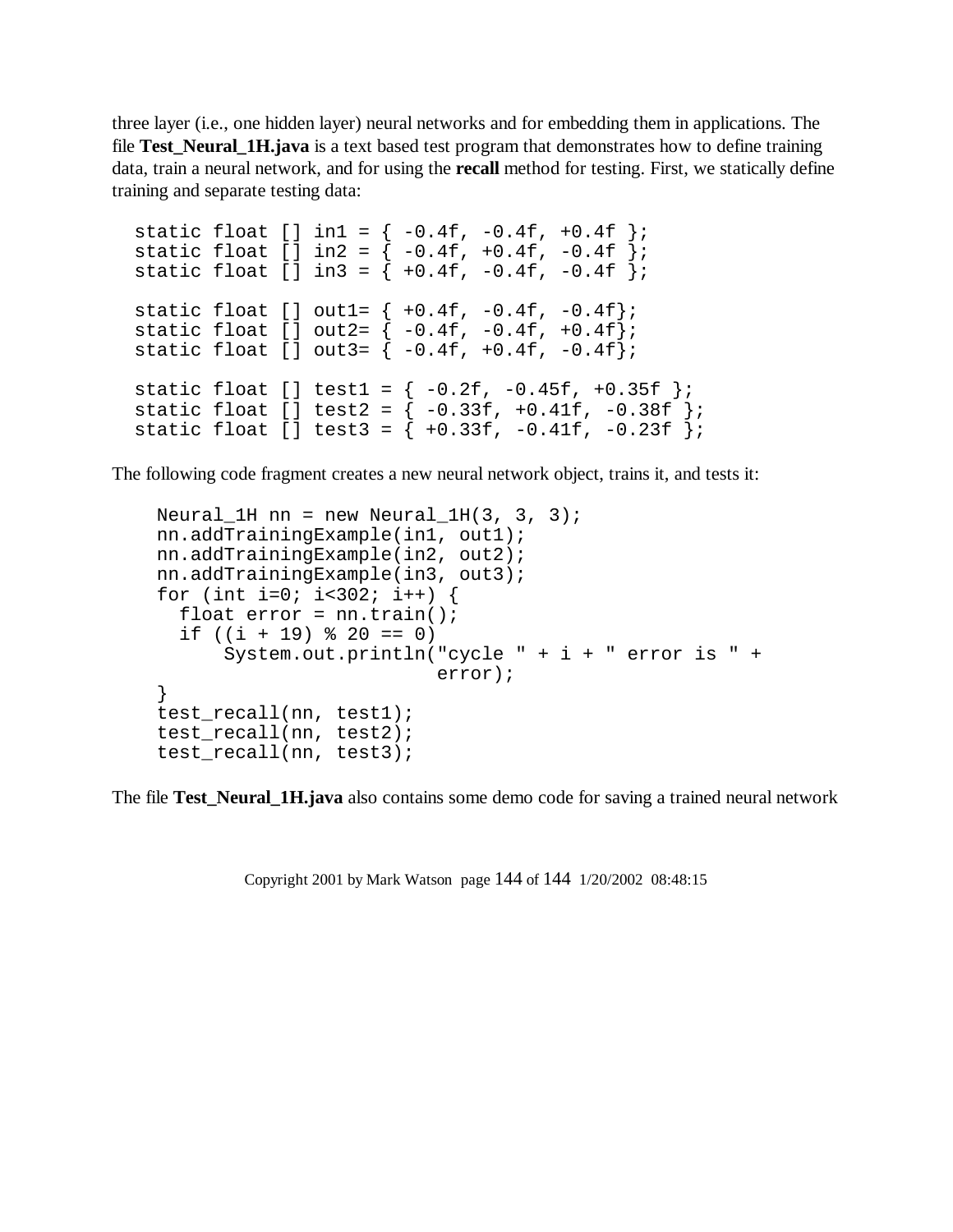to a serialized data file, then reloading it using the static **Factory** method.

The file **GUITest\_Neural\_1H.java** is similar to **Test\_Neural\_1H.java** except that it also provides a simple GUI for visualizing the network dynamics during training. See Figure 5.7 to see this GUI test program running. In Figure 5.7, there are only three neurons in each of the input, hidden, and output layers; these three layers appear on the GUI test program as thin horizontal displays that were created using the Plot1Dpanel class. The input to hidden weights, and the hidden to output weights are shown as a two dimensional grid that were created using the Plot2Dpanel class. In all cases, dark values indicate higher activation and weight values and lighter values indicate smaller activations and weights.



**Figure 5.7 A one hidden layer back propagation neural network using the GUI test program** GUITest\_Neural\_1H.java

Copyright 2001 by Mark Watson page 145 of 145 1/20/2002 08:48:15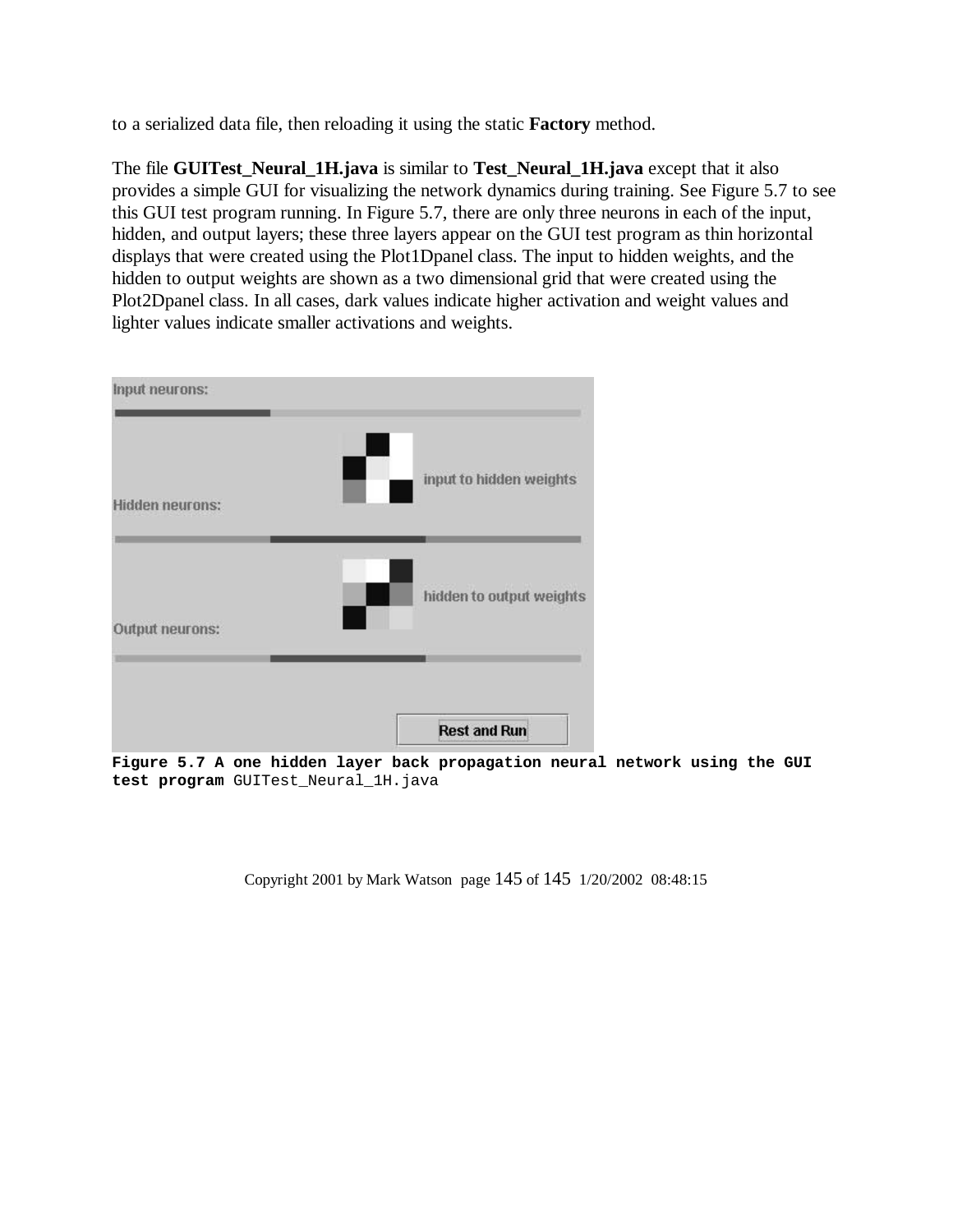Although back propagation networks with two hidden layers are more capable (see Figure 5.???) than networks with only one hidden layer, I recommend always trying a one hidden layer network first for your applications. Two hidden later networks generally take a lot longer to train and require slightly more execution time during recall.

For cases where a two hidden layer network is required, use the class **Neural\_2H** instead of **Neural\_1H**. There are only two changes required to use **Neural\_2H**. You must add an additional constructor argument for the number of neurons in the second hidden layer and you will have to run many more training cycles. The class **Neural\_2H** has associated test programs **Test\_Neural\_2H.java** and **GUITest\_Neural\_2H.java**.

The only new code in Neural\_2H is an extra loops in **forwardPass** for zeroing out the second hidden layer error array and handling the additional hidden layer. There is also some additional code for back propagating errors to the new hidden layer in the method **train**. The interested reader can read the code in **Neural\_2H.java**. Figure 5.8 shows the GUI test program **GUITest\_Neural\_2H** running.

Copyright 2001 by Mark Watson page 146 of 146 1/20/2002 08:48:15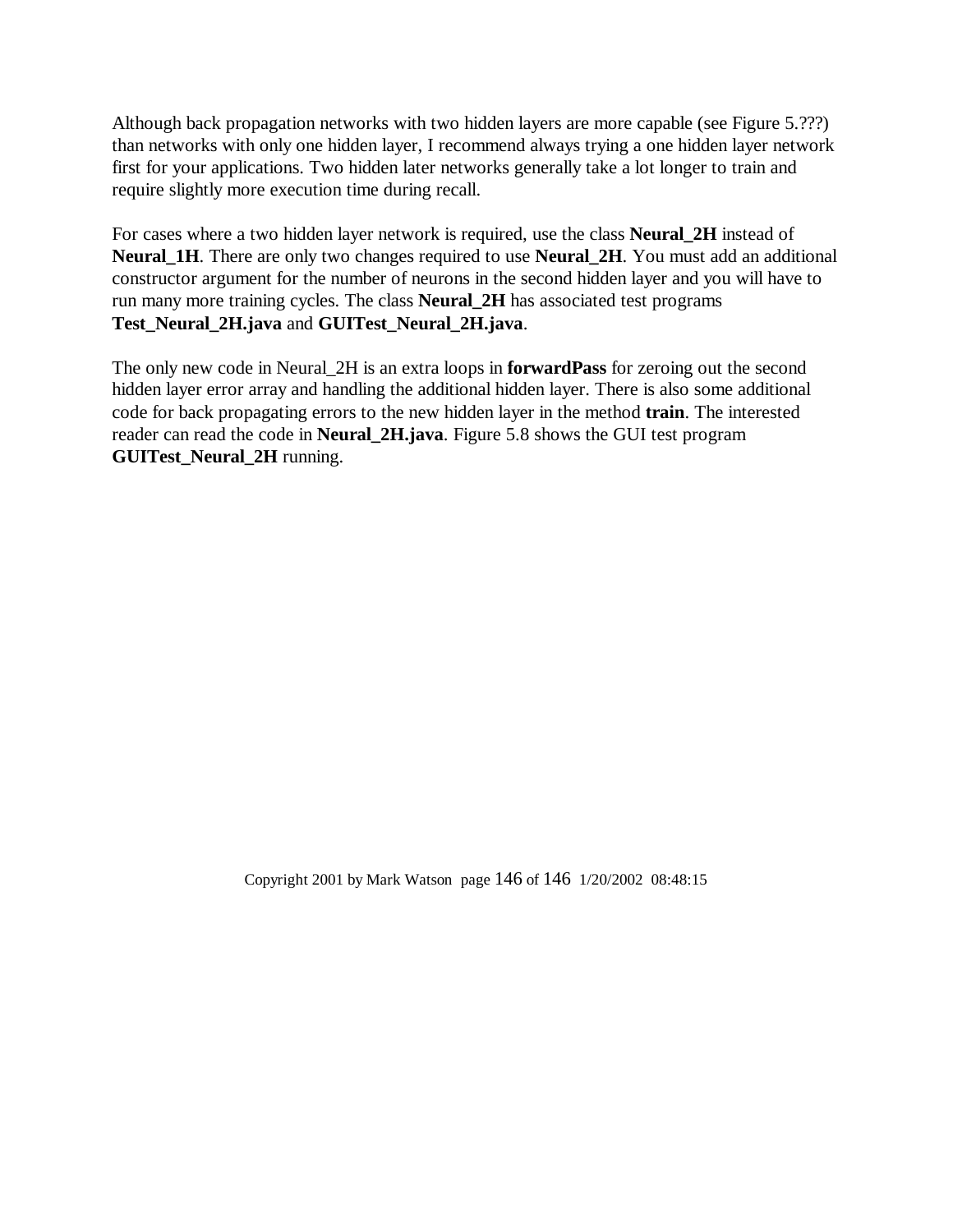

**Figure 5.8 A two hidden layer back propagation neural network**

## **5.7 Notes on using back propagation neural networks**

Effectively using back propagation neural networks in applications is somewhat of an acquired art. The following ad hoc notes are derived from my experience of using neural networks over the last 14 years:

Get as much training data as possible: an effective neural network has the ability to generalize

Copyright 2001 by Mark Watson page 147 of 147 1/20/2002 08:48:15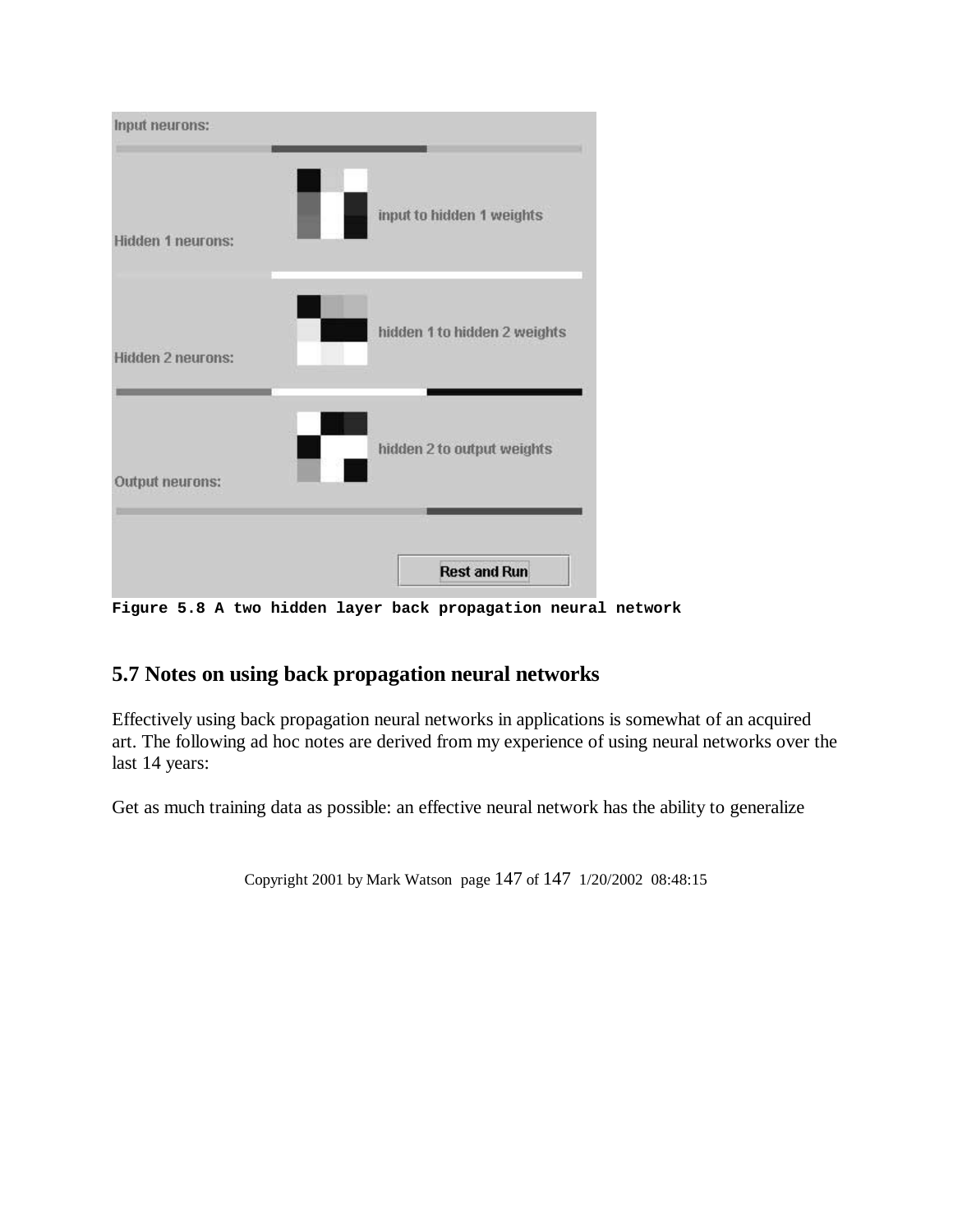from training data, usually in the sense of ignoring noise and spurious training examples. For this to occur, you might need thousands of training examples, depending on the complexity of the problem. Also, some training data can be set aside (i.e., not used for training) and saved for testing the network.

For very large training data sets, try using only 10% of the data initially for training. After the output errors are small, add in more training data sets; repeat this process until training on the entire training data set produces small errors.

Do not use too many hidden layer neurons: if there are too many hidden layer neurons, then the network will not learn to generalize, rather, it will just remember all of the training data, including noise and bad training examples. Start with a very small number of hidden neurons, and see if the training data set can be learned with very small output errors; if necessary, slowly increase the number of hidden neurons, and repeat the training process.

Copyright 2001 by Mark Watson page 148 of 148 1/20/2002 08:48:15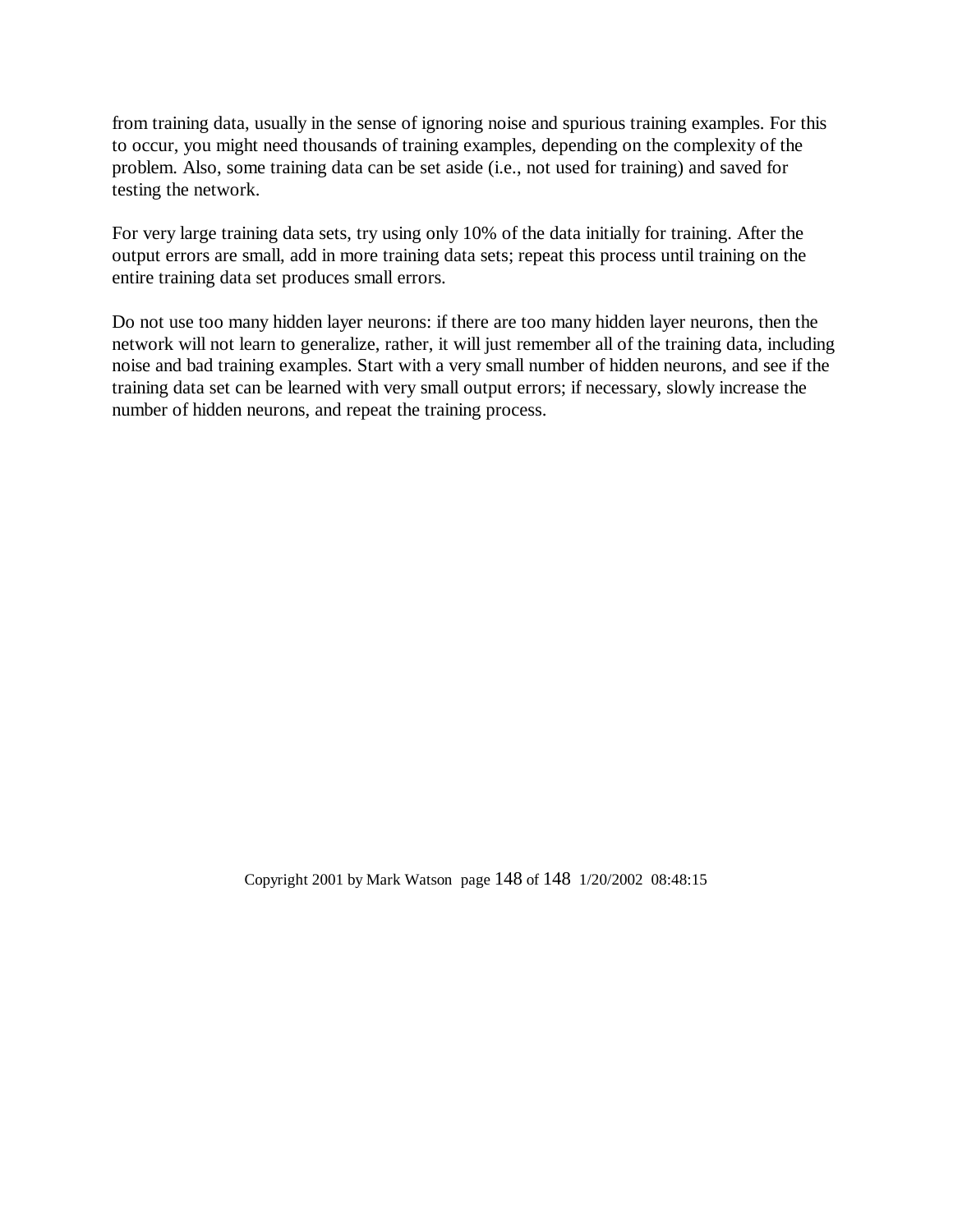# **6. Machine Learning using Weka**

Note that I reused the material in this chapter of my free web book in my recent Java J2EE tchnologies book ("Sun ONE Servcies", M&T Press, 2001) where I cover Weka and this example with additional material. The example files for this chapter are in the directory:

- src
- src/expertsystem
- src/expertsystem/weka

### **6.1 Using machine learning to induce a set of production rules**

While the topic of machine learning is not covered directly in this book (see [Witten and Frank, 1999] for a good introduction to machine learning), we will use the Weka machine learning software package described in [Witten and Frank, 1999] as a "black box" for generating rules for expert systems. Weka is available under a GPL license on the web at http://www.cs.waikato.ac.nz/ml/weka. The techniques of machine learning have many practical applications; one example is shown in this section.

Weka supports several popular machine-learning techniques for automatically calculating classification systems. Some of the learning algorithms supported by Weka are listed here (see [Witten and Frank, 1999, chapter 8] for a complete list):

- Naïve Bayes uses Bayes's rule for probability of a hypothesis given evidence for the hypothesis
- Instance-based learner store all training examples and use the closest training example to classify a new data item
- C4.5 a learning scheme by J Ross Quinlan that calculates decision trees from training data. It is also possible to induce rules from training data that are equivalent to decision trees for the same training data
- Linear regression uses training data with numeric attributes. The learned model uses linear combinations of attribute values for classification.

Copyright 2001 by Mark Watson page 149 of 149 1/20/2002 08:48:15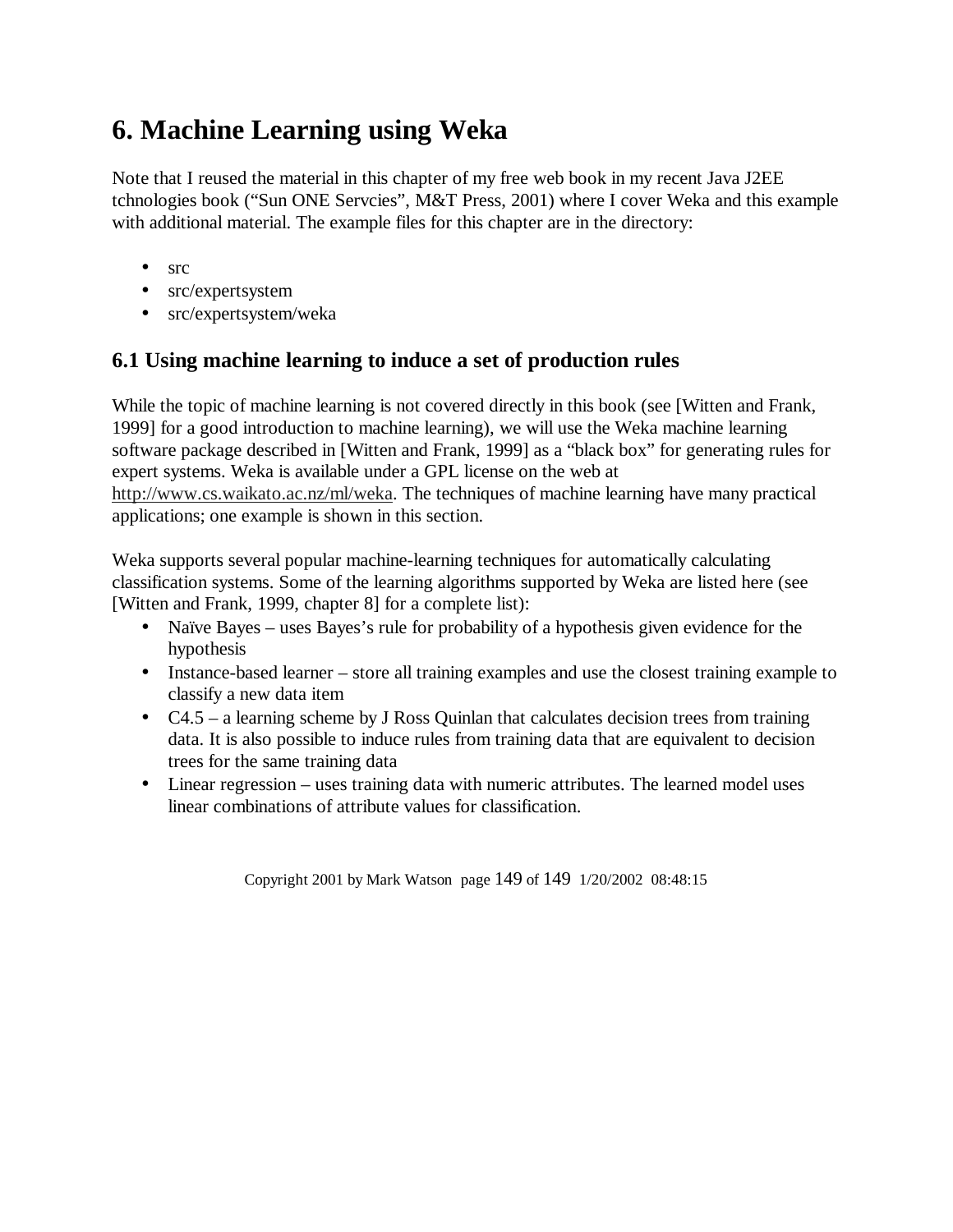Weka uses training data files in the ARFF format. This format specifies what attributes are allowed for a specified relation as well as the data type of each attribute (i.e., character string or numeric value). We will specify a test ARFF file later in the next section; the format is simple enough to be self-explanatory.

Our example will use Quinlan's C4.5 learning algorithm, with a special Weka option to output rules instead of a decision tree. We will list both the C4.5 generated rules later in a Section 6.3 after we discuss the sample problem.

One of the most practical aspects of machine learning is that it helps us to recognize patterns in data. The example seen in the next section shows how a learning system like Weka can detect patterns in data that we can often exploit by writing rules that take advantage of patterns detected by automated learning systems. Learning systems like C4.5 produce decision trees that can be easily implemented in Java or produces equivalent rule sets that can be easily translated into rule languages like CLIPS/Jess.

## **6.2 A sample learning problem**

We will use as training data a small set of stock market buy/sell/hold suggestions. Please note that this will be a simple demonstration system and is not recommended for use in stock trading! We start using Weka for machine learning by selecting a learning mode (C4.5 here), designing a relation to represent the problem at hand, prepare training data, running Weka, and then interpreting/using the results.

The first time that I set up this example system, I used a relation name **stock** with the following attributes (all numeric, except for the last attribute):

- last\_trade this is the current stock price
- percent change since open the percentage difference between the current price and the opening price today

Copyright 2001 by Mark Watson page 150 of 150 1/20/2002 08:48:15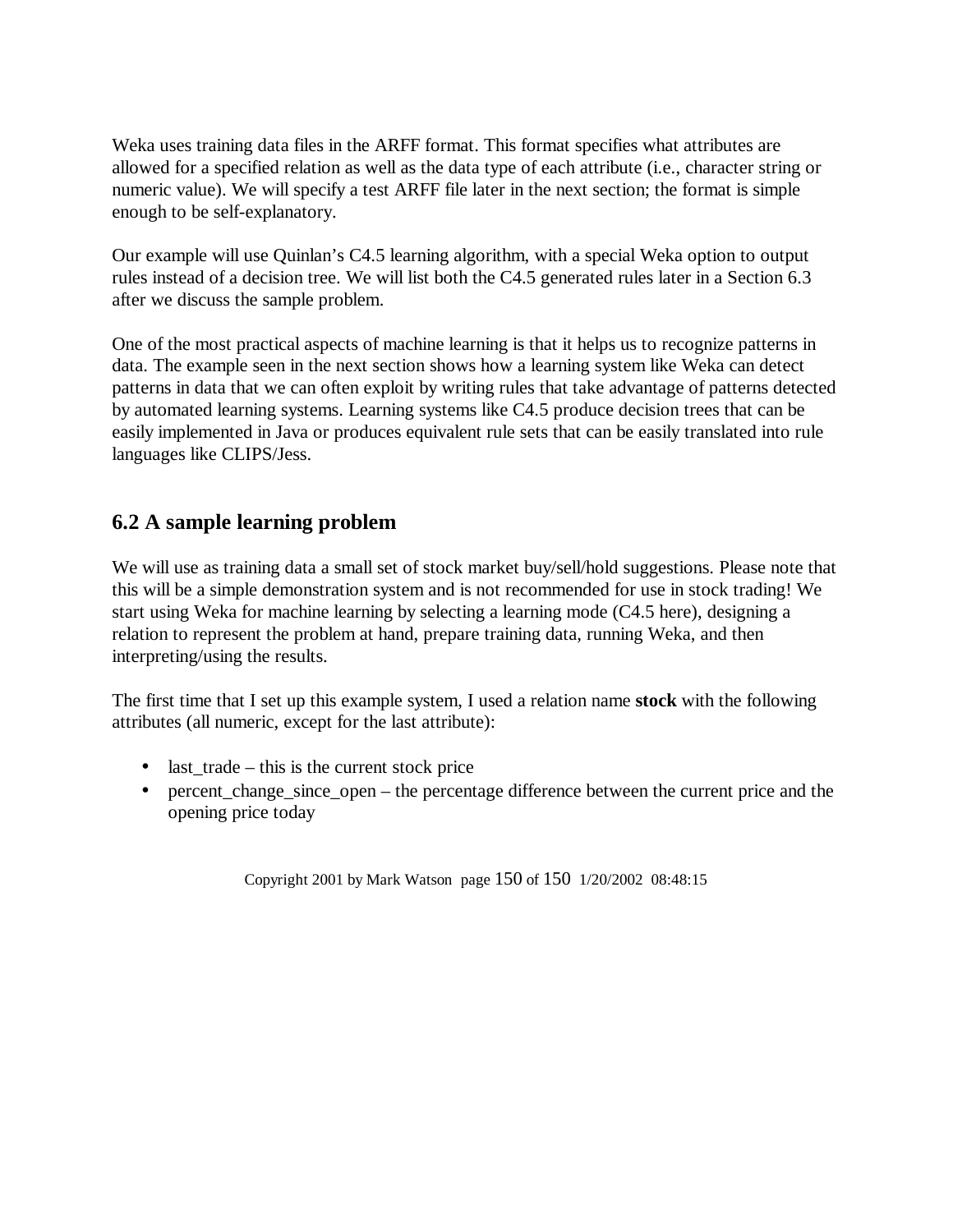- day\_low the lowest price so far today
- day high the highest price so far today
- action legal values: buy, sell, or hold

The results of the trained system were bad because rules were defined for testing for the absolute value of a stock based on specific stock pries in the training data. As a result of this experiment, I decided to make all numeric attributes relative to the opening stock price. I ended up using the following attributes:

- percent change since open the percentage difference between the current price and the opening price today
- percent\_change\_from\_day\_low the lowest price so far today
- percent change from day high the highest price so far today
- action legal values: buy, sell, or hold

There are many other reasonable attributes that we might use, but these five attributes are sufficient for a demo program. We could have included the stock ticker name (e.g., "MSFT" for Microsoft, "SUNW" for Sun Microsystems, etc.), but this would cause Weka to use the stock name in building the decision tree and rule set. The first four attributes are all numeric values. The last attribute is the buy/sell/hold action on the stock. Listing 6.1 shows the file **training\_data.arff** that is in the directory **src/expertsystem/weka**. There are three sections in an ARFF file: relation name, attribute specification, and data. Key words @relation, @attribute, and @data have special meaning to define sections. The keyword **real** implies that an attribute takes on a numeric value. The attribute action can have one of three values specified in a set.

#### **Listing 6.1**

@relation stock

```
@attribute percent_change_since_open real
@attribute percent_change_from_day_low real
@attribute percent_change_from_day_high real
```
Copyright 2001 by Mark Watson page 151 of 151 1/20/2002 08:48:15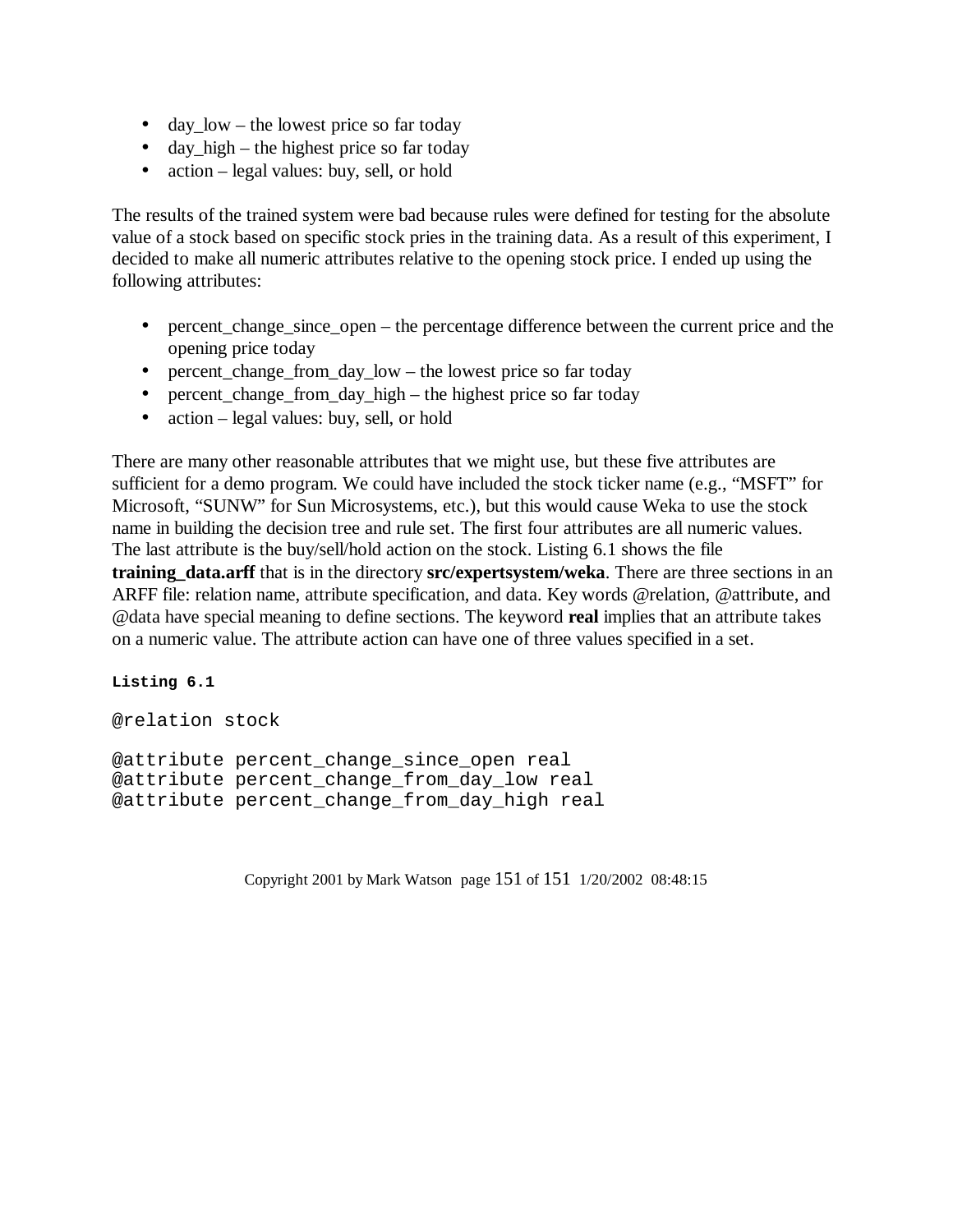@attribute action {buy, sell, hold} @data -0.2,0.1,-0.22,hold  $-2.2, 0.0, -2.5,$ sell 0.2,0.21,-0.01,buy -0.22,0.12,-0.25,hold  $-2.0, 0.0, -2.1,$ sell 0.28,0.26,-0.04,buy -0.12,0.08,-0.14,hold  $-2.6, 0.1, -2.6$ , sell 0.24,0.25,-0.03,buy

## **6.3 Running Weka**

Although Weka is a complex system, it is simple to use when using default settings. I assume that you have installed Weka on your system (i.e., you have the weka.jar file on your system and that either your CLASSPATH contains this jar file, or the Weka jar file is in the **JDK/jre/lib/ext** directory on your system). The directory **src/expertsystem/weka** contains two batch files:

- weka\_decision\_tree.bat runs Weka using C4.5 learning algorithm to produce a decision tree from the training data
- weka rules.bat runs Weka using C4.5 learning algorithm to produce a set of ordered rules that is equivalent to a decision tree

Both of these batch files (that are Windows specific but can be trivially changed to UNIX shell files) use the "-t" option to specify the input ARFF training file. The generate decision tree produced when running weka\_decision\_tree.bat is equivalent to:

```
If percent change from day low \leq 0.12 then
    if percent change since open \le -2 then sell
    else hold
else buy
```
Copyright 2001 by Mark Watson page 152 of 152 1/20/2002 08:48:15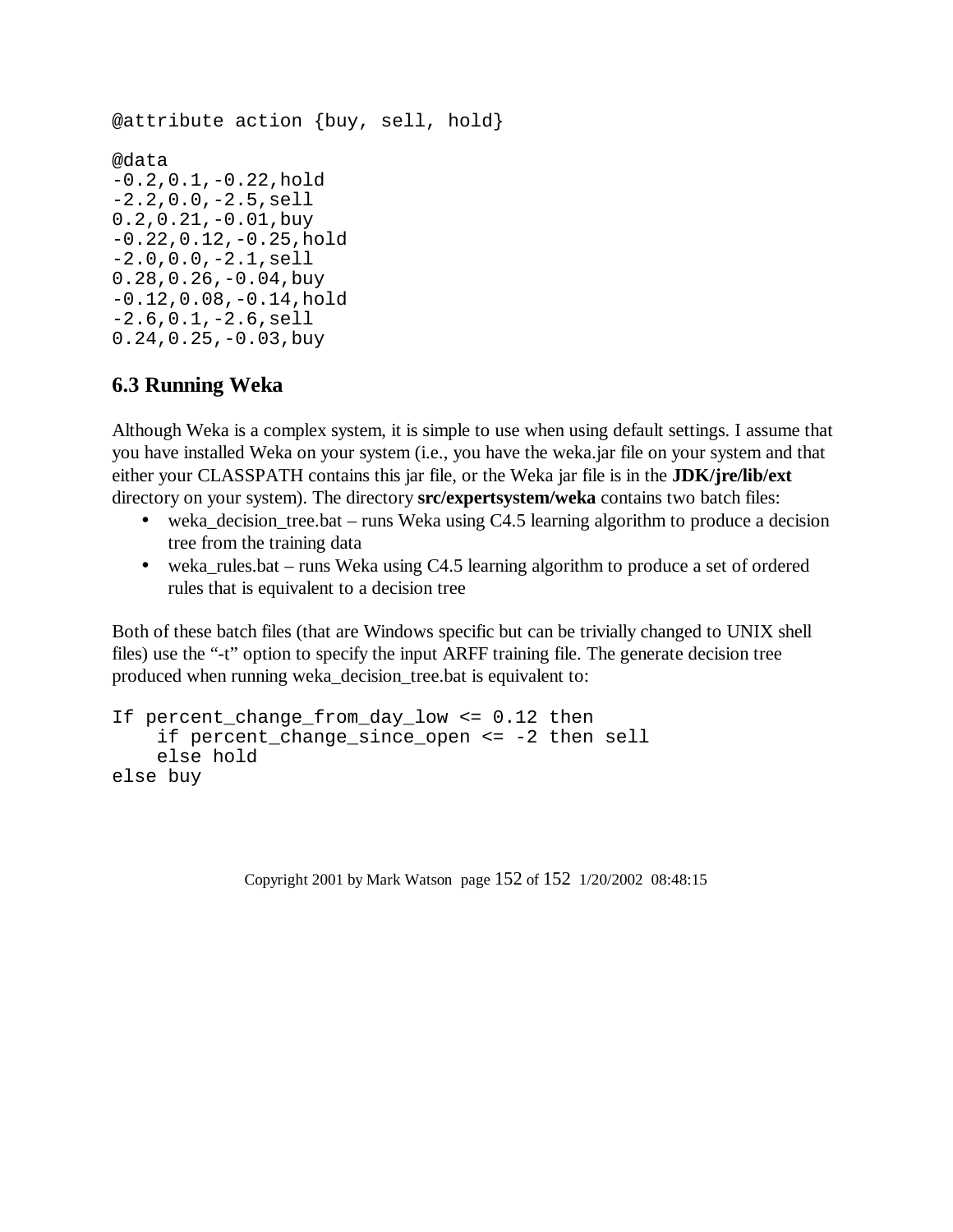Admittedly, this is a very simple decision tree, but it does show how the C4.5 learning algorithm in Weka finds patterns in data that we can use. The ordered set of three rules generated from running the **weka\_rules.bat** command file is:

```
percent_change_from_day_low <= 0.12 AND
percent_change_since_open <= -2: sell
percent_change_since_open <= =0.12: hold
: buy
```
These rules must be evaluated in this order to be equivalent to the generated decision tree.

Copyright 2001 by Mark Watson page 153 of 153 1/20/2002 08:48:15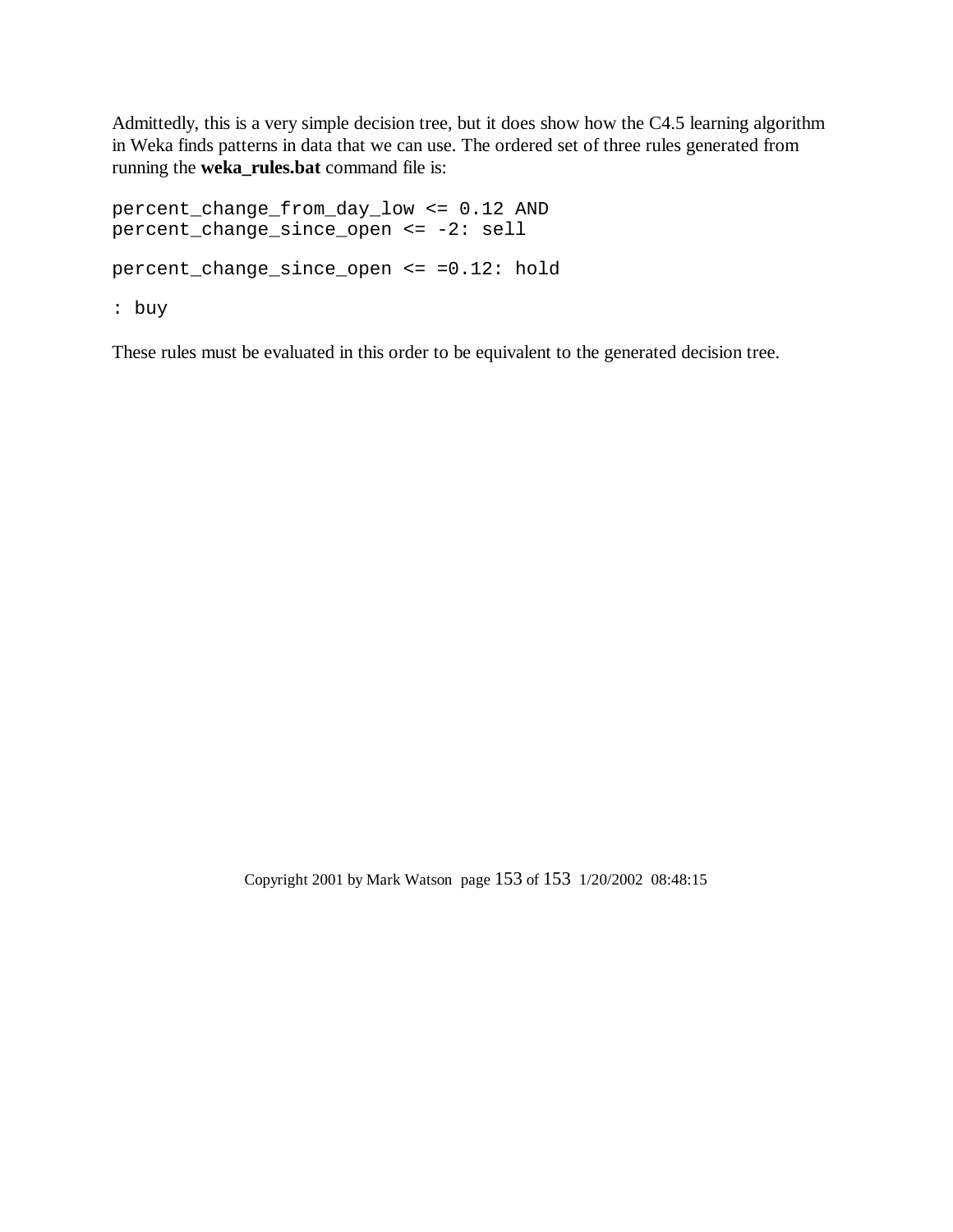## **Index**

activation value, 134 alpha beta, 33 Apple Macintosh, 7 ARFF format, 150 ATN parsers, 61 axon terminal buttons, 126 back propagation, 133 back-prop, 133 *backward chaining*, 98 brain, 125 Carnegie-Mellon University, 98 Charles Forgy, 95, 98 **Chess**, 48 CLIPS, 95 **connections**, 133 crossover, 114, 123 database, 75 delta rule learning, 133 dendrites, 126 **directed graph**, 13 **edges**, 25 Ernest Friedman-Hill, 95, 98 Ernest J. Friedman, 94 expert systems, 94 fitness, 119, 121 *forward chaining*, 97 GA, 110 genetic algorithms, 110 genetic crossover, 110 Gnu Public License, 6

graph, 25 hidden layer, 136 Hopfield, 127 InstantDB, 76 Java development, 7 Java Prolog Engine, 86 Jess, 94 Kevin Knight, 5 **leaf node**, 13 learning cycle, 136 LHS, 96 Linux, 7 local minima, 127 M&T Press, 149 machine learning, 149 mutation, 115 NASA, 95 Natural Language Processing, 60 NetBeans Java IDE, 5 network dynamics during training, 145 neuron layers, 133 neurons, 126 Nintendo, 7 NLBean, 76 NLP, 60 PC video games, 7 **production memory**, 100 **production systems**, 95 Prolog, 86 RHS, 96

Copyright 2001 by Mark Watson page 154 of 154 1/20/2002 08:48:15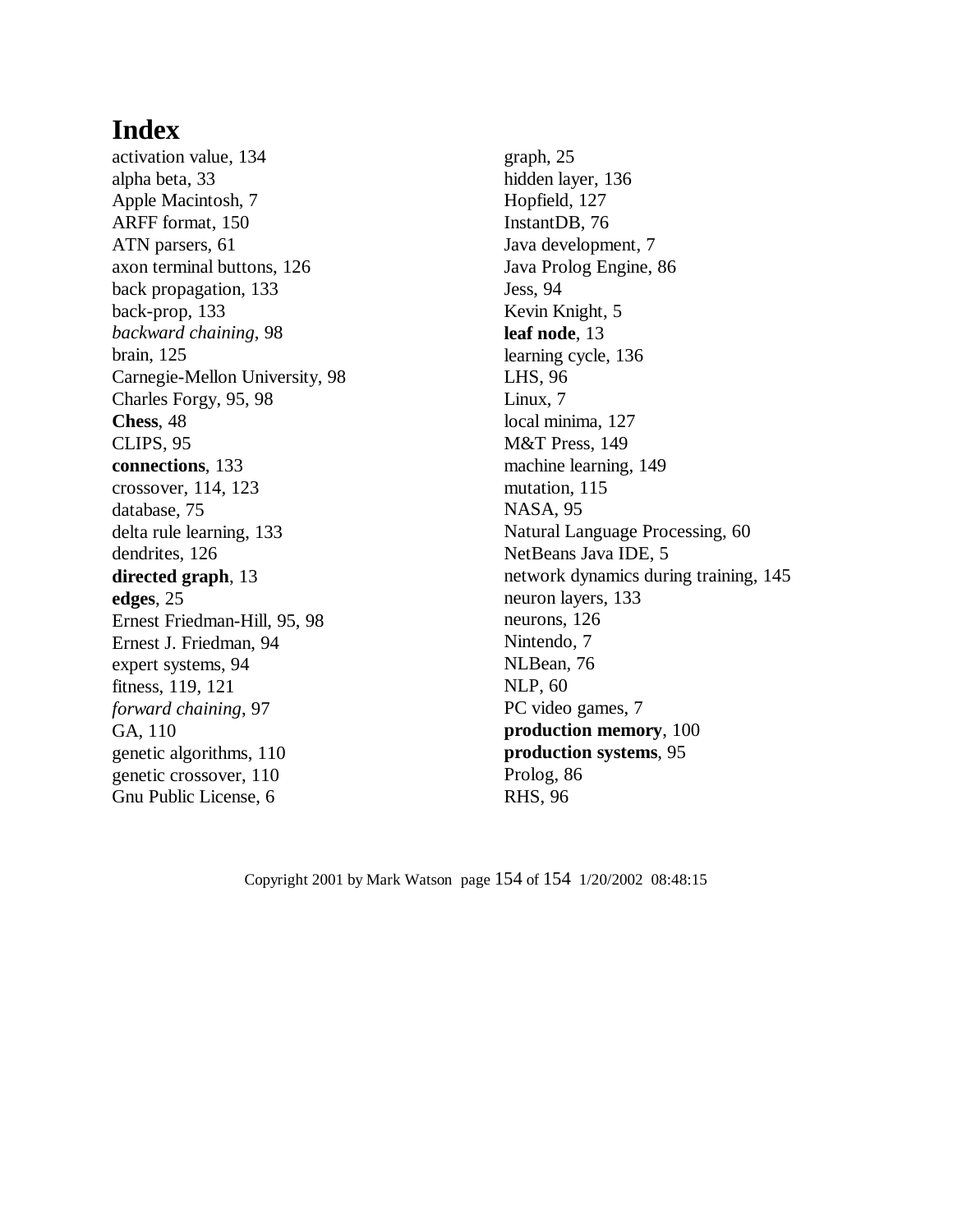- right hand side, 96 **root node**, 13 Sandia National Laboratories, 98 search algorithms, 12 search operators, 14 search tree, 13 Sieuwert van Otterloo, 5, 86 stimulus-response rules, 97 stock market, 150 **successor node search operators**, 13 Sun ONE Servcies, 149 The left hand side, 96
- the Rete network, 95 threshold, 126 tic-tac-toe, 34 TogetherJ UML modeling tool, 5 training data, 148 Unified Modeling Language, 8 **weight**, 133 Weka, 149 Windows 2000, 7 Wordnet, 66, 68 **working memory**, 96, 100 Xerox LISP machines, 7

Copyright 2001 by Mark Watson page 155 of 155 1/20/2002 08:48:15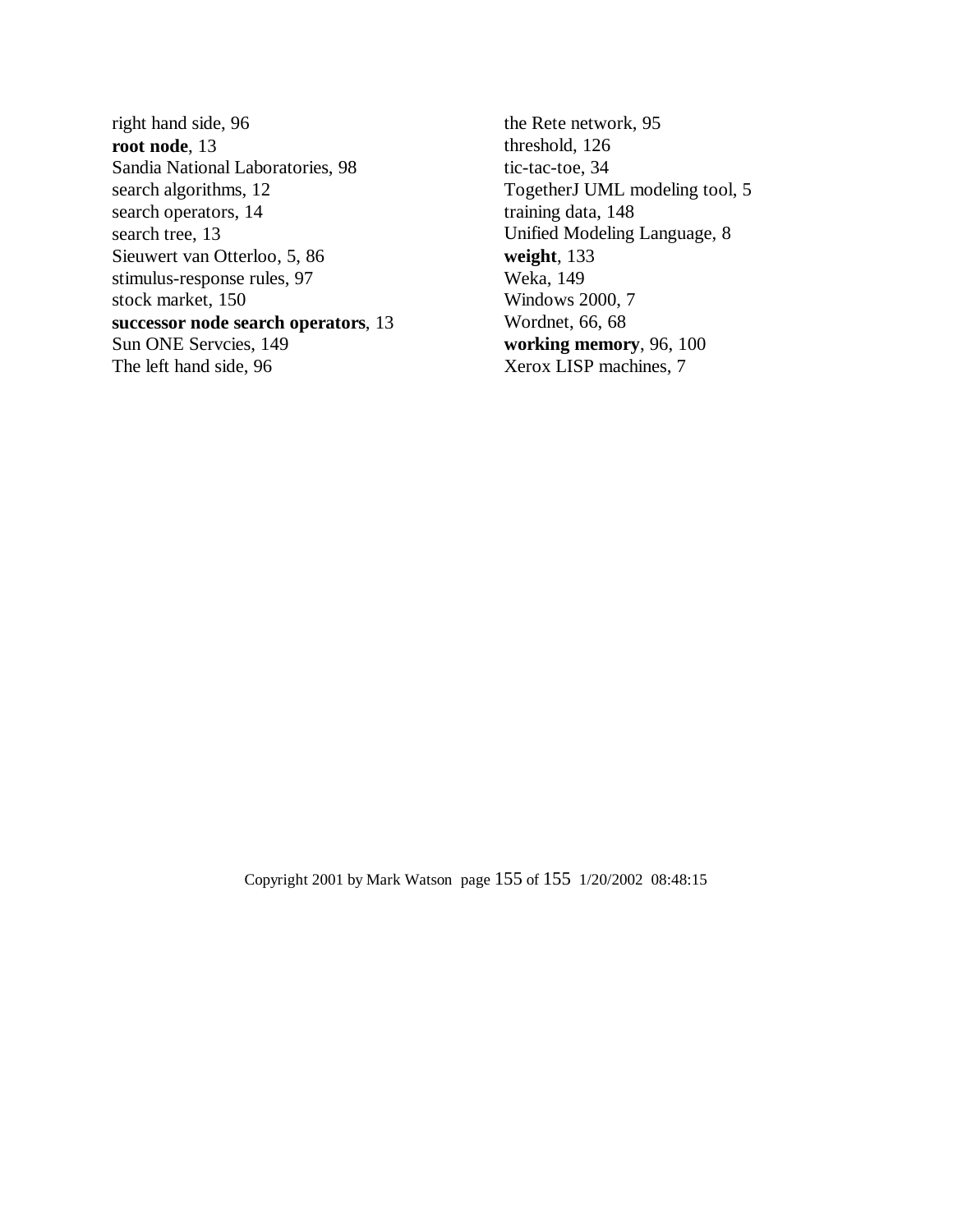# **Bibliography**

"Data Mining", Ian Witten and Eibe Frank, 1999, Morgan Kaufmann Publishers

Brownston, Lee, Robert Farrell, Elaine Kant, and Nancy Martin. 1985. *Programming Expert Systems in OPS5.* Reading, MA: Addison-Wesley.

"Genetic Programming", John Koza, 1992, The MIT Press

"Genetic Programming II", John Koza, 1994, The MIT Press

Goldberg, David E. 1989. *Genetic Algorithms.* Reading, MA: Addison-Wesley.

"C++ Power Paradigms" Mark Watson, McGraw-Hill 1995. (Covers constraint programming, neural netowrks, and genetic algorithms)

"Parallel Distributed Processing" volumes I and II, David E. Rumelhart, James L. McClelland, and the PDP Research Group, MIT Press, 1986.

"Impossible Minds", Igor Aleksander, 1996, Imperial College Press.

"Artificial Intelligence", Elaine Rich and Kevin Knight, 1991, McGraw-Hill

"Intelligent Java Applications", Mark Watson, 1997, Morgan Kaufmann Publishers

"Inside Computer Understanding", Roger Schank and Christopher Riesbeck, 1981, Lawrence Erlbaum Associates Publishers

"Inside Case-Based Reasoning", Christopher Riesbeck and Roger Schank, 1989, Lawrence Erlbaum Associates Publishers

Copyright 2001 by Mark Watson page 156 of 156 1/20/2002 08:48:15